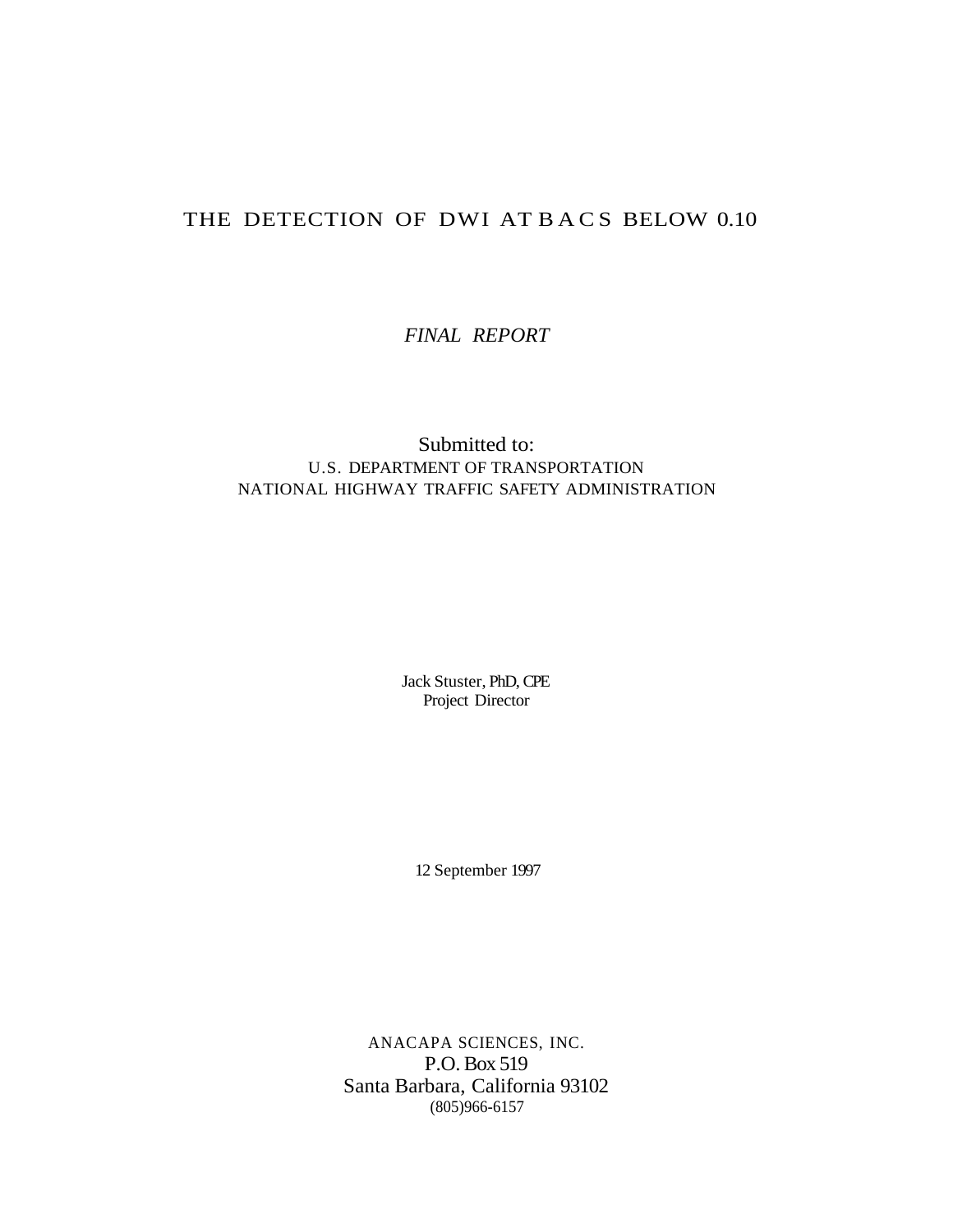| 1. Report No.                                                                                             | 2. Government Accession No.                                 | 3. Recipient's Catalog No.                                                                                                                                                                                                      |
|-----------------------------------------------------------------------------------------------------------|-------------------------------------------------------------|---------------------------------------------------------------------------------------------------------------------------------------------------------------------------------------------------------------------------------|
| DOT HS?                                                                                                   |                                                             |                                                                                                                                                                                                                                 |
| 4. Title and Subtitle                                                                                     |                                                             | 5. Report Date                                                                                                                                                                                                                  |
| The Detection of DWI at BACs Below 0.10                                                                   |                                                             | September 1997                                                                                                                                                                                                                  |
| 7. Author(s)                                                                                              |                                                             | 6. Performing Organization Code<br>n/a                                                                                                                                                                                          |
| Jack W. Stuster, PhD, CPE                                                                                 |                                                             | 8. Performing Organization Report No.<br>n/a                                                                                                                                                                                    |
| 9. Performing Organization Name and Address                                                               |                                                             | 10. Work Unit No. (TRAIS)                                                                                                                                                                                                       |
| Anacapa Sciences, Inc.                                                                                    |                                                             |                                                                                                                                                                                                                                 |
| P.O. Box 519                                                                                              |                                                             | 11. Contract or Grant No.                                                                                                                                                                                                       |
| Santa Barbara, CA 93102                                                                                   |                                                             | DTNH22-93-C-05187                                                                                                                                                                                                               |
| 12. Sponsoring Agency Name and Address                                                                    |                                                             | 13. Type of Report and Period Covered                                                                                                                                                                                           |
| <b>National Highway Traffic Safety Administration</b><br>400 Seventh Street. SW<br>Washington, D.C. 20590 |                                                             | <b>Final Report</b>                                                                                                                                                                                                             |
| 15. Supplemental Notes                                                                                    |                                                             | 14. Sponsoring Agency Code                                                                                                                                                                                                      |
| Represenative (COTR) for this project.                                                                    | James F. Frank, PhD was the Contracting Officer's Technical |                                                                                                                                                                                                                                 |
| 16. Abstract                                                                                              |                                                             | The objective of the research described in this report has been to develop training materials to assist law<br>enforcement officers in the accurate detection of motorists who are driving while impaired (DWI) at the 0.08 BAC |

level. The project was composed of 13 major project tasks, conducted in two phases. During Phase I, a work plan was developed to guide all subsequent tasks, a comprehensive review of the low BAC literature was performed, interviews were conducted with DWI experts from across the United States, a data base of low BAC arrest reports was assembled, and two field studies were conducted (the ride-along and preliminary field studies). The analysis of archival, interview, arrest report, and field data collected by observers led to the identification of 34 driving cues and 10 post-stop cues for further evaluation.

Five law enforcement agencies participated in the second of the field studies, known as the preliminary field study, by recording the driving and post-stop cues observed for all enforcement stops, regardless of the disposition of the stop; the BACs of all drivers who exhibited objective signs of having consumed alcohol also were recorded. By collecting data about all enforcement stops that were made, it was possible to calculate the proportions of the stops in which specific cues were found in association with various BAC levels. All archival, interview, and field study data were analyzed, and recommendations for draft training materials were developed, as the final Phase I task.

A draft DWI detection guide, training booklet, and training video were developed based on the results of the preliminary field study; the materials included 24 driving and 10 post-stop cues. Law enforcement agencies representing 11 of the 15 states with 0.08 BAC limits for DWI were recruited to participate in the Phase II validation study. Participating officers reviewed the video and printed training materials, then completed a data collection form following every enforcement stop made, regardless of the disposition of the stop; the same form was used as in the preliminary field study, conducted previously. The validation study data were analyzed and a final version of the training materials, and this technical report, were prepared as the final Phase II project tasks.

The results of the preliminary field study largely supported the 20 cues on the original NHTSA (0.10) DWI detection guide at the 0.08 BAC level, but found no cues that reliably predicted BACs below 0.08. The results of the Phase II validation study further confirmed the key cues that were contained in the original NHTSA guide, a few additional driving cues, and the 10 post-stop cues. The driving cues were presented in functional categories in both the printed materials and the training video: Problems Maintaining Proper Lane Position, Speed and Braking Problems, Vigilance Problems, and Judgment Problems.

| 17. KeyWords                                                     |              | 18. Distribution Statement           |                  |           |
|------------------------------------------------------------------|--------------|--------------------------------------|------------------|-----------|
| DWI, DUI, detection, alcohol, law enforcement,<br>highway safety |              |                                      |                  |           |
| 19. Security Classif. (of this report)<br>Unclassified           | Unclassified | 20. Security Classif. (of this page) | 21. No. of Pages | 22. Price |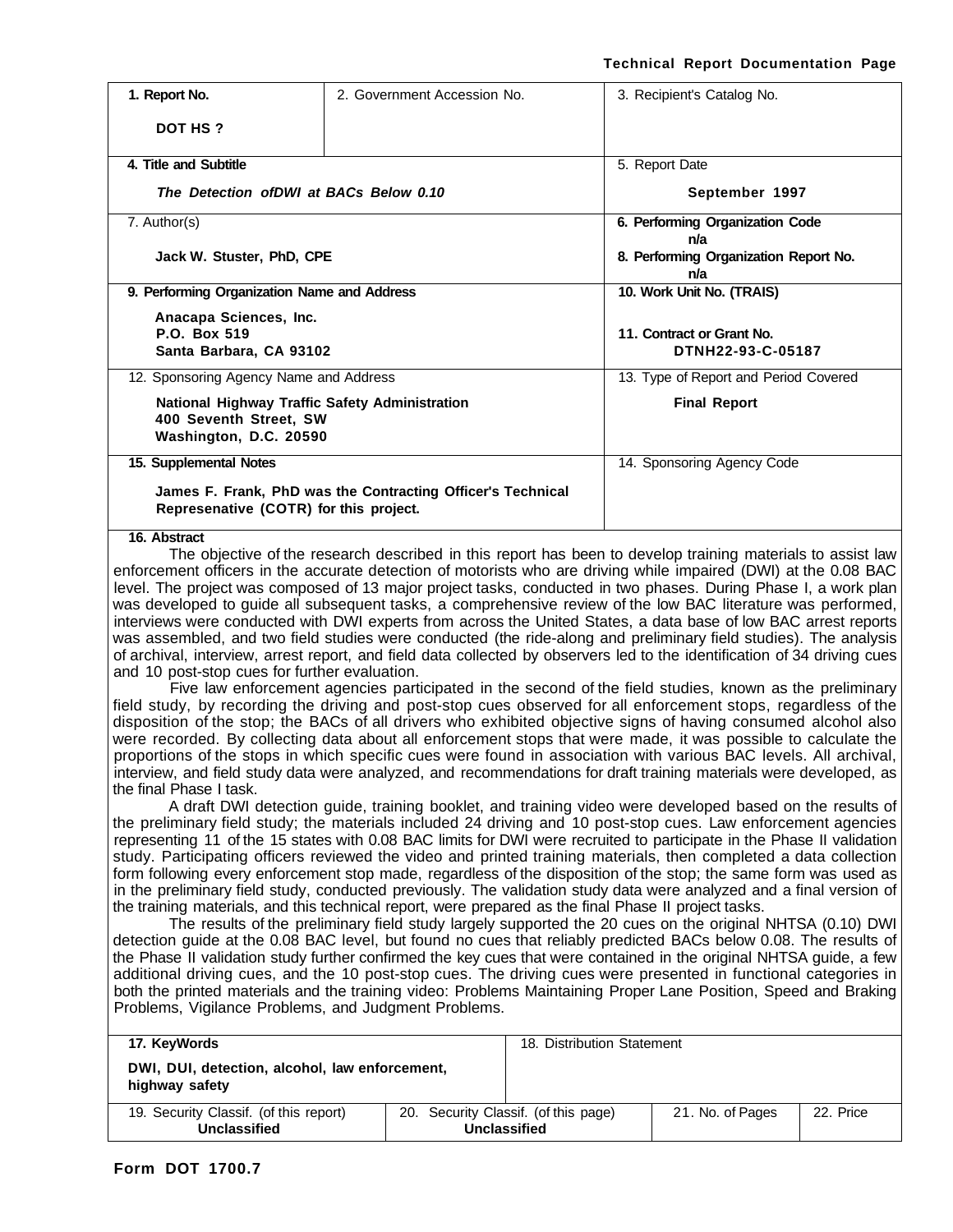# EXECUTIVE SUMMARY

This report documents the research activities and presents the results of a study conducted for the National Highway Traffic Safety Administration (NHTSA) to identify driving and other behavioral cues that are associated with blood alcohol concentrations (BACs) below the 0.10 level. The ultimate objective of the research has been to develop training materials to assist law enforcement officers in the accurate detection of motorists who are driving while impaired (DWI).

#### DESCRIPTION OF THE RESEARCH

The research and development project was composed of 13 major project tasks, conducted in two phases. During Phase I, a work plan was developed to guide all subsequent tasks, a comprehensive review of the low BAC literature was performed, interviews were conducted with DWI experts from across the United States, a data base of low BAC arrest reports was assembled, and two field studies were conducted. The analysis of archival, interview, arrest report, and field data collected by observers led to the identification of 34 driving cues and 10 post-stop cues for further evaluation.

Five law enforcement agencies participated in the second of the field studies, known as the preliminary field study, by recording the driving and post-stop cues observed for all enforcement stops, regardless of the disposition of the stop; the BACs of all drivers who exhibited objective signs of having consumed alcohol also were recorded. By collecting data about all enforcement stops that were made, it was possible to calculate the proportions of the stops in which specific cues were found in association with various BAC levels. All archival, interview, and field study data were analyzed, and recommendations for draft training materials were developed, as the final Phase I task.

A draft DWI detection guide, training booklet, and training video were developed based on the results of the preliminary field study; the materials included 24 driving and 10 post-stop cues. Law enforcement agencies representing 11 of the 15 states with 0.08 BAC limits for DWI were recruited to participate in the Phase II validation study. Participating officers reviewed the video and printed training materials, then completed a data collection form following every enforcement stop made, regardless of the disposition of the stop; the same form was used as in the preliminary field study, conducted previously. The validation study data were analyzed and a final version of the training materials, and this technical report, were prepared as the final Phase II project tasks.

Data were collected during more than 12,000 enforcement stops during this research project. The stops were made by several hundred participating officers, representing more than 50 law enforcement agencies from across the United States.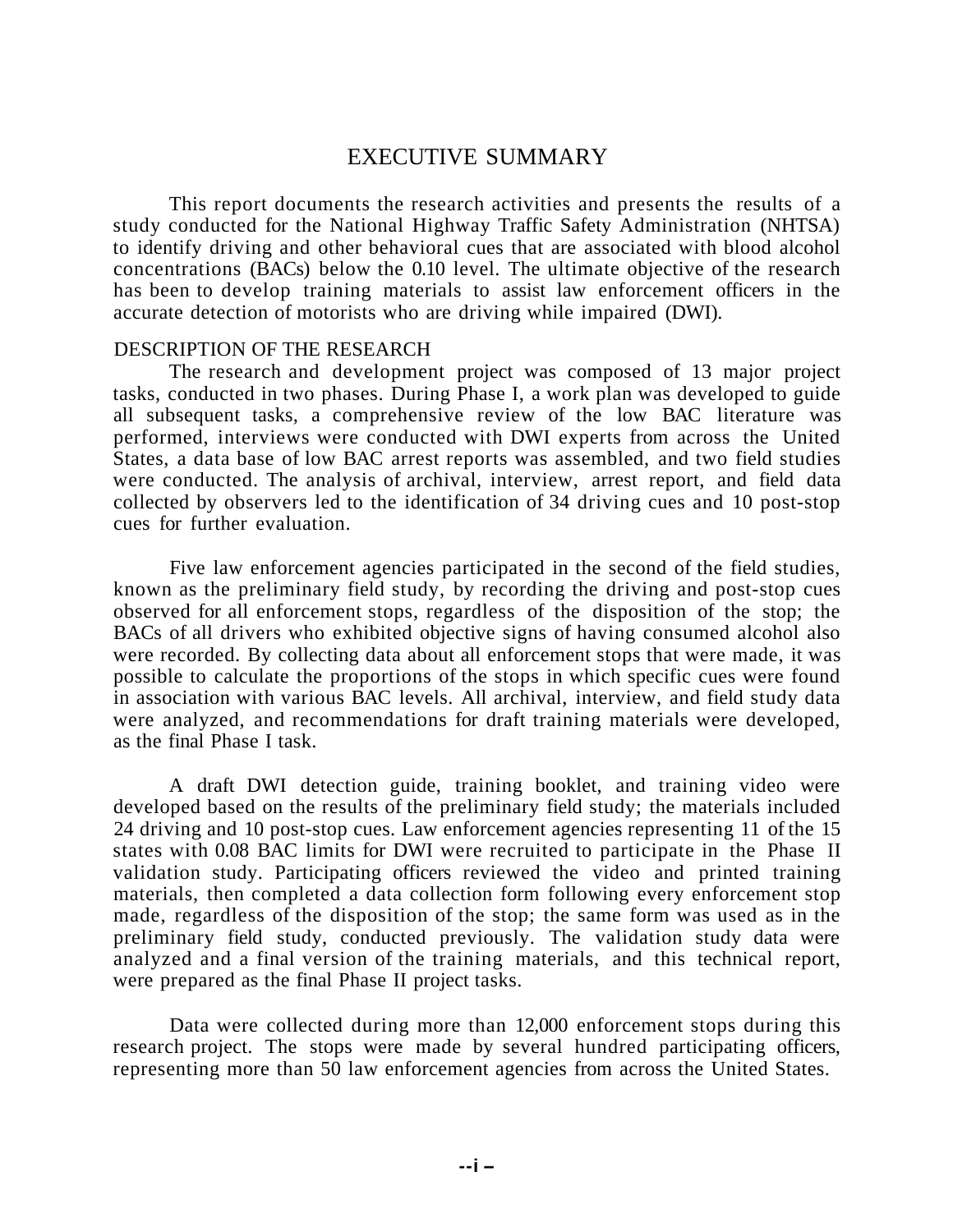### RESULTS

The results of the preliminary field study largely supported the 20 cues at the 0.08 BAC level that were presented on the original NHTSA DWI detection guide, which was developed in 1980 for the 0.10 BAC level. However, no cues were found that reliably predicted BACs below 0.08; that is, the cues that are key predictors of DWI at the 0.08 BAC level failed to emerge with useful probabilities at BAC levels below 0.08. The results of the Phase II validation study further confirmed the key cues that were contained in the original NHTSA guide, a few additional driving cues, and the 10 post-stop cues. The DWI driving cues were presented in functional categories in both the printed materials and the training video: Problems Maintaining Proper Lane Position, Speed and Braking Problems, Vigilance Problems, and Judgment Problems.

Slight modifications were made to the training materials, based on the results of the Phase II validation study. The final version of the DWI detection guide is reproduced below.

#### **DWI DETECTION GUIDE**

Weaving plus any other cue:  $p = at least .65$ Any two cues:  $p = at$  least. 50

#### **PROBLEMS MAINTAINING PROPER LANE POSITION**

• Weaving **•Weaving across lane lines p=.50-.75**<br>lane line •Swerving

- •Straddling a lane line
- •Turning with a wide radius •Drifting
- •Almost striking a vehicle or other object

#### **SPEED AND BRAKING PROBLEMS p=.45-.70**

• Stopping problems (too far, too short, or too jerky) •Accelerating or decelerating for no apparent reason •Varying speed •Slow speed (10+ mph under limit)

#### **VIGILANCE PROBLEMS p=.55-.65**

- •Driving in opposing lanes or wrong way on one-way •Slow response to traffic signals
- •Slow or failure to respond to officer's signals
- •Stopping in lane for no apparent reason
- Driving without headlights at night\*
- •Failure to signal or signal inconsistent with action\*

#### **JUDGMENT PROBLEMS p=.35-.90**

- Following too closely •Improper or unsafe lane change •Illegal or improper turn (too fast, jerky, sharp. etc.) •Driving on other than the designated roadway •Stopping inappropriately in response to officer
- •Inappropriate or unusual behavior (throwing, arguing, etc.) •Appearing to be impaired

#### **POST STOP CUES** p  $\geq$  .85

- Difficulty with motor vehicle controls
- Difficulty exiting the vehicle
- Fumbling with driver's license or registration
- Repeating questions or comments
- Swaying, unsteady, or balance problems
- Leaning on the vehicle or other object
- Slurred speech
- Slow to respond to officer/officer must repeat
- Provides incorrect information, changes answers
- Odor of alcoholic beverage from the driver
- p> .50 when combined with any other cue:
- Driving without headlights at night
- Failure to signal or signal inconsistent with action

The probability of detecting DWI by random traffic enforcement stops at night has been found to be about three percent (.03).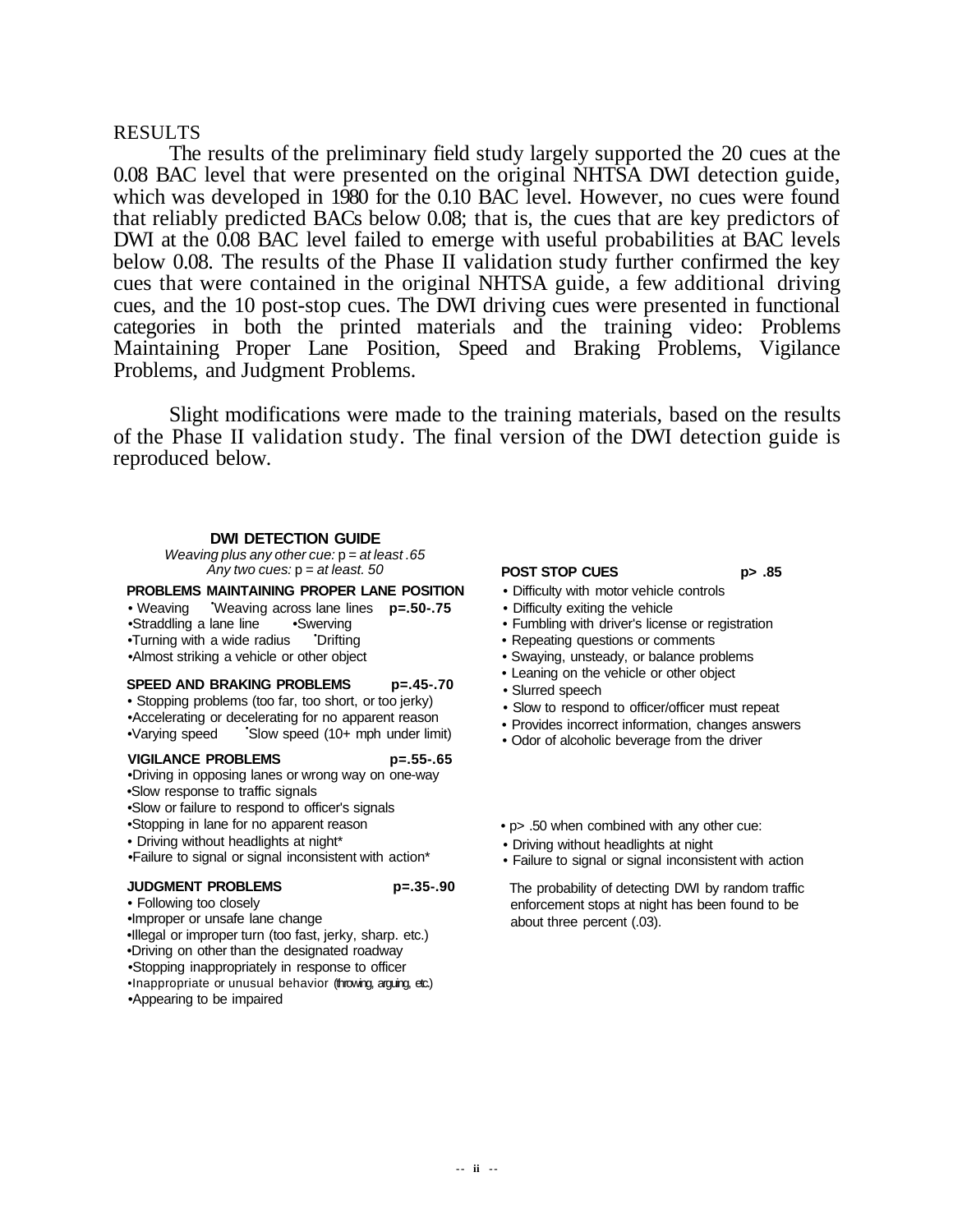# TABLE OF CONTENTS

# Page

| INTRODUCTION 2000 POINT 2000 POINT 2000 POINT 2000 POINT 2000 POINT 2000 POINT 2000 POINT 2000 POINT 2000 POINT 2000 POINT 2000 POINT 2000 POINT 2000 POINT 2000 POINT 2000 POINT 2000 POINT 2000 POINT 2000 POINT 2000 POINT        |    |
|--------------------------------------------------------------------------------------------------------------------------------------------------------------------------------------------------------------------------------------|----|
|                                                                                                                                                                                                                                      |    |
| Background 2                                                                                                                                                                                                                         |    |
| Organization of the Report 2000 and 2000 and 2000 and 30 and 30 and 30 and 30 and 30 and 30 and 30 and 30 and 30 and 30 and 30 and 30 and 30 and 30 and 30 and 30 and 30 and 30 and 30 and 30 and 30 and 30 and 30 and 30 and        |    |
| PHASE I <u>the contract of the set of the set of the set of the set of the set of the set of the set of the set of the set of the set of the set of the set of the set of the set of the set of the set of the set of the set of</u> |    |
|                                                                                                                                                                                                                                      |    |
|                                                                                                                                                                                                                                      |    |
|                                                                                                                                                                                                                                      |    |
|                                                                                                                                                                                                                                      |    |
|                                                                                                                                                                                                                                      |    |
|                                                                                                                                                                                                                                      |    |
|                                                                                                                                                                                                                                      |    |
| <b>PHASE II</b> 21                                                                                                                                                                                                                   |    |
|                                                                                                                                                                                                                                      |    |
|                                                                                                                                                                                                                                      |    |
| Experimental Design and Data Evaluation Procedures for Validation Study                                                                                                                                                              | 23 |
|                                                                                                                                                                                                                                      |    |
|                                                                                                                                                                                                                                      |    |
|                                                                                                                                                                                                                                      |    |
|                                                                                                                                                                                                                                      |    |
|                                                                                                                                                                                                                                      |    |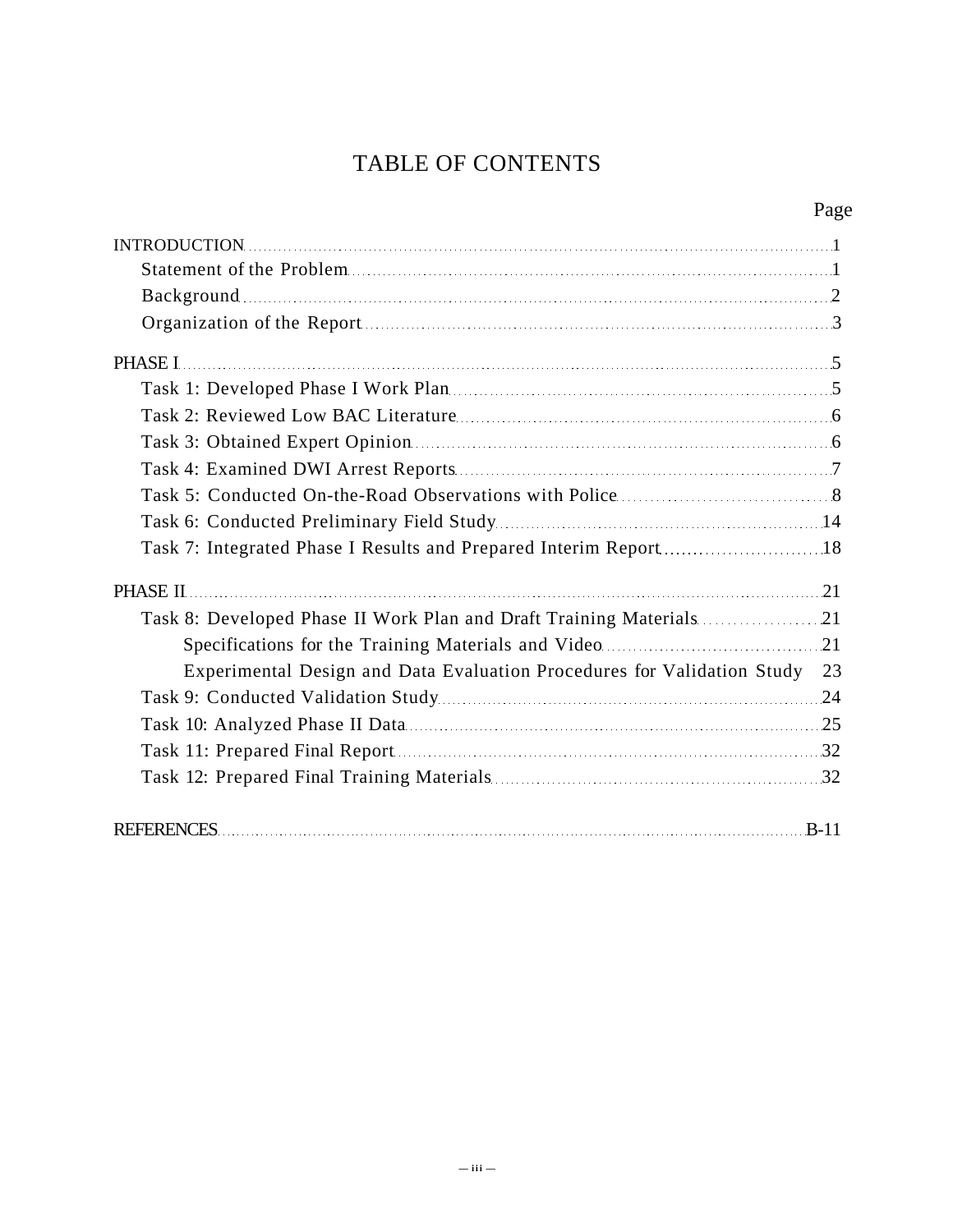# TABLE OF CONTENTS (CONTINUED)

| APPENDIX A: INDIVIDUALS AND ORGANIZATIONS THAT PARTICIPATED IN THIS    |
|------------------------------------------------------------------------|
|                                                                        |
|                                                                        |
|                                                                        |
| APPENDIX D: RESULTS OF THE LOW BAC ARREST REPORT DATA BASE REVIEW  D-1 |
| APPENDIX E: RESULTS OF THE RIDE-ALONG FIELD STUDY                      |
| AND RECOMMENDATIONS FOR THE PRELIMINARY FIELD STUDY E-1                |
|                                                                        |
| APPENDIX G: CONFIDENCE INTERVALS DERIVED FROM THE VALIDATION STUDY G-1 |
|                                                                        |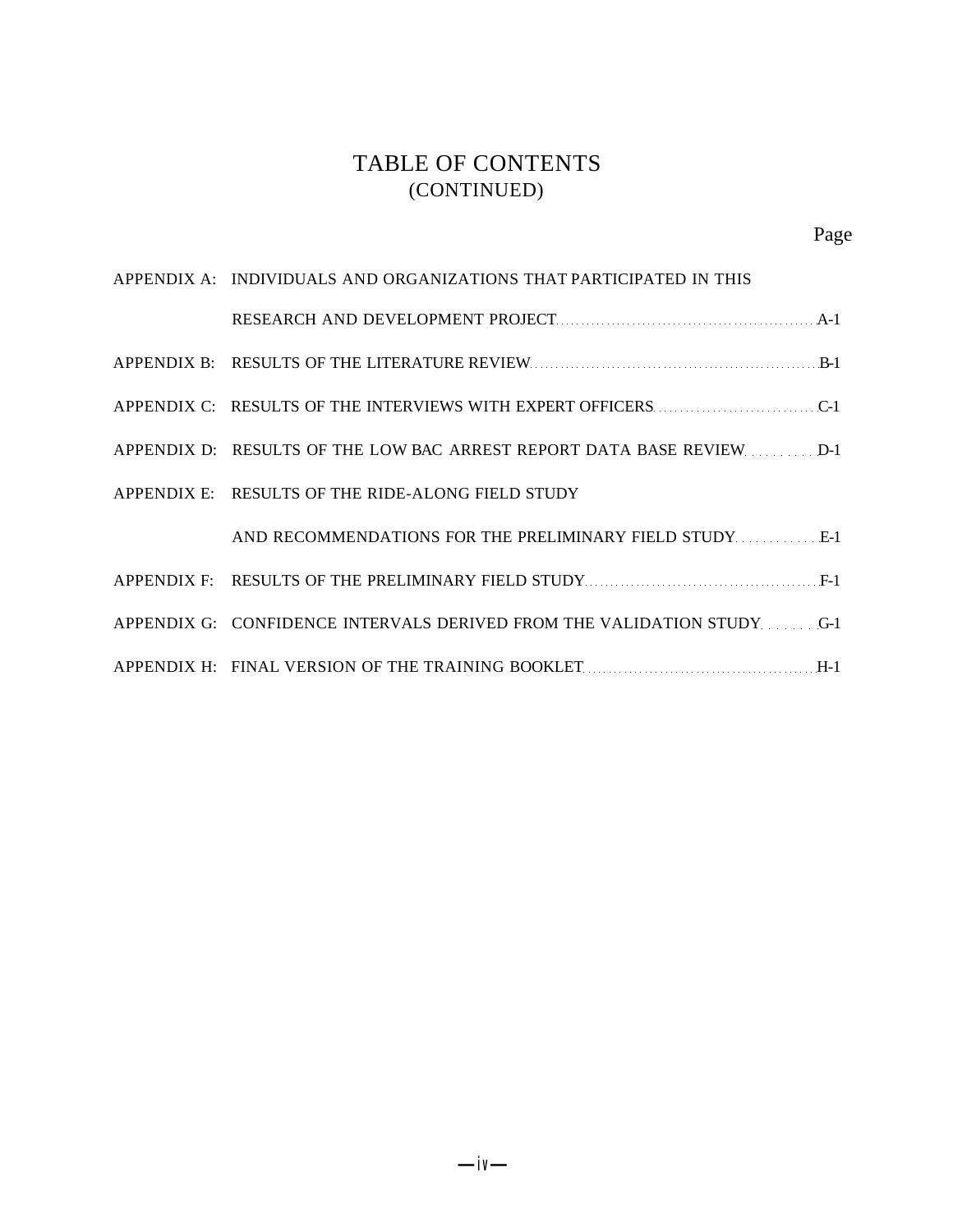# LIST OF TABLES

## Table Page

| 1              | LAW ENFORCEMENT AGENCIES THAT CONTRIBUTED                |    |
|----------------|----------------------------------------------------------|----|
|                |                                                          |    |
| $\overline{2}$ | SUMMARY OF BACs OBTAINED FROM DRIVERS STOPPED            |    |
|                |                                                          |    |
| 3              | CUES RECOMMENDED FOR THE PRELIMINARY FIELD STUDY 12      |    |
| 4              | LAW ENFORCEMENT AGENCIES THAT PARTICIPATED IN THE        |    |
|                |                                                          |    |
| 5              | CUES RECOMMENDED TO BE INCLUDED IN THE DRAFT TRAINING    |    |
|                |                                                          | 20 |
| 6              | LAW ENFORCEMENT AGENCIES THAT PARTICIPATED IN THE        |    |
|                | VALIDATION STUDY AND NUMBERS OF DATA COLLECTION FORMS    |    |
|                |                                                          | 25 |
| 7              | RESULTS OF THE VALIDATION AND PRELIMINARY FIELD STUDIES: |    |
|                | DRIVING CUES                                             | 27 |
| 8              | RESULTS OF THE VALIDATION AND PRELIMINARY FIELD STUDIES: |    |
|                |                                                          | 28 |
| 9              | CUES THAT MEET THE PROBABILITY CRITERION BUT HAVE        |    |
|                | LOWER LIMITS TO THEIR CONFIDENCE INTERVALS THAT          |    |
|                | $\sim$ 29<br>ARE BELOW 0.30                              |    |
| 10             | SUMMARY OF THE REDUCED DATA SET USED IN THE              |    |
|                |                                                          |    |
| 11             |                                                          |    |
| 12             |                                                          |    |
| 13             | THREE CUES THAT EMERGED DURING THE VALIDATION STUDY 33   |    |
|                |                                                          |    |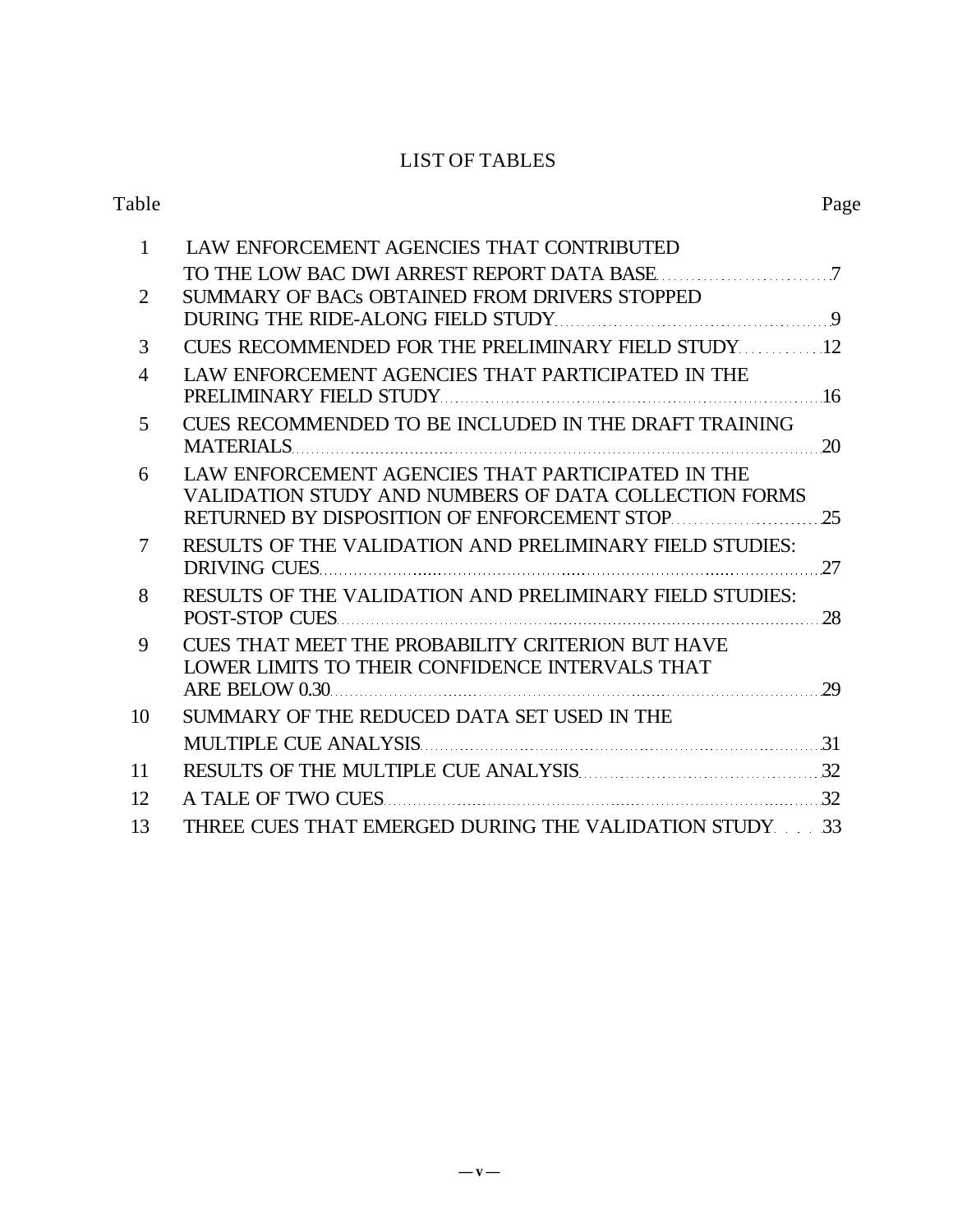# FIGURES

| Figure         |                                                                                     | Page |
|----------------|-------------------------------------------------------------------------------------|------|
|                |                                                                                     |      |
| 2              |                                                                                     |      |
| 3              | Distributions of BACs greater than zero in the ride-along field study 1.1.1.1.1.1.9 |      |
| $\overline{4}$ | Distributions of DWI driver ages in the ride-along field study 10                   |      |
| 5              |                                                                                     |      |
| 6              | Contributions of low BAC cases to probabilities for key cues 2000 metal of 8        |      |
| 7              |                                                                                     |      |
| 8              | Draft DWI detection guide developed for the Phase II validation study 22            |      |
| 9              |                                                                                     |      |
| 10             |                                                                                     |      |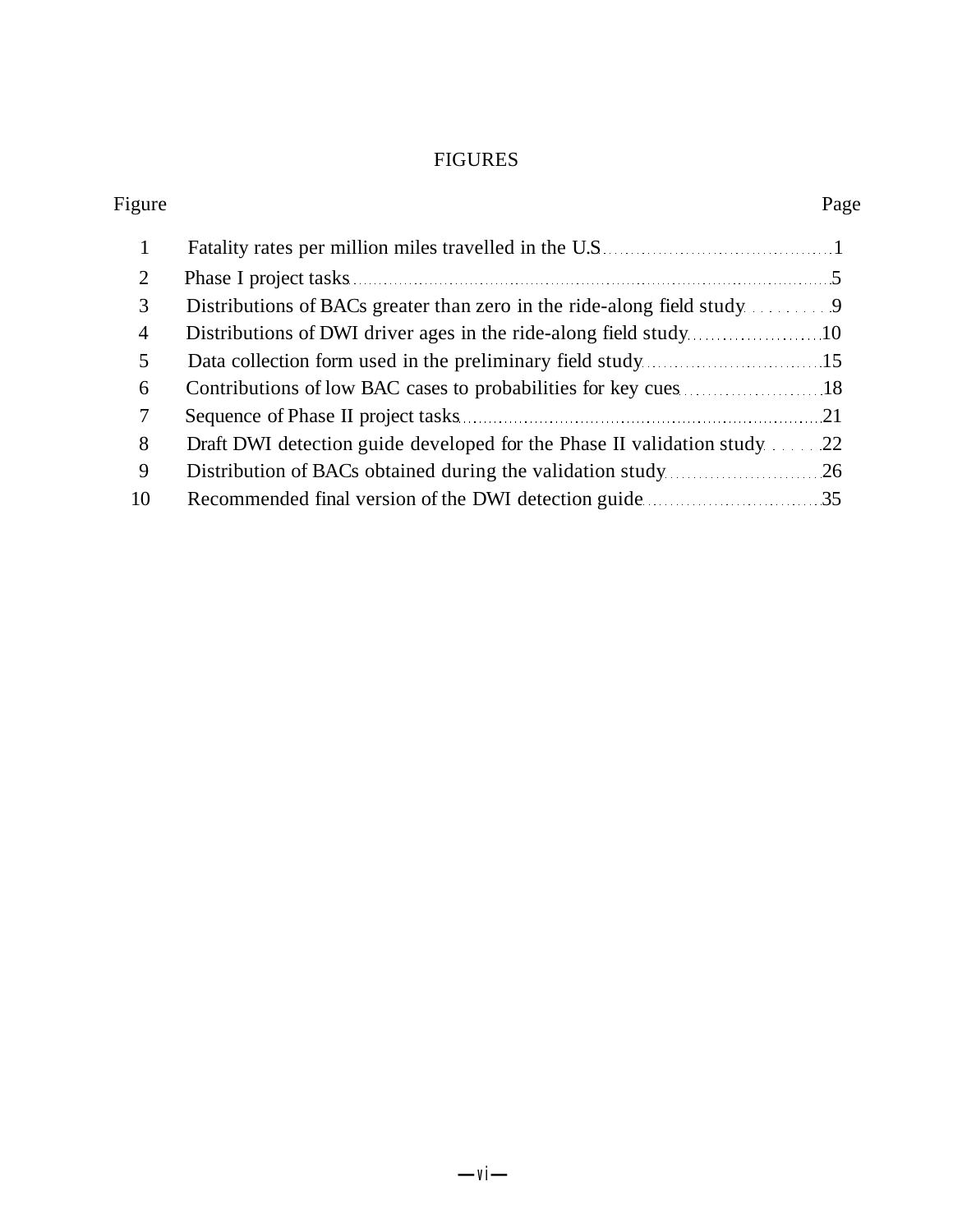# ACKNOWLEDGMENTS

Many individuals and organizations contributed to the research that is described in this report. Anacapa Sciences, Inc., and the National Highway Traffic Safety Administration (NHTSA) greatly appreciate the cooperation of all those who participated in the study. Many of those individuals and organizations are acknowledged in Appendix A of this report, but hundreds of additional law enforcement personnel, too numerous to name, also participated, primarily during the preliminary and validation field studies. All of the individuals and organizations who participated in the study contributed to the development of these DWI detection training materials.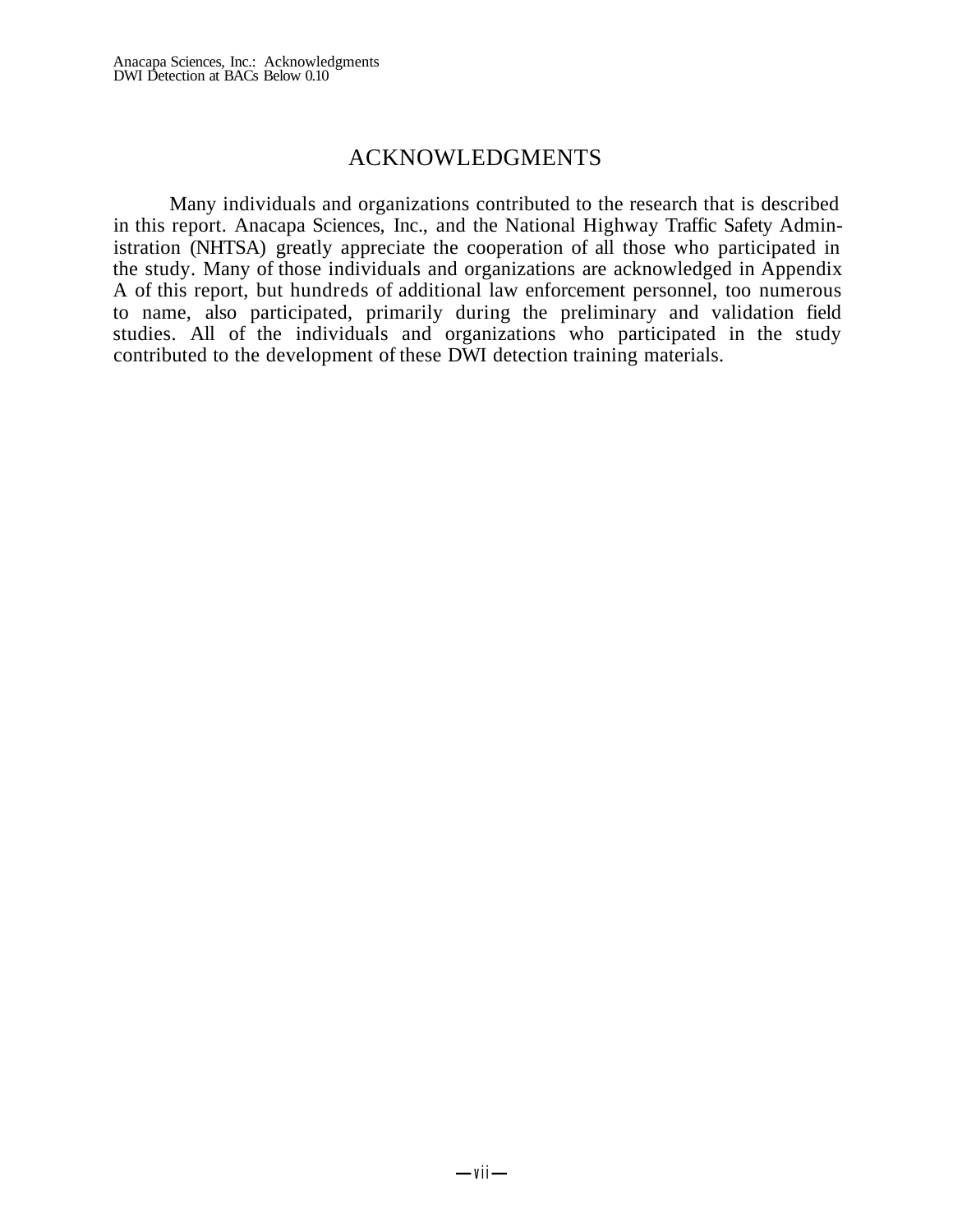Anacapa Sciences, Inc.: Acknowledgments DWI Detection at BACs Below 0.10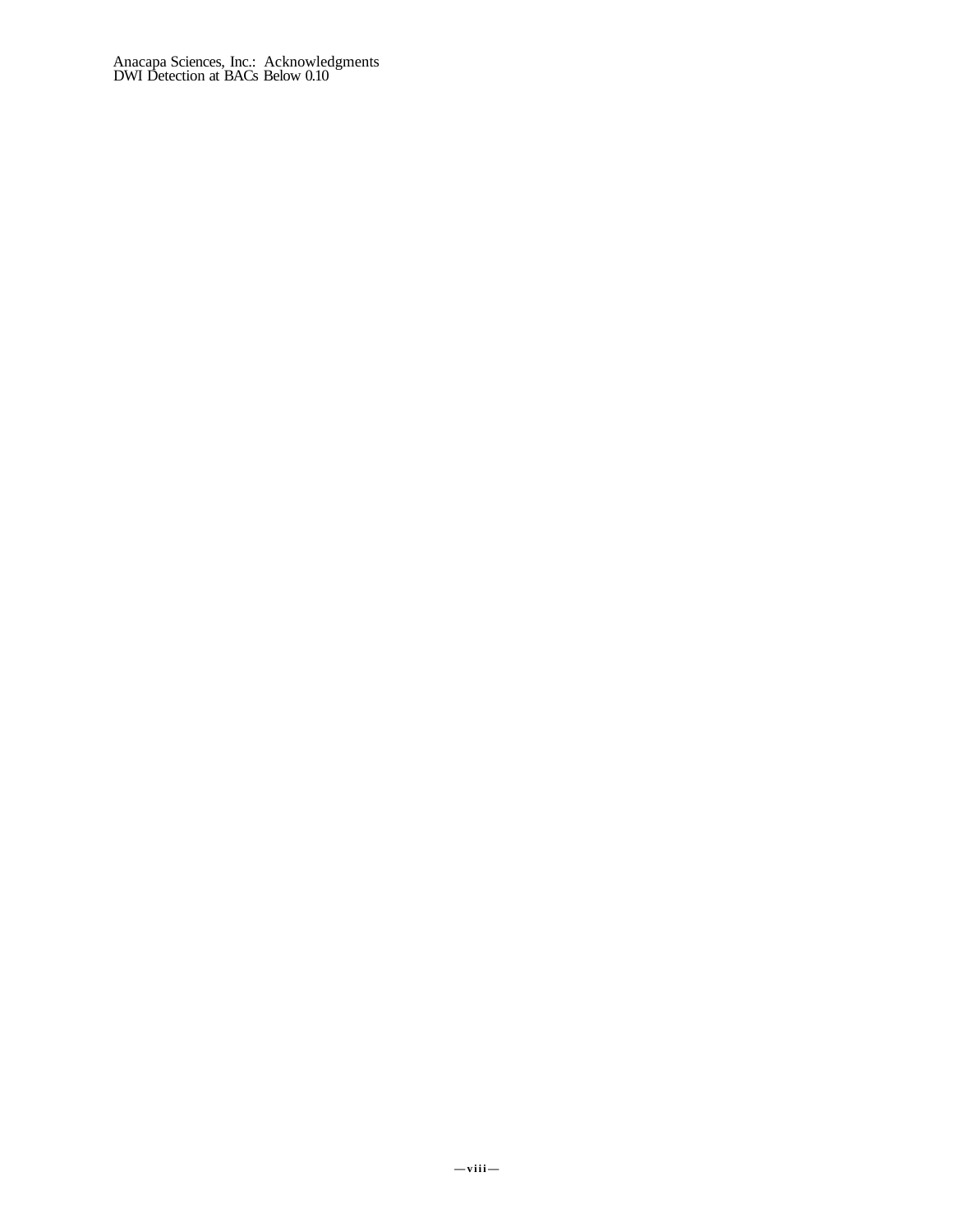# INTRODUCTION

This report documents the research activities and presents the results of a study conducted for the National Highway Traffic Safety Administration (NHTSA) to identify driving and other behavioral cues associated with blood alcohol concentrations (BACs) below the 0.10 level. The ultimate objective of the research has been to develop training materials to assist law enforcement officers in the accurate detection of motorists who are driving while impaired (DWI).

### STATEMENT OF THE PROBLEM

Nearly 1.4 million people have died in traffic crashes in the United States since 1966, the year of the National Traffic and Motor Vehicle Safety Act (which led to the creation of NHTSA in 1970). During the late 1960s and early 1970s more than 50,000 people lost their lives each year on our nation's public roads. Traffic safety has improved considerably since that time: the annual death toll has declined to about 40,000, even though the numbers of drivers, vehicles, and miles driven have all greatly increased. The dramatic improvements in traffic safety are reflected in the change in fatality rate per 100 million vehicle miles traveled: The fatality rate fell from 5.5 in 1966 to 1.7 in 1995 (FARS--Fatal Analysis Reporting System--95), a 69 percent improvement. Figure 1 illustrates this important trend. When miles traveled are considered, the likelihood of being killed in traffic in 1966 was more than three times what it is today.



Figure 1. Fatality rates per million miles travelled in the U.S.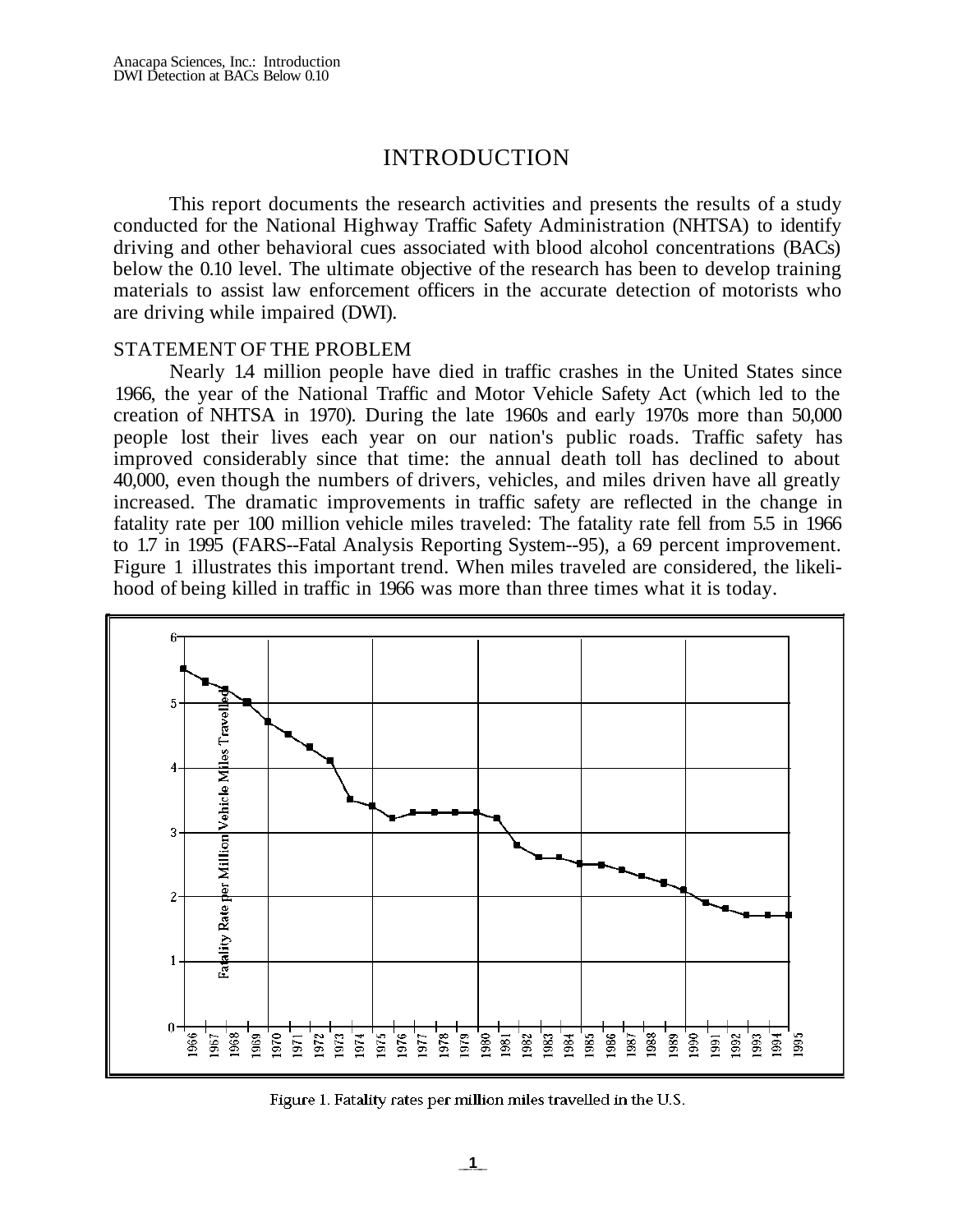An emphasis on DWI enforcement since 1980 has been a factor in the significant improvement in traffic safety, as represented by declining fatal and alcohol-involved crash rates. Previous NHTSA-sponsored research contributed substantially to the improved condition, in part, by providing patrol officers with useful and scientifically valid information and training materials concerning the behaviors that are most predictive of impairment. In particular, NHTSA sponsored research that led to the development of a DWI detection guide that listed 20 driving cues and the probabilities that a driver exhibiting a cue would have a BAC of at least 0.10 (Harris et al., 1980). A later NHTSA study led to the development of a motorcycle DWI detection guide (Stuster, 1993). NHTSA's DWI training materials, based on the results of these studies, have influenced the current generation of law enforcement officers in the U.S. by providing a systematic and defensible approach to DWI detection.

Clearly, continued enforcement of DWI laws will be a key to further improvements in measures of traffic safety. But are the behavioral cues and the associated probabilties that were developed nearly 20 years ago still valid? More important, 13 states have implemented 0.08 limits for DWI since the original cue guide was developed, and more states are likely to follow. Are there behaviors that can be used by officers to accurately identify motorists who are driving while impaired at BAC levels below 0.10? Answers to these questions are the objectives of the research described in this report.

## BACKGROUND

The field detection of DWI by law enforcement officers is a problem of subtlety and complexity. As a consequence of observing and interpreting one or more operator behaviors, a patrol officer typically assesses the likelihood that a driver is DWI or otherwise impaired. This assessment then is combined with other information to reach an enforcement decision—-to stop the vehicle or to continue with the patrol. Either decision might be incorrect. A decision to stop might result in the apprehension of a sober motorist (a false detection); a decision to permit the motorist to continue on his or her way might result in an undetected DWI--perhaps even a traffic collision that could have been prevented by police intervention.

An *ideal* cue always would lead to a correct decision. When an ideal cue is present, the probability of DWI detection is 1 (a certainty); when the cue is not present, the probability of DWI detection is 0 (also a certainty). Conversely, when nighttime drivers are tested randomly for blood alcohol content (BAC), the probability of detection (BAC >.O8) might only be about .04, while the probability of false detection would be .96. Between the certainty of the hypothetical ideal cue and the probabilities of random detection, an officer's decision to apprehend involves the observation and interpretation of visual cues and other information, and the subsequent trade-off between the value of a correct detection and the cost of a false detection. Although the factors involved in the trade-off and the post-detection apprehension process are outside the scope of the current study, they establish requirements and criteria for DWI detection. In short, the detection process should employ visual cues that occur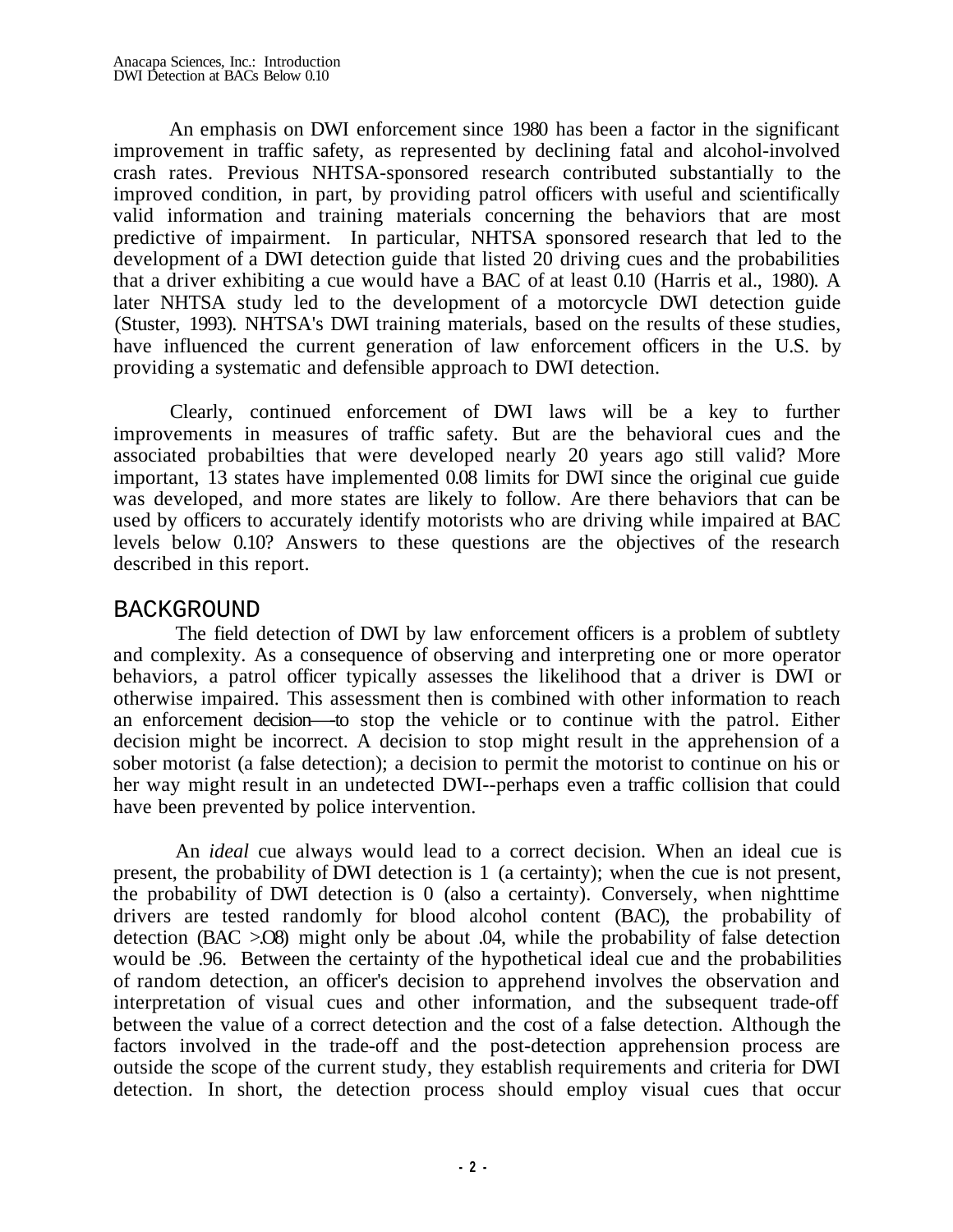frequently with DWI at the lower statutory limits, are most capable of discriminating between DWI and sober operation, are simple to understand, and are easy to use by patrol officers.

Operation of a motor vehicle is a multi-dimensional task; the operator must divide his or her attention between maintaining proper lane position and speed, while monitoring the environment for other vehicles' movements, traffic lights, and signs. When operator attention is divided, reaction time degrades as BAC is increased. Alcohol slows the central processing of visual information; the operator's eyes fixate for longer periods as BAC increases, apparently reducing the stimuli perceived per unit of time. This ultimately results in the "gazing" effect characteristic of higher BACs (Moskowitz, et al., 1976; Moskowitz, 1973), and contributes to performance degradation. This physiological process is translated into several observable driving cues. Other driving cues result from alcohol's effect on judgment and decision-making capabilities.

It was considered to be essential to the current research to develop a comprehensive inventory of cues that have been used by officers to detect DWI motorists at lower BAC limits. It was assumed that a comprehensive list would help to ensure that the subtleties and subjectivities of field detection of DWI at lower BACs are identified, understood, and rephrased for later quantitative analysis. The current study would, in this way, build upon the method employed during the original NHTSA DWI detection study to develop a set of scientifically valid behavioral cues that could be used by law enforcement officers for many years to come.

## ORGANIZATION OF THIS REPORT

The research documented in this report was conducted in two phases between 1993 and 1997. Research tasks included conducting a large number of personal interviews with DWI experts, performing a comprehensive literature review, and developing and analyzing a data base of  $1,000$  low BAC arrest reports. Those preliminary tasks were followed by three separate field studies in which hundreds of law enforcement personnel from across the U.S. participated: 1) Ride-along field study, 2) Preliminary field study, and 3) Validation study. During these field studies, data were collected for more than 12,000 traffic enforcement stops. The project also included the development of printed training materials and a training video.

The large number of research tasks, with each one affecting subsequent tasks, suggests a chronological presentation as most appropriate. For this reason, descriptions of project activities and the results of the many research tasks performed during the study are presented in separate sections corresponding to the two major project phases. Organizing the report chronologically will permit readers to follow the sequence of steps that led to the development of NHTSA's new DWI detection guide and the associated training booklet and video.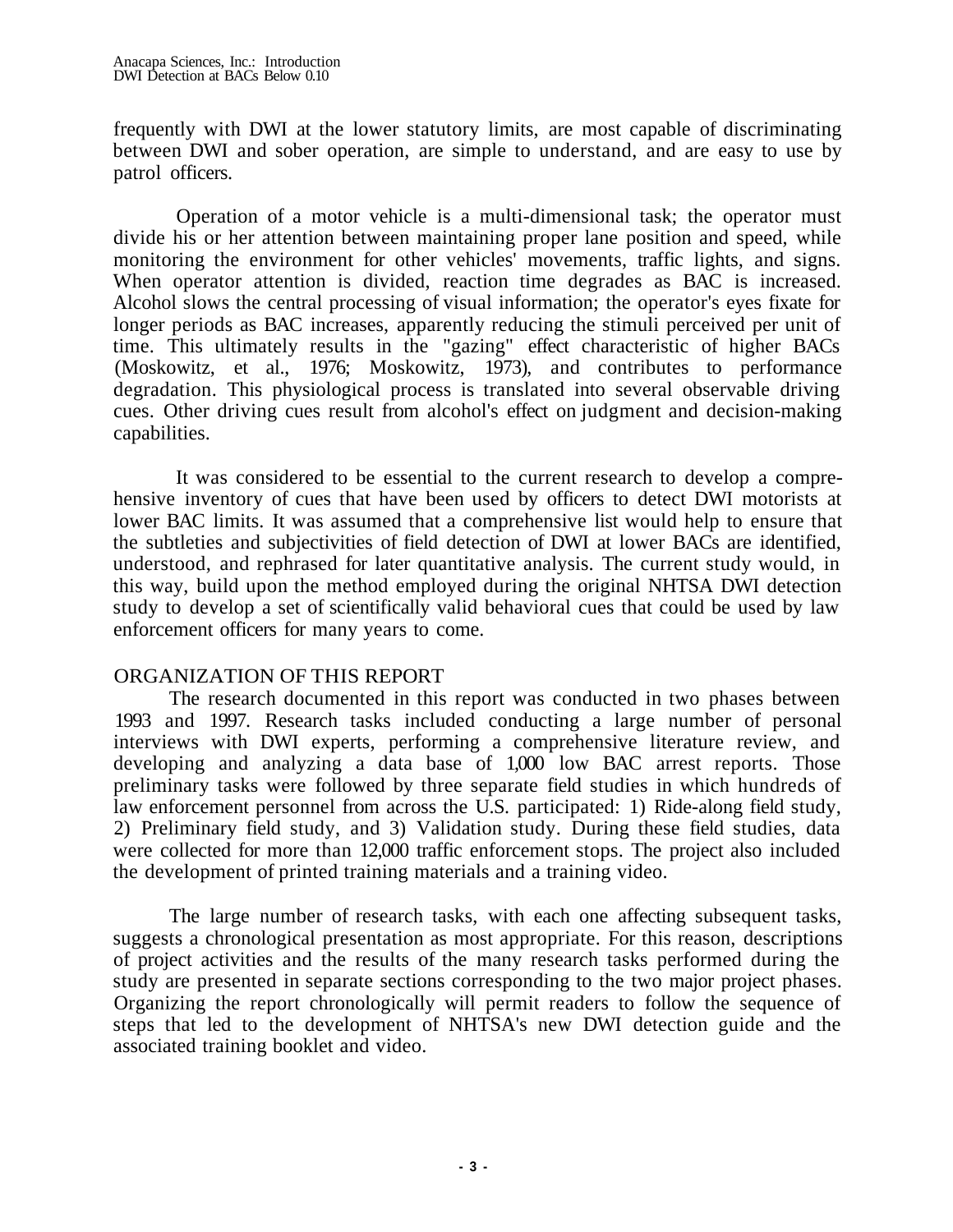Anacapa Sciences, Inc.: Introduction DWI Detection at BACs Below 0.10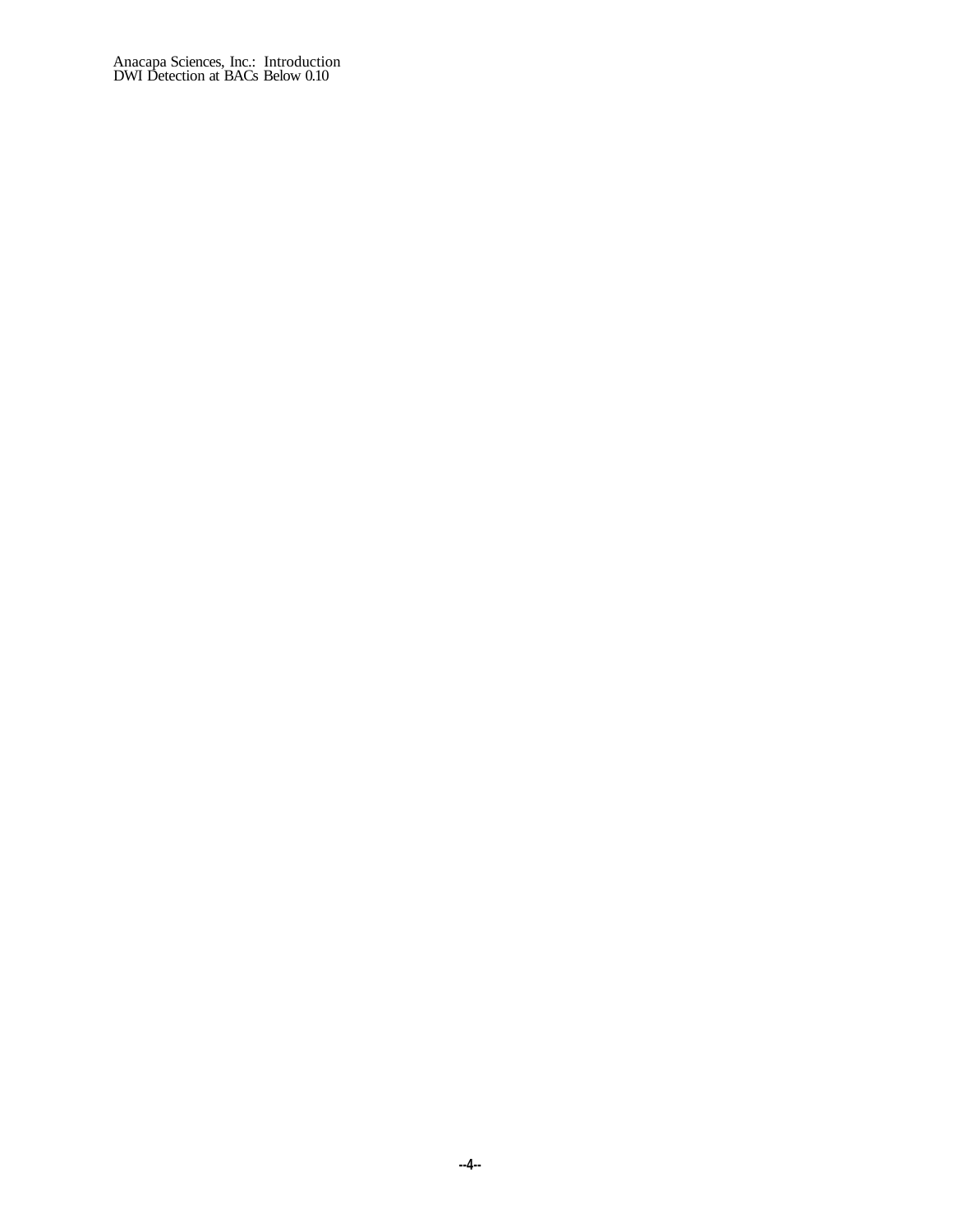# PHASE I

The purpose of Phase I of the project was to conduct a series of preliminary research tasks, including two field studies, that would lead to recommendations to guide the development of a new DWI detection guide and training program. The training materials then would be developed and evaluated during Phase II. Phase I comprised the seven major project tasks illustrated in Figure 2, and described in the following pages.



Figure 2. Phase I project tasks.

# TASK1: DEVELOPED PHASE I WORK PLAN

The project began with the development of a Work Plan to guide the conduct of all Phase I research activities and subsequent analyses. The primary purposes of the Work Plan were to, 1) establish all data collection objectives, and to the extent possible, specify protocols, and procedures; 2) develop site-selection criteria for participating in the several tasks that would require law enforcement cooperation; 3) identify critical research issues and special NHTSA concerns; and, 4) develop the data evaluation plan. In short, the purpose of the Work Plan was to serve as a road map to guide the project team throughout Phase I of the study.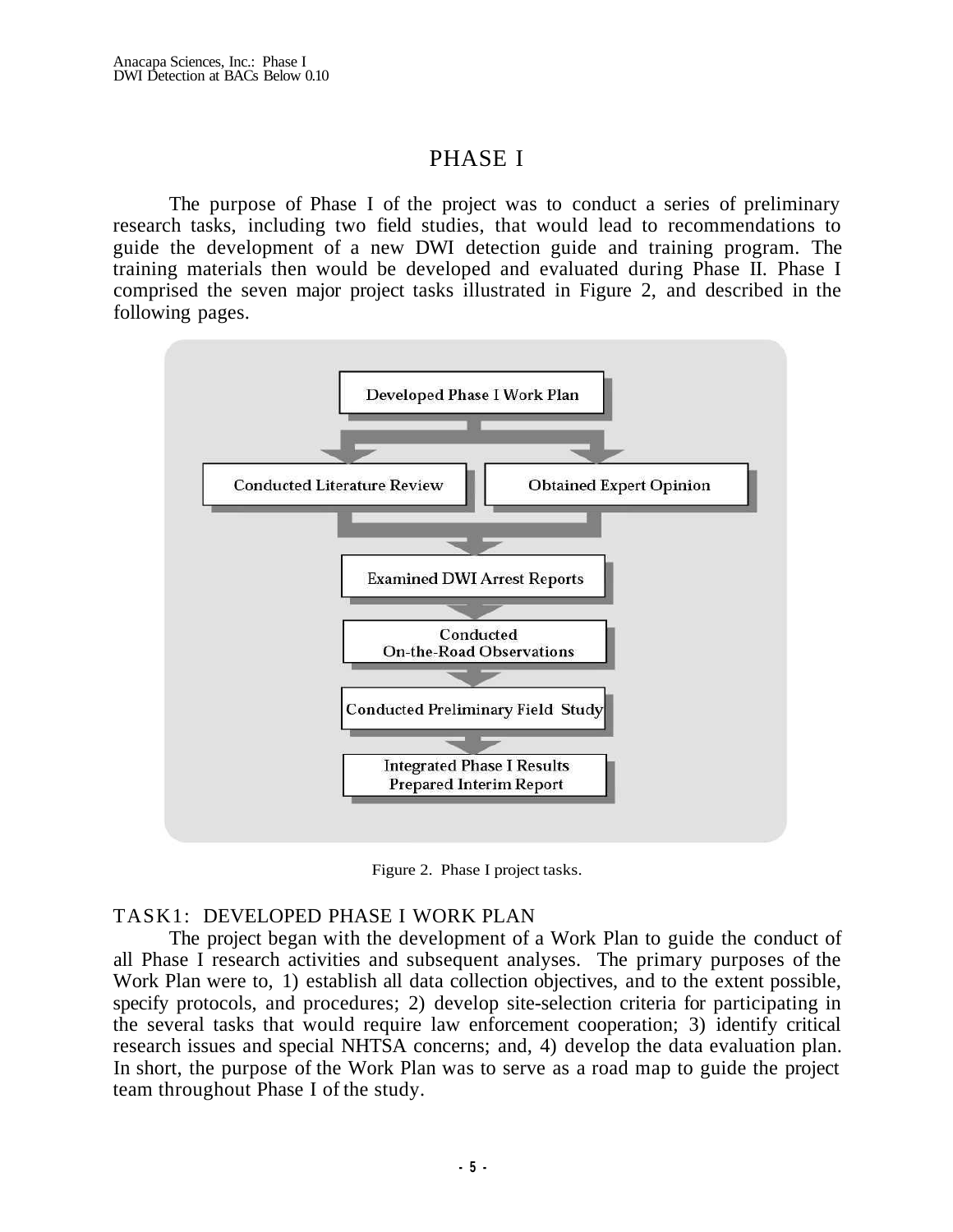## **TASK 2: REVIEWED LOW BAC LITERATURE**

A literature review was performed to determine if additional methods or cues had been developed or data collected concerning DWI cues since the original Anacapa research on this subject. The focus of the inquiry was on behaviors associated with lower BACs (i.e., 0.08, 0.04, and 0.02), but attempts also were made to identify any additional or "new" cues that might have emerged at any BAC level.

The project team reviewed all previous DWI research that Anacapa Sciences has conducted, and performed a comprehensive search of the highway safety literature to identify and review materials relevant to behavioral indicators of impairment at low BACs. Review of journals and other library sources was augmented by systematic searches of computerized databases. The NHTSA Literature Review, *Effects of Low Doses of Alcohol on Driving-related Skills: A Review of the Evidence,* by Moskowitz and Robinson (1988) served as a starting point for the performance of this project subtask. Moskowitz and Robbins included 177 publications in their analytical review and found evidence that several key driving abilities are impaired at relatively low BAC levels. The abilities that appeared from the Moskowitz and Robinson review to be the most likely to be affected by lower BAC levels were complex reaction time, tracking, divided attention, and information processing.

Information gathered during the literature search was compiled, evaluated, and submitted to NHTSA for review. The results of the literature review are presented as Appendix B to this report.

# TASK 3: OBTAINED EXPERT OPINION

A series of open-ended interviews was conducted with law enforcement officers experienced in the detection of DWI motorists. The purpose of the interviews was to identify the full range of behavioral cues and procedures that are used to detect driving while impaired. Again, the focus of interviews was on behaviors associated with a 0.08 BAC level, but expert opinions about cues relevant to all BAC levels were requested and recorded. Interviews were conducted with a large sample of officers from across the United States to ensure coverage of jurisdictions that encompass all driving conditions (i.e., surface streets, interstate highways, freeways, urban and rural environments). Also, when selecting experts to be interviewed, an emphasis was placed on those states that have experience enforcing BAC limits 0.10, to ensure capturing law enforcement experience at those levels.

It is important to note that NHTSA directed Anacapa Sciences to include behaviors in this review that might be exhibited by an impaired driver *following* an enforcement stop (i.e., behaviors that are not necessarily driving behaviors, but might be indicative of the BAC levels in question). Neither of the previous NHTSA DWI detection guides included post-stop cues.

Anacapa Sciences, Inc., was assisted in the performance of the personal interviews by the Police Executive Research Forum (PERF) and Dunlap and Associates. Interviews were guided by a protocol, but open-ended responses were encouraged. A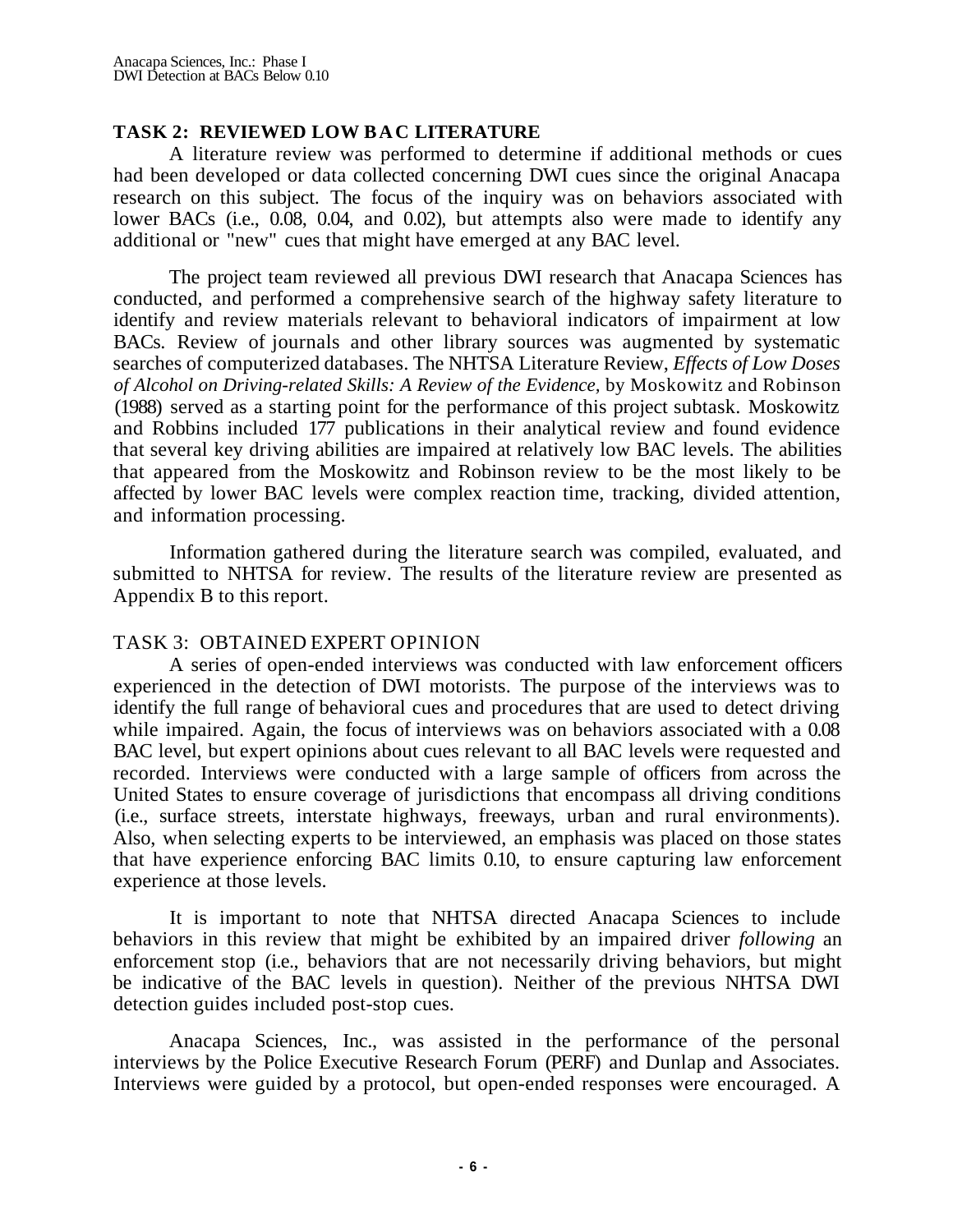list of the expert law enforcement personnel who were interviewed is presented in Appendix A.

Nearly 200 separate behaviors were reported by the law enforcement experts to have been found in association with BAC levels below 0.10. Some officers also provided information about behaviors that are characteristic of young drinking drivers under 21. The interview data were prepared in tabular form, with the driver behaviors listed by BAC level; multiple reports of a cue were indicated by check marks. The results of the interviews with expert patrol officers are presented in Appendix C.

### **TASK 4: EXAMINED DWI ARREST REPORTS**

The primary purpose for conducting archival research among police arrest records was to develop quantitative data concerning the use of visual cues that are used by officers to identify DWI motorists (as recorded in the narrative section of the reports). A further objective was to collect data that might suggest relationships between specific cues or cue types and BAC levels.

A list of candidate law enforcement agencies was prepared and submitted to the NHTSA Contracting Officer's Technical Representative (COTR) for approval; again, the focus was on jurisdictions that enforce lower BAC limits. Upon NHTSA approval, requests were made of the law enforcement agencies for copies of the narrative sections of DWI arrest reports, with an emphasis on BACs below 0.10. Nine law enforcement agencies participated in this project task by providing access to these records, or copies of the actual reports. The agencies listed in Table 1 contributed a total of nearly 1,000 low-BAC arrest reports.

## TABLE 1 LAW ENFORCEMENT AGENCIES THAT CONTRIBUTED TO THE LOW BAC DWI ARREST REPORT DATA BASE

Agency

California Highway Patrol Los Angeles (CA) Police Department Albuquerque (NM) Police Department Oregon State Police Bangor (ME) Police Department Washington County (VT) Sheriff's Department Santa Barbara (CA) Police Department New Hampshire State Police Kansas City (MO) Police Department

A data collection form was developed that included the inventory of driving and post-stop behaviors that had been identified during the literature review and interviews with expert patrol officers. The narrative sections of the arrest reports then were reviewed to identify the behaviors that motivated the enforcement stops; the records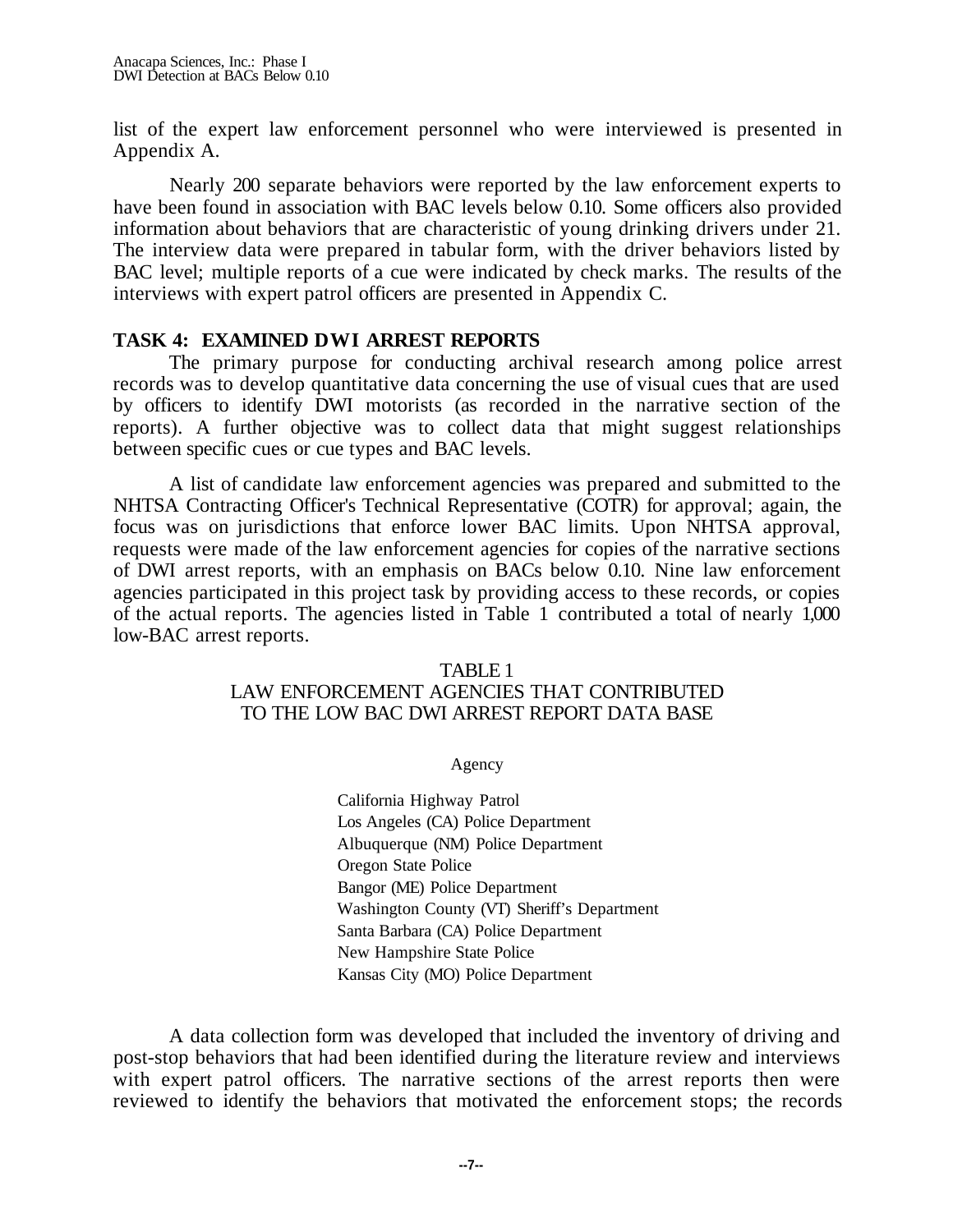were coded for driving and post-stop behaviors. A data collection form was completed for each arrest record that included the behaviors and associated BAC. Additional cues were added to the data collection form to account for officers' narrative descriptions. Totals of 169 separate driving cues and 50 post-stop behaviors are represented in the low BAC arrest report data base. The results of the review and evaluation of arrest reports are presented in Appendix D.

## **TASK 5: CONDUCTED ON-THE-ROAD OBSERVATIONS WITH POLICE**

A data collection form for the Phase I ride-along observations was developed based on the interview responses, literature review results, and arrest report data base. Infrequent cues identified during the previous research tasks were either eliminated or combined with other similar behaviors, resulting in totals of 91 driving and 41 post-stop cues. The data collection form for the ride-along study was designed to assist project staff in the real-time, systematic recording of relevant information concerning DWI cues, procedures, and detection strategies.

Systematic field observations were planned of expert officers in the performance of DWI patrol duties. The purpose of these observations was to record officers' observations of which cues they associated with possible impaired driving, especially at lower BACs. A further objective, and one that distinguishes this research from previous NHTSA DWI cue studies, was the collection of breath test data from all motorists stopped during the ride-along observations who exhibited any indication of alcohol consumption, regardless of the disposition of the stop (i.e., warning, citation, or DWI arrest).

The Los Angeles Police Department's Valley Traffic Division participated in this important project task by allowing data collection during 81 special DWI patrols over a nine-week period (i.e., three patrols each Thursday, Friday, and Saturday nights). Expert officers were accompanied by trained research assistants who recorded the officers' verbalized observations of driver behavior on data collection forms. Voluntary breath tests were requested of all motorists stopped. Breath tests were obtained using CMI SD-2 hand-held digital breath testing devices. Officers and research assistants were provided training in the study procedures prior to implementation of the special patrols.

Officers made 365 enforcement stops during these special patrols, resulting in 132 DWI arrests. The average BAC of those arrested for DWI was 0.145, with the BACs of those arrested ranging from a low of 0.04 to a high of 0.30; 144 of the 365 drivers tested had BACs of zero. Figure 3 illustrates the distribution of BACs greater than zero. Table 2 summarizes the distribution of all BACs obtained during this Phase I field study.

The average age of the motorists stopped during the ride-along field study was 32 years; driver ages ranged from 15 to 74. The average age of those arrested for DWI was 32.4 years, with the ages of DWI drivers ranging from 18 to 74 years old. Figure 4 presents the distribution of ages of the 132 DWI drivers.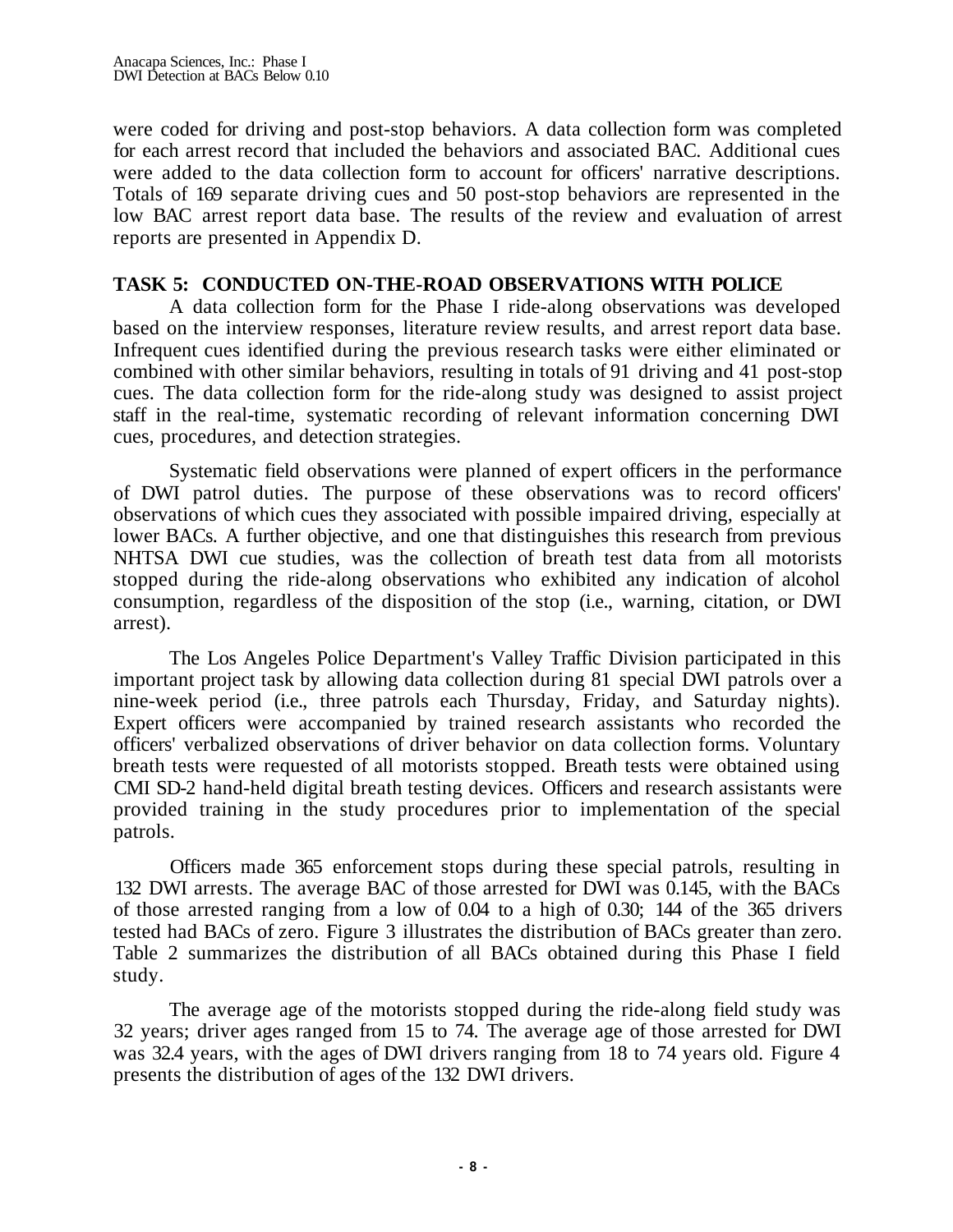

Figure 3. Distribution of BACs greater than zero in the Phase I ride-along study (n=221).

| TARLE <sub>2</sub>                                       |
|----------------------------------------------------------|
| SUMMARY OF BACs OBTAINED                                 |
| FROM DRIVERS STOPPED DURING THE PHASE I RIDE-ALONG STUDY |

| <b>BAC</b> Range | <b>Number</b><br>of Cases | Percent of<br><b>Drivers Stopped</b> |
|------------------|---------------------------|--------------------------------------|
| zero             | 144                       | 40                                   |
| $0.01 - 0.03$    | 58                        | 16                                   |
| $0.04 - 0.07$    | 29                        | 8                                    |
| $0.08 - 0.09$    | 19                        | 5                                    |
| $0.10 - 0.14$    | 42                        | 12                                   |
| $0.15 - 0.19$    | 39                        | 11                                   |
| $0.20+$          | 20                        | 6                                    |
| Refused          | 14                        | 4                                    |
| <b>TOTAL</b>     | 365                       |                                      |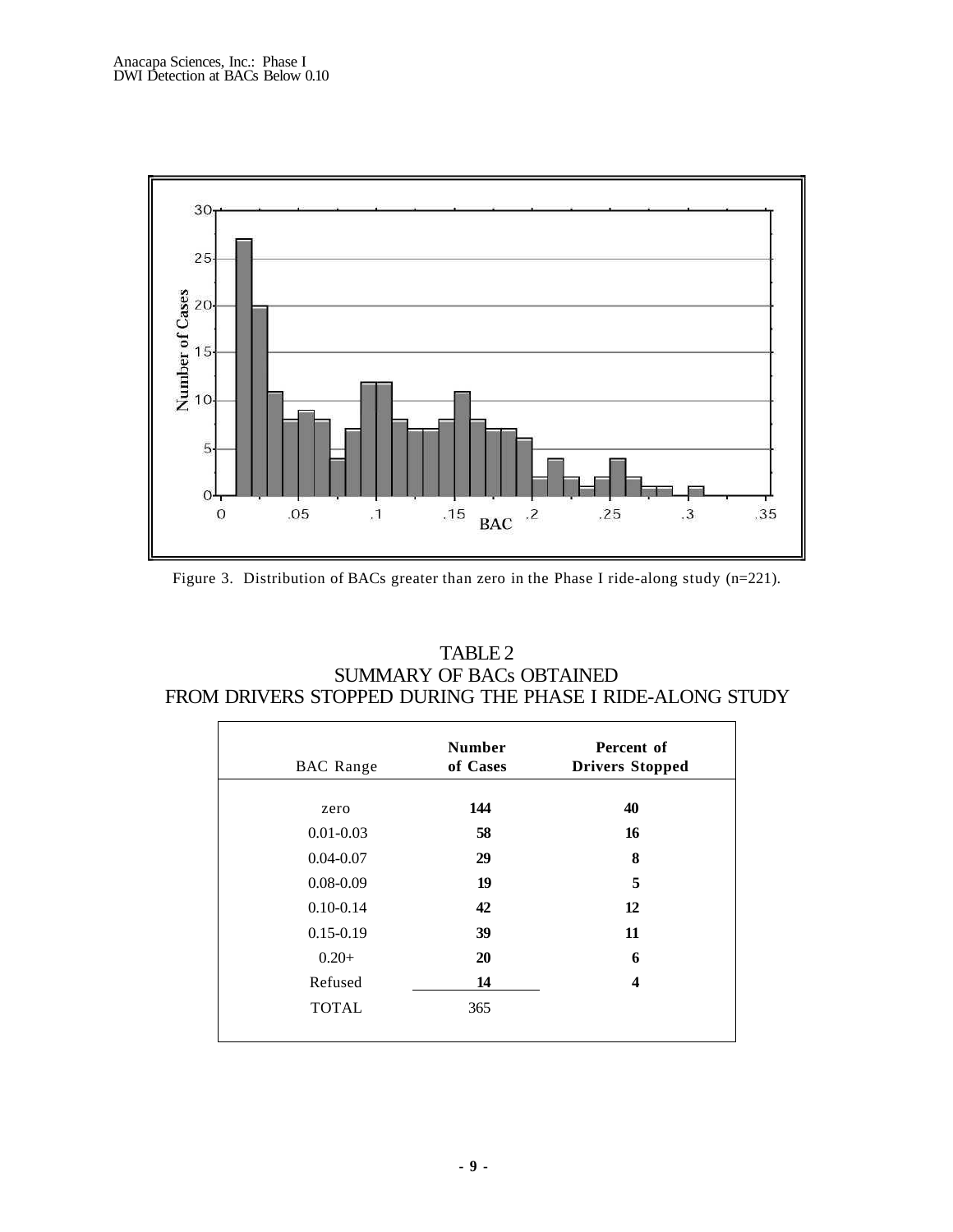

Figure 4. Distribution of DWI driver ages in the Phase I ride-along study.

Calculations were performed for each of the 91 driving and 41 post stop cues listed on the data collection form; the proportions of observations of each cue within three BAC ranges were calculated. That is, for each cue, the proportion of all observations of that cue that was associated with BACs of 0.08 or greater was calculated; then the proportion of all observations of the cue that was associated with BACs of 0.04 or greater was calculated; finally, the proportion of all observations of the cue that was associated with BACs of 0.01 and greater was calculated. The numbers of observations and cumulative proportions were recorded in data tables; those tables are presented as Appendix E. The following example is provided to explain the procedure used to calculate the cumulative proportions.

| <b>WEAVING CUES</b> |                                                                |         |        |         |  |
|---------------------|----------------------------------------------------------------|---------|--------|---------|--|
| No.                 | Cue                                                            | $.01+$  | $.04+$ | $.08+$  |  |
| 2.1.                | Weaving within a lane (includes touching)<br>lane lines) [108] | 22/0.66 | 9/0.45 | 40/0.37 |  |
| 2.2.                | Weaving across lane lines [57]                                 | 8/0.68  | 3/54   | 28/.49  |  |
| 2.3.                | Weaving across center divider line [23]                        | 4/74    | 2/57   | 11/.48  |  |

Cue 2.1, *Weaving within a lane,* was observed a total of 108 times during the field study (i.e., the number in brackets following the cue statement). In 40 of the 108 cases the driver was found to have a BAC of 0.08 or greater; this represents a proportion of .37, or 37 percent. Following nine of the observations of weaving within a lane it was found that the driver had a BAC of 0.04 through 0.07. By adding the nine observations to the 40 found at 0.08 and above, it is possible to calculate the proportion of the total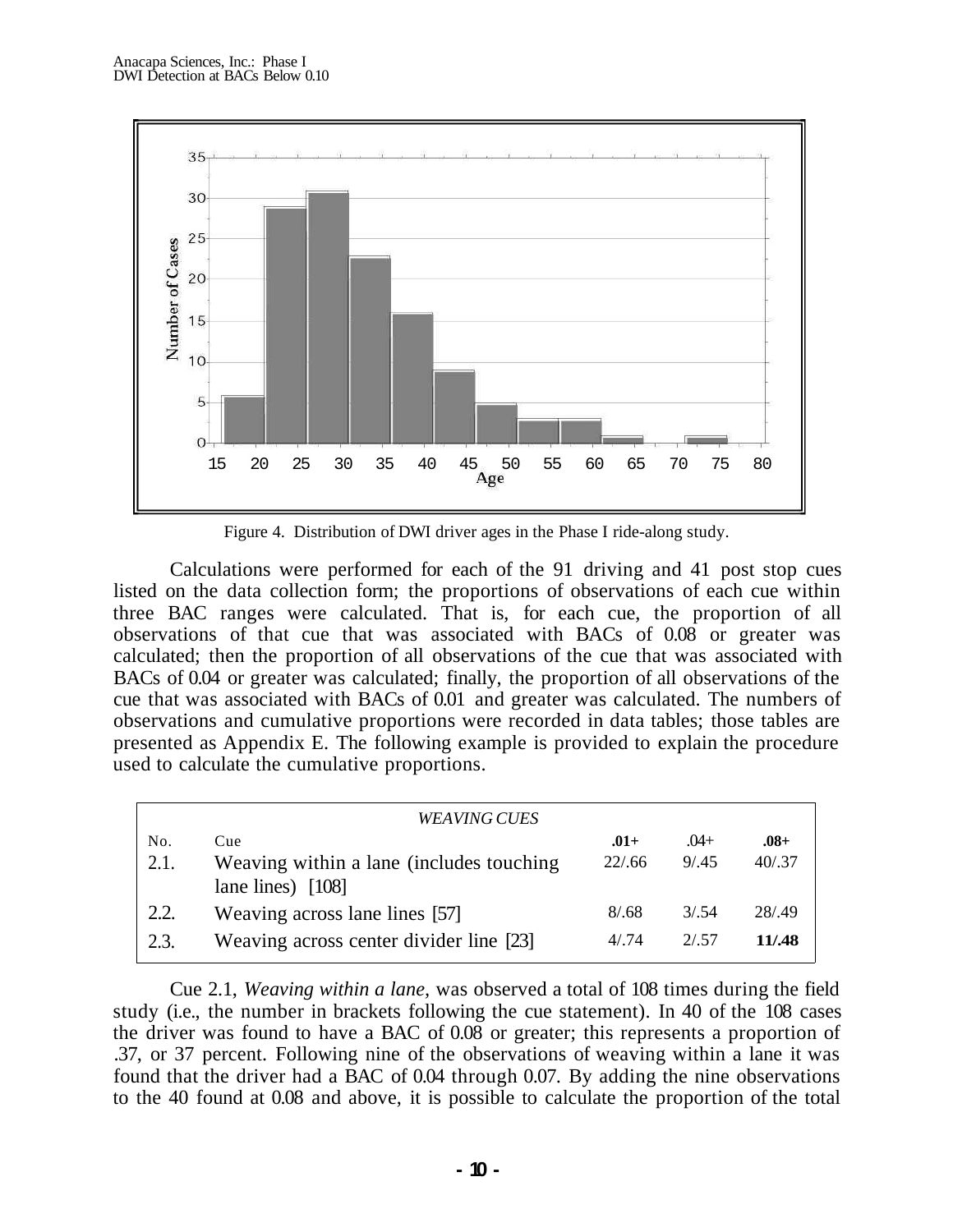observations in which weaving is associated with a BAC of 0.04 or greater. Likewise, 22 of the observations of this cue were made of drivers who had BACs of 0.01 through 0.03; adding those 22 to the 49 results in a cumulative proportion of .66 at 0.01 and above. By extrapolation, these proportions may be viewed as tentative probabilities: According to these data, if an officer observes a motorist weaving, there is a 37 percent chance the driver has a BAC of 0.08 or more, a 45 percent chance of a BAC greater than 0.04, and a 66 percent chance that the driver's BAC is greater than zero.

Please remember that the preliminary estimates derived from the ride-along field study are based on relatively few observations. One of the objectives of the ride-along study was to identify similar cues that could be combined during subsequent research tasks. For example, it will be recommended in the following paragraphs that Cues 2.2, *Weaving across lane lines,* and 2.3, *Weaving across center* divider line, be combined to form the single cue, as illustrated below.

| No. Cue |                                             |                  | $.01 + .04 + .08 + .08 + .08$ |  |
|---------|---------------------------------------------|------------------|-------------------------------|--|
|         | 2.2. Weaving across lane lines $[57+23=80]$ | 12.70 5.55 39.49 |                               |  |

The objective of the next project task was to determine which cues are the most predictive of DWI, and to obtain sufficient data to permit the calculation of reliable probabilities. The data obtained during the ride-along field study were analyzed to identify a usable list of the most promising cues to include on a data collection form to be used during the much more extensive preliminary field study. The data collection form developed for the preliminary field study had to be small enough to be carried conveniently by officers under routine conditions; forms of the approximate size and shape of traffic citations are most appropriate.

The following criteria were developed and applied to identify the cues that should be included on the data collection form in the preliminary field study.

- A visual cue that is associated with a relatively high proportion of BACs at the 0.08 level and above,
- A visual cue that occurs prior to the police officer's decision to take overt action to stop a vehicle, or
- A visual cue that occurs *after* the police officer's decision to take overt action that provides cause for suspicion of DWI, and
- A deviation from normal operator behavior, including vehicle responses to operator actions.

A review of ride-along field study results led to 44 cues recommended for further evaluation during the preliminary field study. In several cases cues were combined to form a single cue. For example, the two cues involving weaving across lane and center divider lines (cues 2.2/2.3) were combined, as described previously, as well as the two straddling cues (3.1/3.2), speeding and unsafe speed (4.1/4.11), accelerating rapidly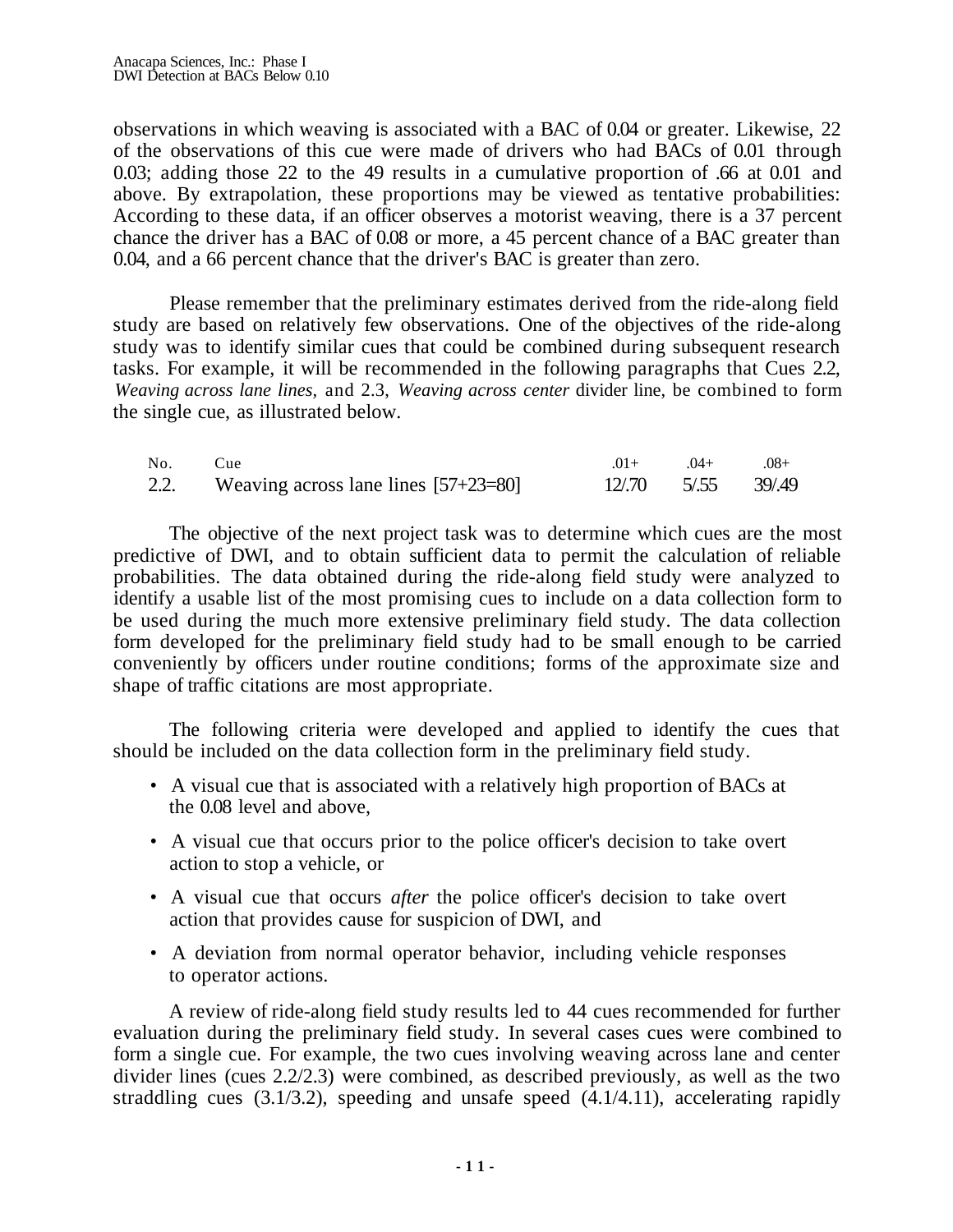forward and backward (5.1/5.2), failure to stop for stop sign and red light (7.1/7.2), driving wrong way and into opposing lane  $(10.2/10.3)$ , etc. The results of the ride-along field study and detailed discussions of the selection procedures and rationales for combining similar cues are provided in Appendix E. The cues recommended to be included on the data collection form for the preliminary field study are presented in Table 3.

#### TABLE 3

#### CUES RECOMMENDED FOR THE PRELIMINARY FIELD STUDY

With cumulative probabilities based on ride-along study data

 $* =$  combined cues

|                                                                                                                      |            |            | Proportion of Observations<br>at BAC Level and Above |
|----------------------------------------------------------------------------------------------------------------------|------------|------------|------------------------------------------------------|
| Cue Description [total number of observations]<br><b>Weaving Cues</b>                                                | $.01+$     | $.04+$     | $.08+$                                               |
| Weaving within a lane (includes touching lane lines) [108]<br>Weaving across lane lines or center divider line* [80] | .66<br>.70 | .45<br>.55 | .37<br>.49                                           |
| <b>Straddling Cues</b>                                                                                               |            |            |                                                      |
| Straddling lane or center divider line* [73]<br>Driving left or right of center [26]                                 | .53<br>.69 | .41<br>.46 | .33<br>.35                                           |
| Speed Cues                                                                                                           |            |            |                                                      |
| Speeding, more than 10 mph over limit or unsafe for conditions* [100]                                                | .52        | .40        | .32                                                  |
| Slow speed [29]                                                                                                      | .59        | .35        | .24                                                  |
| Accelerating rapidly forward or for no apparent reason* [37]                                                         | .49        | .27        | .24                                                  |
| Varying speed [29]                                                                                                   | .59        | .31        | .28                                                  |
| Responding to Lights and Signs Cues                                                                                  |            |            |                                                      |
| Failure to stop for a stop sign or red light* [17]                                                                   | .53        | .41        | .35                                                  |
| <b>Operating Vehicle Equipment Cues</b>                                                                              |            |            |                                                      |
| Driving without headlights at night (includes tail lights if from rear) [32]                                         | .56        | .41        | .31                                                  |
| No, obscured, or stolen plate, or expired registration [11]                                                          | 1.0        | .50        | .50                                                  |
|                                                                                                                      |            |            |                                                      |
| Drifting Cues                                                                                                        |            |            |                                                      |
| Drifting during a curve [15]                                                                                         | .67        | .47        | .40                                                  |
|                                                                                                                      |            |            |                                                      |
| Driving Cues                                                                                                         |            |            |                                                      |
| Following too closely [10]                                                                                           | .70        | .60        | .60                                                  |
| Driving in opposing lanes, or wrong way on a one way street* [11]                                                    | 1.0        | .82        | .64                                                  |
| Driving on other than the designated roadway [3]                                                                     | 1.0        | 1.0        | .67                                                  |
| Driving without seatbelt or child restraint violation* [31]                                                          | .68        | .52        | .39                                                  |
| Failing to yield right of way [6]                                                                                    | .33        | .33        | .33                                                  |
| <b>Turning Cues</b>                                                                                                  |            |            |                                                      |
| Turing with a wide radius (drifting during turn) [62]                                                                | .53        | .42        | .37                                                  |
| Illegal turn [23]                                                                                                    | .70        | .57        | .48                                                  |
| Improper turn (too fast, jerky, sharp, etc.) [51]                                                                    | .55        | .37        | .31                                                  |
|                                                                                                                      |            |            |                                                      |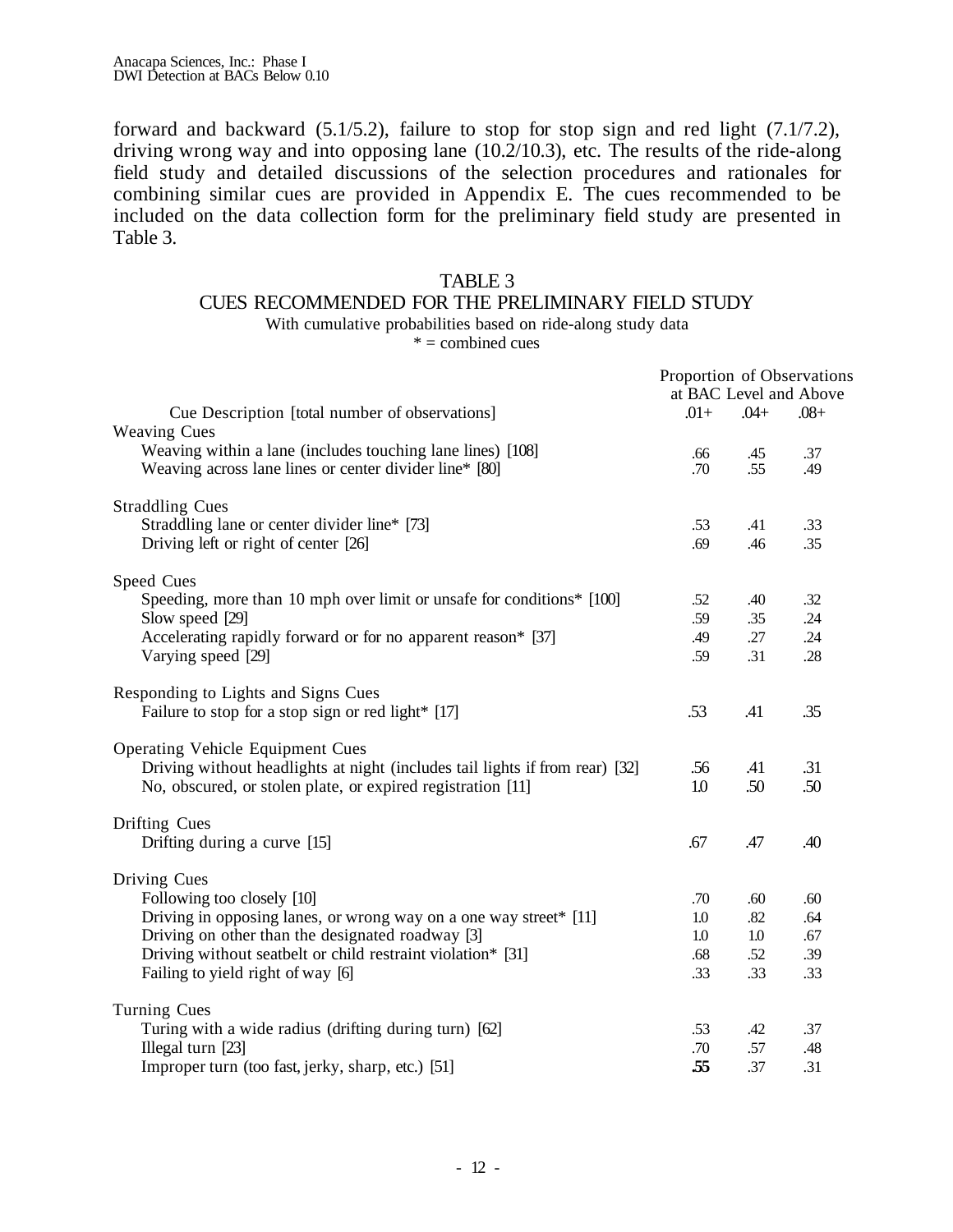| Continued                                                                                                                                                                                                                                                                                                                                                                                                                                       |                                                             | Proportion of Observations<br>at BAC Level and Above        |                                                             |  |
|-------------------------------------------------------------------------------------------------------------------------------------------------------------------------------------------------------------------------------------------------------------------------------------------------------------------------------------------------------------------------------------------------------------------------------------------------|-------------------------------------------------------------|-------------------------------------------------------------|-------------------------------------------------------------|--|
| Cue Description [total number of observations]                                                                                                                                                                                                                                                                                                                                                                                                  | $.01 +$                                                     | $.04 +$                                                     | $.08 +$                                                     |  |
| <b>Striking Cues</b><br>Almost striking a vehicle or other object* [25]                                                                                                                                                                                                                                                                                                                                                                         | .76                                                         | .68                                                         | .60                                                         |  |
| <b>Swerving Cues</b><br>Swerving [2]                                                                                                                                                                                                                                                                                                                                                                                                            | 1.0                                                         | 1.0                                                         | 1.0                                                         |  |
| <b>Stopping Cues</b><br>Stopping in lane or for no apparent reason* [21]<br>Stopping problems*<br>(in intersection, on sidewalk, too far from curb, at angle, etc.) [52]                                                                                                                                                                                                                                                                        | .67<br>.71                                                  | .48<br>.56                                                  | .43<br>.52                                                  |  |
| <b>Steering Cues</b><br>Irregular steering motions [10]                                                                                                                                                                                                                                                                                                                                                                                         | .80                                                         | .60                                                         | .60                                                         |  |
| <b>Backing Cues</b><br>Backing improperly [7]                                                                                                                                                                                                                                                                                                                                                                                                   | .71                                                         | .71                                                         | .71                                                         |  |
| <b>Signaling Cues</b><br>Failure to signal turn or lane change, or signal inconsistent with act* [39]                                                                                                                                                                                                                                                                                                                                           | .54                                                         | .33                                                         | .23                                                         |  |
| <b>Changing Lanes Cues</b><br>Improper or unsafe lane change* (abrupt, frequent, cutting off) [49]                                                                                                                                                                                                                                                                                                                                              | .65                                                         | .49                                                         | .37                                                         |  |
| Driver Response Time Cues<br>Slow or failure to respond to police signals* [94]<br>Stopping inappropriately in response to officer* (before officer initiates) [21]                                                                                                                                                                                                                                                                             | .73<br>.76                                                  | .59<br>.67                                                  | .50<br>.57                                                  |  |
| Other Cues<br>Appearing to be drunk [78]<br>Drinking in vehicle [14]<br>Unusual behavior*<br>(throwing something from vehicle, parked with lights on, gesturing) [8]                                                                                                                                                                                                                                                                            | .94<br>.93<br>1.0                                           | .87<br>.79<br>.89                                           | .81<br>.71<br>.63                                           |  |
| Post-Stop Cues<br>Difficulty with motor vehicle controls [7]<br>Difficulty exiting vehicle [19]<br>Fumbling with DL/registration [47]<br>Repeating questions/comments [27]<br>Swaying, unsteady or balance problems* [75]<br>Leaning on vehicle or object [31]<br>Odor of alcohol from driver [141]<br>Provides incorrect inf or claims to have forgotten, changes story/answers* [33]<br>Slow to respond to officer/must repeat questions [59] | .57<br>.89<br>.74<br>.74<br>.91<br>.84<br>.93<br>.76<br>.86 | .43<br>.79<br>.62<br>.67<br>.91<br>.68<br>.85<br>.76<br>.78 | .43<br>.79<br>.53<br>.67<br>.81<br>.65<br>.74<br>.76<br>.71 |  |
| Slurred speech [61]                                                                                                                                                                                                                                                                                                                                                                                                                             | .92                                                         | .92                                                         | .89                                                         |  |

Data concerning 41 post-stop behaviors were collected during the ride-along field study. The results show a consistently sharp increase in the incidence of all of the post-stop cues at the 0.08 BAC level. Although the results presented in Appendix E are interesting, little utility is derived from the knowledge that approximately equal proportions of drivers are argumentative and cooperative in all three BAC categories, or that there is a 93 percent chance that a motorist has had something to drink if alcohol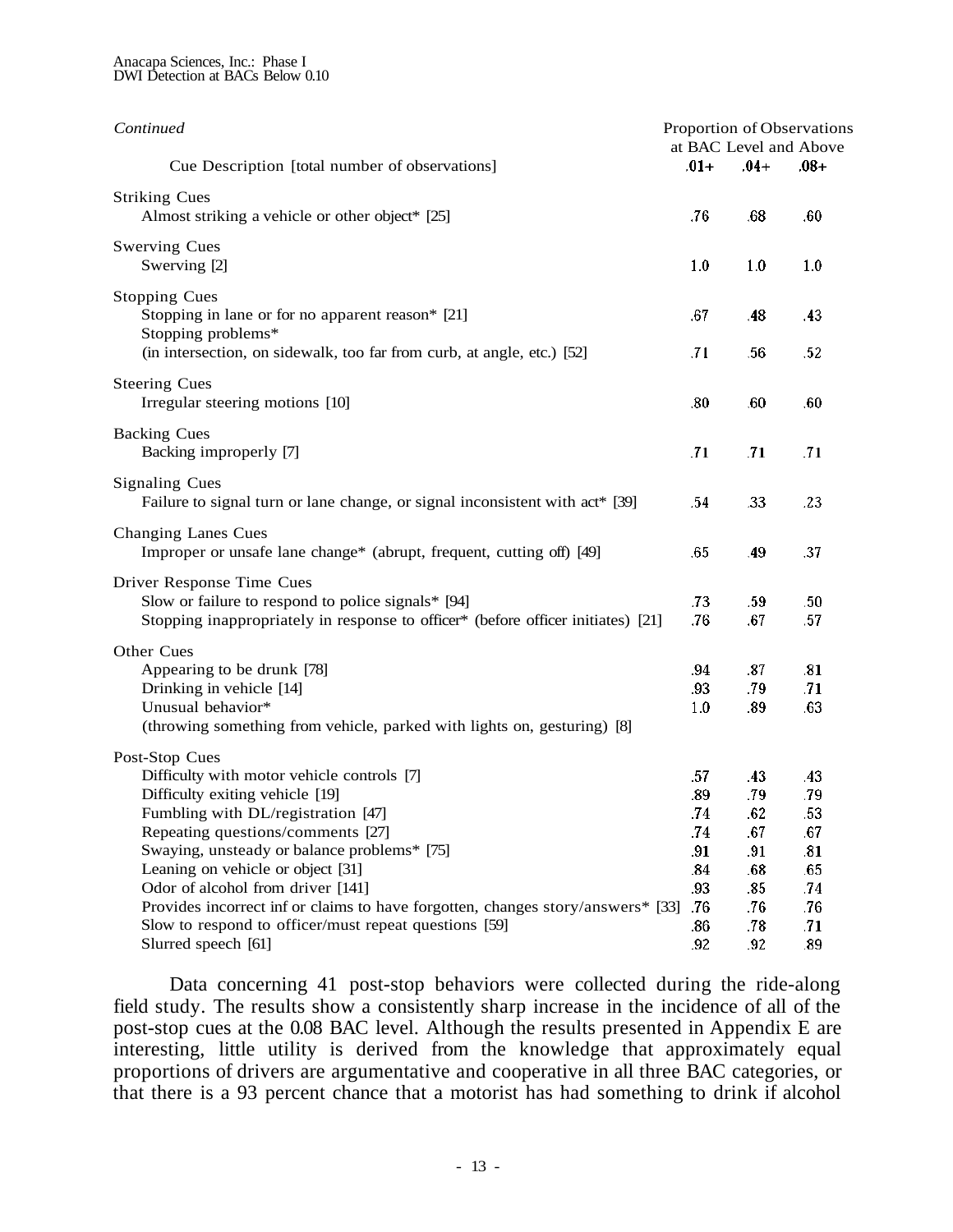can be detected on his or her breath (and a 74 percent likelihood that the driver's BAC is 0.08 or above). In the first instance, the information is contradictory, but in the second it quantifies what to many officers is obvious.

Several officers who were interviewed during the study mentioned that when they describe a motorist's post-stop behaviors in court they often are challenged by defense attorneys because information about post-stop cues usually is not included in DWI training. An officer's extensive field experience, and a driver's obvious signs of impairment, can be excluded from consideration because training based on empirical data about post-stop cues is lacking. For this reason, ten post-stop behaviors were recommended for inclusion in the preliminary field study.

None of the other post-stop cues was recommended for the preliminary field study for a variety of reasons. For example, the behaviors that relate to attitude provide conflicting guidance--as many drivers are argumentative as are cooperative. Further, a cheerful attitude should not be a cause for suspicion of impairment. Also, cues that simply state the obvious appear to be of little possible utility to officers (e.g., open container). In this regard, we included the odor of alcohol from the driver (but not from a vehicle), not because it might be useful to officers to know the obvious, but to provide the basis for including the cue in formal training, which then will permit officers to refer to the cue in their expert testimony.

Finally, some cues were eliminated because they might be indicators more of social class than of alcohol impairment. For example, the interview and archival research indicated that a flushed or red face might be an indication of alcoholimpairment in some people. However, a flushed or red face and bloodshot eyes are open to subjective interpretation and could be due to allergies or caused by outdoor work. A disheveled appearance similarly is open to subjective interpretation. We attempted to limit the recommendations to clear and objective post-stop behaviors.

# TASK 6: CONDUCTED PRELIMINARY FIELD STUDY

The objective of the preliminary field study was to obtain sufficient data to permit the calculation of probabilities that the 44 cues recommended for consideration at the end of Task 5, are predictive of DWI. Several important activities were required before the preliminary field study could begin, including, development of a data collection form and preliminary training materials, selection and recruitment of law enforcement agencies, and training of the participating officers. Figure 5 presents a copy of the data collection form. The forms were the dimensions of most police citation books (4 inches by 8 1/4 inches) and they were similarly bound; that is, as a form was completed and removed for submitting to Anacapa, a new form was exposed for recording the next detection event.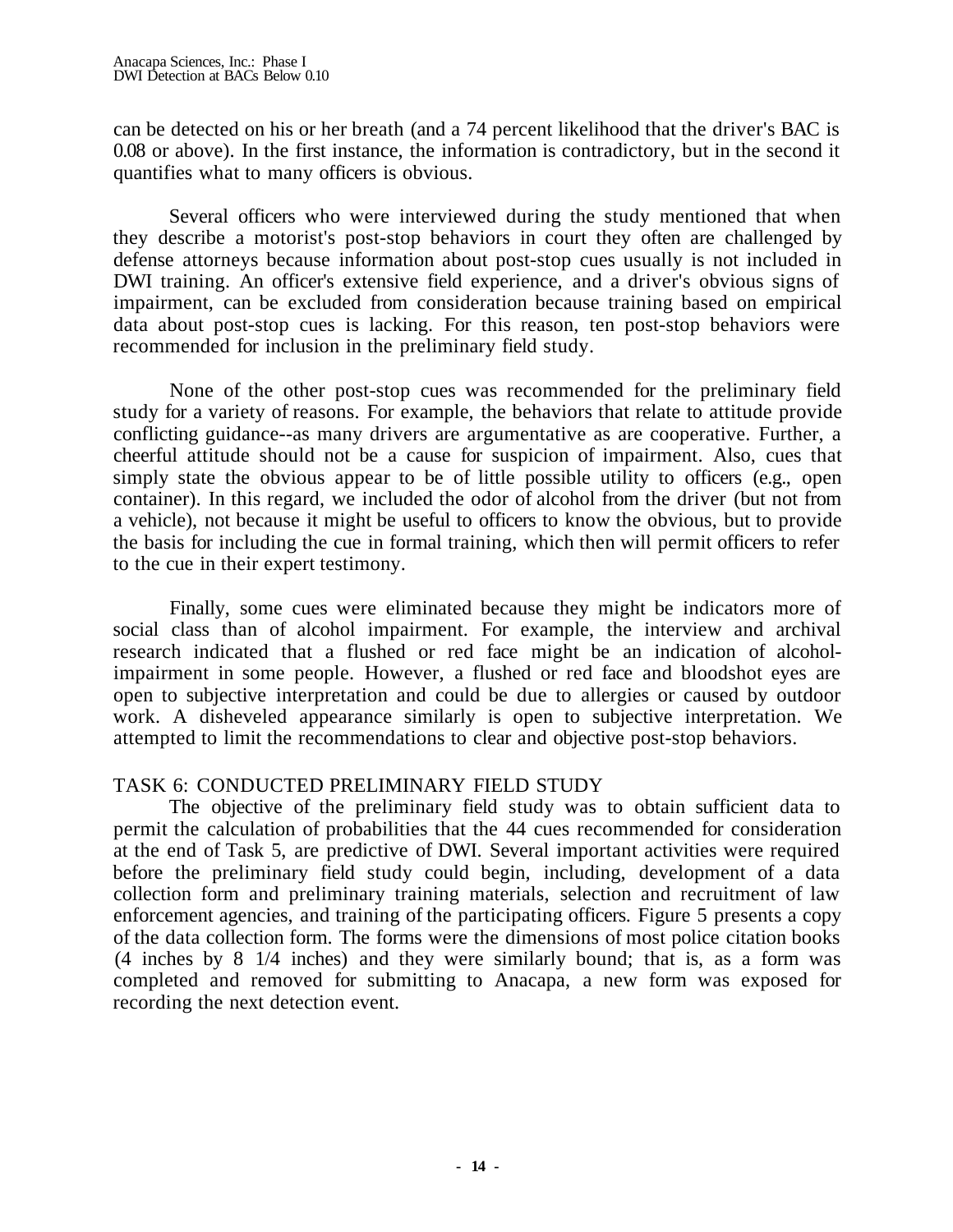| Front                                                                                                            | <b>Reverse</b>                                                                 |
|------------------------------------------------------------------------------------------------------------------|--------------------------------------------------------------------------------|
| NHTSA DWI/DUI DETECTION FORM                                                                                     |                                                                                |
| Officer ID:<br>Agency:                                                                                           | <b>NHTSA DWI/DUI Detection Form - Page 2</b>                                   |
| Time of stop:<br>1995<br>Month<br>Day                                                                            | <b>Post-Stop Cues</b><br>$\mathcal F$ Please check all cues that were observed |
| □ DUI Arrest □ Traffic Citation<br>Disposition: $\Box$ Warning                                                   | $(36)$ $\Box$ Difficulty with motor vehicle controls                           |
|                                                                                                                  | $(37)$ Difficulty exiting vehicle                                              |
| Test: □ Blood □ Breath □ Urine □ Refused<br>BAC:                                                                 | $(38)$ $\Box$ Fumbling with driver's license or registration                   |
| $\mathcal{F}$ Please check all cues that were observed (then over)                                               | (39) □ Repeating questions/comments                                            |
| $(01)$ Weaving within a lane (includes touching lane lines)                                                      | $(40)$ $\Box$ Swaying, unsteady or balance problems                            |
| $(02)$ Weaving across lane lines or center divider line                                                          | $(41)$ [ Leaning on vehicle or object                                          |
| $(03)$ Straddling lane or center divider line                                                                    | $(42)$ Odor of alcohol from driver                                             |
| $(04)$ Driving left or right of center                                                                           | $(43)$ Slurred speech                                                          |
| $(05)$ Speeding, 10+ mph over limit or unsafe for conditions                                                     | (44) □ Slow to respond to officer/must repeat questions                        |
| $(06)$ Slow speed                                                                                                | $(45)$ Provides incorrect information, claims to have forgotten                |
| (07) △ Accelerating rapidly forward or for no apparent reason                                                    | information, changes answers or story, etc.                                    |
| $(08)$ Varying speed                                                                                             | $(46)$ Other:                                                                  |
| (09) ■ Failure to stop for a stop sign or red light                                                              |                                                                                |
| $(10)$ Driving without headlights at night                                                                       |                                                                                |
| $(11)$ No, obscured, or stolen plate, or expired registration                                                    | Comments:                                                                      |
| $(12)$ Poor shifting, grinding gears, or stalling                                                                |                                                                                |
| $(13)$ $\Box$ Drifting during a curve                                                                            |                                                                                |
| $(14)$ Following too closely                                                                                     |                                                                                |
| $(15)$ Driving in opposing lanes, or wrong way on a one-way street                                               |                                                                                |
| $(16)$ Driving on other than the designated roadway                                                              |                                                                                |
| $(17)$ Driving without seatbelt or child restraint violation                                                     |                                                                                |
| $(18)$ Failing to yield right of way                                                                             |                                                                                |
| $(19)$ Turning with a wide radius (drifting during turn)                                                         |                                                                                |
| $(20)$ Illegal turn                                                                                              |                                                                                |
| $(21)$ Improper turn (too fast, jerky, sharp, etc.)                                                              |                                                                                |
| $(22)$ Almost striking a vehicle or other object                                                                 |                                                                                |
| $(23)$ Swerving                                                                                                  |                                                                                |
| (24) pping in lane or for no apparent reason                                                                     |                                                                                |
| $(25)$ Stopping problems (intersection, sidewalk, too far from curb)                                             |                                                                                |
| $(26)$ Irregular steering motions                                                                                |                                                                                |
| $(27)$ Backing improperly                                                                                        |                                                                                |
| $(28)$ Failure to signal turn or lane change; signal inconsistent                                                |                                                                                |
| (29) □ proper/unsafe lane change (abrupt, frequent, cutting off)                                                 |                                                                                |
| $(30)$ Slow or failure to respond to police signals                                                              |                                                                                |
| Stopping inappropriately in response to officer<br>(31)                                                          |                                                                                |
| Appearing to be drunk<br>(32)                                                                                    |                                                                                |
| Drinking in vehicle<br>$(33)\Box$                                                                                |                                                                                |
| Unusual behavior (throwing something from vehicle,<br>(34)<br>gesturing to officer, parked with lights on, etc.) |                                                                                |
| $(35)$ Other (Describe)                                                                                          | <b>Thank You!</b>                                                              |
| Over for post-stop cues                                                                                          |                                                                                |

Figure 5. Data collection form used in the preliminary field study (reduced).

Training materials also were prepared that described the cues listed on the data collection form and provided detailed instructions concerning the data-collection procedures that were to be followed by participating officers. In particular, the materials instructed officers to conduct breath tests using a field testing device on all motorists who exhibited any objective symptoms of alcohol-impairment (or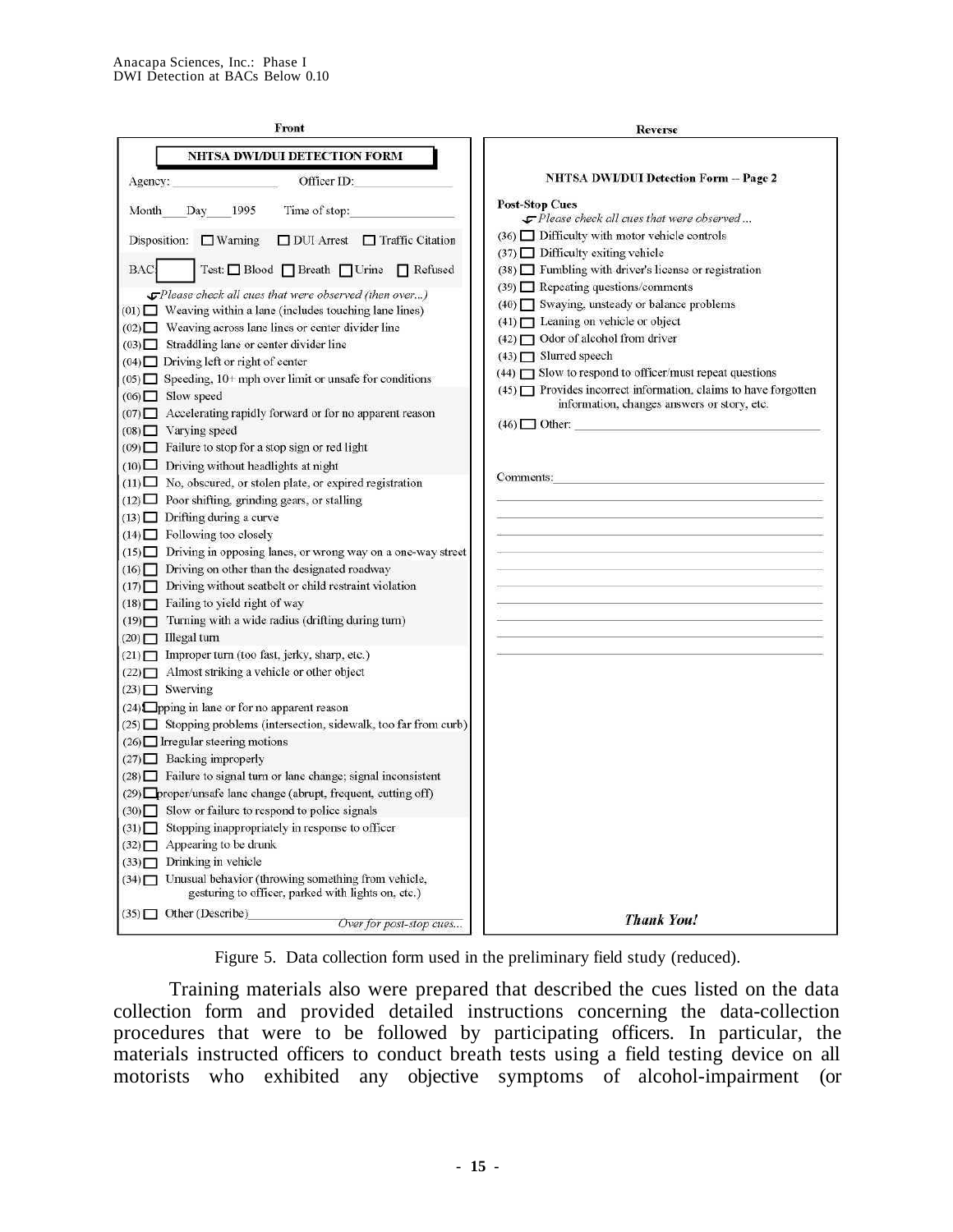consumption), even if the officer estimates a subject's BAC to be low and legal based on field sobriety test (SFST) performance.

Five law enforcement agencies were recruited to participate in the preliminary field study; participation involved completing a data collection form following each traffic stop, regardless of the disposition of the stop (i.e., warning, citation, or DWI arrest). Officers checked boxes on the forms to indicate which pre- and post-stop cues were observed. A key site selection criterion was agreement of the law enforcement agency managers to permit their officers to obtain the BACs of all drivers who exhibited objective signs of alcohol, even if no arrest were to be made. Records of low BACs would be necessary to calculate the probabilities of cues predicting the lower levels.

The preliminary field study was conducted during February and March of 1995. A total of 5,091 completed forms was received; Table 4 lists the numbers of completed data collection forms contributed to the field study by the participating agencies. The numbers of motorists stopped who were found to have BACs  $> 0.01, > 0.05$ , and  $> 0.08$ are included in the table.

### TABLE 4

### LAW ENFORCEMENT AGENCIES THAT PARTICIPATED IN THE PRELIMINARY FIELD STUDY AND NUMBERS OF DATA COLLECTION FORMS RECEIVED

|                                       | Total Number of  |       | Number of Cases by BAC |      |  |
|---------------------------------------|------------------|-------|------------------------|------|--|
| Law Enforcement Agency                | of Stops (forms) | >0.01 | 0.05                   | 0.08 |  |
| Ontario (CA) Police Department        | 2.933            | 46    | 44                     | 43   |  |
| Modesto (CA) Police Department        | 672              | 19    | 19                     | 18   |  |
| Utah Highway Patrol                   | 694              | 74    | 46                     | 35   |  |
| Santa Barbara (CA) Police Department  | 604              | 15    | 15                     | 15   |  |
| San Bernardino (CA) Police Department | 188              | 15    | 14                     | 14   |  |
| Totals                                | 5.091            | 169   | 138                    | 125  |  |

Appendix F presents the results of the preliminary field study as a series of 44 tables. Each table displays the results for a different cue. The tables list the cues as they appeared on the form and show the total number of enforcement stops in which the cue was observed by officers during the field study. This value is provided for "All Hours" and for the nighttime hours of "1700-0700" (5:00 PM - 7:00 AM). Also presented in the tables are the numbers and proportions of all observations of a specific cue that were found in association with the three BAC levels. Please note that the three levels are cumulative; that is, the >0.05 level includes all cases with BACs equal to or greater than 0.05 (including those greater than 0.08), and >0.01 level includes all cases in which motorists were found to have BACs greater than zero.

A feature that distinguishes the current study from previous DWI detection research has been our efforts to obtain low BAC data in order to identify any driving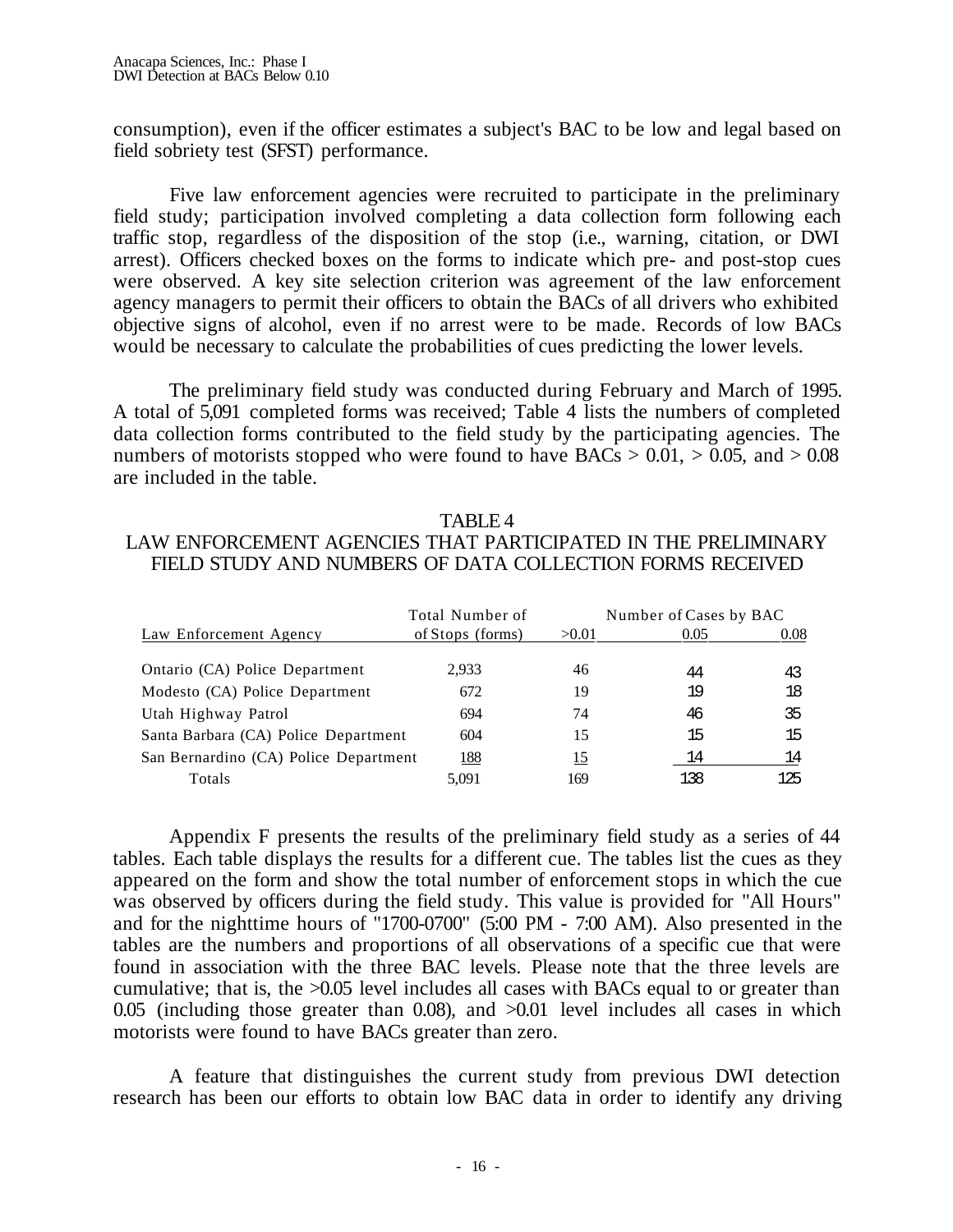cues that are reliable predictors of alcohol-impairment at lower BAC levels. BACs were measured and recorded by officers during the preliminary field study for all drivers who were found to exhibit any objective sign of alcohol consumption (including the faint odor of an alcoholic beverage on the breath). The summary of preliminary field study results, presented in Appendix F, includes the low BAC data and the cumulative proportions of drivers found to be operating at three BAC levels (i.e., >0.01, >0.05, and  $>0.08$ ) for each cue listed on the data collection forms. Although the proportions, and by extrapolation the probabilities, increase at the lower BAC levels, it is important to question to what extent the inclusion of lower BAC data contributes to a particular cue's probability of detecting a drinking driver. In other words, "Are there any good predictors of low BAC levels?"

Figure 6 summarizes an analysis of the low BAC data obtained during the preliminary field study. The seven cues are listed in the figure that met the criteria of having been observed at least 15 times during the study, with a p value of at least .30 at the 0.08 level. The figure shows that the low BAC occurrences of the cues do not contribute much to the p values at the lower BAC levels, compared to the occurrences above the 0.08 level. We will return to the figure in a moment.

The values presented in Table 3 can be used to evaluate the utility of specific cues as predictors of BAC level. For example, it can be calculated that the probability of finding a driver at the 0.08 level or above by stopping vehicles for all traffic infractions or behaviors is .025, or 2.5 percent (i.e., 125 divided by 5,091). However, the summary of results, and Figure 6, indicate that the probability of a BAC equal to or greater than 0.08 is 41.4 percent if the vehicle is observed straddling a lane line; the probability increases to 47.6 if the vehicle is observed weaving; and, the probability jumps to 59.2 percent if the vehicle is observed to weave across lane lines. These cues discriminate between alcohol-impairment and unimpaired driving, and provide substantial improvement in the DWI-detection capabilities of an observer.

Similarly, it can be calculated from the values in the table that the probability of finding a driver with a BAC *greater than zero* by stopping vehicles for any traffic infraction or behavior is .033, or 3.3 percent (i.e., 169 divided by 5,091). However, the probability of finding a driver with a BAC *greater than zero but less than 0.08* is only .009, or slightly less than one percent (i.e., 44 divided by 5,091—-44 is the number of drivers with BACs within these limits during the field study). Together, these data show that the low probability of detection at the low BAC levels does not improve much even when cues that discriminate at the 0.08 level are observed. In short, the cues that are key predictors of DWI at the 0.08 BAC level fail to emerge with useful probability (p) values at the lower BAC levels (e.g., 6.3 percent for weaving).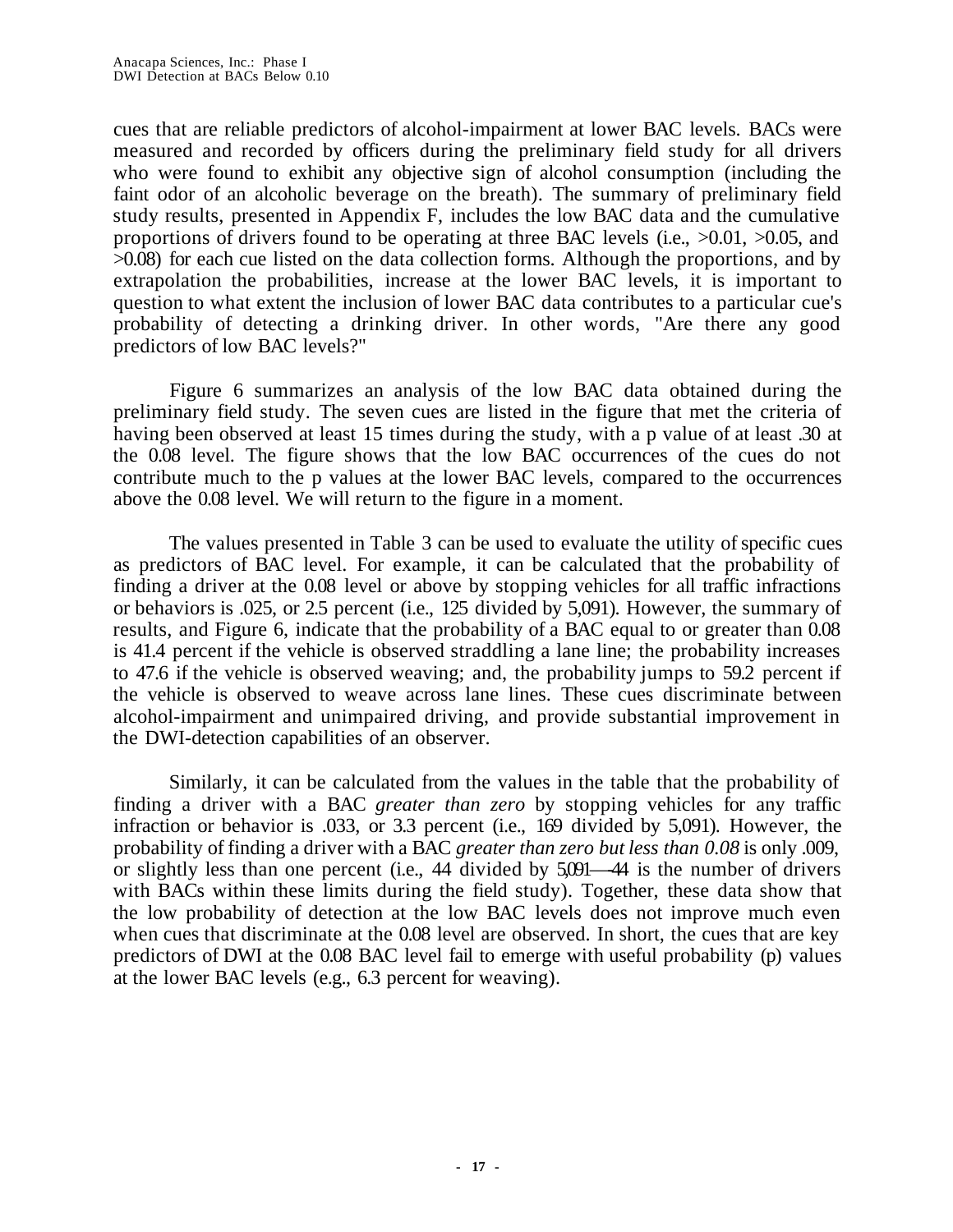

Figure 6. Contributions of low BAC cases to probabilities for key cues.

## **TASK 7: INTEGRATED PHASE I RESULTS AND PREPARED INTERIM REPORT**

All Phase I project tasks, including the preliminary field study, were documented in an interim report. Analyses found that the results of the preliminary field study provided additional validation of the original DWI detection guide. A few new cues were identified by the current research program, but nearly all of the previouslyidentified cues were confirmed, although some current probabilities were found to have shifted slightly, possibly in response to changes in drinking and driving behaviors since the original study; small numbers of observations of certain cues might be responsible for some of the differences. A result of particular interest is that no cues were identified that appear to reliably discriminate at BAC levels below 0.08.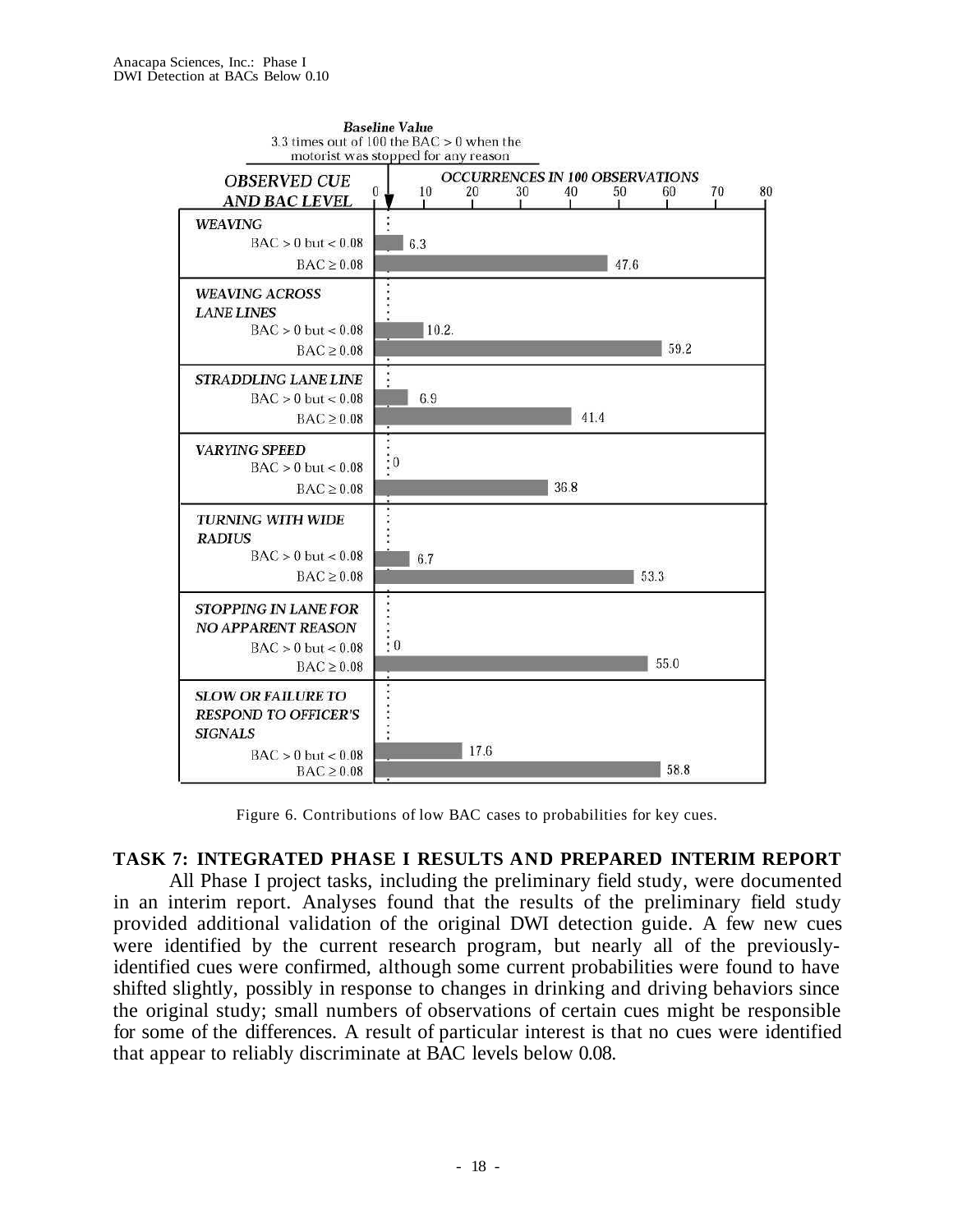Results of the Phase I research tasks led to a recommendation to proceed to Phase II of the project. In Phase II, a draft detection guide, printed materials, and training video would be developed, based on the original NHTSA detection guide, as modified by the results of the Phase I preliminary field study. The criteria established for including cues in the draft materials were, a minimum of 15 observations and a probability of a BAC equal to or greater than 0.08 of at least 30 percent during the preliminary field study. Cues that were listed on the original DWI detection guide (at the 0.10 level) were retained for further evaluation during Phase II, even if they failed to meet these criteria. In addition, the cues "Illegal turn" and "Improper turn" were combined to form a single cue, "Illegal or improper turn." The resulting list of cues recommended to be included in the draft training materials is presented in Table 5.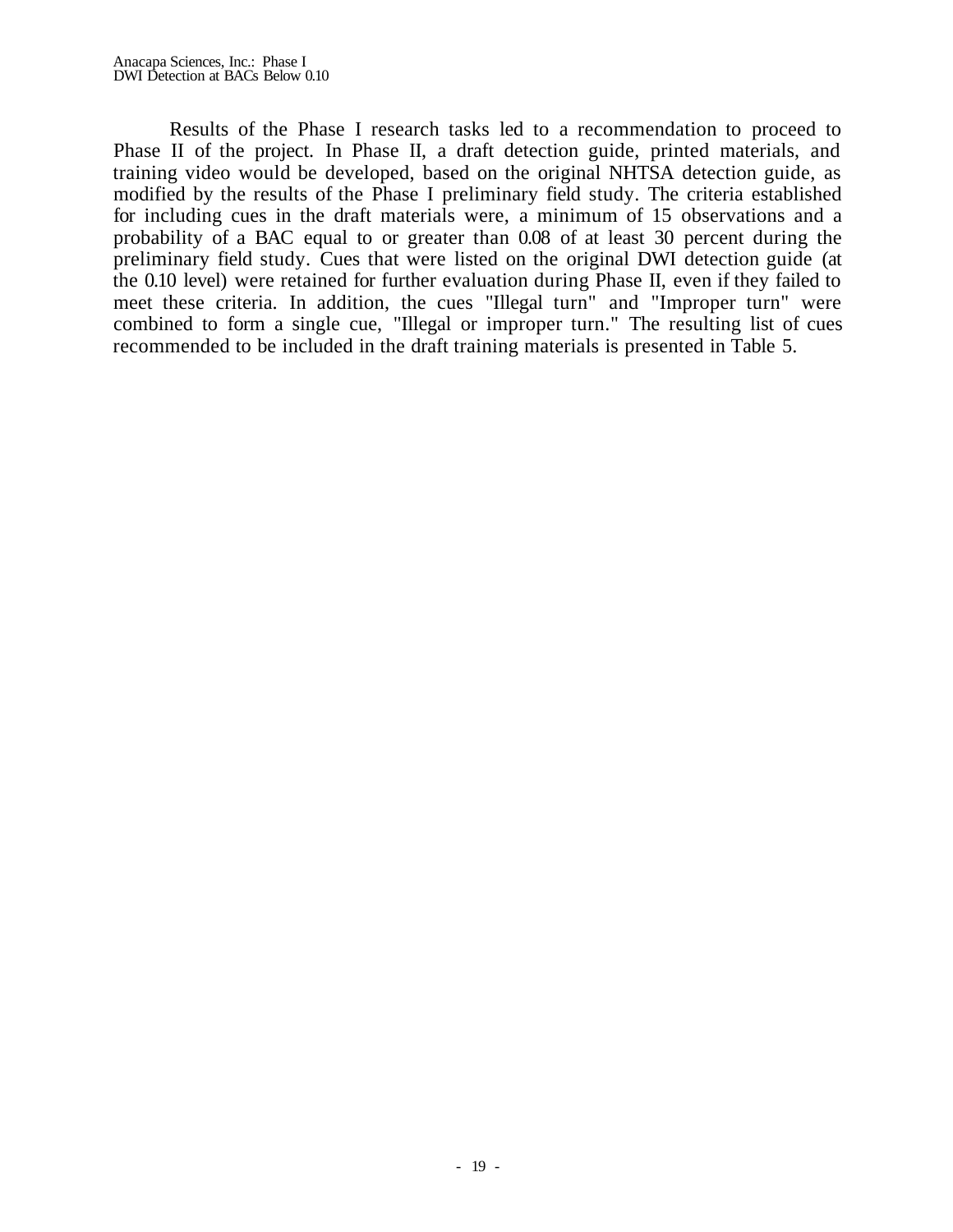## TABLE 5

### CUES RECOMMENDED TO BE INCLUDED IN THE DRAFT TRAINING MATERIALS

#### *DRIVING CUES*

Problems Maintaining Proper Lane Position

- Weaving
- Weaving across lane lines
- Straddling a lane line
- Swerving
- Drifting
- Turning with a wide radius
- Almost striking a vehicle or other object
- Speed and Braking Problems
- Stopping problems (too far, too short, or too jerky)
- Slow speed (10+ mph under limit)
- Accelerating or decelerating for no apparent reason
- Varying speed

Vigilance Problems

- Driving without headlights at night
- Failure to signal or signal inconsistent with action
- Driving in opposing lanes or wrong way on one-way
- Slow response to traffic signals
- Slow or failure to respond to officer's signals
- Stopping in lane for no apparent reason
- Judgment Problems
- Following too closely
- Improper or unsafe lane change
- Illegal or improper turn (too fast, jerky, sharp. etc.)
- Backing improperly
- Driving on other than the designated roadway
- Stopping inappropriately in response to officer
- Appearing to be impaired
- Inappropriate or unusual behavior (throwing, arguing, etc.)

### *POST-STOP CUES*

- Difficulty with motor vehicle controls
- Difficulty exiting the vehicle
- Fumbling with driver's license or registration
- Repeating questions or comments
- Swaying, unsteady, or balance problems
- Leaning on the vehicle or other object
- Slurred speech
- Slow to respond to officer/officer must repeat
- Provides incorrect information, changes answers
- Odor of alcoholic beverage from the driver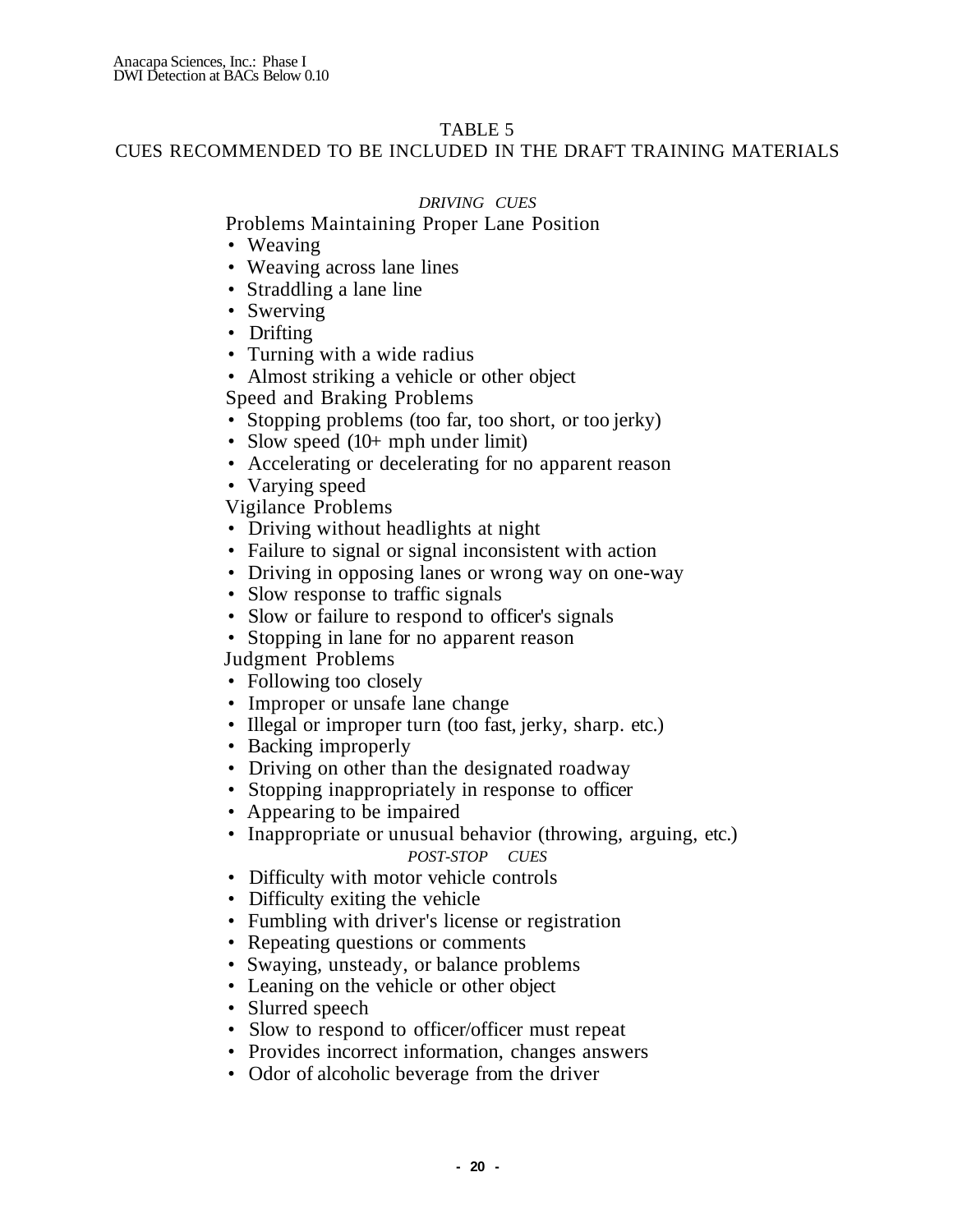# PHASE II

The purpose of Phase II of the project was to develop, evaluate, and refine a new DWI detection guide and training program, based on the results of the Phase I research, and to validate the guide at the 0.08 BAC level. Phase II comprised the five major project tasks illustrated in Figure 7, and described in the following pages.



Figure 7. Sequence of Phase II project tasks.

## TASK 8: DEVELOPED PHASE II WORK PLAN AND DRAFT MATERIALS

A work plan was prepared to guide the performance of all Phase II project tasks. The plan included detailed specifications for the printed training materials and video, and an experimental design, data evaluation procedures, and siteselection criteria for the validation study. The components of the Phase II plan are summarized in the following paragraphs.

Specifications For The Training Materials And Video

The approach stressed continuity with the original detection guide and training materials. Because the original DWI materials have been accepted by law enforcement and the courts and used throughout the U.S. for 17 years, it seemed wise to link the current research and development effort to the materials that have trained a generation of officers in DWI detection. Although clearly linked to the original materials, it was decided that the new versions should incorporate lessons learned during the intervening years, as well as the differences determined by the results of the Phase I research.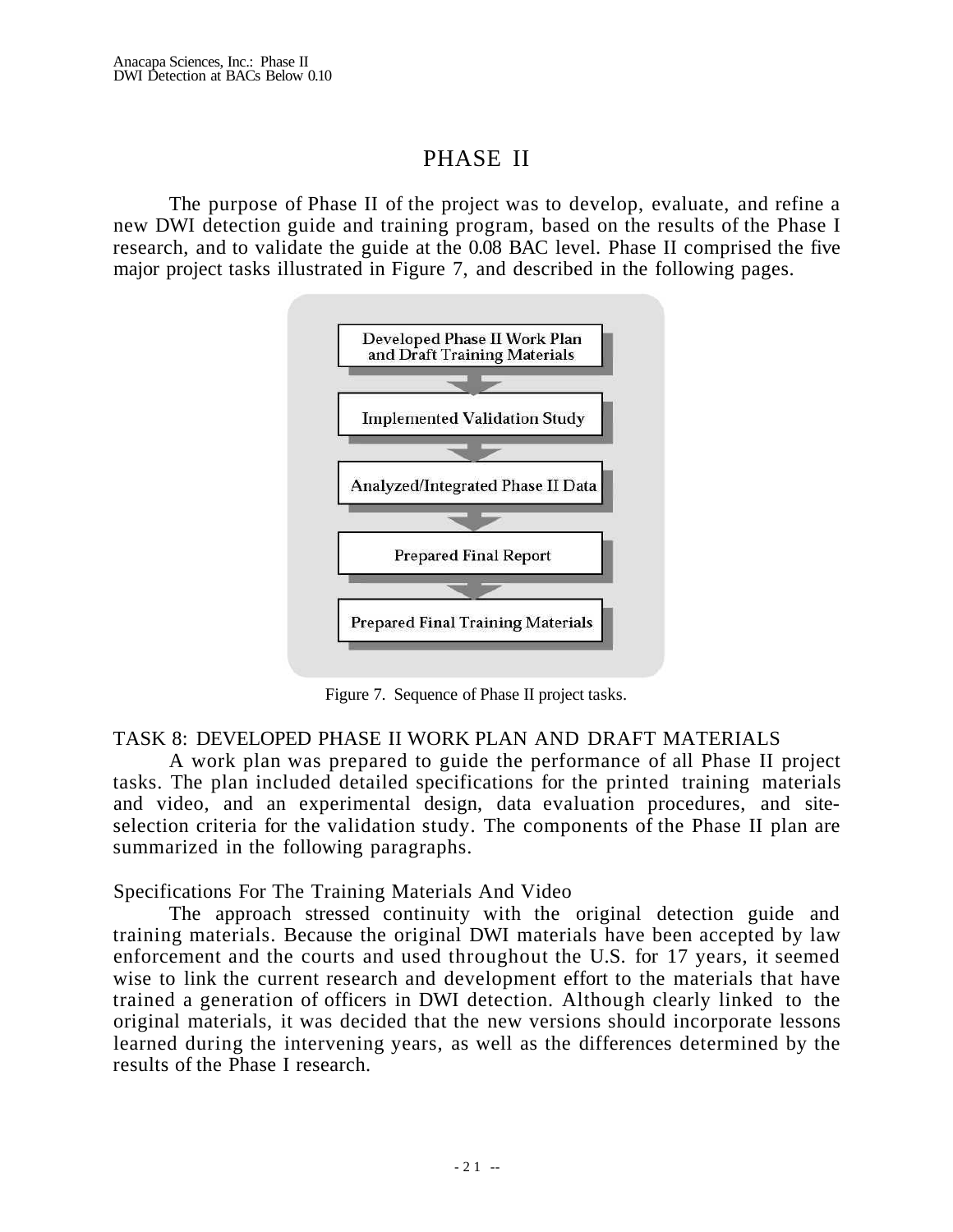Concerning lessons learned, the original detection guide listed 20 cues along with the probabilities that a motorist exhibiting a cue would be found to have a BAC >0.10; the cues were listed in descending order of probability. However, while conducting the motorcycle DWI detection study in 1993, it was found that, once officers are trained, they usually did not pay much attention to the specific probabilities of DWI associated with the various cues; that is, the cues on the detection guide tend to be treated equally by officers in the field. Officers reported anecdotally that if a cue is predictive enough to be on the guide, it is sufficient to justify an enforcement stop. Further, some officers reported that they resented having to memorize the cue probabilities during training. This information led NHTSA to decide to refrain from including the actual probabilities of cues in the motorcycle DWI detection guide, video, and booklet. Instead, the motorcycle cues were presented in two categories: Excellent Cues (cues with probabilities > .50), and Good Cues (cues with probabilities between .30 and .49) (Stuster, 1993).

A similar logic was followed while developing the current materials. However, rather than presenting the cues in categories that emphasize probability, the driving cues were presented in four functional categories: Problems Maintaining Proper Lane Position, Speed and Braking Problems, Vigilance Problems, and Judgment Problems; Post Stop Cues were listed separately on the back of the guide. Figure 8 depicts the draft DWI detection guide that was developed for the Phase II validation study.

> DWI DETECTION GUIDE NHTSA has found that the following cues are either good or excellent predictors of DWI.

#### **Problems Maintaining Proper Lane Position**

• Weaving •Weaving across lane lines •Swerving •Straddling a lane line

- •Turning with a wide radius •Drifting
- •Almost striking a vehicle or other object
- **Speed and Braking Problems**

• Stopping problems (too far, too short, or too jerky) •Accelerating or decelerating for no apparent reason •Varying speed •Slow speed (10+ mph under limit)

#### **Vigilance Problems**

- Driving without headlights at night
- •Failure to signal or signal inconsistent with action
- •Driving in opposing lanes or wrong way on one-way
- •Slow response to traffic signals
- •Slow or failure to respond to officer's signals
- •Stopping in lane for no apparent reason

#### **Judgment Problems**

- Following too closely
- •Improper or unsafe lane change

•Illegal or improper turn (too fast, jerky, sharp. etc.)

- •Backing improperly
- •Driving on other than the designated roadway
- •Stopping inappropriately in response to officer
- •Inappropriate or unusual behavior (throwing, arguing, etc.)
- •Appearing to be impaired

#### **Post Stop Cues**

- Difficulty with motor vehicle controls
- Difficulty exiting the vehicle
- Fumbling with driver's license or registration
- Repeating questions or comments
- Swaying, unsteady, or balance problems
- Leaning on the vehicle or other object
- Slurred speech
- Slow to respond to officer/officer must repeat questions
- Provides incorrect information, changes answers
- Odor of alcoholic beverage from the driver

Figure 8. Draft DWI detection guide developed for the Phase II validation study.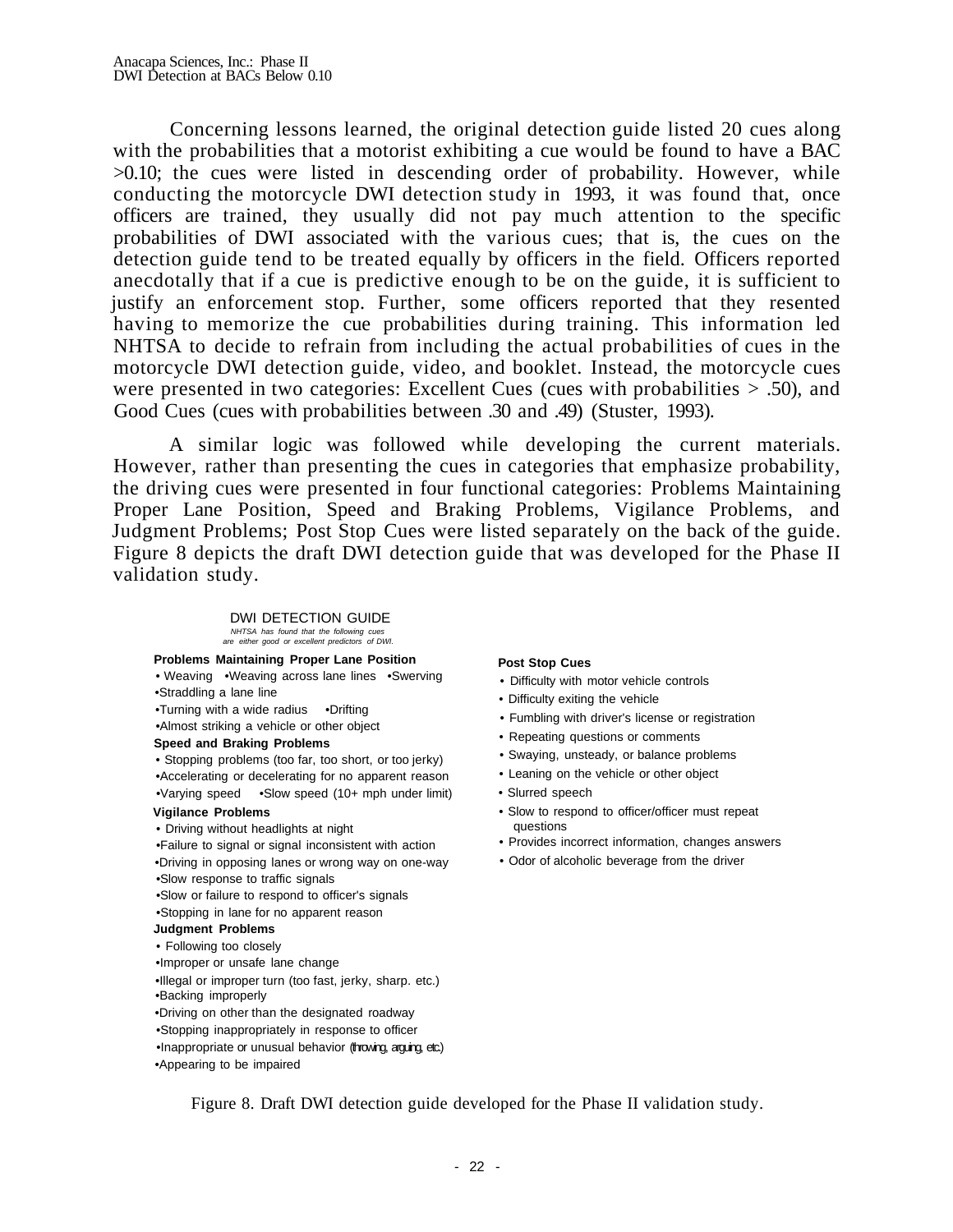It is believed that organizing the cues in groups of similar behaviors facilitates use of the cue guide and contributes to an understanding of the ways in which alcohol impairs driving performance. Also, excluding references to cue probabilities relieves officers of the burden of memorizing information that they might only be required to recall during training (or in court if the probabilities were included in the training).

Informal interviews were conducted with law enforcement officers to identify the features of effective training videos. Generally, officers reported that they greatly prefer videos that feature actual law enforcement personnel rather than actors. It was believed that using real officers in the video, especially officers who participated in the research, would stimulate the interest of law enforcement viewers and lend credibility to the training program. In addition, it was determined that the officers appearing in the video should represent the broad range of agencies that conduct traffic enforcement (i.e., sheriffs, municipal police, state police, highway patrols). Further, it was considered important for the officers to reflect the diversity of modern law enforcement, including both men and women officers and supervisors. The intention, in this regard, was to create a training program to which the largest number of law enforcement viewers might relate personally, and find relevant and credible.

One of the most important specifications for the current training program was a shift from the detection of "drunk" drivers, the objective of the original program, to the detection of "impaired" drivers. The cues that have emerged from the current study apply to drivers with BACs of 0.08 and above; to be instructive and credible the cues must be illustrated as realistically as possible. For example, it was determined that the illustration of weaving should be of the type associated with a BAC of 0.08, rather than the extreme weaving portrayed in the original training film. DWI instructors would be asked to provide specific guidance during production of the video to ensure the accuracy and relevance of the examples of both driving and post stop cues.

Finally, it was specified that the new training video, like the one it will replace, should be limited to about 16 minutes duration in order that it might be appropriate for roll call, or refresher, training, as well as for incorporation in formal DWI training courses. Further, the detection guide and training booklet should resemble the form and style of the original materials.

Experimental Design and Data Evaluation Procedures for the Validation Study

The purpose of the validation study was to assess the validity of the cues that were included on the draft DWI detection guide and associated training materials. In other words, the question answered by the validation study is, "Do the cues belong on the guide?" To make these judgments it is necessary to calculate the proportions of all observations of a cue in which an arrest is made, and by extrapolation, derive the probabilities that the cues are predictive of DWI; that is, the same analyses must be made of the validation study data that were performed at the conclusion of the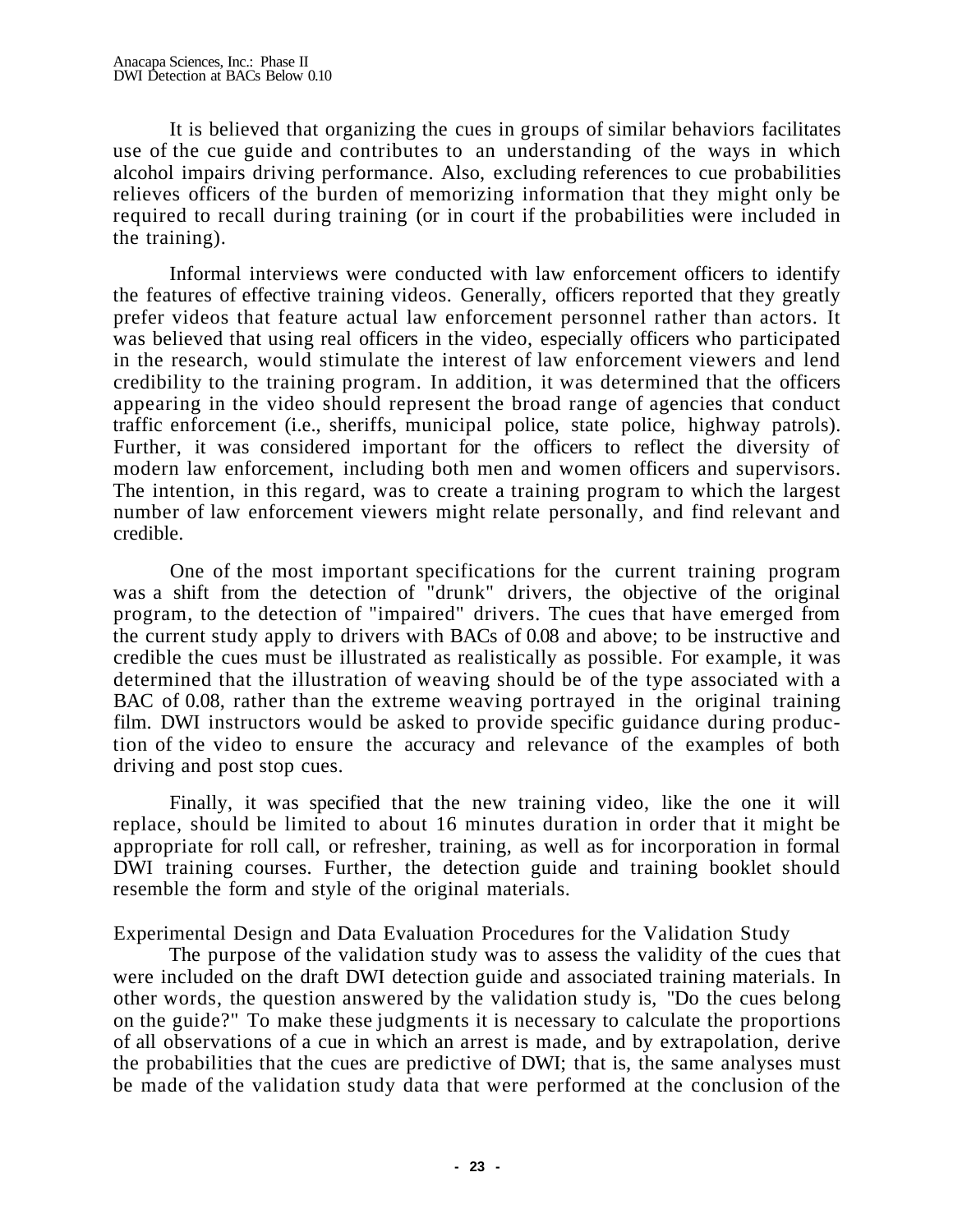preliminary field study. The results of the two field studies then must be compared. Differences in p values obtained during the preliminary and validation studies might be attributable to sampling error (i.e., smaller vs. larger numbers of cases or observations of a cue) or the effects of the training materials on officer performance.

Because the results of the two field studies were to be compared, it was important that officers use the same data collection form and follow the same procedures in the validation study as in the preliminary field study, with two exceptions: In the validation study, 1) Officers viewed the draft training video and received copies of the detection guide and training booklet, instead of orientation materials that described all 44 cues on the data collection form; and, 2) Officers were required to obtain and record BACs only for drivers arrested for DWI, although they were requested to record lower BACs when available for drivers who had been drinking, even though they were determined to be unimpaired.

# Site-Selection Criteria

The site-selection plan specified that attempts would be made to recruit one law enforcement agency from each of the 13 states that presently maintains a 0.08 BAC limit for DWI. Further, the participating agencies should include a mix of jurisdictions that represent rural, urban, and highway driving conditions, and a combination of routine and special DWI patrols. Aside from operating under a 0.08 BAC limit and geographic representation, the primary site selection criterion for the validation study was the willingness of law enforcement personnel to abide by the study procedures. Prior training in DWI detection was not a requirement because training would be provided by roll-call video sessions and copies of the DWI detection guide and booklet. Willingness to implement enforcement stops in response to the driving cues listed on the guide, and to complete a data collection form following every stop, were the primary requirements. The necessary levels of motivation and commitment to perform these tasks usually are found only in agencies where the management and officers place a high priority on DWI enforcement.

# TASK 9: CONDUCTED VALIDATION STUDY

The recruitment of law enforcement agencies to participate in the validation study commenced immediately upon receiving NHTSA approval of the draft DWI detection guide, training video, and booklet that were developed according to the specifications identified during Task 7. Managers of law enforcement agencies from each of the 13 states with 0.08 BAC limits at the time of the study agreed to participate. Training materials, data collection forms, and summaries of study procedures were shipped to all 13 agencies. Two of the 13 agencies later regretfully declined to participate in the validation study due to conflicting requirements.

Participating law enforcement officers reviewed the video and printed training materials, and were asked to implement enforcement stops in response to the DWI cues described in the training and listed on the DWI detection guide. Officers then completed a data collection form following each traffic enforcement stop, regardless of the disposition of the stop; the forms used in the validation study were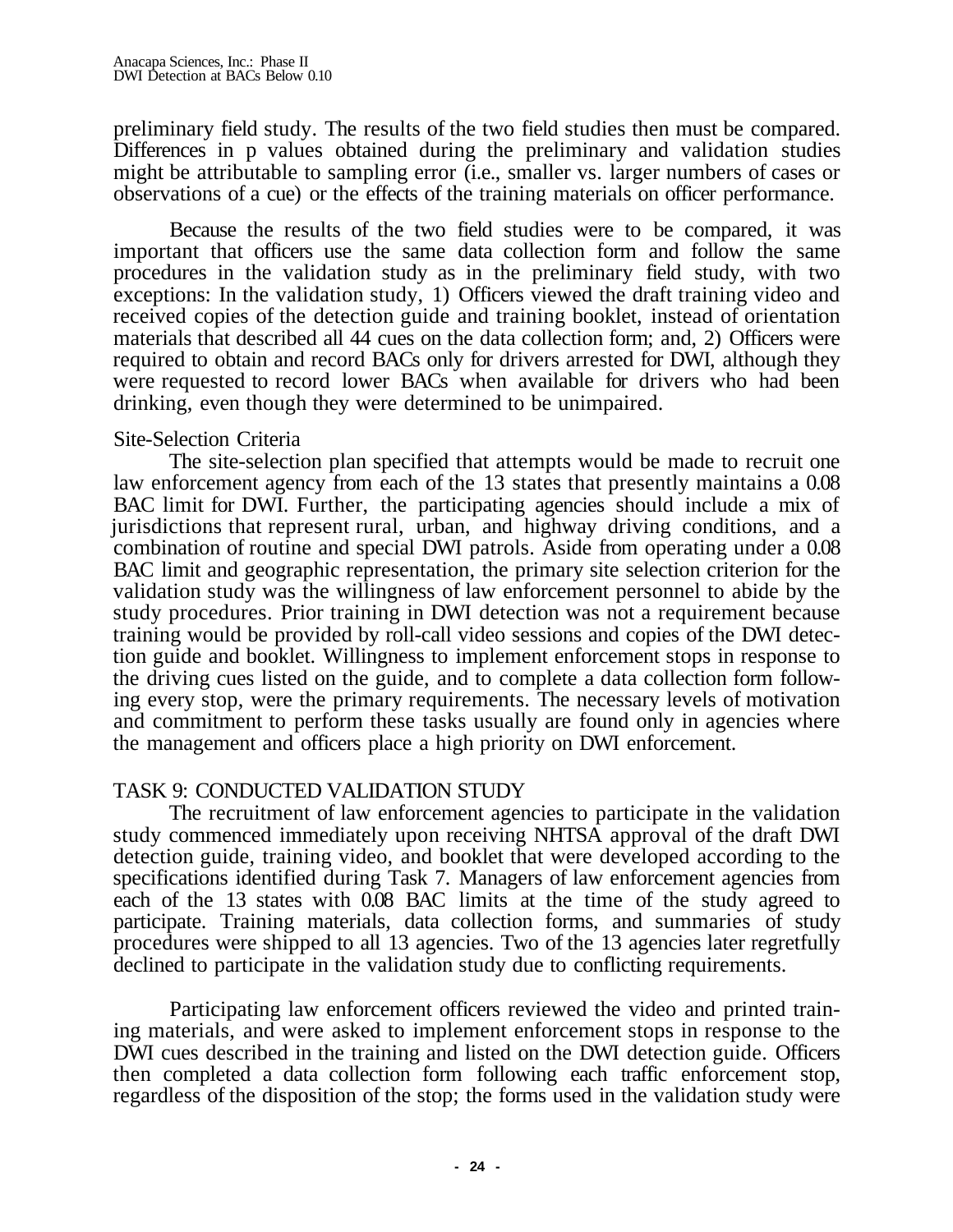identical to the forms used during the preliminary field study. Each participating agency followed the study procedures for a period of four weeks. Table 6 lists the 11 sites that participated in the validation study along with the numbers of data collection forms received, by disposition of stop. (Note: Vermont was represented by a DWI task force composed of officers from 10 municipal and county jurisdictions, coordinated by the Burlington Police Department.)

# TABLE 6 LAW ENFORCEMENT AGENCIES THAT PARTICIPATED IN THE VALIDATION STUDY AND NUMBERS OF DATA COLLECTION FORMS RETURNED BY DISPOSITION OF ENFORCEMENT STOP

| Agency                     | Total<br><b>Stops</b> | Warnings | Percent<br>Warnings | Citations      | Percent<br>Citations | <b>DWIs</b> | Percent<br><b>DWIs</b> |
|----------------------------|-----------------------|----------|---------------------|----------------|----------------------|-------------|------------------------|
| Maui (HI) PD               | 143                   | 53       | 37%                 | 29             | 20%                  | 61          | 43%                    |
| Portland (ME) PD           | 44                    | 22       | 50%                 | 19             | 43%                  | 3           | 7%                     |
| Virginia Beach (VA) PD     | 1,353                 | 165      | 12%                 | 1.001          | 74%                  | 187         | 14%                    |
| Oregon State Police        | 769                   | 379      | 49%                 | 273            | 36%                  | 117         | 15%                    |
| Vermont Task Force         | 148                   | 71       | 48%                 | 70             | 47%                  | 15          | 10%                    |
| Albuquerque (NM) PD        | 152                   | 46       | 30%                 | 19             | 13%                  | 87          | 57%                    |
| Overland Park (KS) PD      | 396                   | 72       | 18%                 | 309            | 78%                  | 15          | 4%                     |
| New Hampshire State Police | 30                    | 9        | 30%                 | $\mathfrak{D}$ | 7%                   | 19          | 63%                    |
| Miami (FL) PD              | 21                    | 3        | 14%                 | 8              | 38%                  | 10          | 48%                    |
| Santa Barbara (CA) PD      | 148                   | 70       | 47%                 | 60             | 41%                  | 18          | 12%                    |
| Birmingham (AL) PD         | 1,400                 | 113      | 8%                  | 1,245          | 89%                  | 42          | 3%                     |
| Totals/Mean %              | 4,604                 | 1,003    | 22%                 | 3,035          | 66%                  | 574         | 12%                    |

# TASK 10: ANALYZED PHASE II DATA

The proportions of all stops that resulted in DWI arrests ranged from a low of three percent in Birmingham, Alabama, to a high of 63 percent in New Hampshire; the mean proportion of DWI arrests over all sites was 12 percent. The numbers of enforcement stops made by the participating agencies, and the proportions of stops that resulted in DWI arrests, reflect the range of demographic conditions and the mix of routine nighttime patrols and special DWI enforcement that were objectives of the site selection strategy.

Figure 9 presents the distribution of the 468 known BACs of drivers arrested for DWI during the validation study. DWI arrests were made by participating officers at BACs ranging from a low of 0.01 (in a zero tolerance state, that is, where the legal limit is near zero for drivers under 21 years old) to a high of 0.40. The driver in the latter case lost control of his vehicle while attempting a turn; remarkably, he survived the crash and was capable of providing a breath sample for analysis.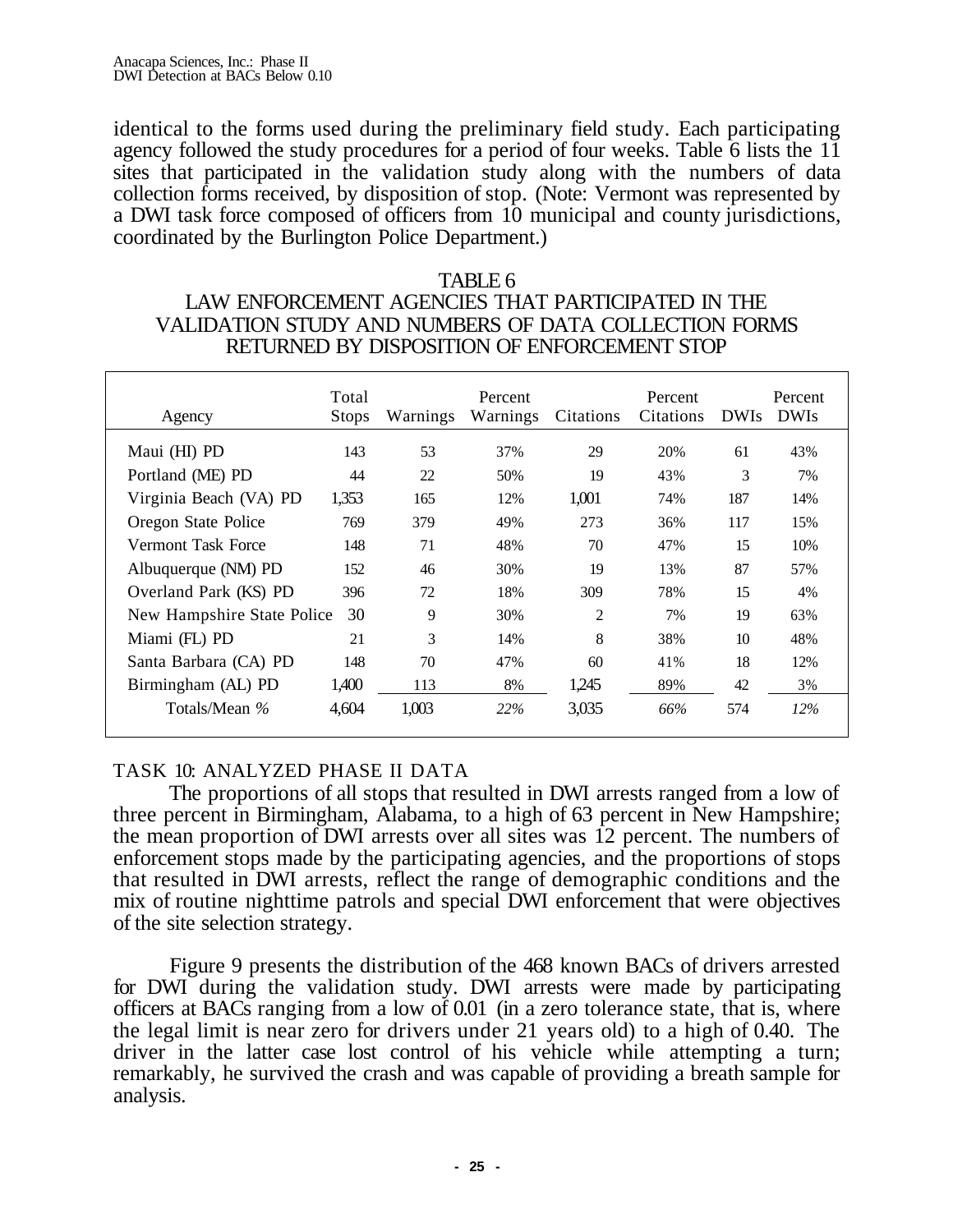

Figure 9. Distribution of BACs obtained during the validation study.

Tables 7 and 8 present the results of the validation study as well as the preliminary field study, so that comparisons can be made. The tables include all 44 of the cues contained on the data collection form; the 25 driving and 10 post stop cues that were included in the draft training materials appear in italics. By comparing the two columns that list the proportions of total observations of a cue that resulted in DWI arrests (labeled "p of DWI"), it is found that of the driving cues listed on the draft DWI detection guide, 22 cues had higher p value in the validation study than in the preliminary study, the p value for one cue was the same, and the p values of 2 cues were slightly lower in the validation study.

The two cues for which p values were slightly lower in the validation study are "Weaving across lane lines," with a difference of-0.05 and "Appearing to be drunk," with a difference of-0.03. Overall, the average change in the p value of the 25 driving cues listed on the detection guide was  $+0.20$ . Some of the differences between the p values obtained during the preliminary and validation studies might be attributable to sampling error, although nearly all of the validation study p values were within the confidence intervals of the preliminary values. However, the consistency of the changes (22 out of 25 cues increased) and the magnitude of the average change in p values (+0.20), strongly suggest that the draft training materials improved officer DWI detection performance.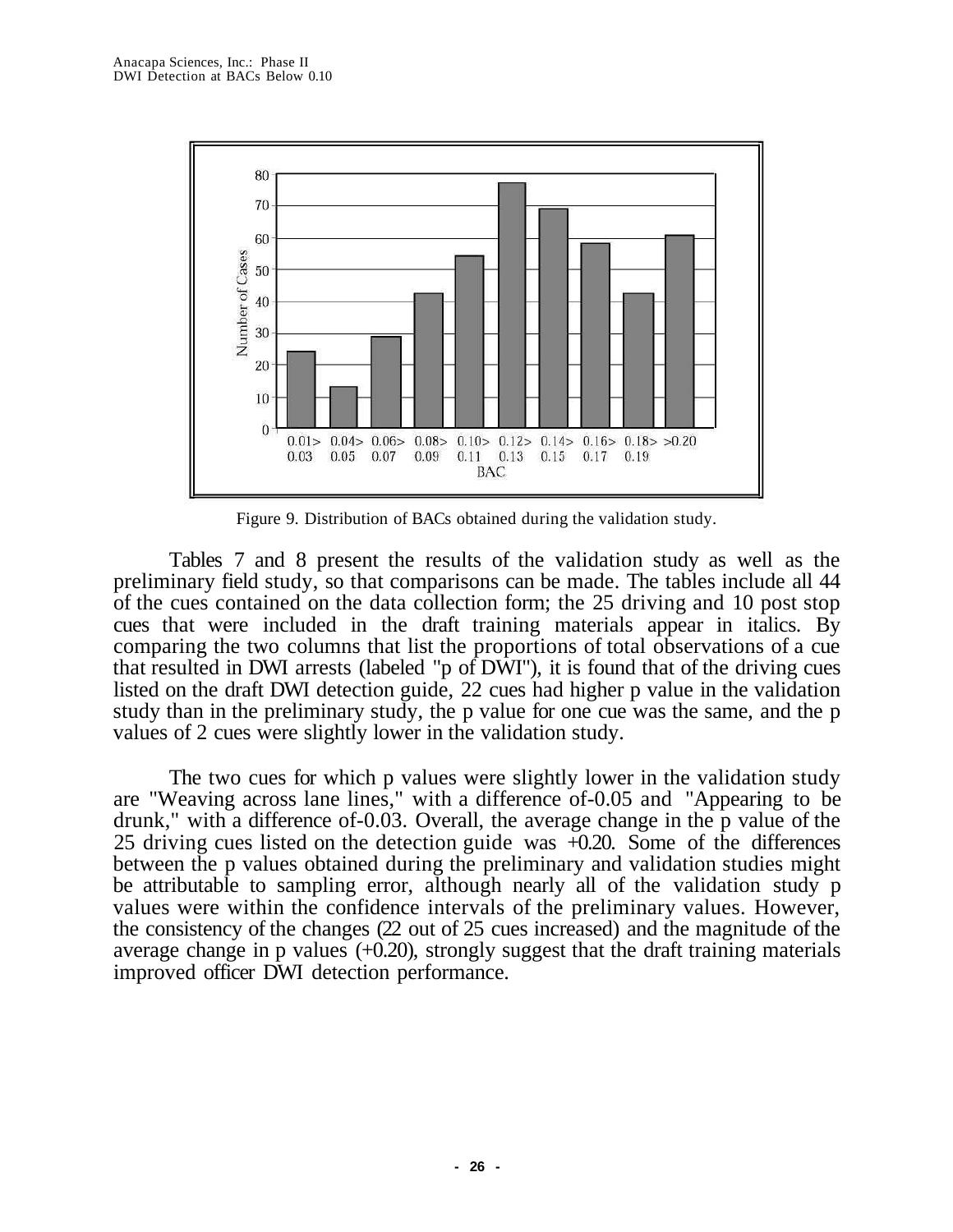| TABLE 7      |  |  |                                                          |  |  |  |  |  |
|--------------|--|--|----------------------------------------------------------|--|--|--|--|--|
|              |  |  | RESULTS OF THE VALIDATION AND PRELIMINARY FIELD STUDIES: |  |  |  |  |  |
| DRIVING CUES |  |  |                                                          |  |  |  |  |  |

|                                                                                         | <b>Validation Study</b> |                  | <b>Preliminary Study</b> |              |                  |              |
|-----------------------------------------------------------------------------------------|-------------------------|------------------|--------------------------|--------------|------------------|--------------|
|                                                                                         |                         |                  | p of                     |              |                  | p of         |
| <b>DRIVING CUES</b>                                                                     | <b>Total</b>            | <b>DWIs</b>      | <b>DWI</b>               | <b>Total</b> | <b>DWIs</b>      | <b>DWI</b>   |
| Weaving within a lane                                                                   | 347                     | 180              | 0.52                     | 63           | 30               | 0.48         |
| <b>Weaving across lane lines</b>                                                        | 334                     | 182              | 0.54                     | 49           | 29               | 0.59         |
| Straddling lane lines or center divider line                                            | 89                      | 54               | 0.61                     | 29           | 12               | 0.41         |
| Driving left or right of center                                                         | 87                      | 42               | 0.48                     | 21           | $\mathbf{1}$     | 0.05         |
| Speeding, 10+ mph over or unsafe for conditions                                         | 1800                    | 169              | 0.09                     | 434          | 28               | 0.06         |
| Slow speed                                                                              | 88                      | 42               | 0.48                     | 52           | 11               | 0.21         |
| Accelerating/decelerating for no apparent reason                                        | 53<br>57                | 37<br>28         | 0.70<br>0.49             | 25<br>19     | 10<br>7          | 0.40<br>0.37 |
| Varying speed                                                                           |                         |                  |                          |              | 12               |              |
| Failure to stop for a stop sign or red light                                            | 522                     | 38               | 0.07                     | 201          |                  | 0.06         |
| Driving without headlights at night                                                     | 173<br>216              | 24<br>17         | 0.14                     | 156          | 12<br>8          | 0.08<br>0.03 |
| No, obscured, or stolen plate, or expired reg.                                          |                         |                  | 0.08                     | 314          | $\bf{0}$         |              |
| Poor shifting, grinding gears, or stalling                                              | 10                      | 4                | 0.40                     | 4            | $\boldsymbol{2}$ | 0.00<br>0.50 |
| Drifting during a curve                                                                 | 37<br>54                | 19<br>20         | 0.51<br>0.37             | 4<br>11      | $\bf{0}$         | 0.00         |
| Following too closely                                                                   | 46                      | 25               | 0.54                     | 13           | 5                | 0.38         |
| Driving in opposing lanes, or wrong way<br>Driving on other than the designated roadway | 35                      | 28               | 0.80                     | 9            | 3                | 0.33         |
| Driving without seatbelt or child restraint                                             | 174                     | 31               | 0.18                     | 158          | 5                | 0.03         |
| Failure to yield right of way                                                           | 44                      | 10               | 0.23                     | 34           | $\overline{2}$   | 0.06         |
| Turning with wide radius (drifting during turn)                                         | 60                      | 41               | 0.68                     | 15           | 8                | 0.53         |
| Illegal turn                                                                            | 57                      | $\overline{11}$  | 0.19                     | 100          | $\overline{2}$   | 0.02         |
| Improper turn (too fast, jerky, sharp, etc.)                                            | 50                      | 25               | 0.50                     | 24           | 6                | 0.25         |
| Almost striking a vehicle or other object                                               | 61                      | 48               | 0.79                     | 13           | 8                | 0.62         |
| Swerving                                                                                | 55                      | 43               | 0.78                     | 11           | 4                | 0.36         |
| Stopping in lane for no apparent reason                                                 | 42                      | 23               | 0.55                     | 20           | 11               | 0.55         |
| <b>Stopping problems</b>                                                                | 42                      | 29               | 0.69                     | 12           | 5                | 0.42         |
| Irregular steering motions                                                              | 28                      | 18               | 0.64                     | 10           | $\mathbf{1}$     | 0.10         |
| <b>Backing improperly</b>                                                               | $\boldsymbol{9}$        | 5                | 0.56                     | 4            | 1                | 0.25         |
| Failure or <i>inconsistent</i> signal                                                   | 132                     | 24               | 0.18                     | 38           | $\overline{2}$   | 0.05         |
| Improper/unsafe lane change                                                             | 37                      | 13               | 0.35                     | 11           | $\mathbf{1}$     | 0.09         |
| Slow or failure to respond to signal or oficer                                          | 77                      | 50               | 0.65                     | 17           | 10               | 0.59         |
| Stopping inappropriately in response to officer                                         | 51                      | 35               | 0.69                     | 8            | $\mathfrak{2}$   | 0.25         |
| Appearing to be drunk                                                                   | 92                      | 83               | 0.90                     | 14           | 13               | 0.93         |
| Drinking in vehicle                                                                     | 48                      | 35               | 0.73                     | 19           | 5                | 0.26         |
| Unusual behavior                                                                        | 23                      | 11               | 0.48                     | 8            | $\mathfrak{2}$   | 0.25         |
| (Other) Defective equipment                                                             | 747                     | 22               | 0.03                     |              | ---              |              |
| (Other) Tags, etc.                                                                      | 223                     | $\boldsymbol{9}$ | 0.04                     |              |                  | $---$        |
| (Other) Failure to dim headlights                                                       | 61                      | 10               | 0.16                     | ---          | ---              | $---$        |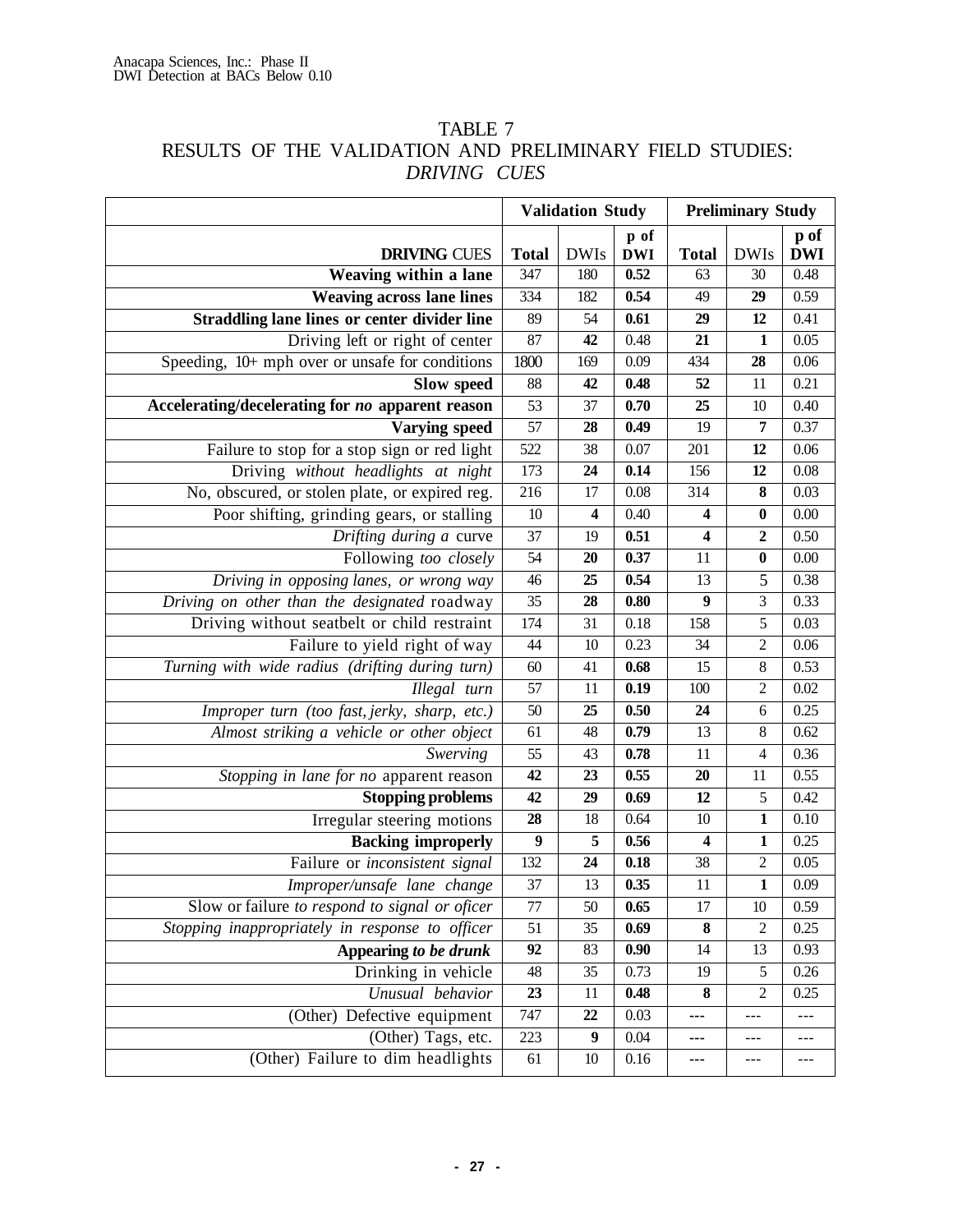|                                                | <b>Validation Study</b> |             | <b>Preliminary Study</b> |              |             |                    |
|------------------------------------------------|-------------------------|-------------|--------------------------|--------------|-------------|--------------------|
| <b>POST-STOP CUES</b>                          | <b>Total</b>            | <b>DWIs</b> | p of<br><b>DWI</b>       | <b>Total</b> | <b>DWIs</b> | p of<br><b>DWI</b> |
| Difficulty with vehicle controls               | 75                      | 73          | 0.97                     | 14           | 14          | 1.00               |
| Difficulty exiting vehicle                     | 159                     | 153         | 0.96                     | 26           | 24          | 0.92               |
| Fumbling with drivers license or registration  | 184                     | 167         | 0.91                     | 30           | 26          | 0.87               |
| Repeating questions or comments                | 187                     | 178         | 0.95                     | 37           | 32          | 0.86               |
| Swaying, unsteady or balance problems          | 398                     | 385         | 0.97                     | 67           | 55          | 0.82               |
| Leaning on vehicle or object                   | 126                     | 124         | 0.98                     | 13           | 10          | 0.77               |
| Odor of alcoholic beverage from driver         | 566                     | 488         | 0.86                     | 112          | 75          | 0.67               |
| Slurred speach                                 | 400                     | 389         | 0.97                     | 60           | 54          | 0.90               |
| Slow to respond to officer/officer must repeat | 198                     | 190         | 0.96                     | 45           | 37          | 0.82               |
| Provides incorrect info, changes answers       | 98                      | 89          | 0.91                     | 15           | 9           | 0.60               |

### TABLE 8 RESULTS OF THE VALIDATION AND PRELIMINARY FIELD STUDIES: *POST-STOP CUES*

Table 7 includes three "other" cues that were recorded in the comments section of the data collection forms: "Defective equipment," "Tags (city licenses, etc.)," and "Failure to dim headlights." None of these additional cues achieved the criterion probability, although drivers who failed to dim their headlights were found to be DWI 16 percent of the time. This cue also has face validity as an expected effect of impaired vigilance capabilities, despite the relatively low probability. Also, recall that cues 20 and 21 ("Illegal turn," and "Improper turn,") were combined following the preliminary field study to form a single cue on the draft DWI detection guide; the p value for the combined turning cue is 0.34 (36 DWIs in 107 total observations of the two cues).

Substantially more cues were observed and recorded during the validation study than in the preliminary study. Only two of the 44 cues listed on the data collection form were observed fewer times during the validation study: "No, obscured, or stolen plate, or expired registration," and "Illegal turn." Overall, the greater number of observations obtained by officers during the validation study provides a robust data base and relatively narrow confidence intervals for nearly all of the cues. Confidence intervals are the statistical expressions of certainty about an estimated value. The p values calculated from the sample of observations made during the validation study are really estimates of the actual values that would be obtained if disposition data were available for *all* enforcement stops in which weaving was observed in the U.S. For example, "Weaving" was observed 347 times during the validation study and resulted in 180 DWI arrests ( $p = 0.52$ ). Based on the large number of observations, we are 95 percent certain that the actual p value is between 0.47 and 0.57; 0.52 (i.e., a 52 percent probability of DWI) remains the best estimate of the actual value, based on the large sample of weaving observations obtained during the validation study.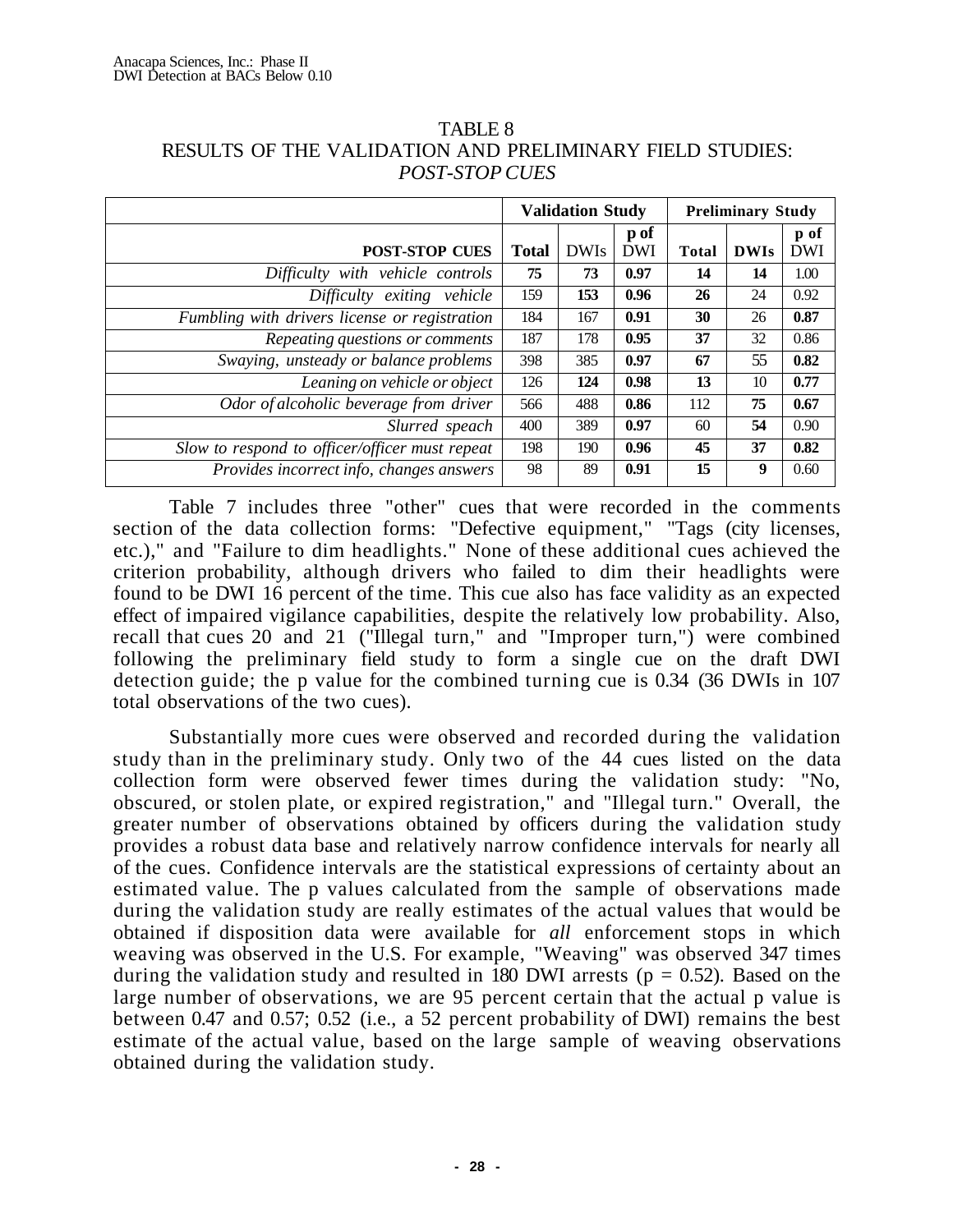Generally, fewer observations of a cue will result in wider confidence intervals. For example, "Varying speed" was observed only 57 times during the validation study, and the driver was found to be DWI in 28 of those occurrences (p=0.49). The relatively small number of observations of this cue results in a confidence interval that extends from 0.36 to 0.62. However, even with the broad interval, we are 95 percent certain that the drivers will be DWI in at least 36 out of every 100 observations of this cue; the best estimate of the probability is 49 percent.

Only four of the cues that meet the probability criterion (>30 percent) have a lower limit to their confidence interval that is lower than the criterion value. Those cues are listed in Table 9. It is recommended that three of the four cues be retained in the final versions of the detection guide and training materials, despite the lower limits to the cues' confidence intervals. However, it is recommended that "Backing improperly" be dropped from the materials due to the small number of observations (n=9). Appendix G presents the results of the confidence interval analysis for all of the cues listed in Tables 7 and 8.

TABLE 9 CUES THAT MEET THE PROBABILITY CRITERION BUT HAVE LOWER LIMITS TO THEIR CONFIDENCE INTERVALS THAT ARE BELOW 0.30

|                                           | <b>p</b> value          |                    | <b>Confidence Interval</b> |
|-------------------------------------------|-------------------------|--------------------|----------------------------|
| Cue                                       | <b>Validation Study</b> | <b>Lower Limit</b> | <b>Upper Limit</b>         |
| Improper or unsafe lane changege $(n=37)$ | 0.35                    | 0.20               | 0.50                       |
| Backing improperly $(n=9)$                | 0.56                    | 0.24               | 0.88                       |
| Following too closely $(n=54)$            | 0.37                    | 0.24               | 0.50                       |
| Unusual behavior $(n=23)$                 | 0.48                    | 0.28               | 0.68                       |

Many of the completed data collection forms contained officers' comments that described the observed driving behaviors or provided additional information about the enforcement stop. A few examples are provided below.

"The driver failed to respond to my lights and siren, so I used my loudspeaker to advise him to pull over to the right. Instead, he stopped in the middle of a major road during rush hour." (BAC, 0.12)

"The driver was weaving, swerving, varying speed, and following too closely. He admitted to drinking two 12-packs of beer." (BAC, 0.18)

"Observed a man urinating at the roadside. He drove off as I pulled up, then proceeded to weave across lane lines before pulling over." (BAC, 0.20)

Although most cases involving extreme behavior were found to be associated with high BACs, there were exceptions. For example, a motorist was observed varying speed, turning with a wide radius, failing to signal a turn, driving without a seatbelt, and almost striking a parked car; he also had trouble stopping and was found to be drinking in the vehicle. However, the driver's BAC was only 0.03; he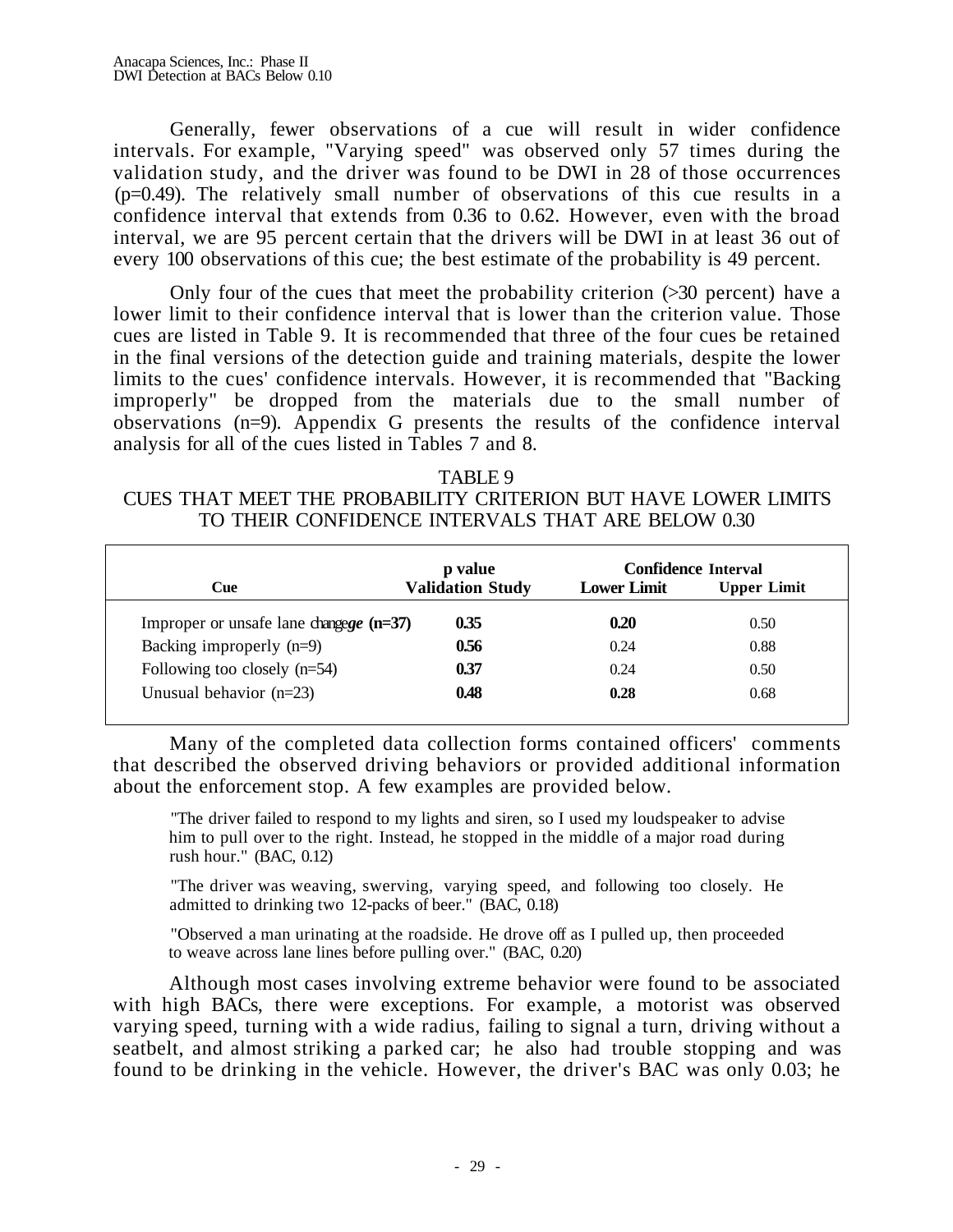was arrested for DWI, despite the low BAC. In some cases, drivers who appeared to be greatly impaired had not been drinking at all. For example:

"Observed weaving, weaving across lane lines, slow speed, varying speed, and drifting during a curve, but no post stop cues. It was a tired driver."

"Observed 11 driving cues, including weaving, swerving, and almost striking a vehicle. It was the worst driving I have seen in a long time. The operator had been falling asleep at the wheel."

"I stopped the vehicle for weaving, straddling the lane line, speeding, and failing to signal lane changes. The operator was eating dinner while driving."

The officer observed a vehicle weaving, weaving across lane lines, varying speed to as low as 38 mph in a 55 mph zone, and driving on the shoulder. He found that the vehicle's "check engine" light had come on, which startled the driver, who then dropped her purse on the floorboard and still attempted to drive while retrieving the spilled items.

It is cases such as these, and far less-extreme examples, that help explain the probabilities of DWI that emerged from the validation field study. In other words, not all drivers who exhibit even a highly predictive cue are impaired by alcohol. If a specific cue's probability of DWI is .52, it means that the drivers will be impaired in about 52 out of every 100 cases in which the cue is observed. It also means that there will be another explanation (or no explanation) in about 48 out of every 100 cases. The "other" cases are irrelevant to the operational utility of the cues when large proportions of drivers exhibiting the cues are found to be DWI. A cue that predicts DWI with a 30 percent probability has considerable predictive utility compared to the three percent probability found for all nighttime traffic stops.

Analyses were performed to calculate the probability of DWI when more than one cue is observed. The first step in the process was to exclude from the data set all cases in which the officer only reported driving cues (i.e., pre-stop cues) that were not listed on the detection guide. The cues not listed on the guide, but included on the data collection form were, "Driving left or right of center," "Speeding," "Failure to stop for a stop sign or signal," "No, obscured, or stolen plate," "Poor shifting," "Driving without seatbelt," "Failure to yield right of way," and "Drinking in the vehicle."

Speeding was the only cue reported in most of the 1,800 cases in which speeding was observed. Similarly, most of the 522 observations of motorists running stop signs or lights, and the more than 400 reports of operating without a license plate or with expired registration or tags, were single cue cases. To these numbers must be added nearly 700 single cue stops for defective equipment. The probabilities that these cues predict DWI were found to be relatively low, for example nine percent for speeding, seven percent for running a stop sign or light, and three percent for defective equipment. The data set is reduced to 1,256 useful enforcement stops when these single cue, low-probability cases are eliminated. Although the reduced data set includes only 27 percent of the total number of cases, it comprises nearly 80 percent of the DWIs. Table 10 summarizes the data used in the multiple cue analysis.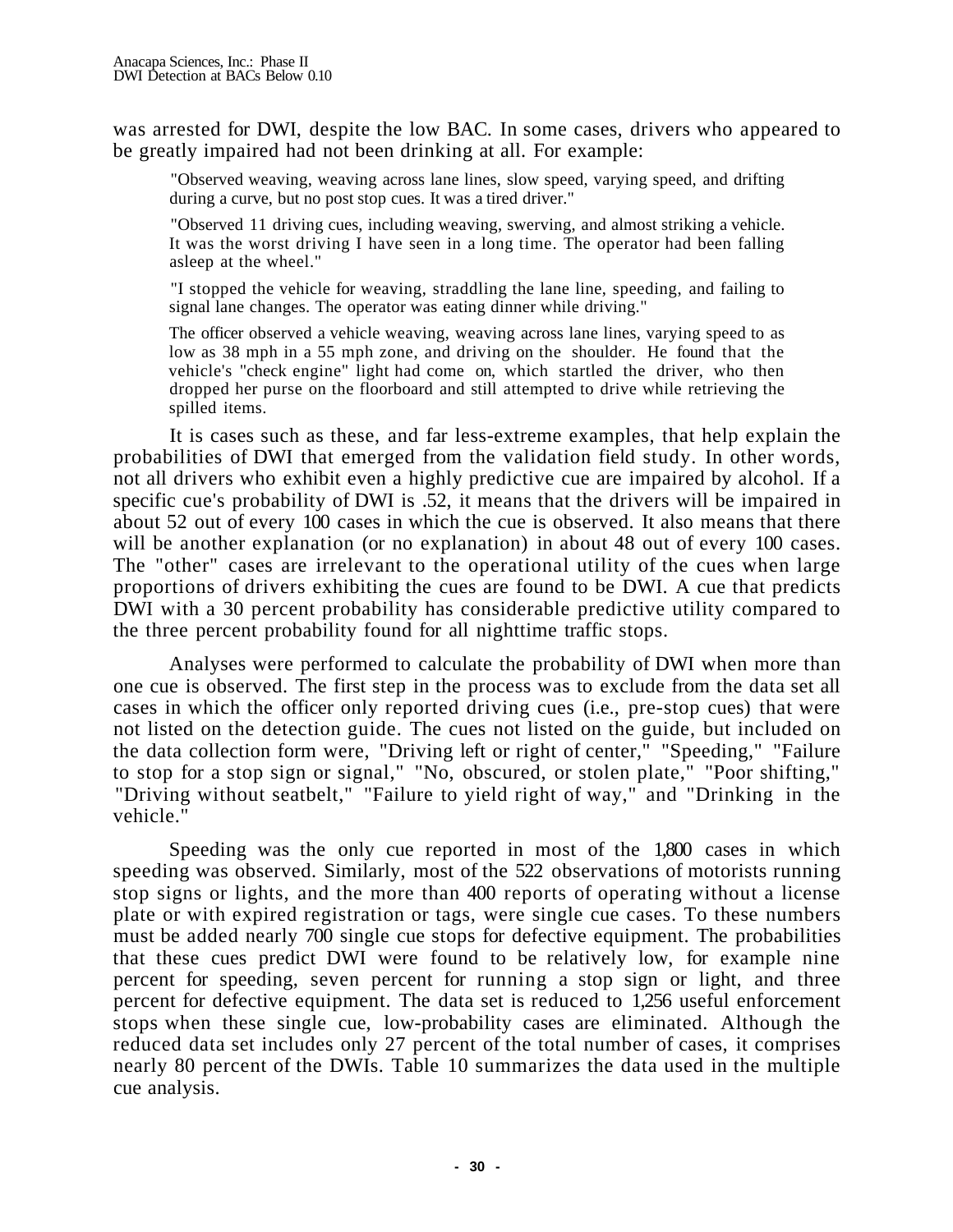| Number of<br><b>Cues Observed</b> | Number (percent)<br>ofDWIs | Number (percent)<br>of non-DWIs | Number (percent)<br>of All Cases |
|-----------------------------------|----------------------------|---------------------------------|----------------------------------|
|                                   | 156 (34%)                  | 618 $(77%)$                     | 774 (62%)                        |
| 2                                 | 118(26%)                   | 122(15%)                        | 240 (19%)                        |
| 3                                 | 74 (16%)                   | 36 $(4\%)$                      | 110 $(9%)$                       |
| 4                                 | 43 (9%)                    | 14 $(2\%)$                      | 57 (5%)                          |
| >5                                | 62(14%)                    | 13(2%)                          | 75 (6%)                          |
|                                   | 453 (100%)                 | 803 (100%)                      | 1,256 (100%)                     |

### TABLE 10 SUMMARY OF THE REDUCED DATA SET USED IN THE MULTIPLE CUE ANALYSIS

Table 10 shows the relationship between the number of cues observed by an officer and the disposition of the resulting enforcement stop. In particular, 77 percent of all stops that resulted in warnings or citations were made following the observation of one of the driving cues on the detection guide. In contrast, only 34 percent of the DWI arrests were made following one-cue enforcement stops. Conversely, 66 percent of DWI arrests were preceded by two or more driving cues, while only 23 percent of non-arrest stops involved multiple cues. This relationship is reflected in the mean numbers of driving cues observed by officers: 1.2 cues for stops that resulted in warnings or citations, compared to 2.7 cues for stops that resulted in DWI arrests. This difference is attributable to two factors: 1) Alcoholimpaired drivers make more errors than unimpaired drivers; and, 2) Many of the cues on the detection guide are not vehicle code infractions that might precipitate an immediate enforcement stop, but rather are indicators of impairment. For example, officers might initiate an enforcement stop immediately for an illegal turn, but when a vehicle is observed to weave slightly, officers usually permit the vehicle to proceed in order to further evaluate the driver's performance. An enforcement stop is made if additional cues are observed that support the officer's hypothesis.

Analysis of the reduced data set summarized in Table 10 reveals that if any combination of two driving cues on the guide is observed, the probability of DWI is at least 49 percent; the probability of DWI would be equal to the probability of the more predictive cue if either cue's probability were greater than 49 percent. This estimate is obtained by calculating the proportion of all two-cue stops that resulted in DWI arrests (i.e., 118 divided by 240). The probability of DWI increases to at least 67 percent if any three cues on the detection guide are observed (i.e., 74 divided by 110), to at least 75 percent if any four cues on the list are observed (i.e., 43 divided by 57), and to 83 percent if five or more cues are observed (i.e., 62 divided by 75). Further analysis revealed that the probability of DWI is at least 69 percent if either weaving cue is observed (i.e., either "Weaving within a lane" or "Weaving across lane line") along with any other cue listed on the detection guide. Table 11 presents the results of the multiple cue analysis.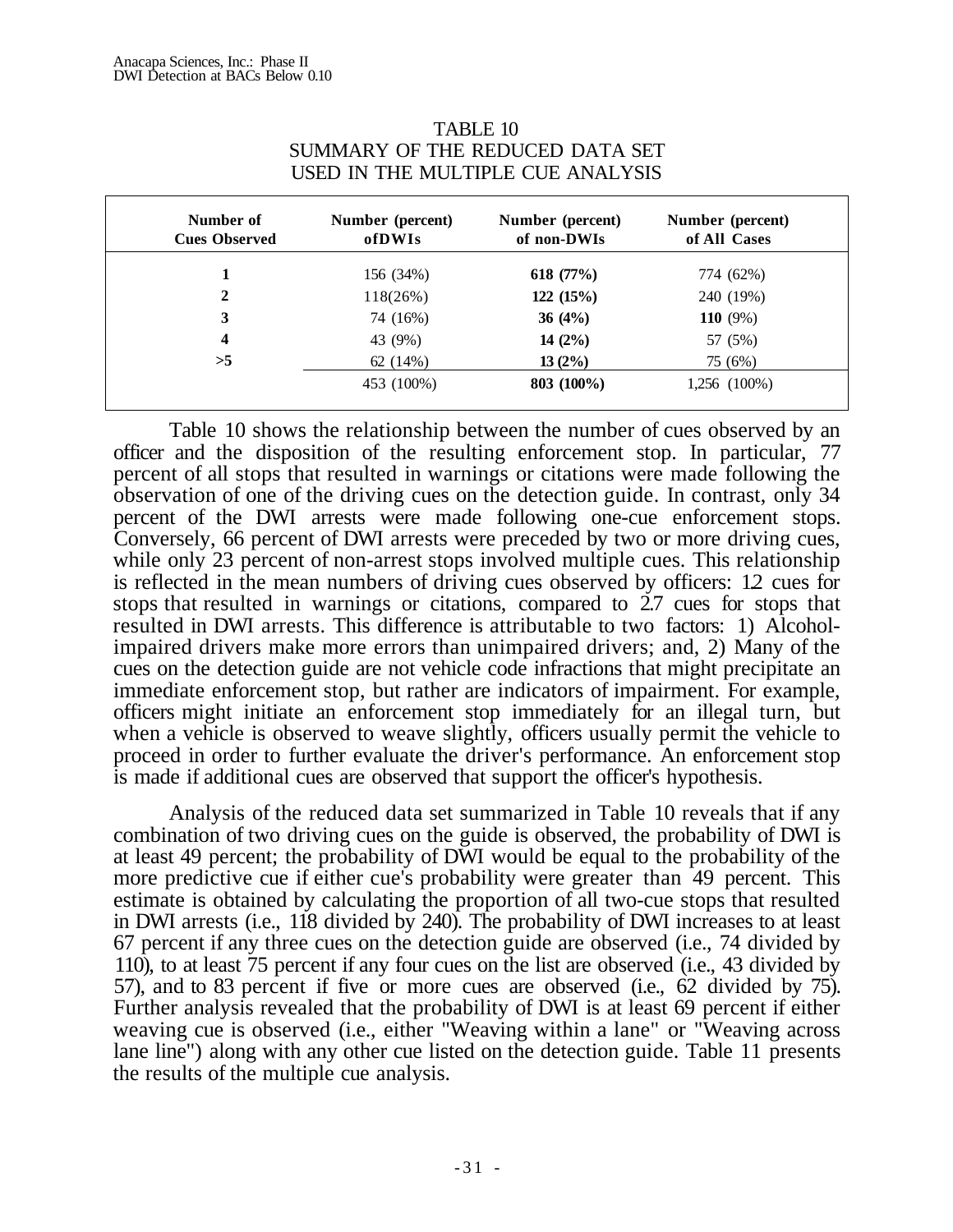| Number of<br><b>Cues Observed</b> | <b>Number</b><br>ofDWIs | <b>Number</b><br>of All Cases | <b>Probability of DWI</b>                                           |
|-----------------------------------|-------------------------|-------------------------------|---------------------------------------------------------------------|
|                                   | 156                     | 774                           | The probability of the cue                                          |
| 2                                 | 118                     | 240                           | At least $49\%$ *                                                   |
| 3                                 | 74                      | 110                           | At least 67%                                                        |
| 4                                 | 43                      | 57                            | At least 75%                                                        |
| $\geq 5$                          | 62                      | 75                            | 83%                                                                 |
|                                   | 453                     | 1,256                         |                                                                     |
|                                   |                         |                               | <b>*If</b> weaving and any other cue are observed, probability >69% |

### TABLE 11 RESULTS OF THE MULTIPLE CUE ANALYSIS

# TASKS 11 AND 12: PREPARED TRAINING MATERIALS AND FINAL REPORT

The analysis of validation study data confirmed the predictive validity of all but two of the cues that were included in the draft training materials: "Driving without headlights at night," and "Failure to signal or signal inconsistent with action." Neither of the cues achieved the 30 percent criterion during the preliminary field study that was established for cues to be included on the draft guide. However, the cues were included in the draft training materials because they had achieved acceptable probabilities during the original study and had been a part of DWI detection training for the past 17 years. Although the two cues achieved higher p values during the validation study than in the preliminary study, the values were still lower than the criterion. Table 12 summarizes the data for these two cues.

### TABLE 12 A TALE OF TWO CUES

| Cue                                                 | p value<br><b>Validation Study</b> | <b>p</b> value<br><b>Preliminary Study</b> | <b>p</b> value<br><b>Original Study</b> |
|-----------------------------------------------------|------------------------------------|--------------------------------------------|-----------------------------------------|
| Driving without headlights at night $0.14$ (n= 173) |                                    | 0.08<br><b>156)</b><br>$(n=$               | 0.30                                    |
| <b>Failure to</b> signal or signal inconsistent     | $0.18$ (n=132)                     | $0.05$ (n=38)                              | 0.40                                    |

Both cues listed in Table 12 convey face validity as driving behaviors that reasonably might be expected of alcohol-impaired drivers, and both cues have been useful predictors of DWI in the past. More important, multiple cues were recorded in more than half of the cases in which the cues were found in association with DWI. Because of the effects of multiple cues on DWI probability, it is recommended that these cues be retained in the final version of the training materials for use only when they are paired with another cue on the guide.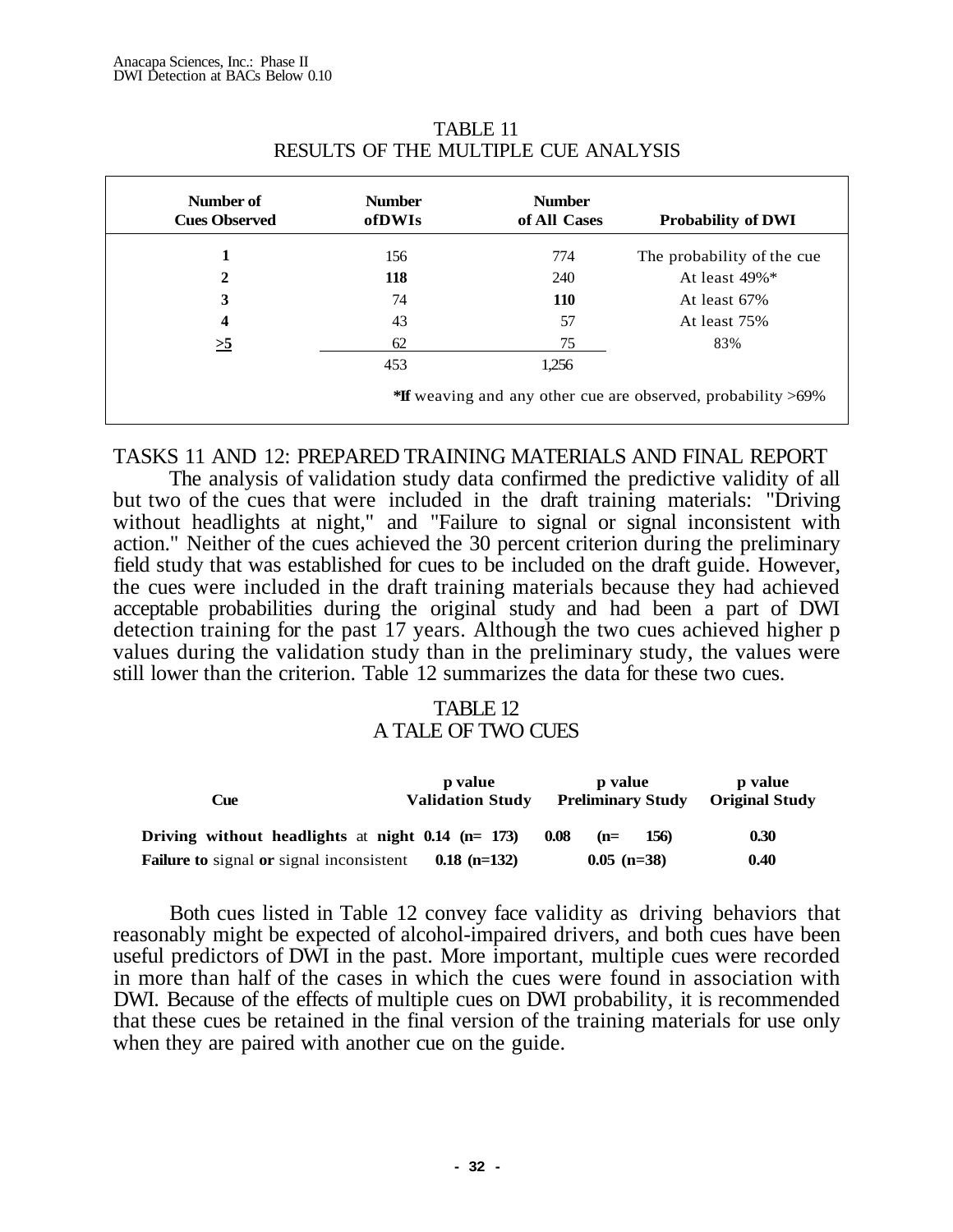Three cues achieved the 0.30 criterion during the validation study that had been excluded from the draft detection guide based on the probabilities obtained during the preliminary field study: "Driving left or right of center," "Irregular steering motions," and "Drinking in vehicle." The lower limits of the confidence intervals of these three cues also are greater than the 0.30 criterion. Table 13 presents the p values for the three cues that were calculated from preliminary and validation study data.

| <b>Cue</b>                      | p value<br><b>Validation Study</b> | p value<br><b>Preliminary Study</b>                     | p value<br><b>Original Study</b> |
|---------------------------------|------------------------------------|---------------------------------------------------------|----------------------------------|
| Driving left or right of center | $0.48$ (n=87)                      | $0.05$ (n=21)                                           | $n/a^*$                          |
| Irregular steering motions      | $0.64$ (n=28)                      | $0.10$ (n=10)                                           | n/a                              |
| Drinking in vehicle             | $0.73$ (n=48)                      | $0.26$ (n=19)                                           | n/a                              |
|                                 |                                    | * Similar to, "Tires on center or lane marker" (p=0.45) |                                  |

## TABLE 13 THREE CUES THAT EMERGED DURING THE VALIDATION STUDY

None of the three cues listed in Table 13 was included on the original DWI detection guide, although "Driving left or right of center" is similar to the original cue, "Tires on center or lane marker" (p=0.45 in the 1980 guide). The driving behavior described by the original version of the cue was addressed in the current research program by other lane position cues in an attempt to discriminate impairment at BACs below 0.10. In this regard, James O'Hanlon's research concerning lateral displacement within a lane as an indicator of impairment suggested that "Driving left or right of center" might be a useful diagnostic of BAC levels below those that result in the more extreme, "Tires on center or lane marker" (personal communication, 1994). Further, tires touching the lane lines would be difficult to distinguish operationally from "Straddling lane or center divider line" or "Weaving across lane lines or center divider line."

Analysis of the cases in which "Driving left or right of center" was reported found that three or more cues were observed in 37 out of the 42 cases that resulted in DWI arrests (it was one of at least five cues reported in 20 cases); it was the only cue observed in only one case. Further, the mean BAC of all DWI cases in which this cues was involved was 0.12. In short, the data indicate that "Driving left or right of center" contributed very little to predicting DWI and failed to discriminate lower BAC levels. For these reasons, the cue is not recommended to be included in the final version of the training materials, despite the p value obtained during the validation study.

The second cue listed in Table 13, "Irregular steering motions," was identified during the comprehensive literature review that was performed early in the current research program. This cue focuses on "control reversals," or frequent oscillations of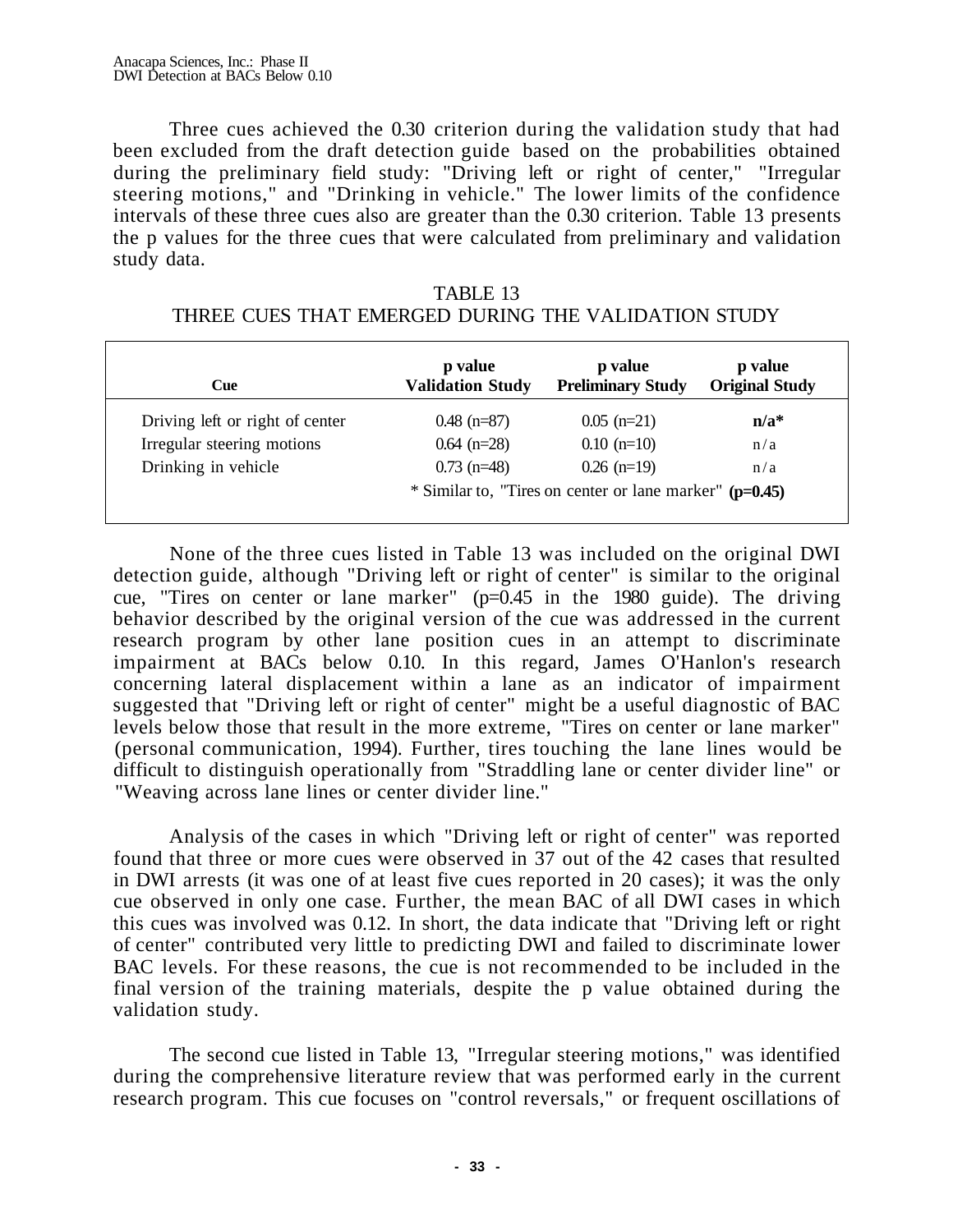the steering wheel as the driver attempts to maintain a course. Control reversals have been established as effects of fatigue and central nervous system depressants in many forms of equipment operation (Adams, 1989). The cue was listed on the data collection form in the preliminary field study to determine if officers could detect control reversals that were of insufficient magnitude to cause vehicle weaving. This was another attempt to identify cues that might discriminate impairment at lower BAC levels. However, analysis found multiple cues reported in all 18 of the DWI cases in which this cue was observed. Further, at 0.19, the mean BAC for the cases was relatively high. For these reasons, "Irregular steering motions" is not recommended to be included in the final version of the training materials.

Finally, "Drinking in the vehicle" was included in the preliminary field study on the basis of officer interview and arrest report data. The results of the validation study indicate a relatively high probability of DWI for this cue, however, it is reasonable to question whether this behavior might be considered too obvious to be included on the detection guide. Rather than risk trivializing the training materials, "Drinking in the vehicle" is not recommended for the final version. The behavior remains an infraction that justifies an immediate enforcement stop in nearly all jurisdictions in the U.S.

Summary of Recommendations for Final Version of Training Materials

Only one cue was recommended to be dropped from the DWI detection materials; although "Backing improperly" achieved the criterion probability, the small number of observations limited confidence in the cue. All of the other cues listed on the draft detection guide were confirmed as valid predictors of DWI at the 0.08 BAC level, with two possible exceptions, "Driving without headlights at night," and "Failure to signal or signal inconsistent with action." All of the cues listed on the draft guide, including the two found to have relatively low probabilities, are recommended for the final version of the training materials. The two exceptional cues should be explained as particularly predictive when observed in association with other cues on the detection guide.

It is recommended that the ranges of the probabilities of cues in each of the four functional categories be listed on the detection guide. It is recommended that "p>.85" be indicated for the category of post stop cues, on the reverse of the guide. Further, it is recommended that guidance concerning probabilities when multiple cues are observed be provided with the following words.

Weaving plus any other cue: 
$$
p = at least .65
$$
  
Any two cues:  $p = at least .50$ 

Figure 10 illustrates the recommendations for the final version of the DWI detection guide, based on Phase II results. It is recommended that all changes to the detection guide be reflected in the final versions of the training video and booklet. A copy of the final version of the printed training materials is included as Appendix H.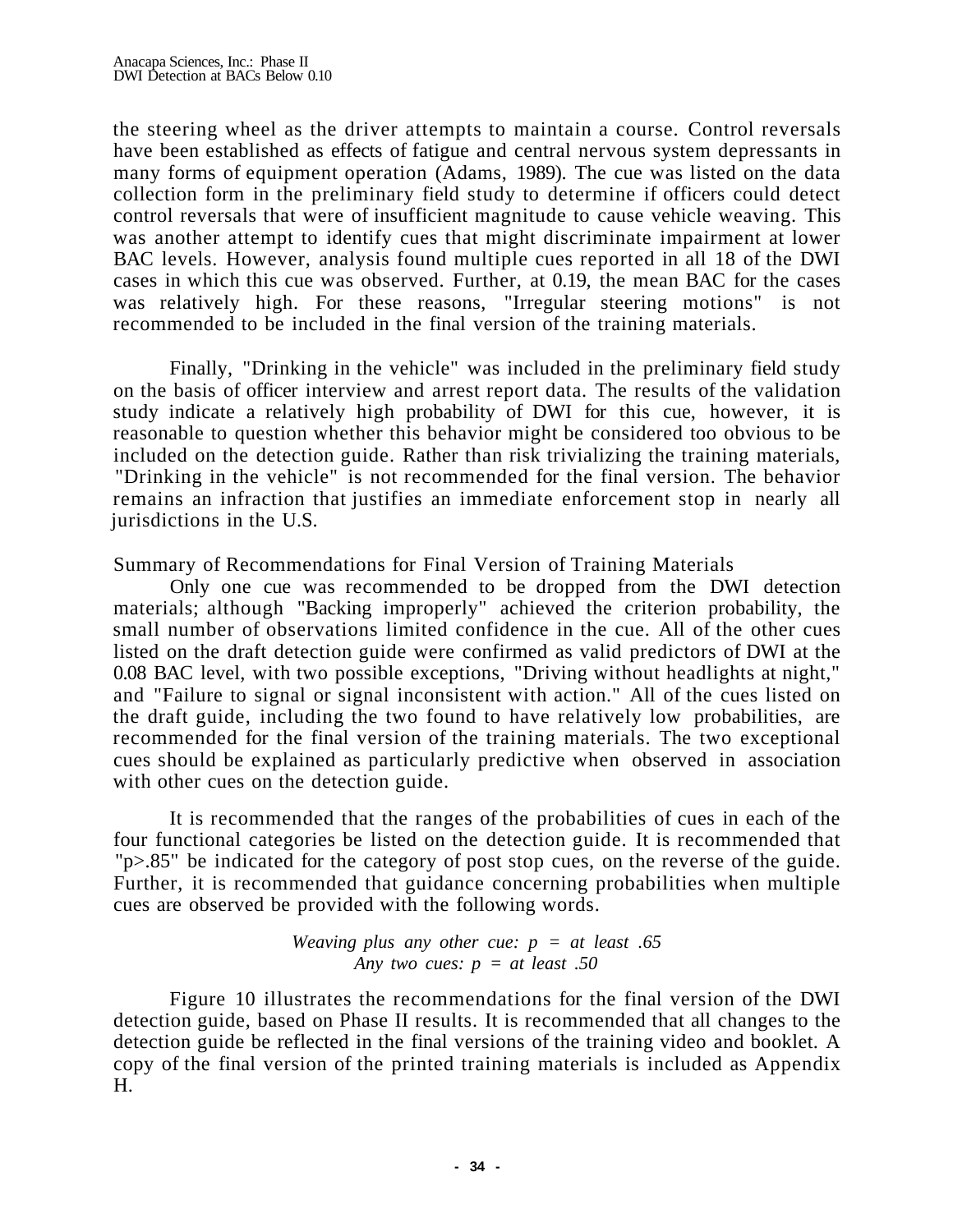#### **DWI DETECTION GUIDE**

Weaving plus any other cue:  $p = at least .65$ Any two cues:  $p = at least. 50$ 

#### **PROBLEMS MAINTAINING PROPER LANE POSITION**

• Weaving • Weaving across lane lines **p=.50-.75**<br>• Straddling a lane line • Swerving

•Straddling a lane line

•Turning with a wide radius •Drifting

•Almost striking a vehicle or other object

#### **SPEED AND BRAKING PROBLEMS p=.45-.70**

• Stopping problems (too far, too short, or too jerky) •Accelerating or decelerating for no apparent reason •Varying speed •Slow speed (10+ mph under limit)

#### **VIGILANCE PROBLEMS p=.55-.65**

•Driving in opposing lanes or wrong way on one-way •Slow response to traffic signals

•Slow or failure to respond to officer's signals

•Stopping in lane for no apparent reason

• Driving without headlights at night\*

•Failure to signal or signal inconsistent with action\*

#### **JUDGMENT PROBLEMS p=.35-.90**

• Following too closely •Improper or unsafe lane change •Illegal or improper turn (too fast, jerky, sharp. etc.) •Driving on other than the designated roadway •Stopping inappropriately in response to officer •Inappropriate or unusual behavior (throwing, arguing, etc.) •Appearing to be impaired

#### POST STOP CUES p> .85

- Difficulty with motor vehicle controls
- Difficulty exiting the vehicle
- Fumbling with driver's license or registration
- Repeating questions or comments
- Swaying, unsteady, or balance problems
- Leaning on the vehicle or other object
- Slurred speech
- Slow to respond to officer/officer must repeat
- Provides incorrect information, changes answers
- Odor of alcoholic beverage from the driver
- p> .50 when combined with any other cue:
- Driving without headlights at night
- Failure to signal or signal inconsistent with action

The probability of detecting DWI by random traffic enforcement stops at night has been found to be about three percent (.03).

Figure 10. Recommended final version of the DWI detection guide.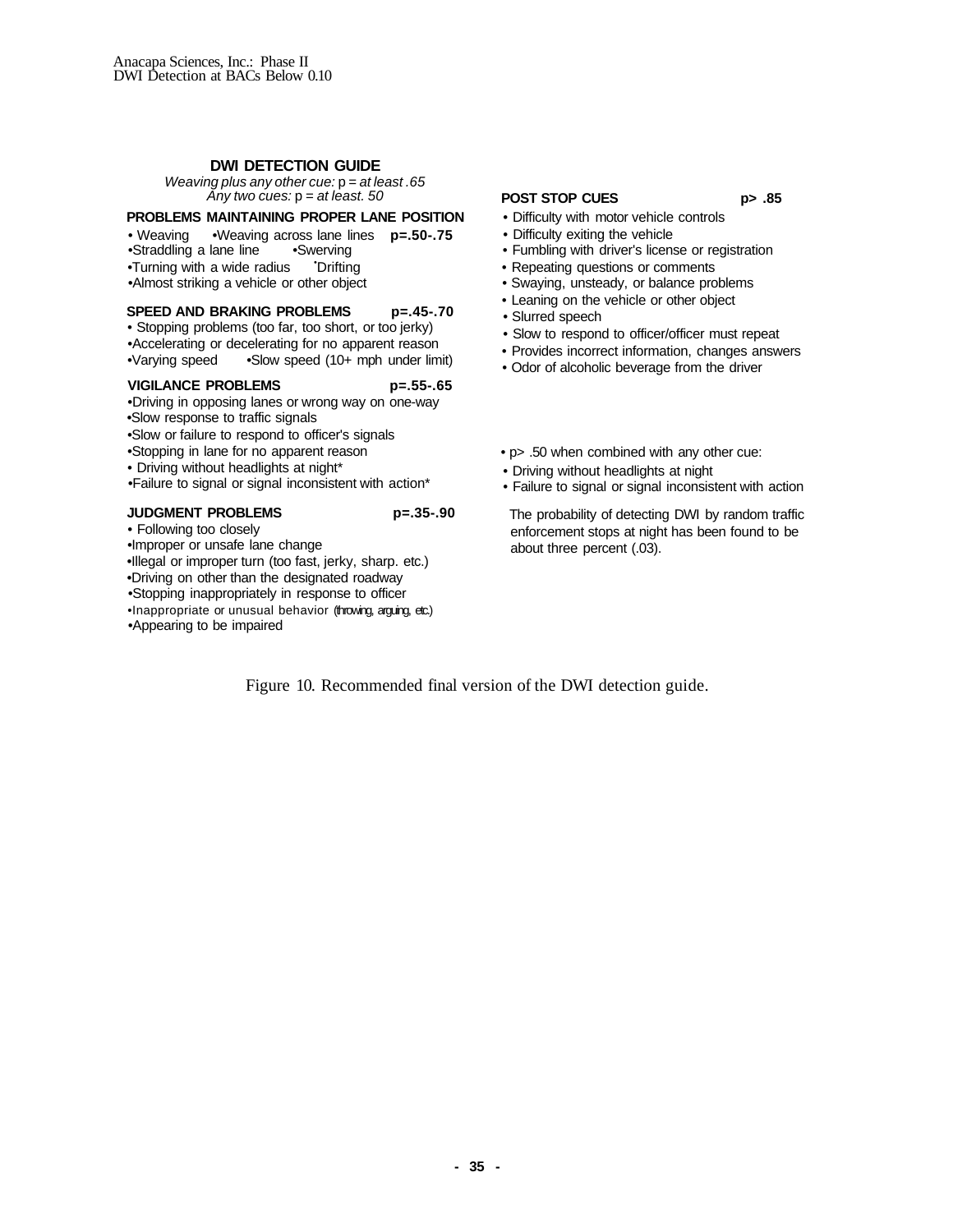Anacapa Sciences, Inc.: Phase II DWI Detection at BACs Below 0.10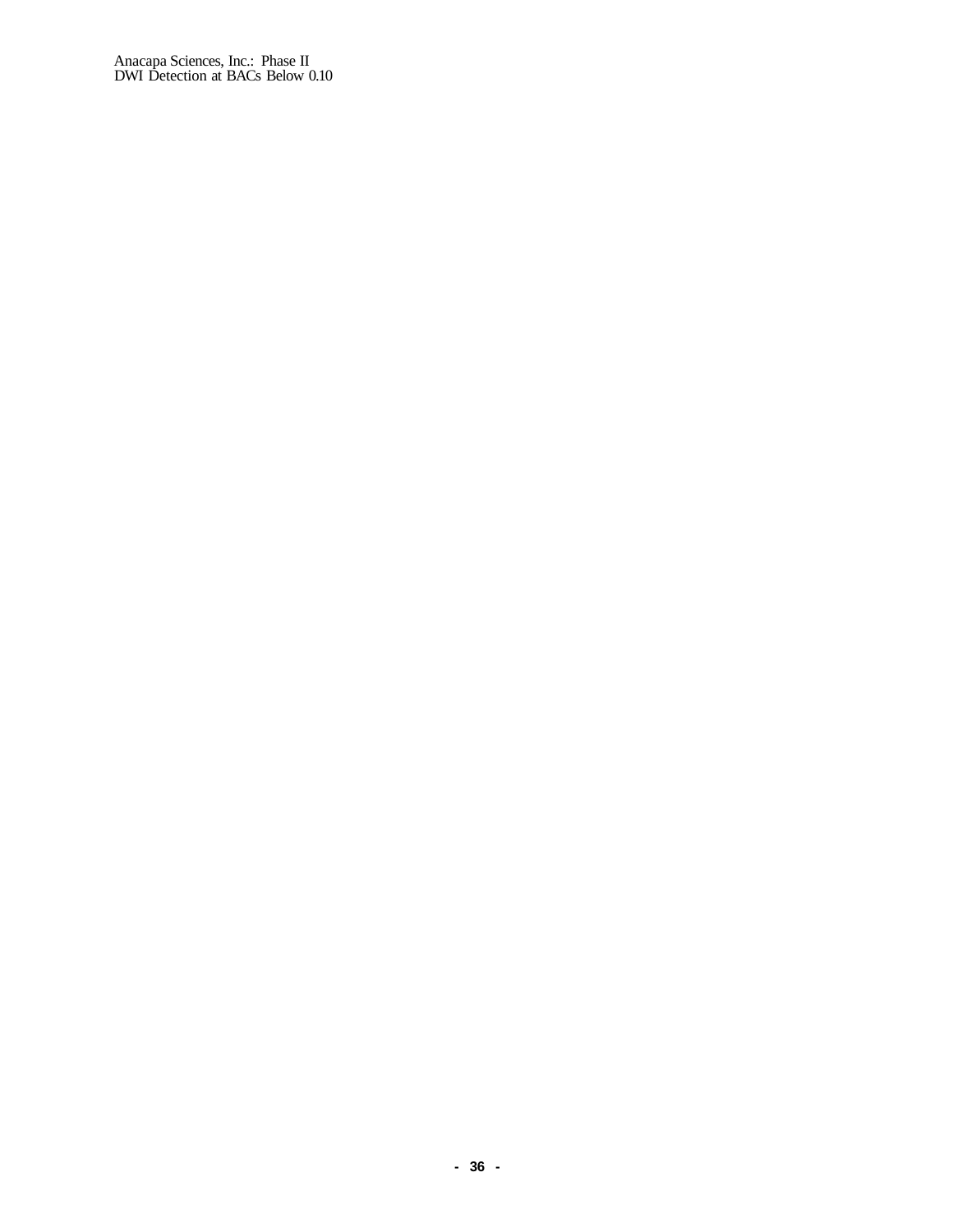## **LAW ENFORCEMENT PERSONNEL INTERVIEWED REGARDING DWI DETECTION AT BACS BELOW 0.10**

The following law enforcement personnel were interviewed to obtain expert opinion concerning the driver behaviors predicitive of DWI at lower BAC levels.

#### **Individual** Ofcr. Jack Bell Ofcr. Vern Ally Sgt. Gil Melendez Ofcr. Jeff Lawson Ofcr. Travis Mitchell Ofcr. Victor Lacev Sgt. Roman Finale Ofcr. Staci Morse Ofcr. Steve Towers Agent Randall Poff Cmmrcl. Trffc Ofcr. Steve Blair Sgt. Loriaux Sgt. Bill Martin Ofcr. Jim Johnson Sgt. Art Haverrat Sgt. Dennis Zine Sgt. Bob Riebolt Ofcr. Tim Smith Lt. Charles Kunz Dpty. Phil Willis Ofcr. Don Chase Ofcr. Larry Rodriquez Lt. John Thayer Sgt. Harold Johnson Captain Luis Velez Major R.D. McGee Chief Calvin Ross Trpr. Kevin Conger Ofcr. Jim Dearing Ofcr. Bruce Coffin Ofcr. Thomas Regan Chief Tom Dailey Cpl. Hogard Chief E. Douglas Hamilton Cpl. Tom Woodward Sgt. Bill Towers Trpr. Bennett Cpl. Olinik Sgt. Legge Dpty. Chief Edgar F. Koch Sgt. Thomas Didone Sgt. Robert Frisch Ofcr. Michael McKnight Ofcr. John Kalinski **Agency** Arizona Department of Public Safety Arizona Department of Public Safety Glendale (AZ) Police Department California Highway Patrol, Bakersfield California Highway Patrol, Bakersfield California Highway Patrol, Bakersfield California Highway Patrol, Santa Barbara California Highway Patrol, Ventura California Highway Patrol Academy Chula Vista (CA) Police Department Fremont (CA) Police Department Fremont (CA) Police Department Huntington Beach (CA) Police Department Los Angeles (CA) Police Department Los Angeles (CA) Police Department Los Angeles (CA) Police Department Los Angeles (CA) Police Department Los Angeles (CA) Police Department Los Angeles (CA) Police Department Santa Barbara County (CA) Sheriff's Department Santa Barbara (CA) Police Department Santa Barbara (CA) Police Department Santa Barbara (CA) Police Department Edmonton (Alberta) Police Service Colorado Springs (CO) Police Department Metro-Dade (FL) Police Department Miami (FL) Police Department Maine State Police Bangor (ME) Police Department Portland (ME) Police Department Bangor (ME) Police Department Kansas City (MO) Police Department Leawood (KS) Police Department Louisville (KY) Police Department Maryland State Police Maryland State Police Maryland State Police Annapolis (MD) Police Department Anne Arunde (MD) City Police Department Anne Arunde (MD) City Police Department Montgomery County (MD) Police Department Baltimore (MD) Police Department Baltimore (MD) Police Department Baltimore (MD) Police Department

### $- A - 1 -$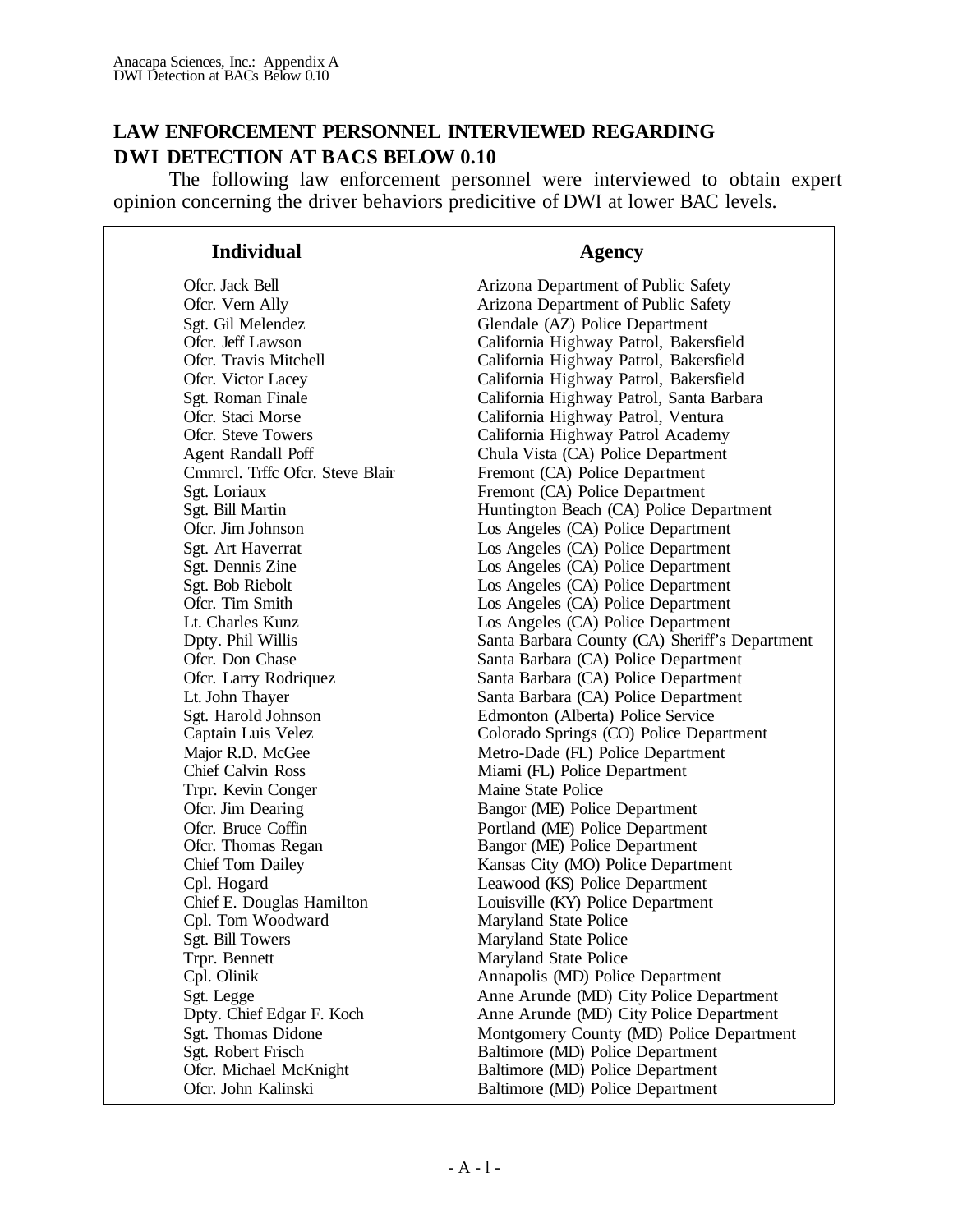*Continued* Sgt. Dennison Trooper Wayne Huntoon Lt. Ray Schultz Gordon Eden Sgt. Moser Sgt. Eggens Lt. Chuck Hayes Lt. Bill Johnson Sgt. Branson Lt. Cuddy Trpr. Mark Bilodau Trpr. Ellsworth Major J.D. Fox Chief Charles R. Wall Depty. David Drekter Deputy Sheriff Kurt Snyder Ofcr. Bret Meyer Trpr. Adam Page Sgt. Schaub Chief Philip Arreola Investigator Waangaard

Prince Georges (MD) City Police Department New Hampshire State Police Albuquerque (NM) Police Department New Mexico State Police Academy Winston-Salem (NC) Police Department Cincinnati (OH) Police Department Oregon State Police, Albany Office Oregon State Police, Patrol Division Hayward (PA) Police Department Rhode Island State Police Rhode Island State Police Utah Highway Patrol, Alcohol Unit County of Henrico (VA) Police Department Virginia Beach (VA) Police Department Washington County (VT) Sheriff's Department Washington County (VT) Sheriff's Department Waterbury (VT) Police Department Vermont State Police Wisconsin State Police Academy Milwaukee (WI) Police Department Racine (WI) Police Department

### DWI ARREST RECORDS

The following table lists the agencies and individuals responsible for providing copies of the DWI reports that were assembled to create the low BAC arrest report data base. Nine law enforcement agencies contributed to this Phase I project task.

| Bangor (ME) Police Department               |
|---------------------------------------------|
| <b>Officer Thomas Regan</b>                 |
| Washington County (VT) Sheriff's Department |
| Deputy Sheriff David Drekter                |
| Deputy Sheriff Kurt Snyder                  |
| Santa Barbara (CA) Police Department        |
| Lieutenant John Thayer                      |
| New Hampshire State Police                  |
| Corporal Wayne A. Huntoon                   |
| Kansas City (MO) Police Department          |
| <b>Chief Tom Dailey</b>                     |
|                                             |
|                                             |
|                                             |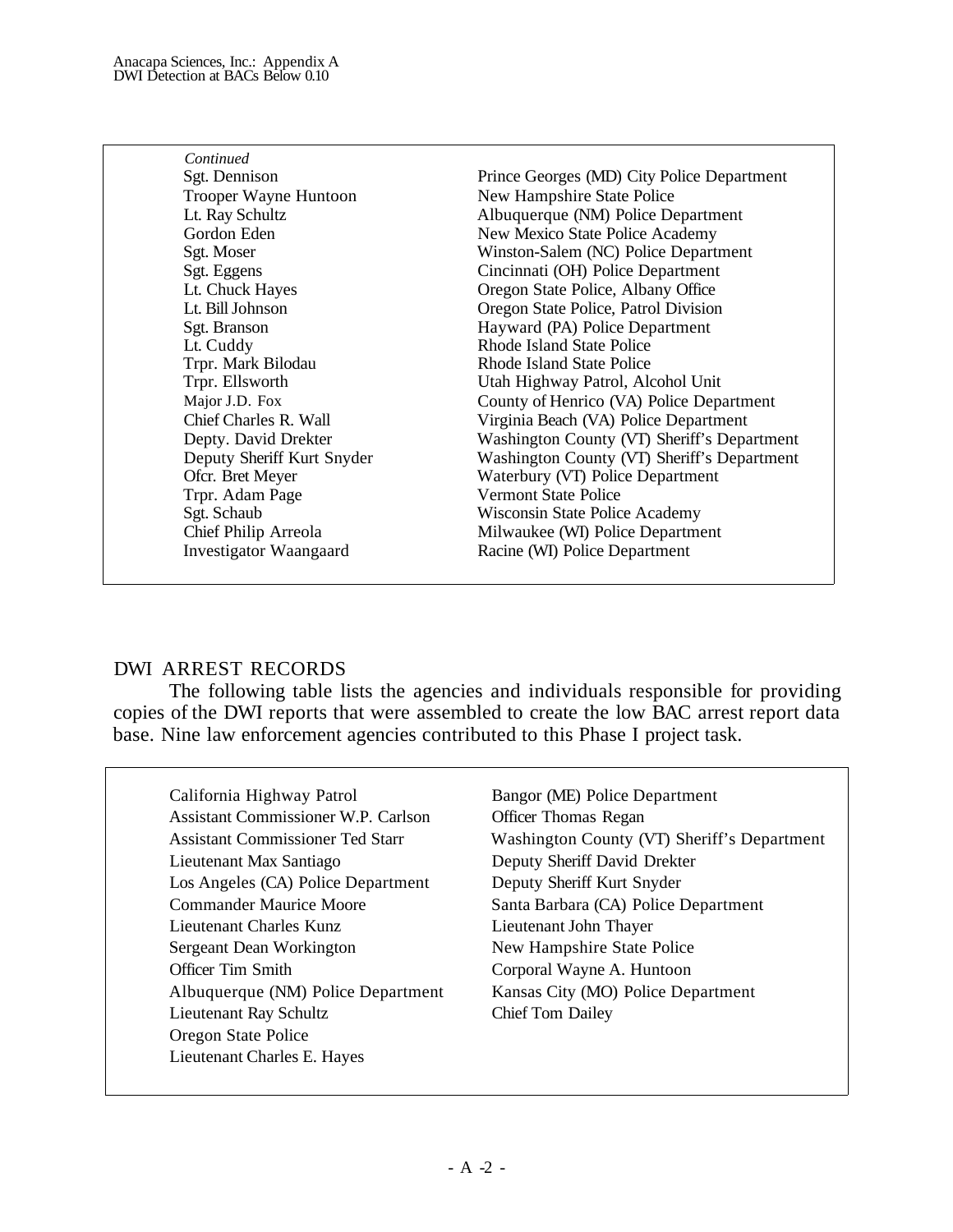### RIDE-ALONG FIELD STUDY

The following personnel of the Los Angeles Police Department helped coordinate and organize the Phase I ride-along field study.

> Lieutenant Tom Kirk Sergeant Ron Barnes Sergeant Rod Grahek Sergeant Bob Troutt Sergeant Glenn Wiggins Officer Frank Marquez

We are particularly grateful to Captain Ron Bergmann of the LAPD's Valley Traffic Division and the 13 officers who permitted observers to accompany them on patrol during the ride-along field study:

> Officer Doug Anderson Officer Ken Braken Officer James Correll Officer Mario Cruz Officer Dan Hunnicutt Officer Norm Kellems Officer Rick Leiphardt

Officer Gene Nabonne Officer Dave Perry Officer Bob Rives Officer Santiago Rosales Officer Willy Sampson Officer Ron Stringer

### PRELIMINARY FIELD STUDY

The following table lists the agencies that participated in the preliminary field study and the liaison personnel who coordinated the data collection effort.

> Ontario (CA) Police Department Sergeant Bob Ferguson Sergeant Ernie Dorame

Modesto (CA) Police Department Captain Bob Guthrie Sergeant Burl Condit Sergeant Jim Johnson

Utah Highway Patrol Sergeant Judy Hamaker

Santa Barbara (CA) Police Department Chief Richard Breza Captain Ed Astaad Lieutenant Rick Glaus Lieutenant Dave McCoy Lieutenant Jim Nalls Lieutenant John Thayer

San Bernardino (CA) Police Department Sergeant Jennifer Aragon Detective Paul Muro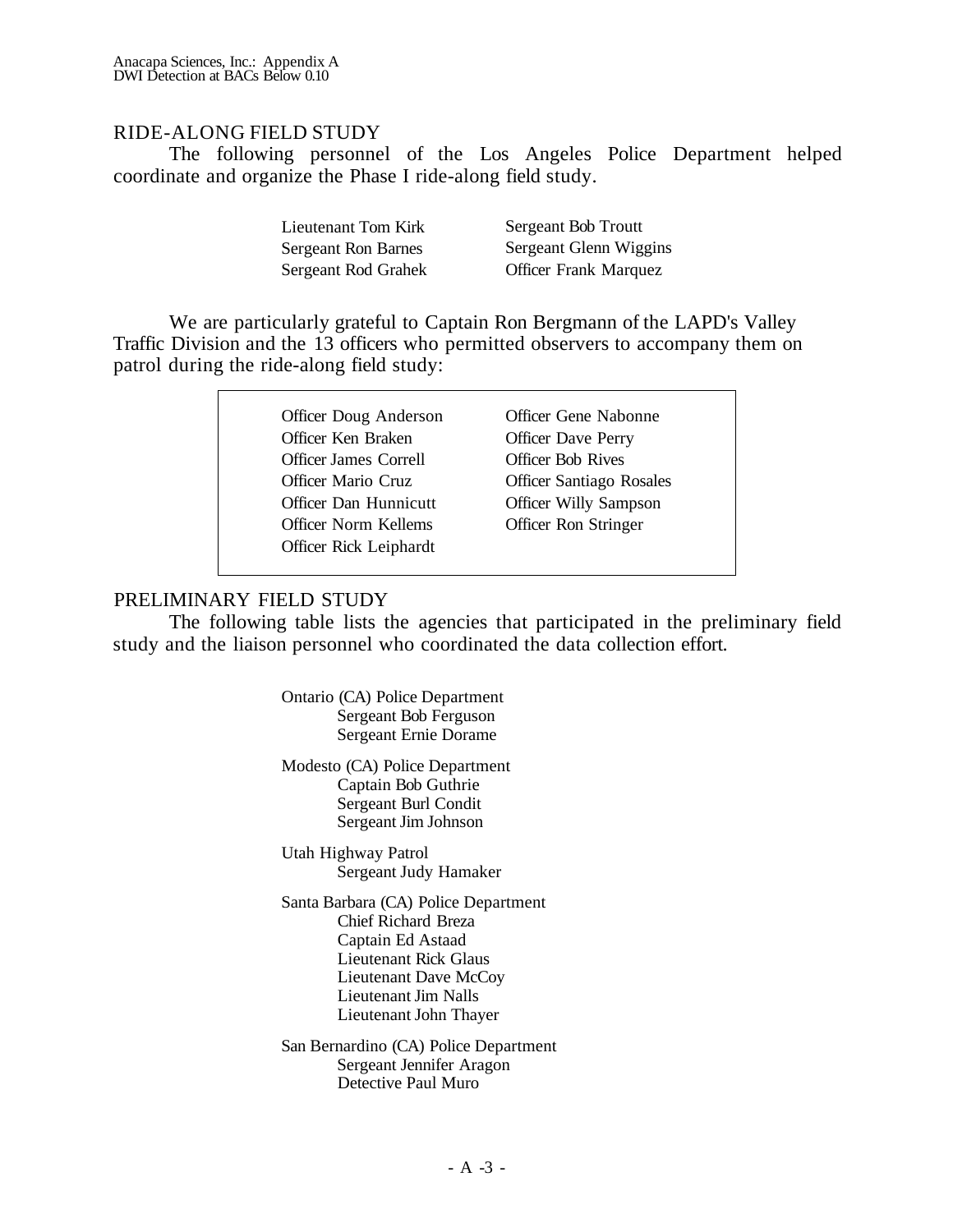### VALIDATION FIELD STUDY

The following table lists the agencies that participated in the Phase II validation field study and the liaison personnel who coordinated the officer training and data collection effort.

> Birmingham (AL) Police Department Chief Johnnie Johnson Sergeant Patricia King

Santa Barbara (CA) Police Department Captain Greg Stock Lieutenant Gil Zuniga

Miami (FL) Police Department Officer Pedro Beltran

Maui (HI) Police Department Lieutenant Charles Hirata Sergeant Bradley P. Rezentes

Overland Park (KS) Police Department Captain Tim Lynch Officer Jim Weaver

Portland (ME) Police Department Sergeant Steven Mazziotti Officer Erin Clark

New Hampshire State Police Lieutenant Stuart Bates Sergeant Stephen Barrett Corporal Wayne A. Huntoon

Albuquerque (NM) Police Department Lieutenant Paul Heatly Officer Mike Callahan

Oregon State Police Lieutenant Charles E. Hayes

Vermont Safe Highways Accident Reduction Program (SHARP) Corporal Bill Wolfe, Burlington Police Department

Virginia Beach Police Department Officer David Duty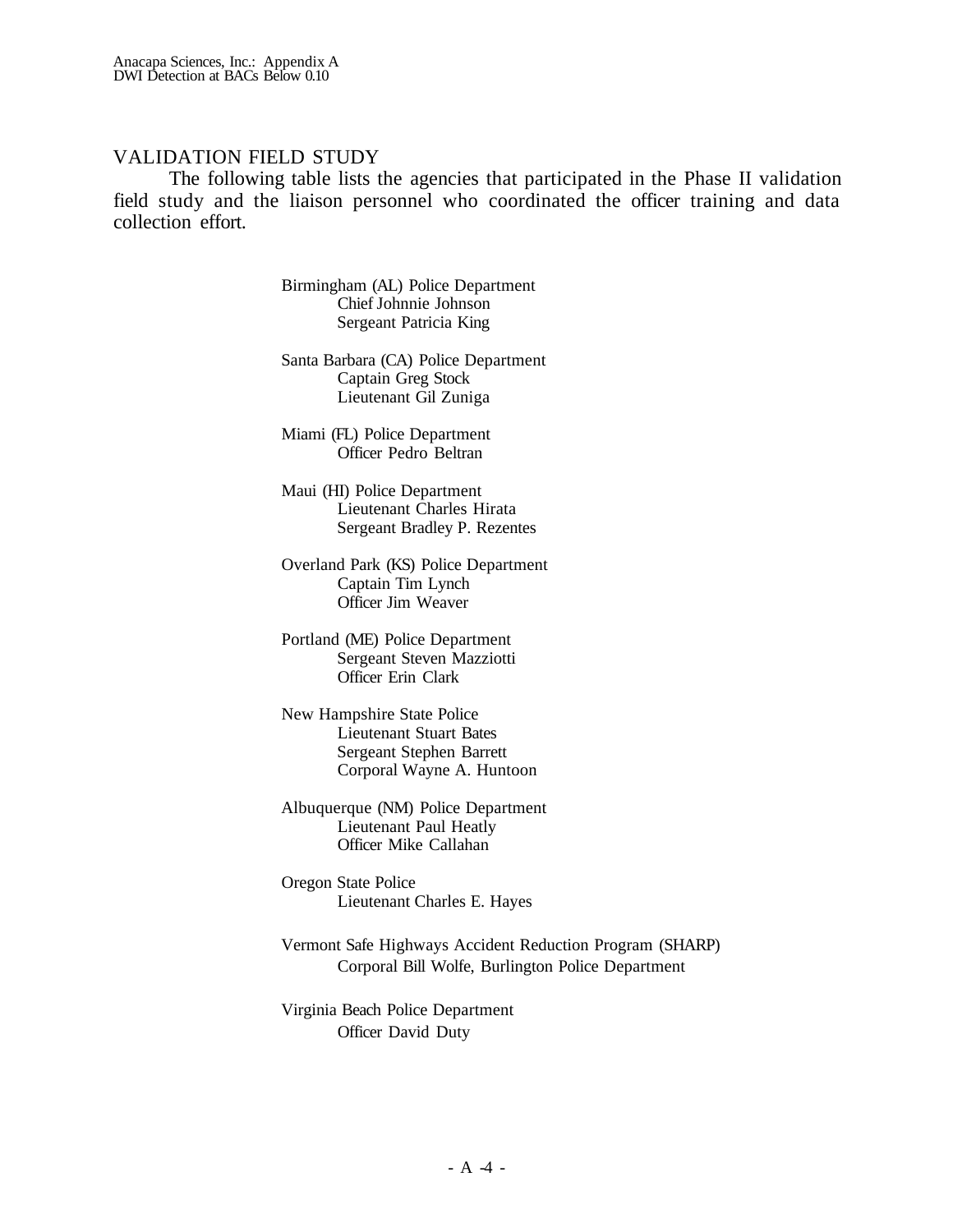### DWI DETECTION TRAINING VIDEO

The following law enforcement personnel participated in the production of the training video, "The Visual Detection of DWI."

> Officer Vicki Allen Sergeant Jennifer Aragon Sergeant Bob Ferguson Officer Sal Flamenco Detective Jim Galloway Sergeant Judy Hamaker Sergeant Art Haversat Lieutenant Roy Huerta Officer Clark John Officer Tim Kay Trooper Marci McGregor Officer Mike Sandoval Lieutenant Ray Schultz Officer Sam Slay Sergeant Bill Tower Deputy Phil Willis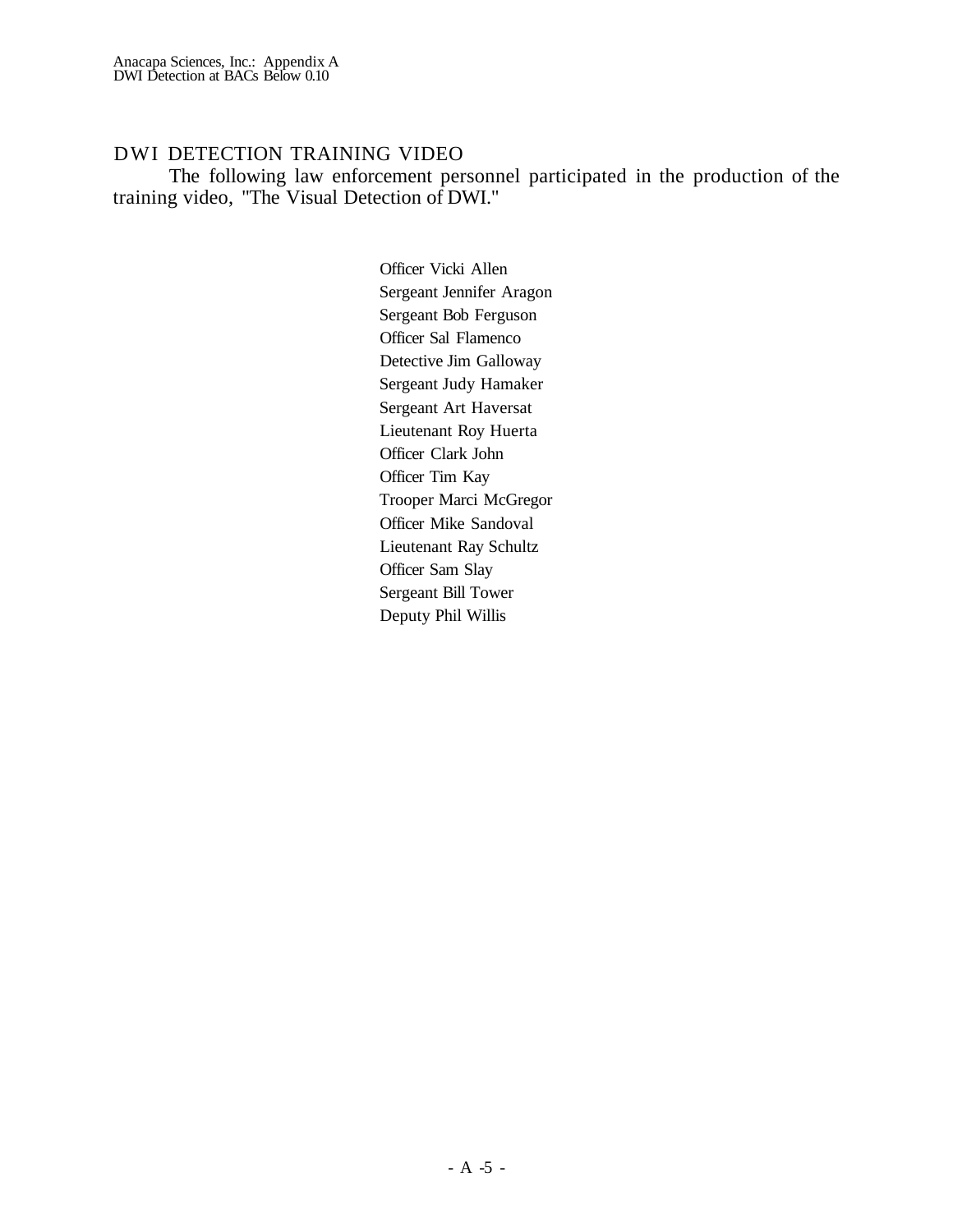Anacapa Sciences, Inc.: Appendix A DWI Detection at BACs Below 0.10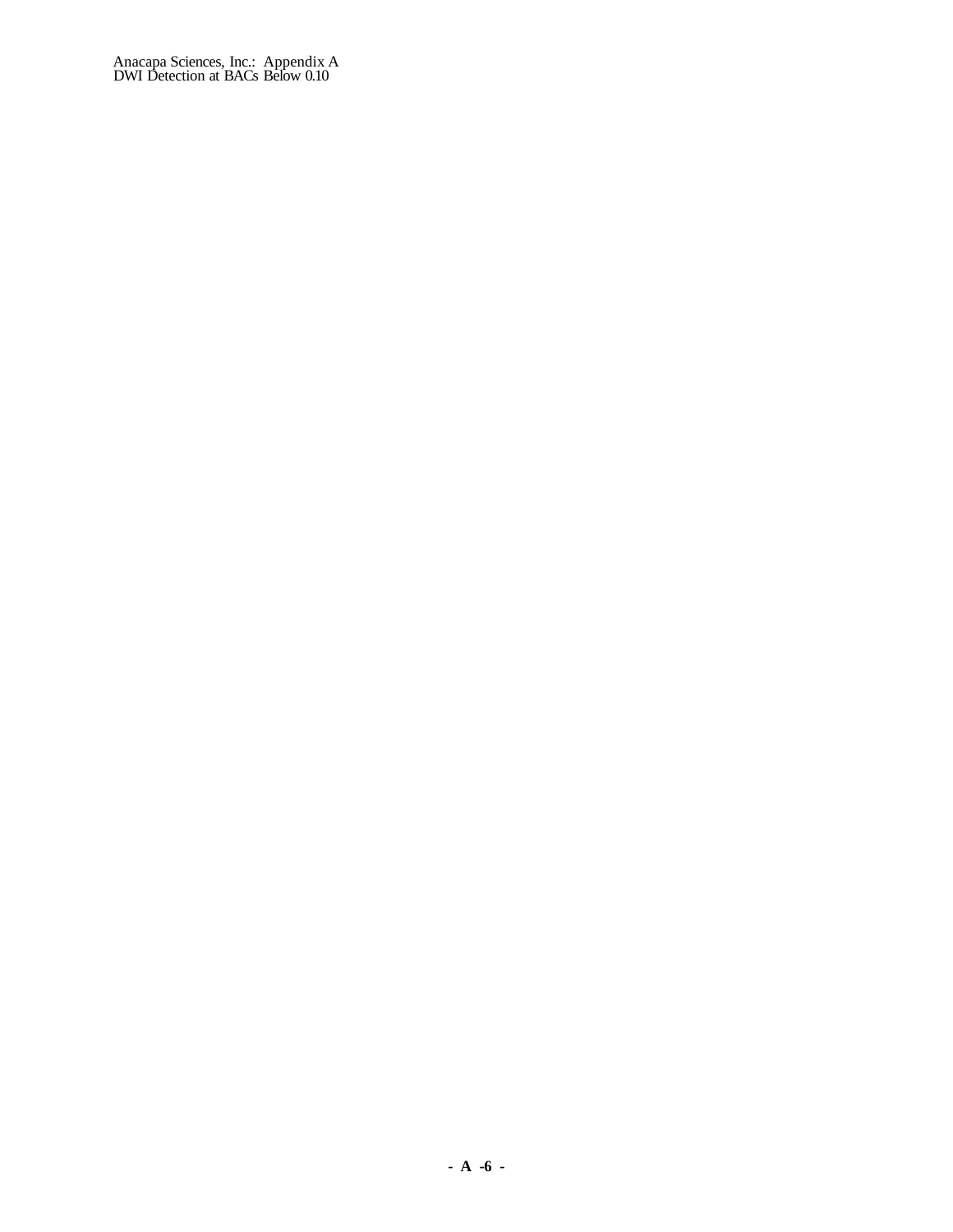# DWI CUES AT BACS BELOW 0.10 A *REVIEW OF THE LITERATURE*

The purpose of this review is to prepare information for the research team concerning the determination and validation of visual cues for the detection of motorists who are driving while impaired (DWI) with blood alcohol concentrations (BACs) below 0.10.

### BACKGROUND

An emphasis on DWI enforcement during the past decade has been a factor in the significant improvement in traffic safety, as represented by declining fatal and alcohol-involved crash rates. Despite the significant improvements in traffic safety during the past 30 years, particularly during the past decade, more than 40,000 people still perish each year as a result of motor vehicle crashes. The current US traffic fatality rate amounts to a daily average of about 126 people--the equivalent of a Boeing 727 crashing every day of the year.

The economic losses from alcohol involved crashes are staggering at an estimated \$21 to \$24 billion annually (for property damage alone) (Miller, 1992). In 1990, the combined cost of all traffic collisions was \$137.5 billion, including 28 million vehicles damaged, 5.4 million people injured, and 44,531 lives lost (Blincoe & Faigin, 1992).

A reduction in the number of alcohol-involved crashes and the number of alcohol-impaired drivers on the road is a top priority. Numerous studies indicate that when DWI enforcement levels are increased, the number of alcohol involved collisions decrease (Hause, Chavez, Hannon, Matheson, 1977; Voas & Hause, 1987; Blomberg, 1992). However, many officers are unable to identify legally impaired drivers from their driving behavior, or even during the brief interview customary at a sobriety checkpoint. For example, in the Netherlands, as many as 32 percent of drivers with BACs above .05 might escape detection at checkpoints, when officers have the advantage of a face-to-face exchange (Gundy & Verschuur, 1986).

There are at least two clear solutions to the low BAC DWI detection problem: 1) Random Breath Testing (RBT) to objectively detect drivers operating above the legal limit; and, 2) increased officer sensitivity to behavioral cues exhibited at lower BAC levels. Although the RBT method is operating effectively in Australia (McCaul & McLean, 1990), it is probably not an appropriate program for the United States. Fourth Amendment rights currently prevent random breath testing; for example, testing only can occur at a sobriety checkpoint after probable cause has been established (Voas, 1991). Thus, the most likely solution to improving detection of low BACs is to improve the DWI detection ability of law enforcement officers.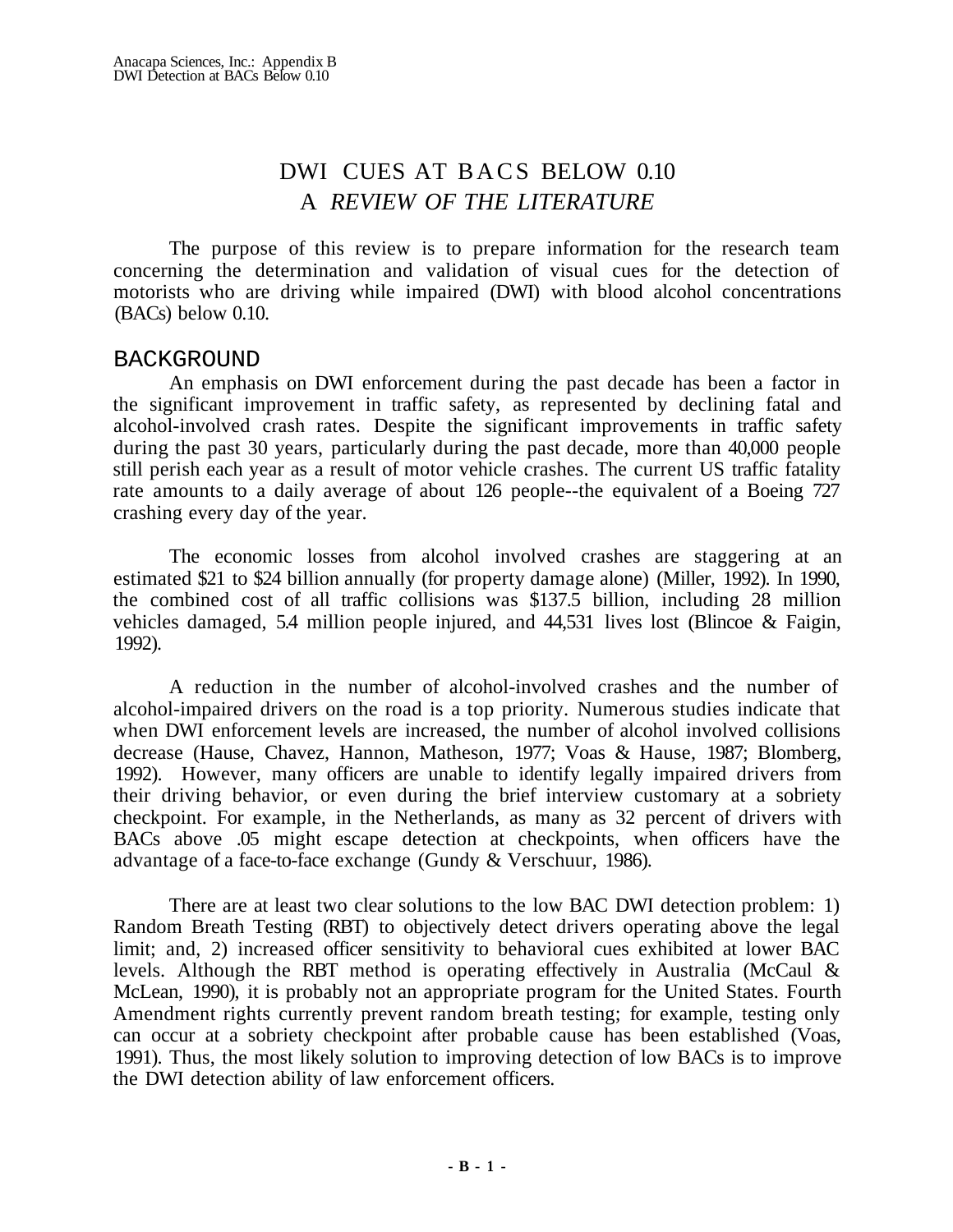In 1980, Harris et al. conducted NHTSA sponsored research to determine the behavioral cues for on-the-road detection of DWI. The final product of this Anacapa Sciences' study was a DWI Detection Guide providing 20 visual cues commonly exhibited by impaired drivers with a BAC equal to or greater than 0.10. The Guide provides the probability for each cue of discriminating between Driving While Impaired (DWI) and Driving While Sober (DWS). The DWI Detection Guide and supporting training materials are part of the DWI Detection and Standard Sobriety Testing course currently distributed by NHTSA (NHTSA, 1990). Surprisingly, although there has been a limited evaluation of the DWI Detection Guide (Vingilis et al., 1983), the only additional research of this type that has been performed since 1980 was a NHTSA sponsored study to develop a motorcycle DWI detection guide (Stuster, 1993).

It is legitimate to question whether a cue guide calibrated for the 0.08 level would appear very similar if not identical to the DWI detection guide developed nearly 20 years ago by Anacapa Sciences. A new, lower BAC limit DWI detection guide might ultimately appear similar to the old guide, but the research is important for at least three reasons.

- 1. The research that supported the development of the DWI Detection Guide was conducted 18 years ago. Many things have changed considerably since the late 1970s. It is not unreasonable to suspect that some fundamental changes might be reflected in the behavioral cues associated with driver impairment. And, there *might* be behaviors that correlate more closely with lower than higher BACs.
- 2. At the very least, a periodic reprise of a research and development effort is warranted if the work involves important public policy and enforcement implications. The DWI Detection Guide and training program have not been reviewed or revised since they were developed. Increased awareness of DWI issues and public support for DWI enforcement in recent years contribute to the need to upgrade and make current an important decision aid and training program that is used by law enforcement personnel from across the U.S.
- 3. It is essential for researchers to view the issue of DWI detection from the perspective of an officer on patrol. A patrol officer wants to know the likelihood that a specific driver behavior is indicative of DWI at the (new) 0.08 level or *above,* or at the 0.04 level or *above.* The "or above" is important because as the BAC level is reduced the probability that a given cue is predictive of DWI rises--because all of the or *aboves* are included in the calculation. From the officer's perspective (in an 0.08 jurisdiction) it is usually irrelevant if the motorist is 0.08, 0.10, or some higher value--it is only important to determine that the motorist is 0.08 or *above.*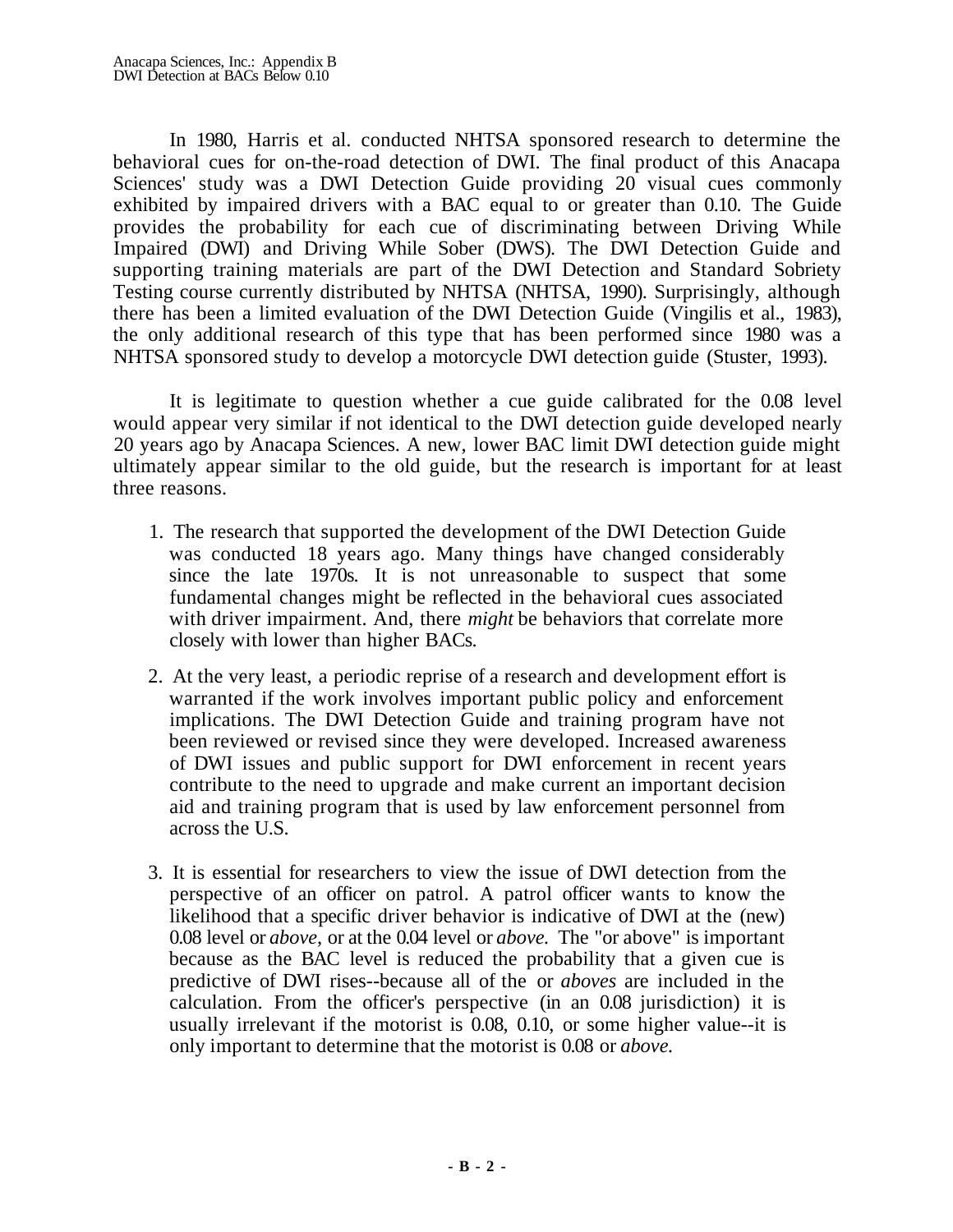Although the modal BAC limit for DWI continues to be 0.10 in the United States, there is a definite trend towards lowering the limit. When the current project started in 1993, only five states had adopted a 0.08 percent legal limit, but by the conclusion of the research the number of states with a 0.08 limit had increased to 15. Further, the Commercial Motor Vehicle Safety Act of 1986 established a nationwide maximum BAC of 0.04 percent for all commercial drivers. In addition, several states have adopted a zero tolerance statute or a 0.02 percent BAC limit for youthful drivers. Studies that suggest low officer DWI detection rates, and improved low BAC detection when using passive alcohol sensors (Kiger et al., 1983; Jones et al., 1985: Vingilis and Vingilis, 1985), suggest the need for a DWI detection guide for levels below 0.10 percent BAC.

### RELEVANT RESEARCH

The trend of lowering BAC limits is a reflection of the growing body of evidence that alcohol begins to impair nervous function at BAC levels below 0.10 percent. Moskowitz and Robinson (1988) conducted a comprehensive literature review concerning the effects of alcohol on driving behavior, emphasizing the BACs at which impairment begins. A majority of studies found impairment at low BACs (below 0.07). Many studies found impairment at the 0.04 level and below.

Moskowitz and Robinson computed BACs for all studies, even those that included BAC data in the original report. Often these calculations resulted in higher BACs than were reported in the original study, probably because the older devices were inaccurate. The calculations also allowed for gender differences (by taking into account the different percentages of body water in females and males). If anything, the calculations performed by Moskowitz and Robinson lead to an overestimation of BAC level. If this is the case, the impairments they report at various BAC levels actually might occur at lower BACs than reported later in this review.

In the Moskowitz study, factors were grouped into behavioral categories pertinent to driving. The following categories were affected at 0.05 percent BAC.

- Reaction time
- Tracking
- Divided attention
- Information processing
- Visual functions
- Perception

Driving behaviors that showed impairment at 0.08 percent to as low as 0.03 percent included:

- Steering Gear changing
	-
- Braking Speed judgment
	-
- Lane tracking
- Speed control Distance judgment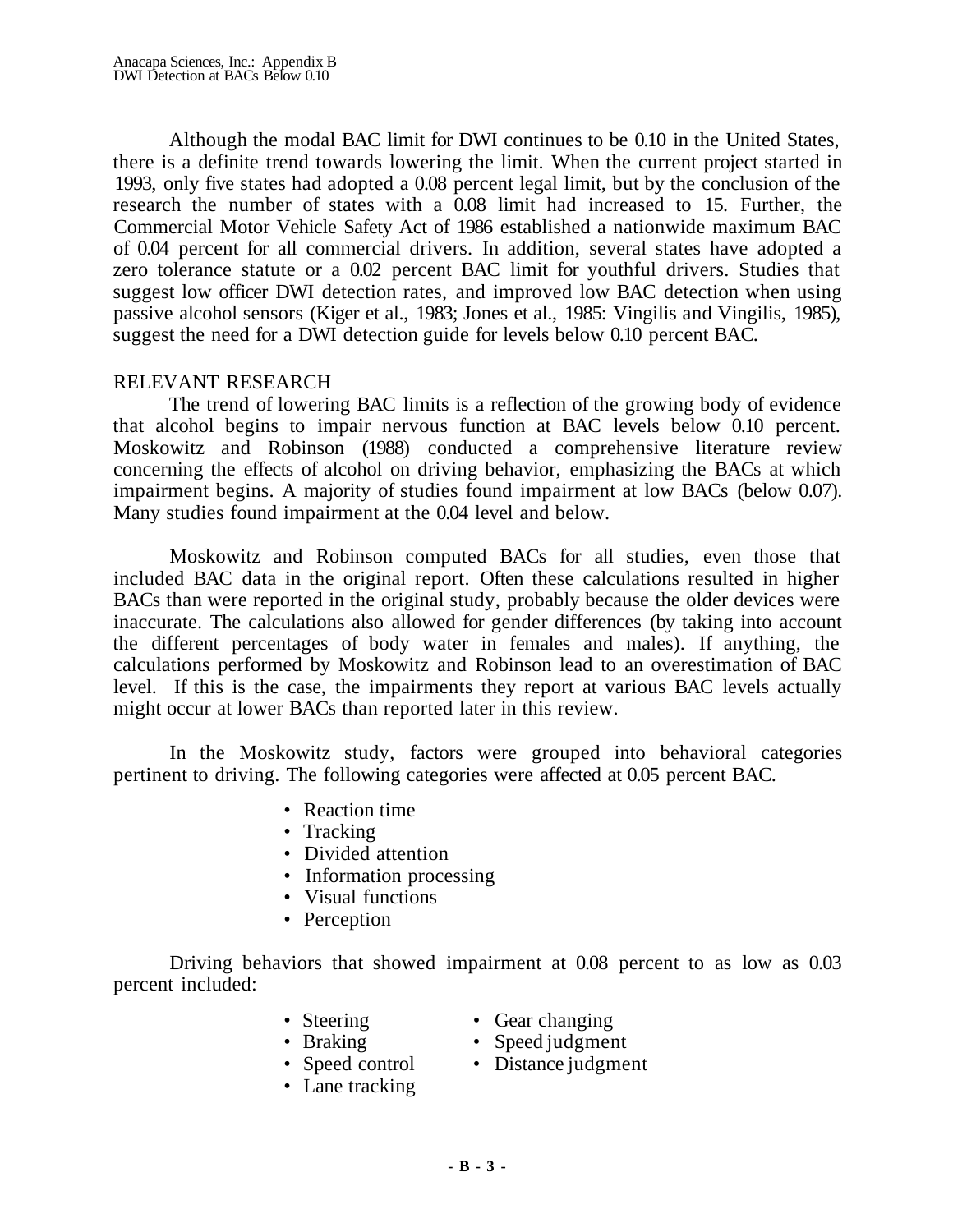In addition, tasks requiring divided attention showed impairment at BACs as low as 0.02 percent. These driver behaviors are listed in the table presented at the end of this section; the table provides a comprehensive inventory of all DWI cues identified during the current review.

Although the Moskowitz and Robinson review is the most extensive source of information available about driver impairment at various BAC levels, several other studies identify potential cues for DWI detection. In an Anacapa Sciences' study conducted for the Insurance Institute for Highway Safety, Casey and Stuster (1982) identified the following 12 risky driving behaviors of both automobile and motorcycle operators.

- Running stop sign or traffic light
- Unsafe passing due to oncoming traffic
- Unsafe turn in front of oncoming or opposing traffic
- Following too closely
- Unsafe lane change or unsafe merging
- Weaving through traffic
- Crossing a double line in order to pass
- Passing on the right
- Excessive speed for conditions
- Improper turn
- Splitting traffic
- Stunts

Similarly, Treat et al. (1980), in a study of risky driving actions and their involvement in traffic collisions, identified the following 13 Unsafe Driving Actions.

- Pulling out in front of traffic
- Following behavior
- Speeding: Absolute/Over limit
- Speeding: Relative/For traffic conditions
- Turning in front of oncoming traffic
- Running stop sign or light
- Changing lanes or merging in front of traffic
- Driving left of center or on centerline
- Passing unsafely
- Driving off road to right
- Backing unsafely
- Turning too wide or too sharp
- Turning from wrong lane

Several of these unsafe driving actions also have been identified as indicators of driving while impaired in the Harris et al. (1980) study: *following too closely, fast speed*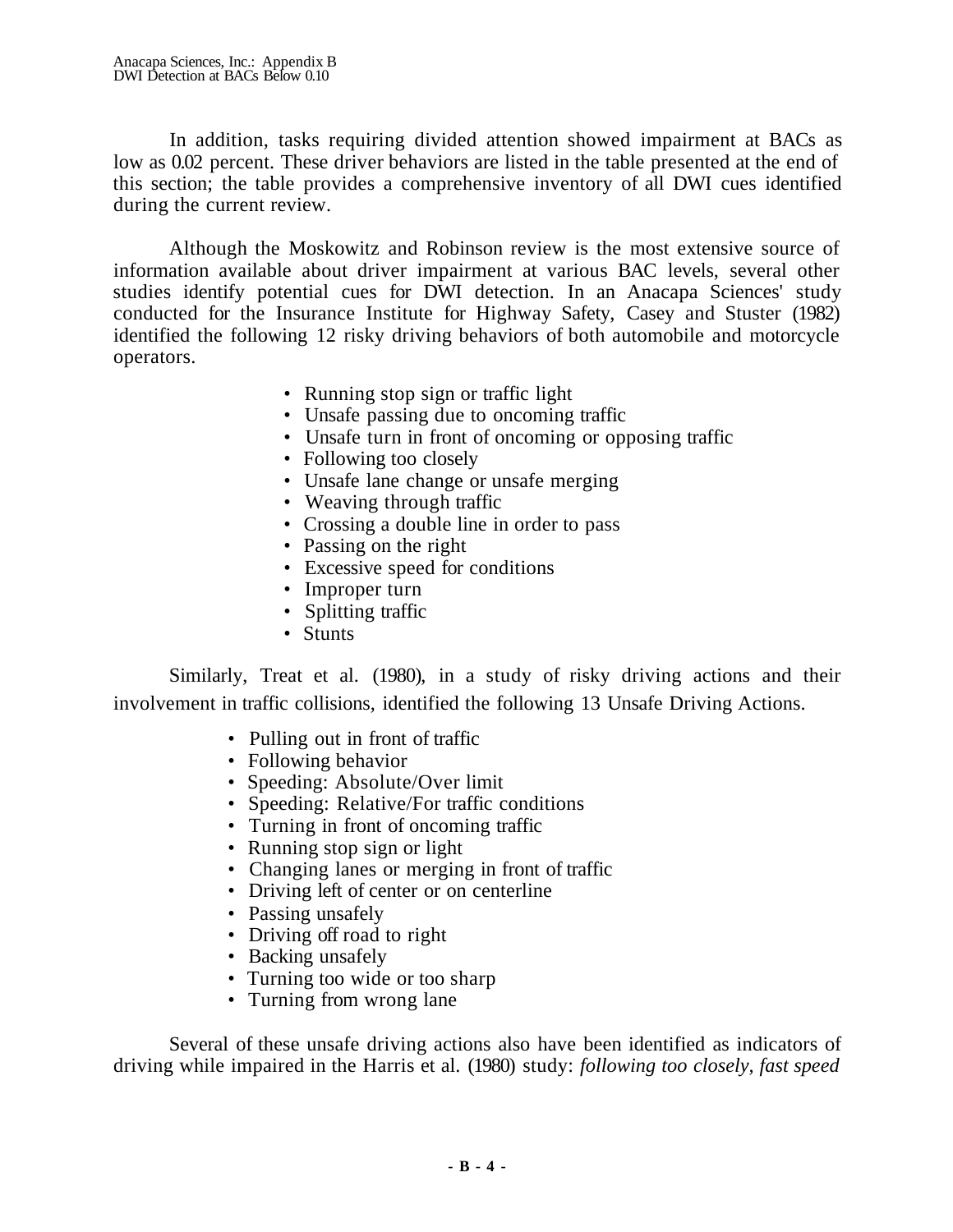(deleted from the final version of the DWI Detection Guide), *failing to respond to traffic signals or signs,* and *driving into opposing or crossing traffic.*

Additionally, several studies suggest stopping method as a primary difference between DWI and unimpaired driving (Attwood et al., 1980; Bragg et al., 1981; Compton, 1985). Differences included *braking sooner* and *stopping jerkily* when under the influence of alcohol.

In a study developing and validating the sobriety field test battery, Tharp, Burns, and Moskowitz (1981) reported the reasons for stopping suspected alcohol impaired drivers. The most common reasons were traffic infractions (e.g., speeding, failing to stop) rather than non-infraction driving behaviors such as weaving or drifting. There is significant overlap between the behaviors reported by Tharp et al. (1981) and the DWI on-the-road detection cues identified by Harris et al. (1980).

In a study evaluating screening procedures for police officers at sobriety checkpoints, cues noticed by officers were correlated with the BAC levels of the drivers. Compton (1985) found significant differences in stopping behavior. In general, drivers stopped smoothly at low BAC levels (0-0.04) and "jerkily" at higher BAC levels (0.10- 0.15). Drivers with a low BAC did not swerve, those with higher BACs (greater than 0.10) did. Cues identified by Compton that related to driving and stopping behaviors, and personal appearance, are presented in the comprehensive table at the end of this review. The cues identified in the Compton study include personal appearance variables not previously identified in the 1980 Harris et al. study. These cues include:

- Odor of alcohol
- Face flushed
- Speech slurred
- Eyes dilated
- Demeanor
- Hair disheveled
- Poor dexterity
- Clothes disheveled

Of these personal appearance variables, odor *of alcohol, face flushed,* and *eyes dilated* appear to be the most promising for DWI detection at low BAC levels.

### CONCLUSIONS

The objective of the current study is to develop an appropriate set of behaviors that can be used by field officers to accurately identify motorists who are driving while impaired at the 0.08 level, and to determine if cues are available that predict 0.04 and 0.02 BAC levels. No sources were identified that specifically identify behavioral cues for alcohol impairment at the lower levels. However, a table of potentially applicable behaviors has been prepared, based on a comprehensive review of the literature. This list, presented in the following table, includes all behaviors previously discussed in this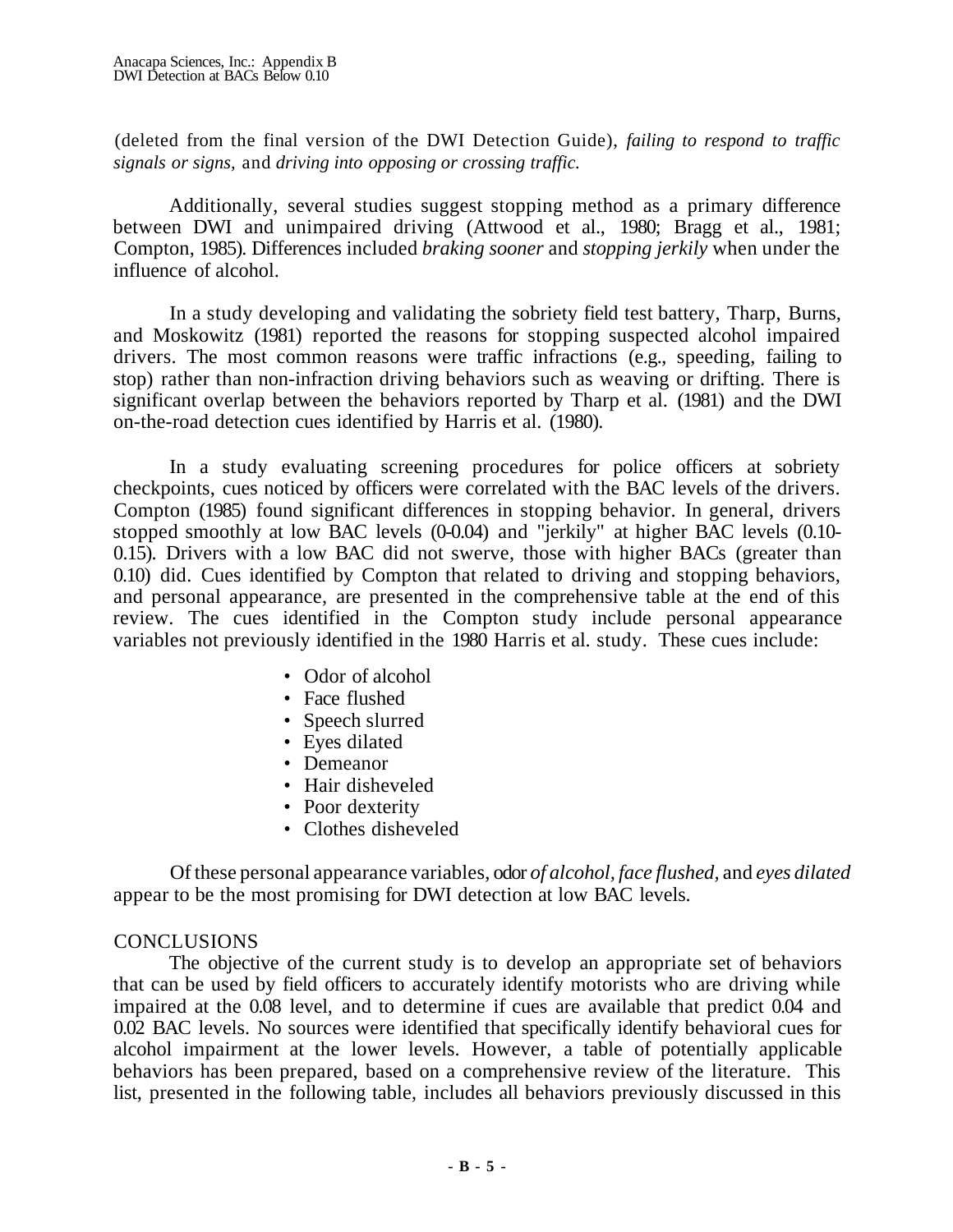review, and shows the considerable agreement among the studies. The behaviors identified here later will be combined with cues identified during interviews with DWI patrol experts, and from the archival research. The resulting comprehensive inventory of DWI cues then will be used to develop data collection forms for the first of the field studies.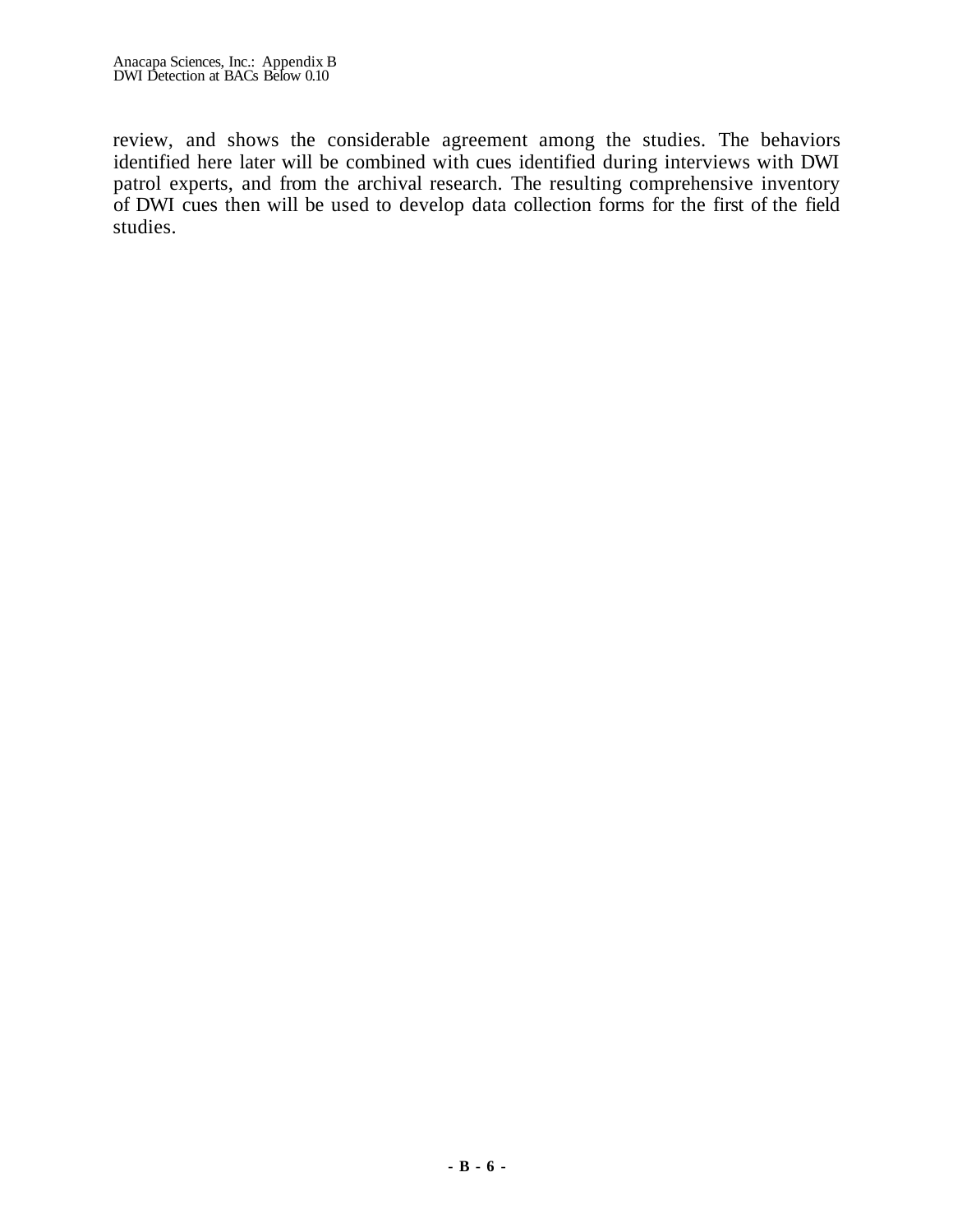| COMPREHENSIVE TABLE OF DWI CUES |  |
|---------------------------------|--|
|---------------------------------|--|

| <b>BEHAVIOR</b>                           | <b>SOURCE</b>              |
|-------------------------------------------|----------------------------|
| Accident                                  | Tharpetal., 1981           |
| Almost striking object                    | Compton, 1985              |
| Almost striking object or vehicle         | Harris et al., 1980        |
| Near accident                             | Tharpetal., 1981           |
|                                           |                            |
| Acceleration in car following             | Mortimer & Sturgis, 1975a  |
| Accelerating or decelerating rapidly      | Harris et al., 1980        |
| <b>Accelerator reversals</b>              | Damkot, 1981               |
| Accelerator use                           | Huntley & Centybear, 1974  |
| Accelerator, braking                      | Crancer et al., 1969       |
| Rate of speed changes                     | Huntley & Centybear, 1974  |
|                                           |                            |
| Distance judgment                         | Heacock & Wikle, 1974      |
| Distance judgment                         | Moskowitz & Robinson, 1988 |
| Time and distance estimation              | Bechetal., 1973            |
| Glare adaptation                          | Mortimer, 1963             |
|                                           |                            |
| Drifting                                  | Compton, 1985              |
| Drifting                                  | Harris et al., 1980        |
| Drifting                                  | Tharpetal., 1981           |
|                                           |                            |
| Driving into opposing or crossing traffic | Harris et al., 1980        |
| Driving left of center or on centerline   | Treat et al., 1980         |
| Driving off road to right                 | Treat et al., 1980         |
| Lane tracking                             | Moskowitz & Robinson, 1988 |
| Lateral position error                    | Mortimer & Sturgis, 1975a  |
| Not in marked lane                        | Tharpetal., 1981           |
| Splitting traffic                         | Casey & Stuster, 1982      |
| Straddling center or lane marker          | Harris et al., 1980        |
| Tires on center or lane marker            | Harris et al., 1980        |
| Vehicle alignment                         | Bragg & Wilson, 1980       |
| Vehicle position                          | Sugarman et al., 1973      |
|                                           |                            |
| Driving off roadway                       | Compton, 1985              |
| Driving on other than designated roadway  | Harris et al., 1980        |
| On inappropriate area                     | Tharpetal., 1981           |
| Equipment violation                       | Tharpetal., 1981           |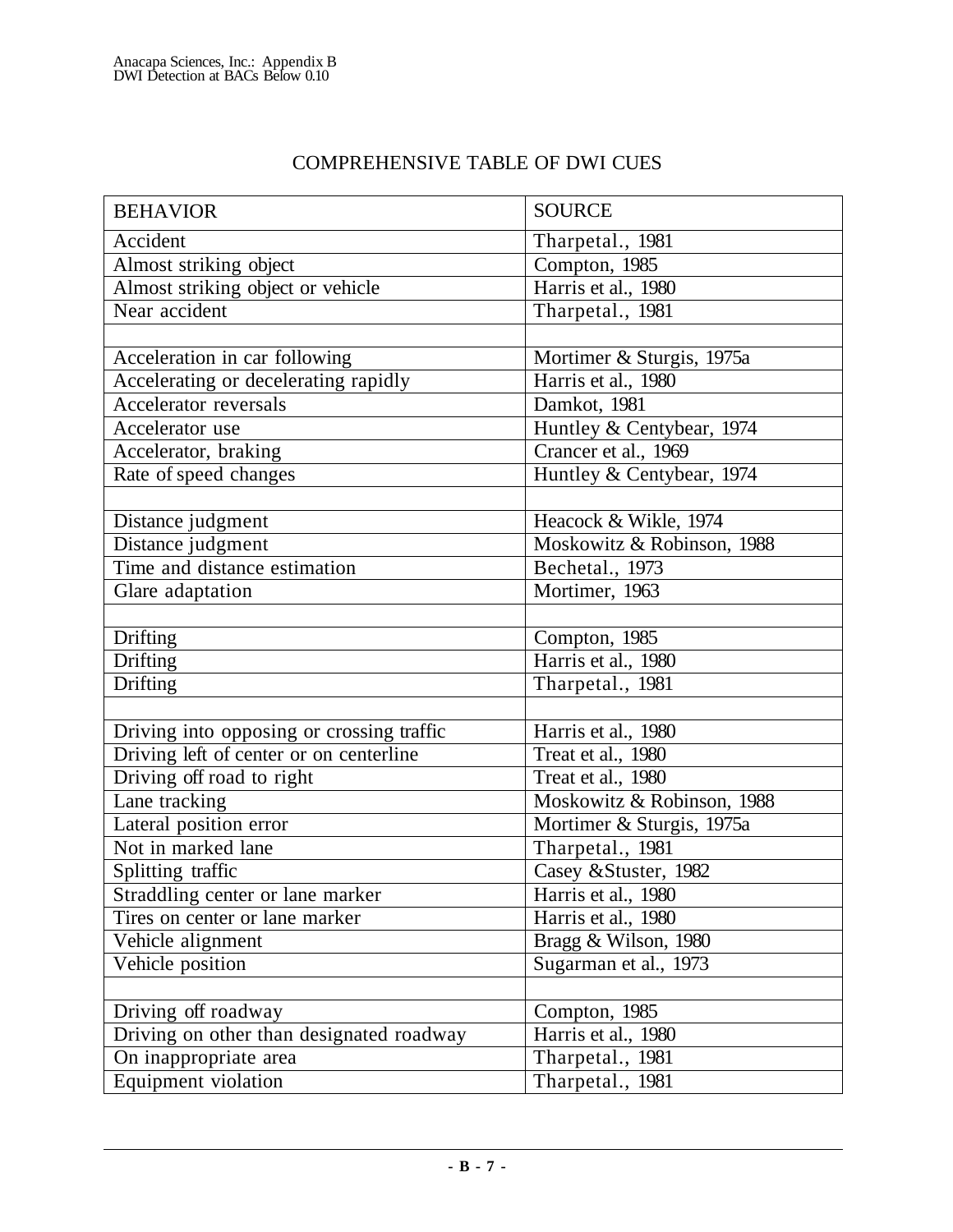| BEHAVIOR continued                            | SOURCE continued           |  |  |
|-----------------------------------------------|----------------------------|--|--|
| Appearing to be drunk                         | Harris et al., 1980        |  |  |
| Looks intoxicated                             | Tharpetal., 1981           |  |  |
| Odor of alcohol                               | Compton, 1985              |  |  |
| Clothes disheveled                            | Compton, 1985              |  |  |
| Hair disheveled                               | Compton, 1985              |  |  |
| Eyes dilated                                  | Compton, 1985              |  |  |
| Face flushed                                  | Compton, 1985              |  |  |
| Poor dexterity                                | Compton, 1985              |  |  |
| Speech slurred                                | Compton, 1985              |  |  |
| Demeanor                                      | Compton, 1985              |  |  |
|                                               |                            |  |  |
| Car following                                 | Attwoodetal., 1980         |  |  |
| Car following                                 | Attwoodetal., 1981         |  |  |
| Following behavior                            | Treat et al., 1980         |  |  |
| Following too closely                         | Casey & Stuster, 1982      |  |  |
| Following too closely                         | Harris et al., 1980        |  |  |
| Headway in car following                      | Mortimer & Sturgis, 1975a  |  |  |
|                                               |                            |  |  |
| Gear changing                                 | Drew et al., 1959          |  |  |
| Gear changing                                 | Moskowitz & Robinson, 1988 |  |  |
| Gear changing                                 | Rafaelson et al., 1973     |  |  |
|                                               |                            |  |  |
| <b>Bright Lights</b>                          | Tharpetal., 1981           |  |  |
| Headlights off                                | Compton, 1985              |  |  |
| Headlights off                                | Harris et al., 1980        |  |  |
| No lights                                     | Tharpetal., 1981           |  |  |
|                                               |                            |  |  |
| Changing lanes or merging in front of traffic | Treat et al., 1980         |  |  |
| Unsafe lane change or unsafe merging          | Casey & Stuster, 1982      |  |  |
| Pulling out in front of traffic               | Treat et al., 1980         |  |  |
| Unsafe passing due to oncoming traffic        | Casey & Stuster, 1982      |  |  |
| Passing unsafely                              | Treat et al., 1980         |  |  |
| Passing on the right                          | Casey & Stuster, 1982      |  |  |
| Crossing a double line in order to pass       | Casey & Stuster, 1982      |  |  |
|                                               |                            |  |  |
| Reaction time                                 | Kielholzetal., 1969        |  |  |
| Reaction time                                 | Milner & Landauer, 1971    |  |  |
| Reaction time                                 | Sugarman et al., 1973      |  |  |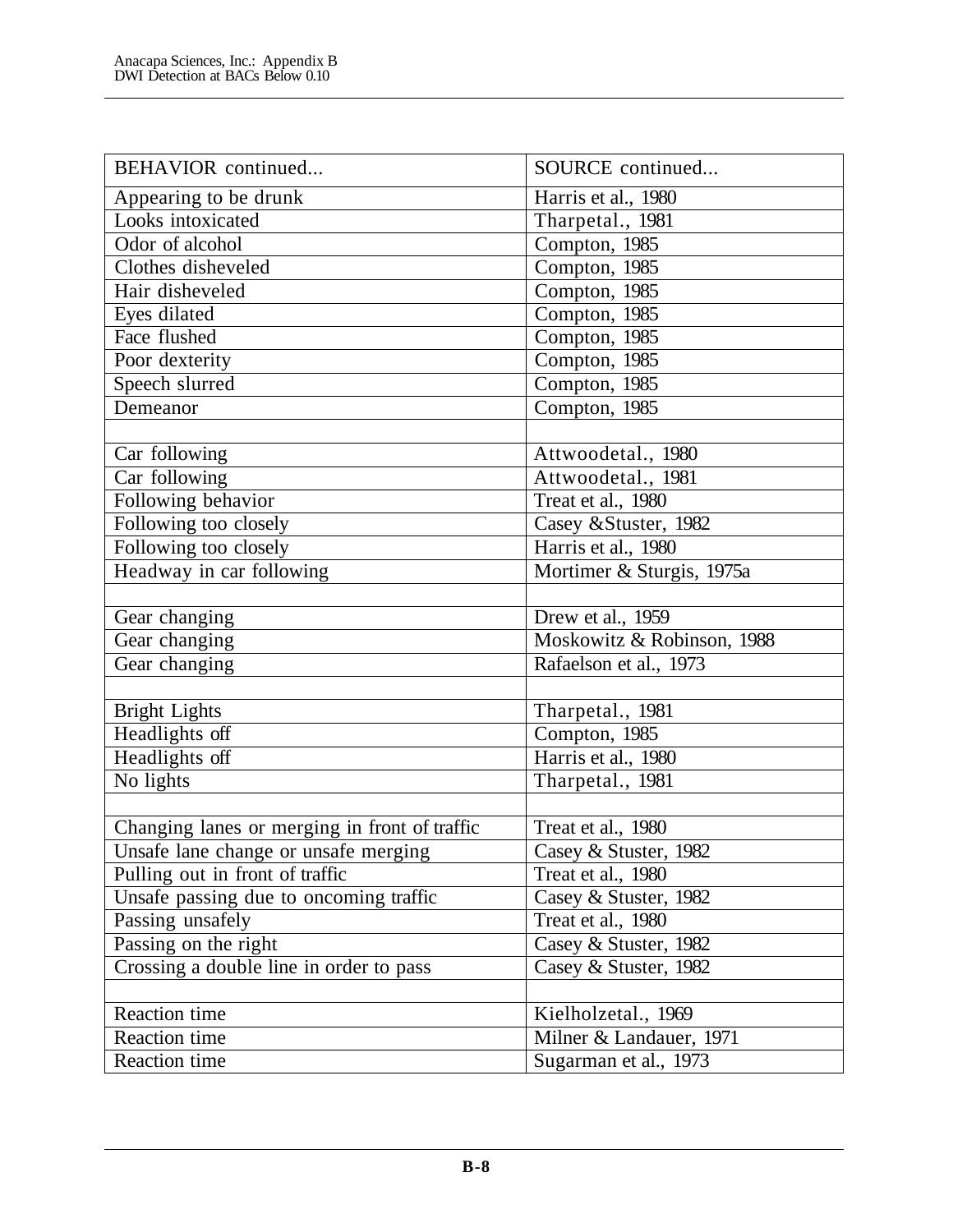| BEHAVIOR continued                          | SOURCE continued           |
|---------------------------------------------|----------------------------|
| Reaction time to peripheral stimuli         | Moskowitz, 1971            |
| Response time to stop in car following      | Mortimer & Sturgis, 1975a  |
|                                             |                            |
| Ran stop light                              | Tharpetal., 1981           |
| Ran stop sign                               | Tharpetal., 1981           |
| Running stop sign or traffic light          | Casey & Stuster, 1982      |
| Running stop sign or light                  | Treat et al., 1980         |
|                                             |                            |
| Turning abruptly or illegally               | Harris et al., 1980        |
| Turning from wrong lane                     | Treat et al., 1980         |
| Turning in front of oncoming traffic        | Treat et al., 1980         |
| Turning too wide                            | Compton, 1985              |
| Turning too wide or too sharp               | Treat et al., 1980         |
| Turning with wide radius                    | Harris et al., 1980        |
| Improper turn                               | Casey & Stuster, 1982      |
| Unsafe turn in front of oncoming or         | Casey & Stuster, 1982      |
| opposing traffic                            |                            |
|                                             |                            |
| Accelerator, braking, signal errors         | Crancer et al., 1969       |
| Accelerator, speed, signal errors           | Crancer et al., 1969       |
| Backing unsafely                            | Treat et al., 1980         |
| Car handling                                | Coldwelletal., 1958        |
| Driving accuracy                            | Damkot, 1981               |
| Driving errors                              | Milner & Landauer, 1971    |
| Driving test performance                    | Kielholzetal., 1969        |
| <b>Evasive maneuvers</b>                    | Laurell, 1977              |
| Garaging                                    | Bjerver & Goldberg, 1950   |
| Parking                                     | Bjerver & Goldberg, 1950   |
| Signaling inconsistent with driving actions | Harris et al., 1980        |
| Slow response to traffic signals            | Harris et al., 1980        |
| <b>Stunts</b>                               | Casey & Stuster, 1982      |
|                                             |                            |
| Speed changes                               | Damkot, 1981               |
| Speed control                               | Moskowitz & Robinson, 1988 |
| Speed judgment                              | Moskowitz & Robinson, 1988 |
| Speed maintenance                           | Attwoodetal., 1980         |
| Speed maintenance                           | Attwoodetal., 1981         |
| Speed maintenance in car following          | Mortimer & Sturgis, 1975a  |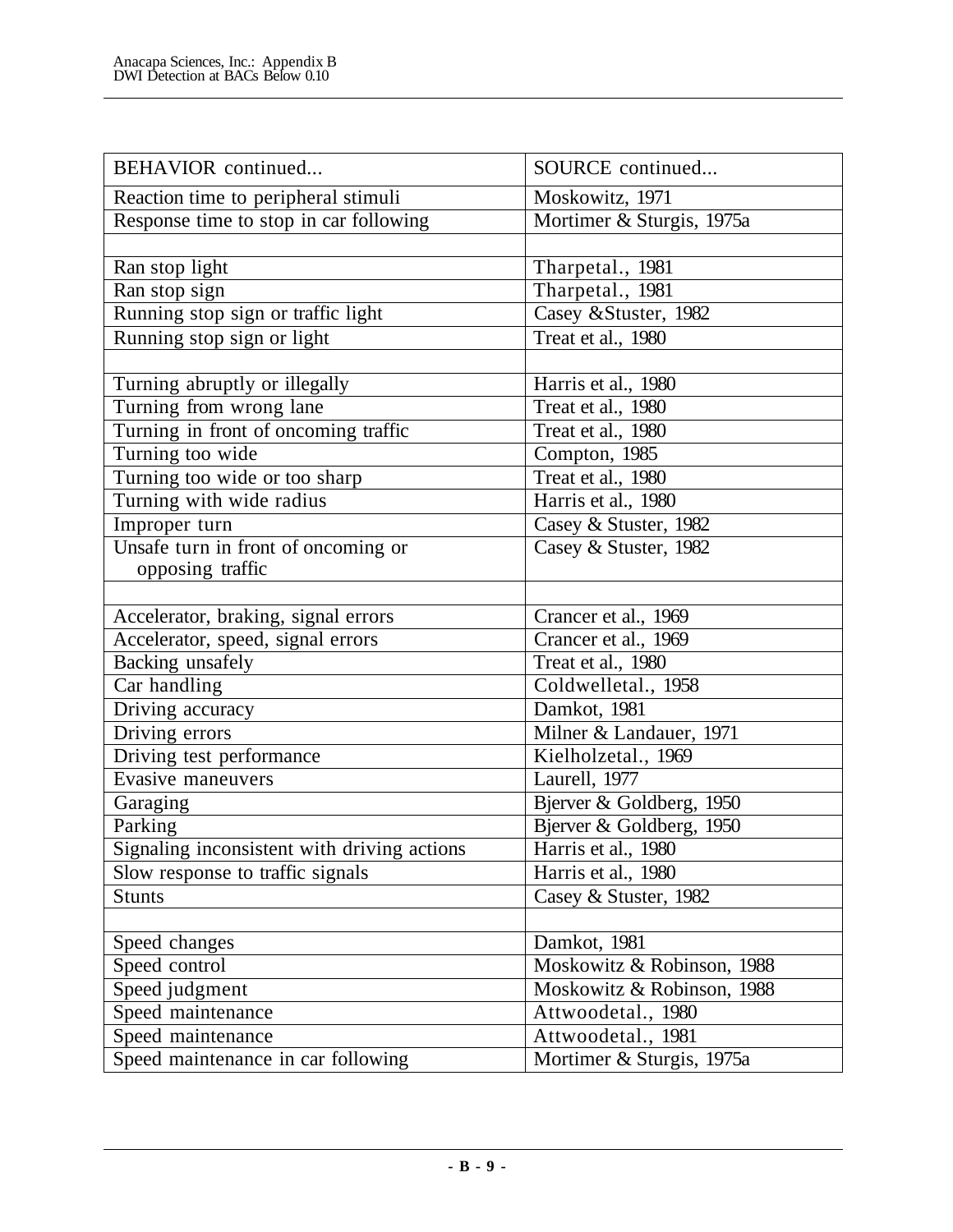| BEHAVIOR continued                            | SOURCE continued           |
|-----------------------------------------------|----------------------------|
| Speed maintenance                             | Sugarman et al., 1973      |
| Speed on centerline                           | Bragg & Wilson, 1980       |
|                                               |                            |
| Driving too slow (sic)                        | Tharpetal., 1981           |
| Slow speed (more than 10mph below the limit)  | Harris et al., 1980        |
| Speed below the limit                         | Compton, 1985              |
| Speed above the limit                         | Compton, 1985              |
| Speeding                                      | Tharpetal., 1981           |
| Speeding: Absolute/Over limit                 | Treat et al., 1980         |
| Speeding: Relative/For traffic conditions     | Treat et al., 1980         |
| Excessive speed for conditions                | Casey & Stuster, 1982      |
|                                               |                            |
| <b>Braking</b>                                | Drew et al., 1959          |
| <b>Braking</b>                                | Moskowitz & Robinson, 1988 |
| <b>Braking erratically</b>                    | Harris et al., 1980        |
| <b>Braking</b> sooner                         | Attwoodetal., 1980         |
| Braking time                                  | Rafaelson et al., 1973     |
| Emergency braking                             | Laurell, 1977              |
| Number of brake applications                  | Damkot, 1981               |
| Stopping (without cause) in traffic lane      | Harris et al., 1980        |
| Stopping accuracy                             | Smiley et al., 1975        |
| Stopping fast                                 | Compton, 1985              |
| Stopping inappropriately (other than in lane) | Harris et al., 1980        |
| Stopping jerkily                              | Compton, 1985              |
| Stopping other location                       | Compton, 1985              |
| Stopping slowly                               | Compton, 1985              |
| Stopping smoothly                             | Compton, 1985              |
| Stopping where indicated                      | Compton, 1985              |
| Stops in lane without cause                   | Tharpetal., 1981           |
|                                               |                            |
| Steering                                      | Bjerver & Goldberg, 1950   |
| Steering                                      | Drew et al., 1959          |
| Steering                                      | Huntley & Centybear, 1974  |
| Steering                                      | Landauer et al., 1974      |
| Steering                                      | Mortimer & Sturgis, 1975b  |
| Steering                                      | Moskowitz & Robinson, 1988 |
| Steering performance                          | Mortimer & Sturgis, 1975b  |
| Time taken to apply steering correction       | Mortimer & Sturgis, 1975a  |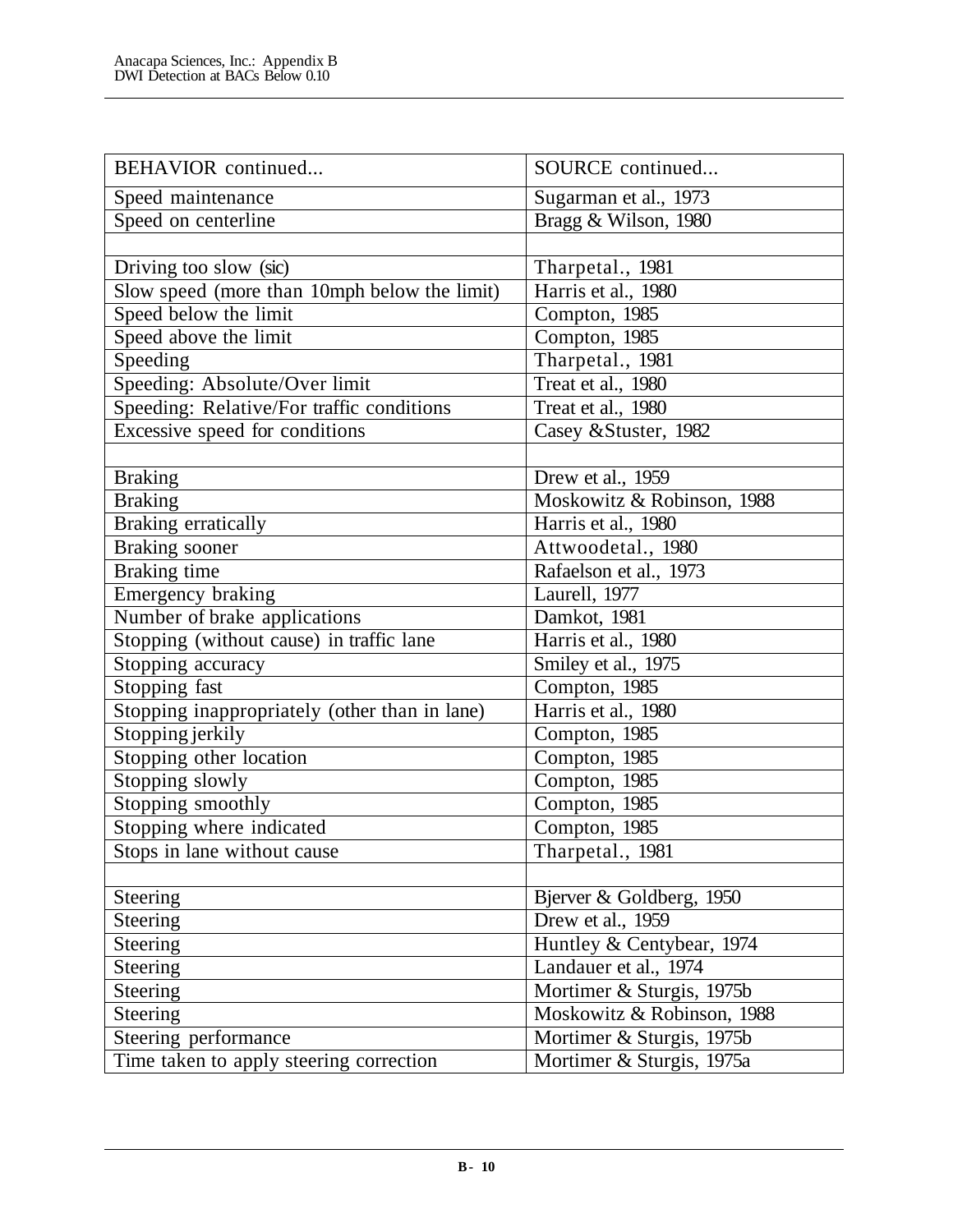| <b>BEHAVIOR</b> continued | <b>SOURCE</b> continued |
|---------------------------|-------------------------|
| Swerving                  | Compton, 1985           |
| Swerving                  | Harris et al., 1980     |
|                           |                         |
| Tracking                  | Drew et al., 1959       |
| Tracking                  | Mortimer, 1963          |
| Tracking                  | Moskowitz, 1971         |
| Tracking under glare      | Mortimer, 1963          |
|                           |                         |
| Weaving                   | Compton, 1985           |
| Weaving                   | Harris et al., 1980     |
| Weaving                   | Tharpetal., 1981        |
| Weaving through traffic   | Casey & Stuster, 1982   |

## REFERENCES

- Adams, R.J. (1989). Special considerations for helicopter safety. In, *Aviation Psychology,* Richard Jensen (editor). Brookfield (VT): Gower Technical.
- Attwood, D.A., Williams, R.D., & Madill, H.D. (1980). Effects of moderate blood alcohol concentrations on closed-course driving performance. *Journal of Studies on Alcohol,* 41:623-634.
- Attwood, D.A., Williams, R.D., McBurney, L.J., & Frecker, R.C. (1980). *Braking Performance Of Drivers Under The Influence Of Alcohol And Cannabis,* (HS-031 118). Toronto, ON: Transport Canada, Road Safety Unit.
- Attwood, D.A., Williams, R.D., McBurney, L.J., & Frecker, R.C. (1981). Cannabis, alcohol and driving: effects on selected closed course tasks. In L. Goldberg (Ed.) *Alcohol, Drugs and Traffic Safety.* Stockholm: Almqvist and Wiksell.
- Bech, P., Rafaelsen, L., & Rafaelsen, O.J. (1973). Cannabis and alcohol: effects on estimation of time and distance. *Psychopharmacologia,* 32: 373-381.
- Bjerver, K., & Goldberg, L. (1950). Effect of alcohol ingestion on driving ability: results of practical road tests and laboratory experiments. *Quarterly Journal of Studies on Alcohol,* 11: 1-30.
- Blincoe, L.J., & Faigin, B.M. (1992, September). *The Economic Costs of Motor Vehicle Crashes, 1990,* (DOT-HS-807-876). Washington, DC: National Highway Traffic Safety Administration.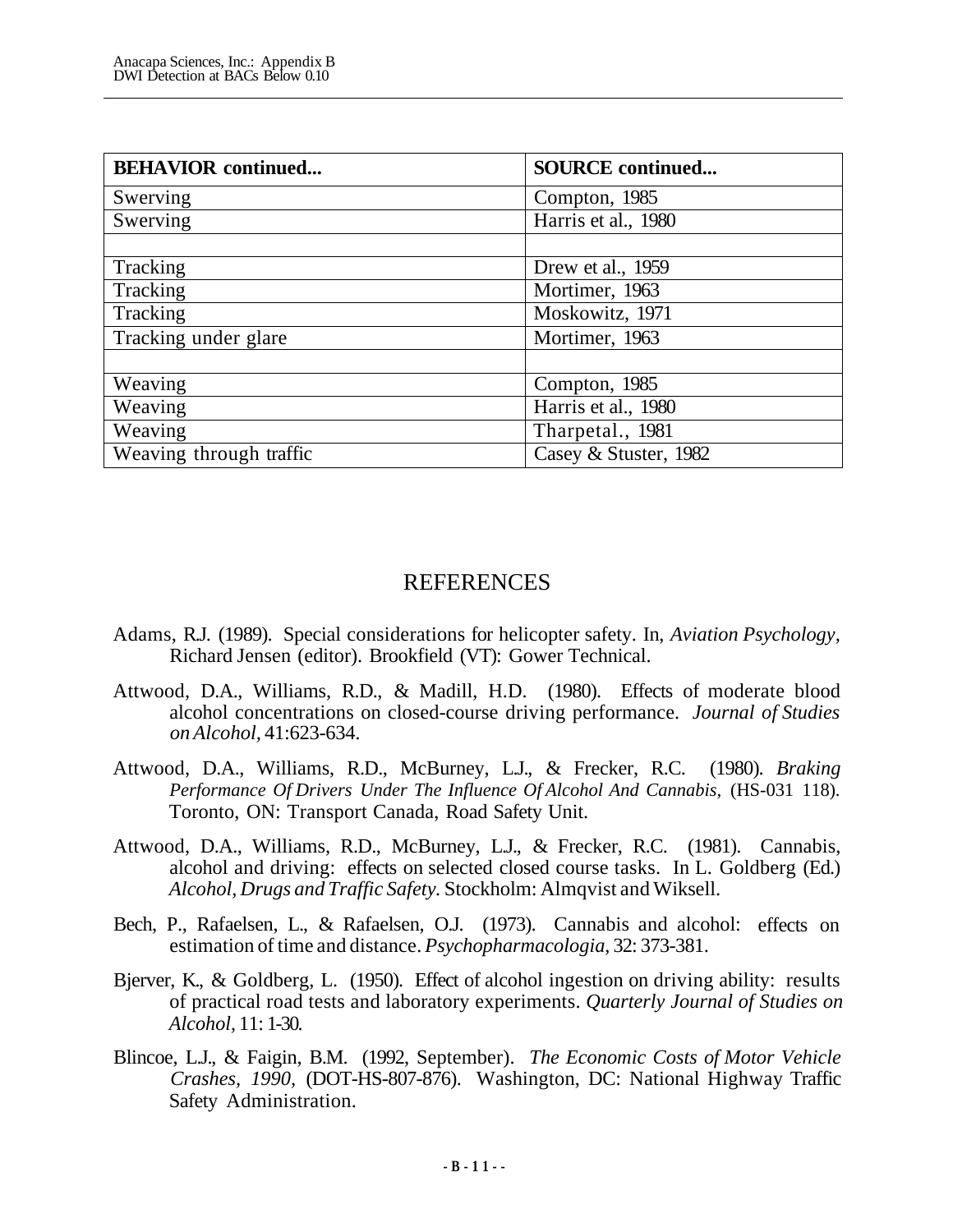- **Blomberg, R.D. (1992, March).** Lower *BAC Limits for Youth: Evaluation of the Maryland .02 Law,* **(DOT-HS-807-860). Washington, DC: National Highway Traffic Safety Administration.**
- **Bragg, B.W., & Wilson, W.T. (1980). Evaluation of a performance test to detect impaired drivers. Accident Analysis** and **Prevention, 12: 55-65.**
- **Bragg, B.W.E., Dawson, N., Kirby, D., & Goodfellow, G. (1981).** *Detection of impaired* drivers *through measurement of speed and alignment.* **In: L. Goldberg (Ed.), Alcohol, Drugs and Traffic Safety, Vol. 3 (pp. 1341-52). Sweden: Almqvist and Wiksell.**
- **Casey, S.M., & Stuster, J.W. (June, 1982).** *Risk Taking and Helmet/Belt-Use Laws.* **Santa Barbara, CA: Anacapa Sciences, Inc.**
- **Coldwell, B.B., Penner, D.W., Smith, H.W., Lucas, G.H.W., Rodgers, R.F., & Darroch, F. (1958). Effect of ingestion of distilled spirits on automobile driving skill. Quarterly Journal of Studies** *on Alcohol,* **19: 519-616.**
- **Compton, R. P. (1985, April).** Pilot Test *of Selected DWI (Driving While Intoxicated) Detection Procedures for Use at Sobriety Checkpoints,* **(DOT-HS-806 724). Washington, DC: National Highway Traffic Safety Administration.**
- **Crancer, A., Dille, J.M., Delay, J.C., Wallace, J.E., & Haykin, M.D. (1969). Comparison of the effects of marijuana and alcohol on simulated driving performance.** *Science,* **164: 851-854.**
- **Damkot, D.K. (1981). Alcohol, task demands, and personality affect driving: beware the interaction. In L. Goldberg (Ed.)** *Alcohol, Drugs and Traffic Safety.* **Stockholm: Almqvist and Wiksell.**
- **Drew, G.C., Colquhoun, W.P., & Long, H.A. (1959).** *Effect of small doses of alcohol on a skill resembling driving.* **London: HMSO.**
- **Gundy, C.M., & Verschuur, W.L.G. (1986).** Police *Enforcement of Drinking and Driving Laws: A Field Study of Police Decisions for Requiring a Roadside Breath Test,* **(NTIS No. PB88-203252). The Netherlands: Institute for Road Safety Research.**
- **Harris, D.H., Dick, R.A., Casey, S.M., & Jarosz, C.J. (1980).** *The Visual Detection of Driving While Intoxicated,* **(DOT-HS-7-1538). Santa Barbara, CA: Anacapa Sciences, Inc.**
- **Hause, J., Chavez, E., Hannon, R., & Matheson, D. (1977).** Increased *DUI (Driving Under the Influence) Enforcement Program, Stockton, California - Second Annual Report.* **Washington, DC: National Highway Traffic Safety Administration.**
- **Heacock, D. & Wikle, R. (1974). The effect of alcohol and placebo on reaction time and distance judgment.** *Journal of General Psychology,* **91: 265-268.**
- **Huntley, M.S., & Centybear, T.M. (1974). Alcohol, sleep deprivation and driving speed effect upon control use during driving.** *Human Factors,* **16: 19-28.**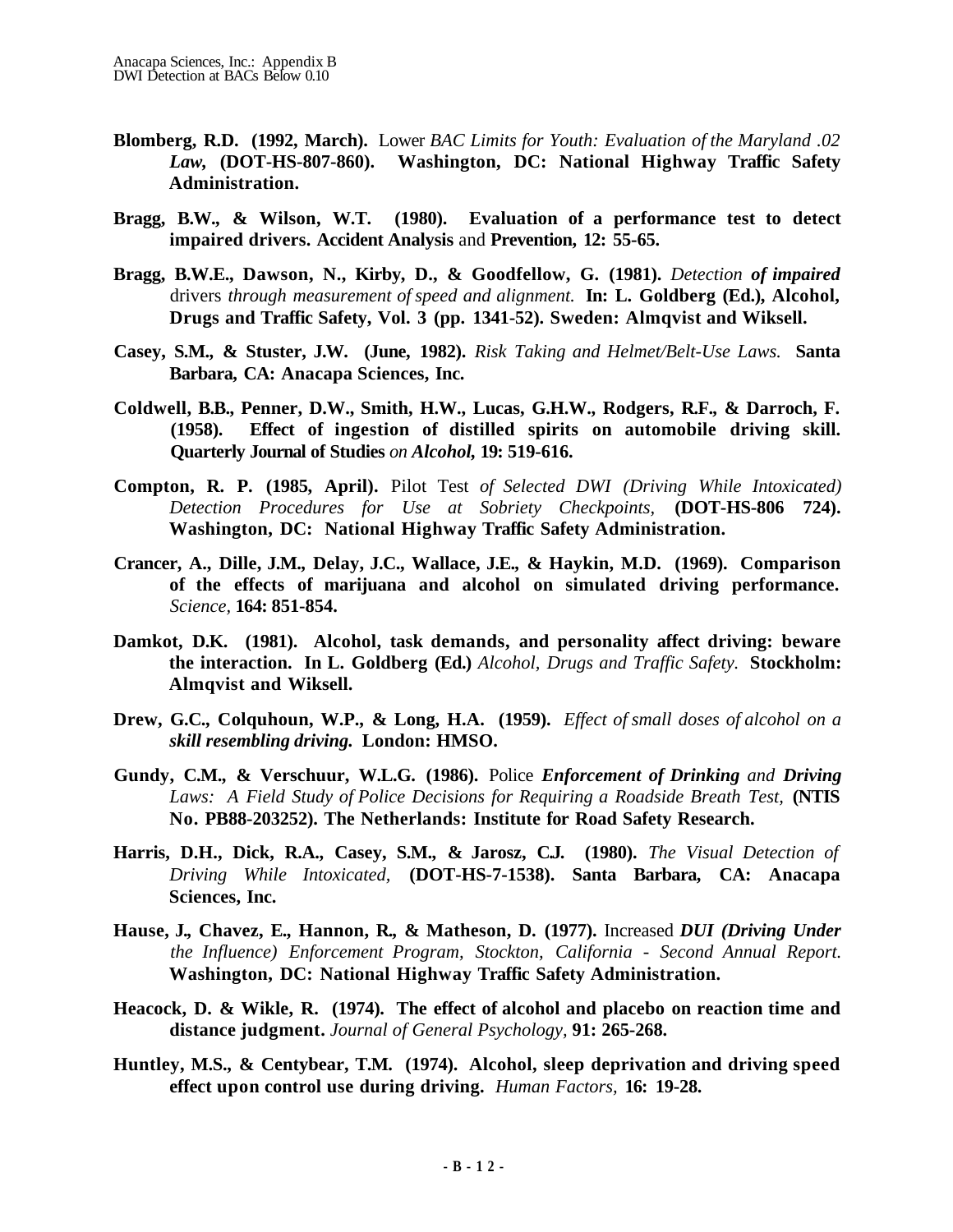- **Jones, I.S., & Lund, A.K. (1985).** *Detection Of Alcohol-Impaired Drivers Using A Passive Alcohol Sensor,* **(HS-039 047). Washington, DC: Insurance Institute for Highway Safety.**
- **Kielholz, P., Goldberg, L., Oersteg, J., Poldinger, W., Ramseyer, A., & Schmid, P. (1969). Driving tests to determine the impairment of driving ability by alcohol, tranquilizers, and hypnotics.** *Duetsche Medizinische Wochenschrift,* **94: 301-306.**
- **Kiger, S.M., Lestina, D.C., & Lund, A.K. (1993). Passive alcohol sensors in law enforcement screening for alcohol-impaired drivers.** *Alcohol, Drugs and Driving*, **9(1): 7-18.**
- **Landauer , A.A., Pocock, D.A., & Prott, F.W. (1974). The effect of medazepam and alcohol on cognitive and motor skills used in car driving.** *Psychopharmacologia (Berlin),* **37: 159-168.**
- **Laurell, H. (1977). Effects of small doses of alcohol on driver performance in emergency traffic situations.** Accident *Analysis and Prevention,* **9: 191-201.**
- **McCaul, K.A., & McLean, A.J. (1990). Publicity, police resources and the effectiveness of random breath testing.** *Medical Journal of Australia,* **152(6): 284-286.**
- **Miller, G.J. (1992). Drugs** *and the Law: Detection, Recognition & Investigation.* **Altamonte Springs, FL: Gould Publications, Inc.**
- **Milner, G., & Landauer, A.A. (1971). Alcohol, thioridazine and chlorpromazine effects on skills related to driving behavior.** British *Journal of Psychiatry,* **118: 351-352.**
- **Mortimer, R.G. & Sturgis, S.P. (1975a).** *Effects of Alcohol on Driving Skills.* **Rockville, MD: National Institute on Alcohol Abuse and Alcoholism.**
- **Mortimer, R.G. & Sturgis, S.P. (1975b). Effects of low and moderate levels of alcohol on steering performance. In S. Israelstam and S. Lambert (Ed.)** Proceedings *of the First Annual Alcoholism Conference of the National Institute on Alcohol Abuse and Alcoholism.* **Washington, DC: Department of Health, Education and Welfare.**
- **Mortimer, R.G. (1963). Effect of low blood-alcohol concentrations in simulated day and night driving. Perceptual** and *Motor Skills,* **17: 399-408.**
- **Moskowitz, H. (1971).** *The Effect of Alcohol on Performance in a Driving Simulator of Alcoholics and Social Drinkers,* **(DOT-HS-800-570). Los Angeles, CA: Institute of Transportation and Traffic Engineering, University of California.**
- **Moskowitz, H., & Robinson, C.D. (1988, July).** *Effects of Low Doses of Alcohol on Driving-Related Skills: A Review of the Evidence,* **(DOT HS 807 280). Washington, DC: National Highway Traffic Safety Administration.**
- **NHTSA (1990).** *DWI Detection and Standard Field Sobriety Testing: Administrator's Guide,* **(HS-178-RI/90). Washington, DC: National Highway Traffic Safety Administration.**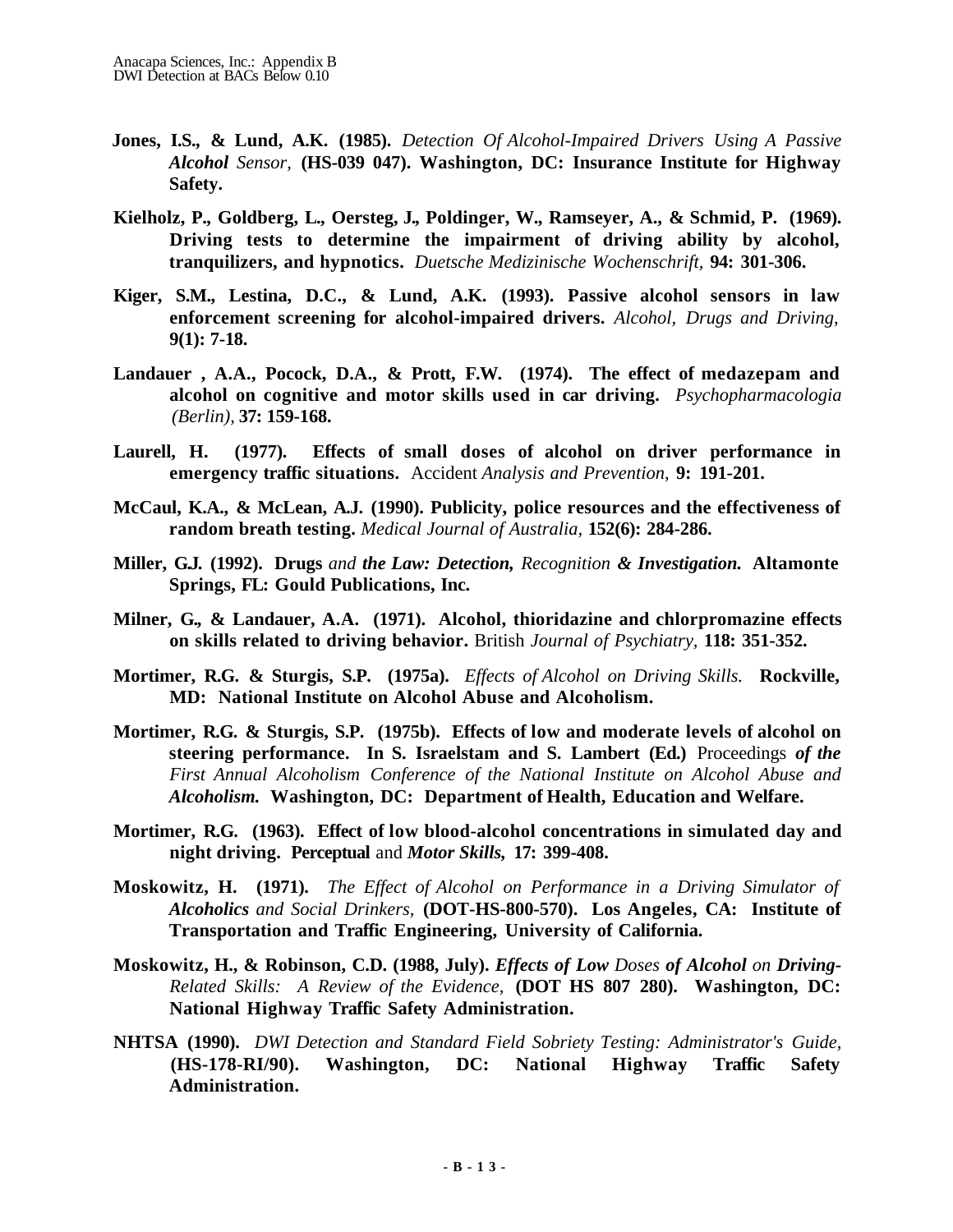- **Rafaelson, O.J., Bech, P., Christiansen, J., Christup, H., Nyboe, J., & Rafaelson, L. (1973). Cannabis and alcohol: effects on simulated car driving.** *Science,* **179: 920-923.**
- **Smiley, A., LeBlanc, A.F., French, I.W., & Burford, R. (1975). The combined effects of alcohol and common psychoactive drugs. II. Field studies with an instrumated automobile. In S. Israelstam and S. Lambert (Eds.)** *Alcohol, Drugs and Traffic Safety.* **Toronto: Addiction Research Foundation.**
- **Stuster, J.W. (1993, March).** *Detection of DWI Motorcyclists,* **(DOT-HS-807-839). Washington, DC: National Highway Traffic Safety Administration.**
- **Sugarman, R., Cozad, C., & Zavala, A. (1973).** *Alcohol Induced Degradation of Performance on Simulated Driving Tasks.* **SAE Paper 730099.**
- **Tharp, V., Burns, M., & Moskowitz, H. (1981).** *Development and field test of psychophysical tests for DWI arrest,* **(DOT-HS-805-864). Washington, DC: National Highway Traffic Safety Administration.**
- **Treat, J.R., Jones, R.K., & Joscelyn, K.B. (1980).**
- **Analysis of unsafe driving actions--data requirements and methodological issues. In Accident** *Causation,* **SP-461. Warrendale, PA: Society of Automotive Engineers.**
- **Vingilis, E., & Vingilis, V. (1987, January). Importance of roadside screening for impaired drivers in Canada.** *Canadian Journal of Criminology,* **29(1): 17-33.**
- **Vingilis, E., Adlaf, E.M., Blefgen, H., Bennett, C., & The Barrie Police Force. (1983). A** *Controlled Evaluation of the DWI Visual Detection Guide Training Program for Police Officers.* **Toronto, Canada: Addiction Research Institute.**
- **Voas, R.B. (1991). Enforcement of DUI laws.** *Alcohol, Drugs, and Driving,* **7(3-4): 173-196.**
- **Voas, R.B., Hause, J.M. (1987, April). Deterring the drinking driver: The Stockton experience. Accident Analysis & Prevention, 19(2): 81-90.**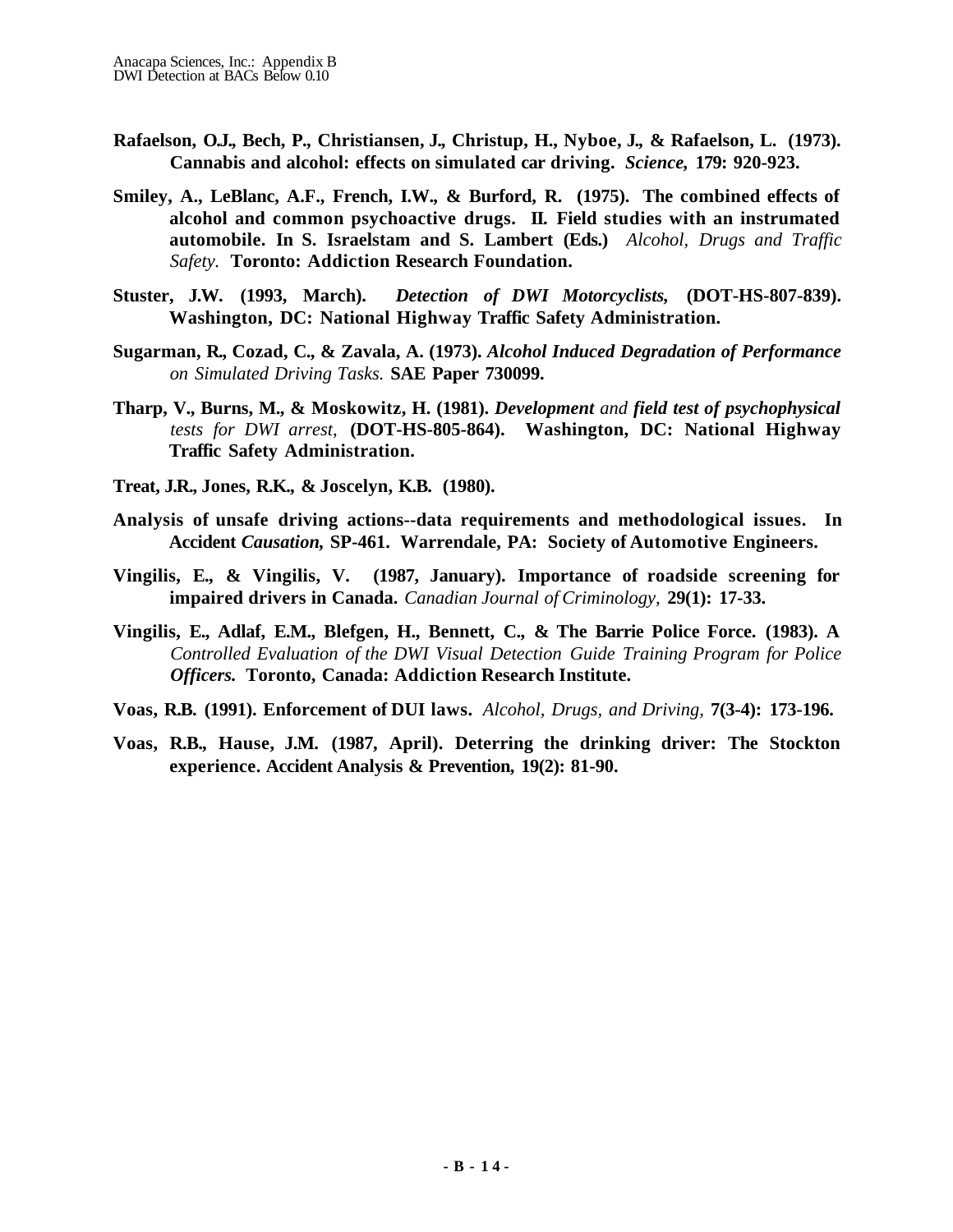# SUBJECT MATTER EXPERT INTERVIEW RESPONSES CUE LIST FOR BACS BELOW 0.10

**CUES** 

| At any BAC, the volunteered statement "I live just       | V           |
|----------------------------------------------------------|-------------|
| down the road" is a dead giveaway that they've           |             |
| been drinking                                            |             |
|                                                          |             |
| .10 and below                                            |             |
| Drifting within lane, jerk to center, repeat             | √           |
| Driving left of center without excessive weaving         | √           |
| Weaving within lane                                      | <b>AAAA</b> |
| Riding the center line                                   |             |
| Crossing center line                                     | √           |
| Straddling center line                                   | V           |
| Riding the fog line                                      | √           |
| Driving over the fog line                                | √√          |
| Speeding: 10-plus mph over, but not excessively          |             |
| high                                                     |             |
| Speeding                                                 | 1111        |
| Young people, $\leq$ late 20s, lots of movement in       |             |
| vehicle                                                  |             |
| Young people, < late 20s, loud music                     | V           |
| Young people, $\leq$ late 20s, hang out window           |             |
| Young people, $\leq$ late 20s, hoot, holler, and whistle | √           |
| at people                                                |             |
| Wide turns                                               | √√          |
| The 20 Anacapa cues                                      |             |
| Women: more cautious when driving                        | √           |
| Young males: concerned with immediate                    | J           |
| surroundings when stopped, therefore not                 |             |
| immediately aware that light is green, traffic has       |             |
| moved                                                    |             |
| Slow reaction to green light when stopped at             |             |
| intersection                                             |             |
| Stop suddenly for a red                                  | ٧           |
| Poor judgment, disoriented                               | √           |
| No headlights                                            |             |
| Stopped for defective equipment then detected            | √           |
| Minor traffic violation                                  | √           |
| Go through yield signs, red traffic lights, stop         | √√√√        |
| signs                                                    |             |
| Not allowing another vehicle to pass them                | √           |
| Easier to stop, in that they come to a stop quicker      | √           |
| than a driver who is above .10                           |             |
| Young males: very concerned after stop about             | √           |
| possibility of arrest for DUI                            |             |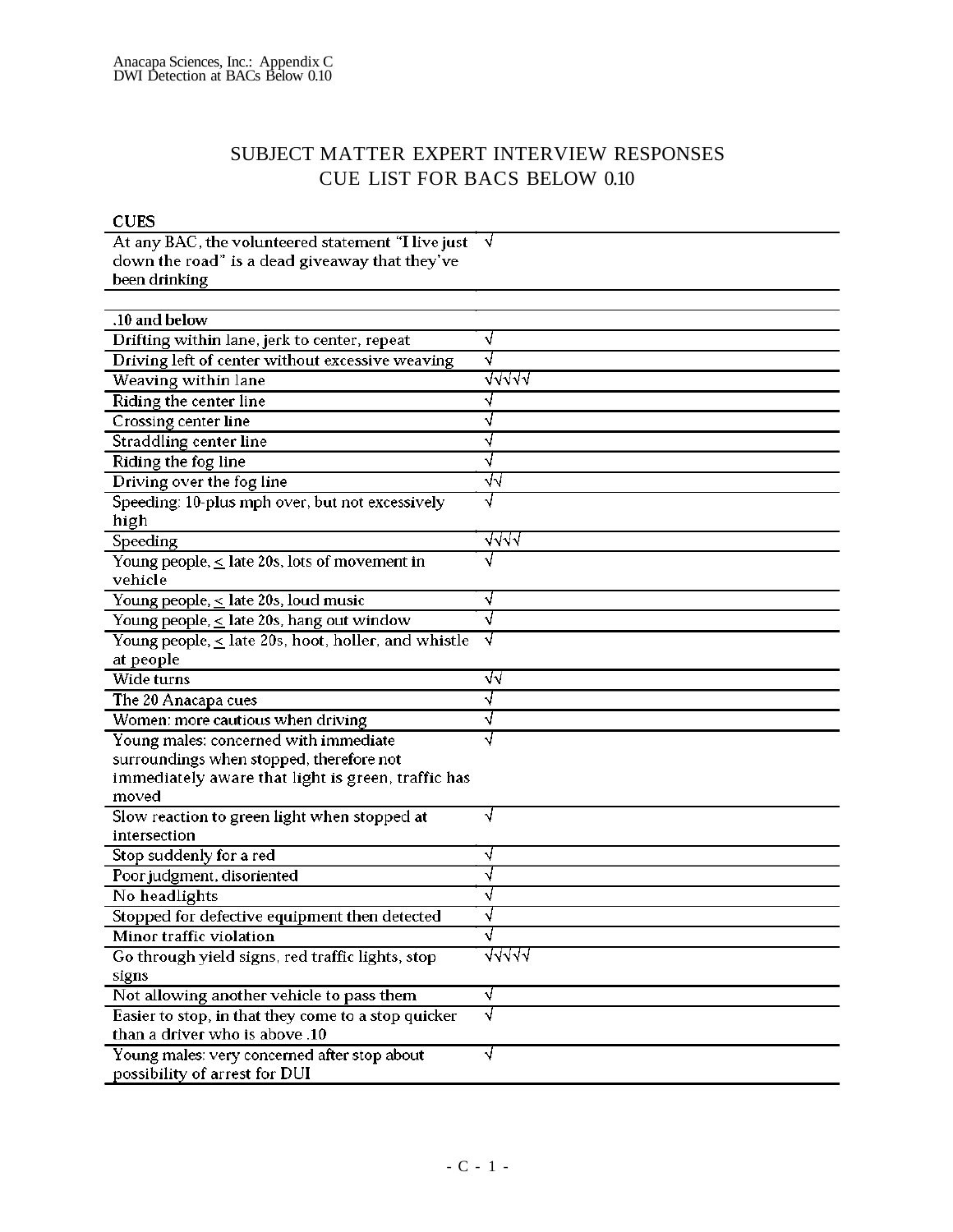| Young women: unconcerned about possibility of<br>arrest for DUI after stopped      | √     |
|------------------------------------------------------------------------------------|-------|
| Women: friendly, tell you where they have been                                     | √     |
| and why. At higher BACs both men and women                                         |       |
| get belligerent                                                                    |       |
| Women: not obnoxious, very cooperative,                                            | √     |
| apologetic, and get upset                                                          |       |
| Young women: give excuse about being "almost                                       | √     |
| home"                                                                              |       |
| Panic stricken/more excitable and very nervous                                     | √√    |
| Fumbling while retrieving driver's license                                         | ₩     |
| Looking for driver's license in different places,                                  | √     |
| finally finding it on their person                                                 |       |
| Thumb through their wallet once or twice before                                    | √     |
| finding driver's license                                                           |       |
| To hide breath, pass license/registration through                                  | √     |
| a cracked window or a side window                                                  |       |
| To hide breath, look straight ahead or turn mouth                                  | √     |
| away from you                                                                      |       |
| Masking breath with breath spray, smoking, or                                      | ₩     |
| chewing gum                                                                        |       |
| Eye contact avoidance, talking while looking                                       | √     |
| straight ahead                                                                     |       |
| Odor of alcohol                                                                    | 11111 |
| Speech repetitive                                                                  | √     |
| Make mistakes while talking/speech slightly                                        |       |
|                                                                                    |       |
| slurred                                                                            |       |
| Slurred speech                                                                     | √     |
| <b>Red face</b>                                                                    | √     |
| Watery eyes                                                                        | √√    |
| Glassy eyes                                                                        | ₩     |
| Eyes slightly red but not bloodshot                                                | √     |
| Walk slowly but deliberately try to walk                                           |       |
| correctly                                                                          |       |
| Use arm against vehicle as a support                                               | ٦Į    |
| Door is opened/closed slowly or slammed                                            | √     |
|                                                                                    |       |
| .08 and above                                                                      |       |
| Complain about handcuffs (.08 and above)                                           | ٧     |
| Weaving (.08 and above)                                                            | √     |
|                                                                                    |       |
| .08 and below                                                                      |       |
| Argumentative (.08)                                                                | √√    |
| Drifting, just a little (at .08)                                                   | √     |
| Driving slower than the flow of traffic by 10-                                     |       |
| 15mph (at .08)                                                                     |       |
| Aggressive driving (up to .08)                                                     | ٦I    |
| Speeding (up to .08)                                                               | √     |
| Squaring the curve - all BACs - sober drivers tend<br>to cut the curve (up to .08) | √     |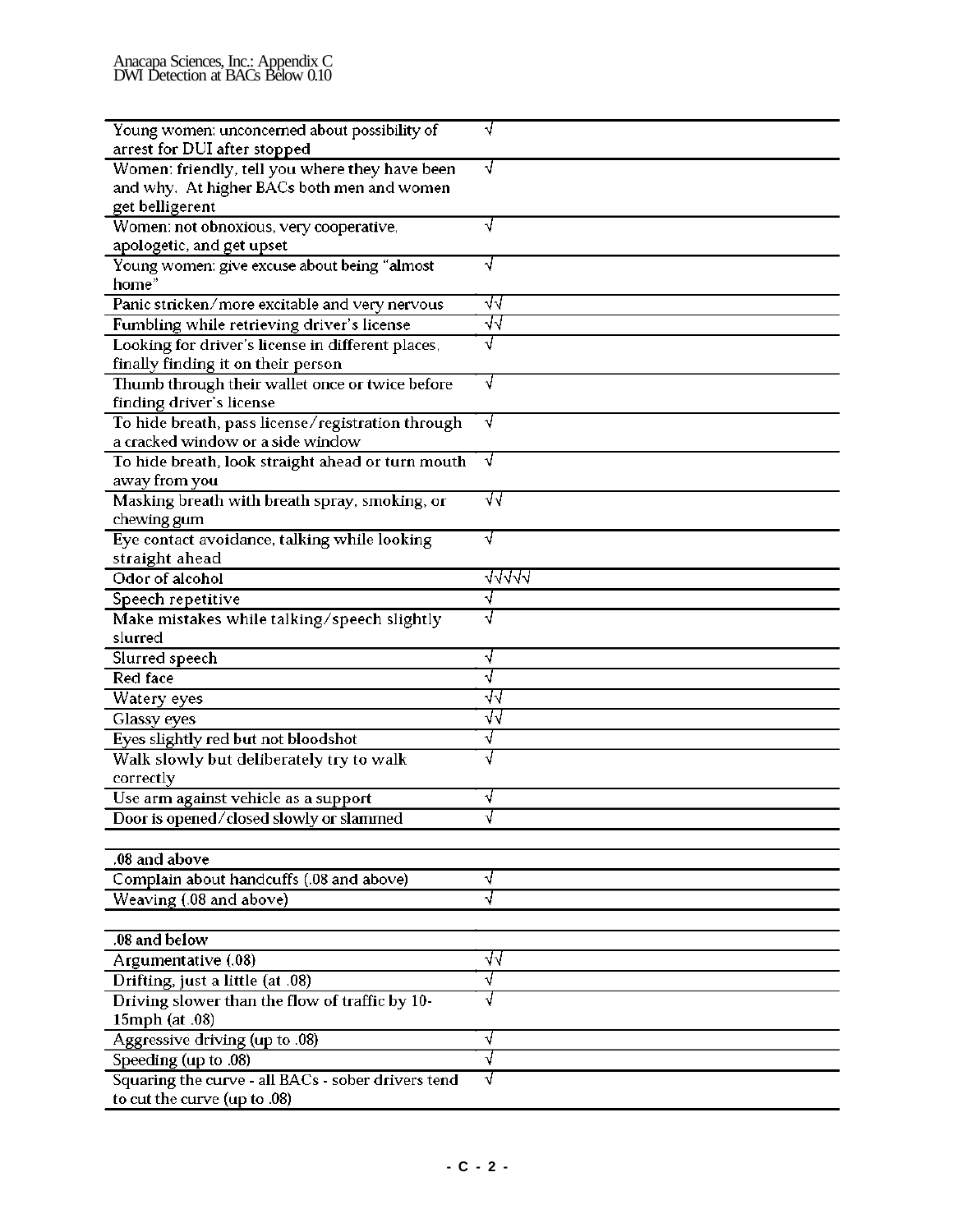| Windows down (up to .08)                          | ۷      |
|---------------------------------------------------|--------|
| Radio on (up to .08)                              | √      |
| Divided attention (below .08)                     | √      |
| Surprised that you have them in cuffs (below .08) | √      |
| Any unusual driving behavior                      | √      |
| Pulled over for any minor infraction              | ৰৰৰ    |
| Involved in a collision                           | √√     |
| <b>Equipment violation</b>                        | √√     |
| Headlight/taillight out                           | √√     |
| Open container                                    |        |
| Observation of other occupants                    |        |
| Cigarette/gum/breath mint (to hide odor of        | √√     |
| alcohol)                                          |        |
| Keep a distance from officer (to hide odor)       | ٧      |
| Talk to the side (to hide odor)                   | √      |
| "I'm not drunk" or "I'm not that drunk!"          | ₩√     |
| "Gee, I've only had one drink."                   |        |
| "Two beers."                                      |        |
| In denial - "Oh sure, I'll take the test" - don't | √      |
| think they're impaired                            | √      |
| Aggression: combative, verbally abusive. Not      |        |
| passive as w/high BAC                             | V      |
| Attitude - cooperative, belligerent, amorous      |        |
| Confident                                         | V      |
| Nervous                                           |        |
| Asking questions                                  |        |
| Asking same questions over and over               |        |
| Talkative/decreased inhibition                    |        |
| Repeating themselves                              |        |
| Speech - slow, fast                               |        |
| Dry, cotton mouth                                 |        |
| Eyes - bloodshot                                  | ৰৰৰ    |
| Eyes - look intoxicated/glassy/watery/            | 111111 |
| glossy/non-focusing                               |        |
| Shortness of breath                               | √      |
| Sloppy appearance                                 |        |
| Condition of clothing - disheveled, dirty         | √      |
| Slurred speech                                    | 11111  |
| Driver appearance/attentiveness during initial    | √      |
| encounter                                         |        |
| Unusual action                                    | Λ      |
| Walking - weaving, stumbling                      | √      |
| Uncoordinated                                     | √√     |
| Poor balance                                      |        |
| Difficulty retrieving license/registration        | √√√√   |
| (uncoordinated/lethargic/looking in wrong         |        |
| place/hesitation/fumbling)                        |        |
| Slow to react                                     | V      |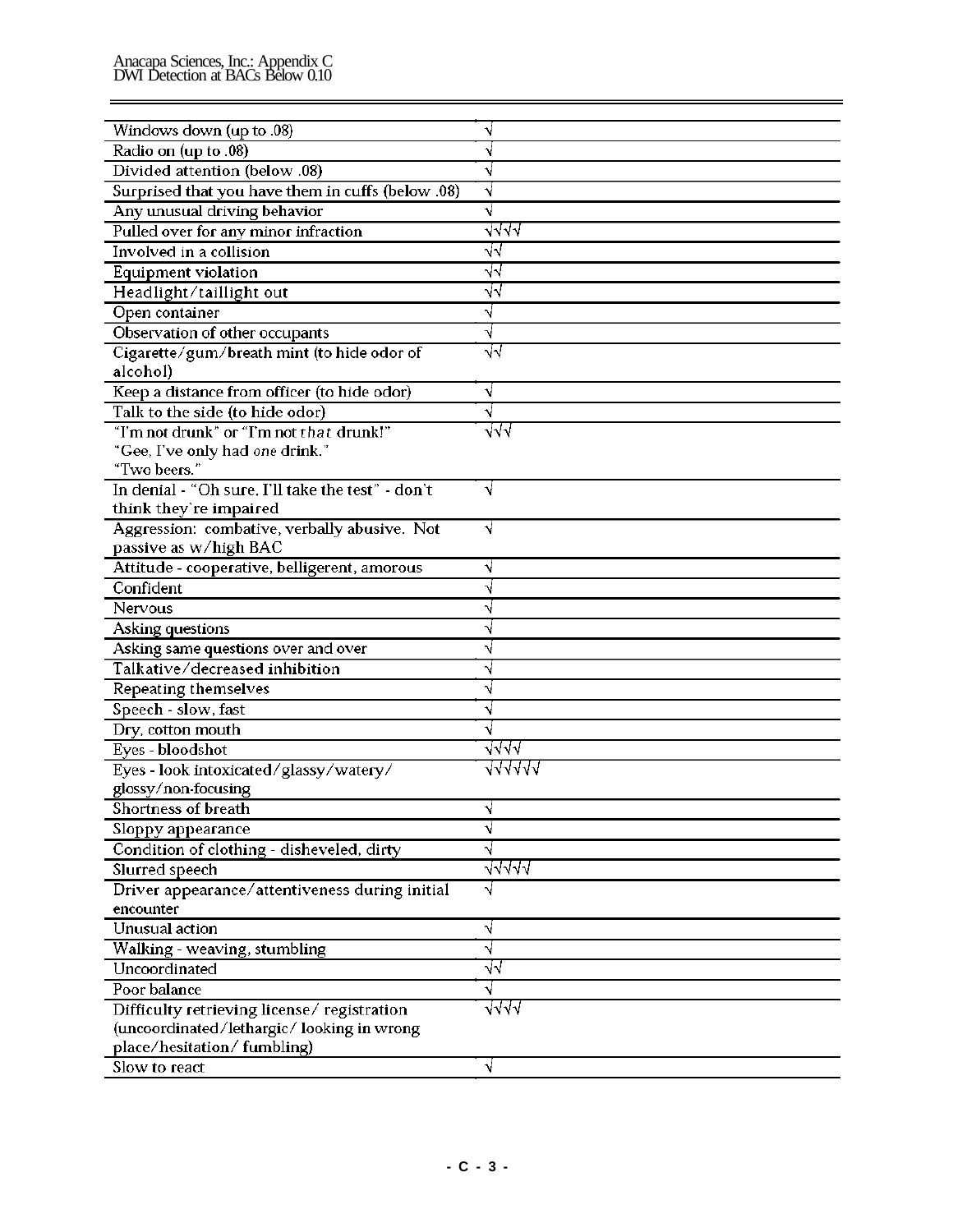| Hesitate before answering a question, deliberate in $\sqrt{ }$ |                         |
|----------------------------------------------------------------|-------------------------|
| their response                                                 |                         |
| Dazed/confused                                                 | ٧                       |
| Disorientation                                                 |                         |
| Not paying attention/lack of concentration                     |                         |
| Odor of alcohol                                                | <b>111111111111</b>     |
| Fixed expression while driving/stare                           | ₩                       |
| Head too close to steering wheel                               |                         |
| Not using seatbelt                                             |                         |
| Fail to dim high beams after being signaled                    | ररा                     |
| Failure to stop for patrol car when signaled (don't            | √                       |
| notice)                                                        |                         |
| Tunnel-vision -> don't see patrol car next to them             | √                       |
| Failure to signal turn, lane change                            | 1111                    |
| Forget to turn off turn signal                                 |                         |
| Lights out - at night, dark parking lot                        | √√√                     |
| Window open on cold day                                        |                         |
| Windshield wipers on                                           |                         |
| 20 cues                                                        | <u>YYYYYYYYY</u>        |
| Weaving                                                        | <u> 11111111</u>        |
| Slight weaving                                                 |                         |
| Touching the lines, then back                                  |                         |
| <b>Crossing fog line</b>                                       |                         |
| Driving left of center                                         |                         |
| Out of lane                                                    |                         |
| Veering across lanes                                           |                         |
| Straddling yellow line                                         |                         |
| Driving on the line                                            |                         |
| Drifting across double yellow line                             |                         |
| <b>Barely crossing line</b>                                    |                         |
| Run off road                                                   | √                       |
| <b>Improper turns</b>                                          | ₩                       |
| Clip a curve w/the rear tires - higher BACs tend               |                         |
| to go wide                                                     |                         |
| Driving too slow in poor weather                               | Ν                       |
| Going slower than the limit                                    | Λ                       |
| Speeding                                                       | <u>1111111111111111</u> |
| Speeding - low and high BACs                                   |                         |
| Inconsistent speeds                                            | Λ                       |
| Face wrong way in traffic                                      | ٧                       |
| Tailgating                                                     | ٧                       |
| Cutting others off                                             | V                       |
| Cutting in & out of traffic                                    | √                       |
| <b>Excessive lane changes</b>                                  | ₩                       |
| Jerky steering                                                 | 4.                      |
| Lane changing violations                                       | 111                     |
| Unsafe lane change                                             |                         |
| Quick lane change                                              |                         |
| Quick starts - spin tires, lay rubber                          | √                       |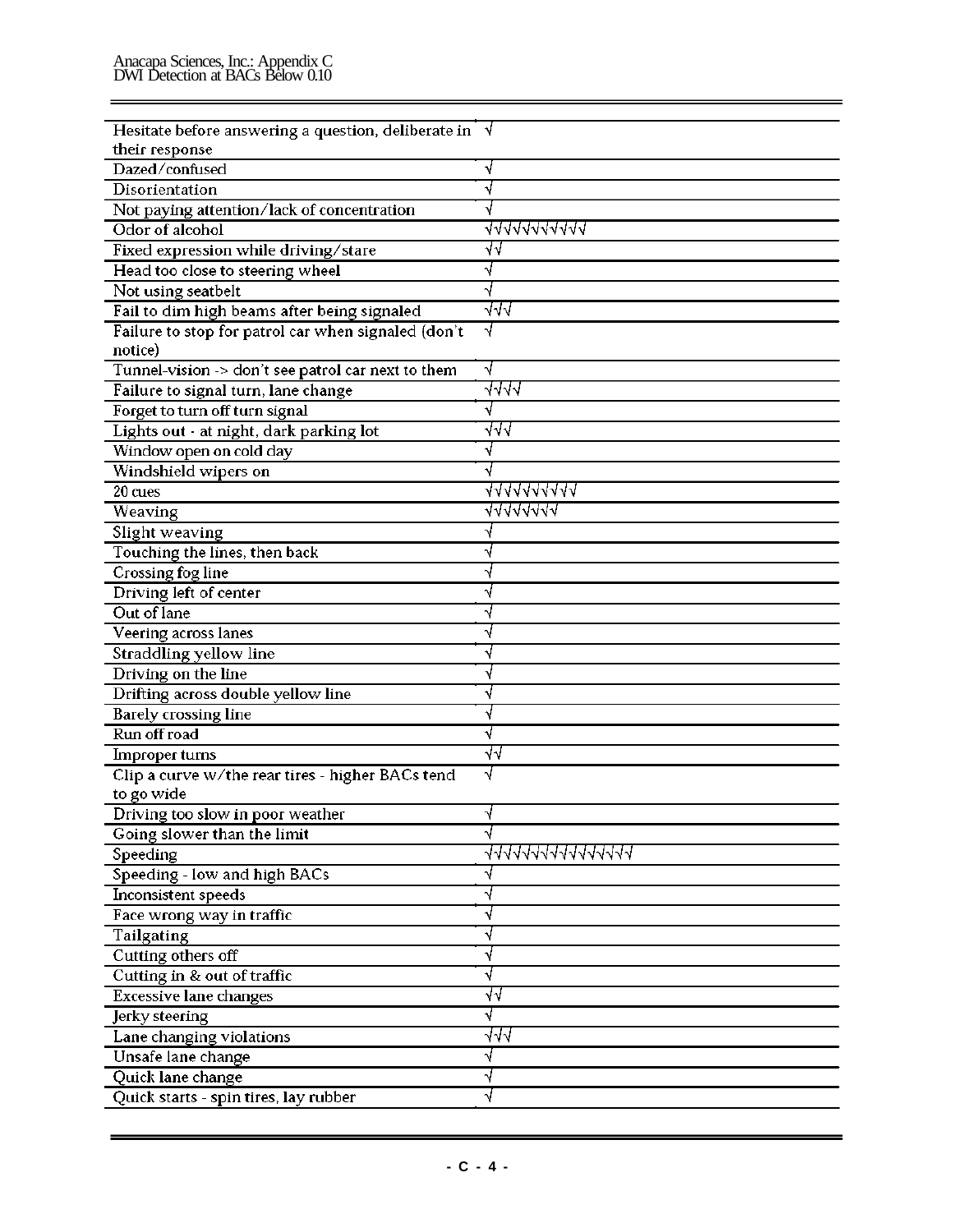| Quick stops                                          | √√  |
|------------------------------------------------------|-----|
| Rolling stop                                         | √√  |
| Running a stop sign                                  | √   |
| Beating a red light/running yellow                   | √√  |
| Red light                                            | √√  |
| Failing to obey lights or signs                      | √   |
| Quick turns                                          | √   |
| <b>Risk-taking maneuvers</b>                         | √√√ |
|                                                      |     |
| .06 to .09                                           |     |
| Crowding toward center of the road                   | ٧   |
| Slow drifting across the center                      | √   |
| Close to shoulder near and tracking the fog line     | Λ   |
| Mask odor of alcohol by smoking, chewing gum.        | √   |
| Lower BACs smoke/chew quicker or more                |     |
| aggressively                                         |     |
| Watery eyes                                          | √   |
| During snowy/poor conditions more reckless           | √   |
| During snowy/poor conditions forcing skids, skiing   |     |
| maneuvers                                            |     |
| During snowy/poor conditions drive faster (15-       | √   |
| 20mph over in a snow storm)                          |     |
|                                                      |     |
| .06 to .08                                           |     |
| Psychomotor and information processing               | V   |
| impairment: amplified impact (.06 to .08)            |     |
| Backing out of parking spot and into a building      | V   |
| (.07)                                                |     |
|                                                      |     |
| .05                                                  |     |
| Information processing impaired: position in lane,   | N.  |
| speed fluctuation, "you know what you want to do,    |     |
| but you're just a little behind in implementation"   |     |
|                                                      |     |
| .04/.05                                              |     |
| Speeding (.04/.05)                                   |     |
| Stop sign violations (.04/.05)                       |     |
|                                                      |     |
| .04 to .08 (and above)                               |     |
| Aggressive (.04 to .08)                              | V   |
| Argumentative - denying that they are impaired       | √   |
| $(.04 \text{ to } .08)$                              |     |
| Overconfident (.04 to .08)                           | √   |
| Cocky attitude (.04 to .08)                          | √   |
| More nervousness (.04 to .08)                        |     |
| Conversational, repeat themselves (.04 to .08)       |     |
| Trouble answering simple question (.04 and above)    | √   |
| Difficulty retrieving license/ registration (.04 and | √   |
| above)                                               |     |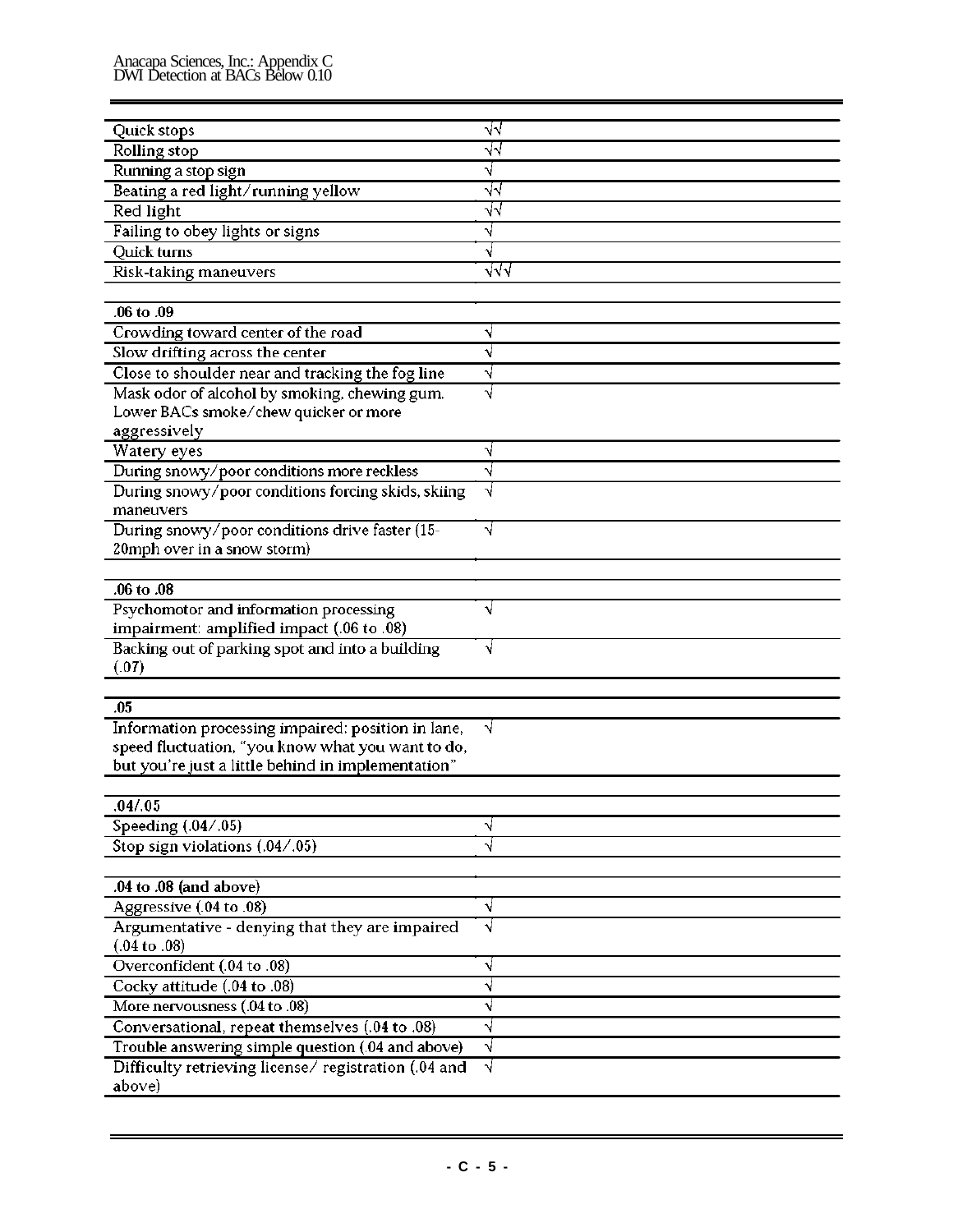| Not using seatbelt (.04 and above)                   | Λ  |
|------------------------------------------------------|----|
| Unlawful riding - out window, too many in front      |    |
| seat, yelling at passing traffic, talking to someone |    |
| in the car next to them (.04 and above)              |    |
| Quick lane changes (.04 to .08)                      | √  |
| Speeding (.04 to .08)                                | √  |
|                                                      |    |
| .04                                                  |    |
| Asking officer to repeat instructions (.04)          | V  |
| Very relaxed and carefree when they speak with       | V  |
| the officer, because they do not believe themselves  |    |
| to be impaired (.04) Higher BACs (above .10)         |    |
| become defensive when stopped                        |    |
| Not making sense $(0.04)$                            | V  |
| Loud voice $(0.04)$                                  | √  |
| Open container (.04)                                 | V  |
| Blowing through red lights (.04)                     | V  |
| Release of inhibitions (.04)                         | √  |
| Speeding (esp. women) (.04)                          | √  |
| Speeding/relaxed inhibitions (.04)                   | √  |
| Carefree style of driving (e.g., singing along to    | √√ |
| radio) (.04)                                         |    |
| Failure to stop for patrol car when signaled (don't  | √  |
| notice) $(.04)$                                      |    |
| Taking more time to pull over (.04)                  | Λ  |
| Not paying attention/lack of concentration (.04)     | √  |
| Impaired ability to attend to more than one thing    | √√ |
| at a time/divided attention problems (.04)           |    |
| Misinterpret commands, for example ask them for      | √  |
| their DL, then while they are looking for it you     |    |
| ask for their veh. reg. - they usually acknowledge   |    |
| second request, but forget to do it. (.04)           |    |
| Bad judgment (.04)                                   | √  |
| Judgment impaired/increased risk taking: FTC,        |    |
| passing improperly, cutting in & out of traffic,     |    |
| trying to make a light (.04)                         |    |
| Pass a vehicle, then change lanes in front of it,    | √  |
| forgetting that it is there (.04)                    |    |
| Lane changes without signaling (.04)                 | ν  |
| Some weaving within a lane on the highway, not       | √  |
| on surface streets (.04)                             |    |
| Rolling stop (.04)                                   | ν  |
| Slow response to stop lights (.04)                   | √  |
| Stop beyond limit line at stop sign or light (.04)   | Λ  |
| Stop short, then creep up to line (.04)              | Λ  |
| Stopping short of limit line (.04)                   | V  |
| Parking lights only, at night (.04)                  |    |
|                                                      |    |
| .02 to .08                                           |    |
| Do "dumb stuff" (.02 to .08)                         | V  |
|                                                      |    |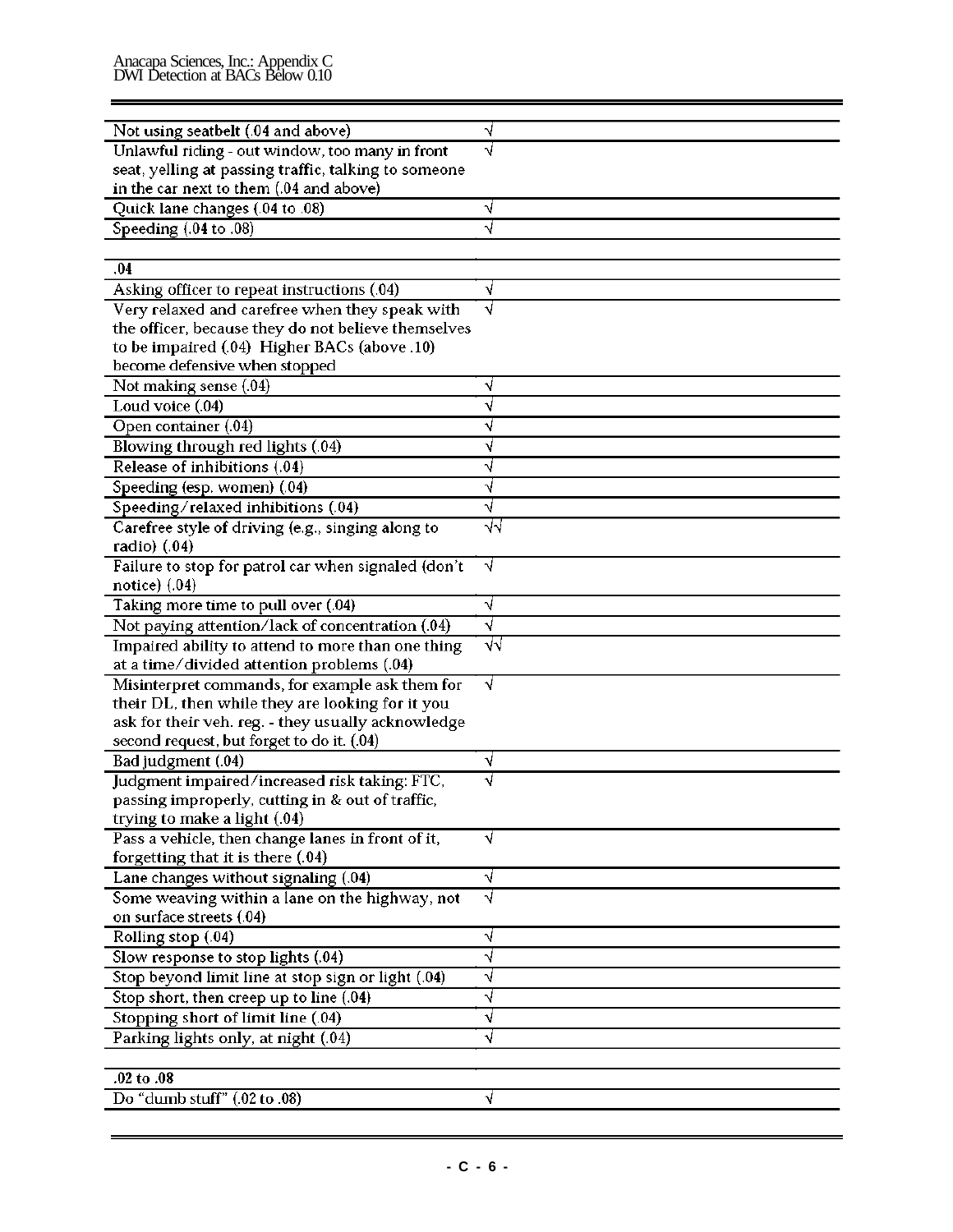| Inhibitions have dropped (.02 to .08)               | ٧               |
|-----------------------------------------------------|-----------------|
| Running yellow lights (.02 to .08)                  | ٧               |
| Speeding (.02 to .08)                               |                 |
| Unsafe passing - double yellow or on the right (.02 | √               |
| to .08)                                             |                 |
|                                                     |                 |
| .02 to .04                                          |                 |
| Blowing through red lights (.02-.04)                | Λ               |
| Running yellow lights (.02-.04)                     |                 |
| Speeding (unsafe for conditions) (.02-.04)          |                 |
| Displays of speed - chirping tires (.02-.04)        |                 |
|                                                     |                 |
| .00 and up                                          |                 |
| Odor of alcohol (.00 and up)                        | V               |
|                                                     |                 |
| <b>Cues - Specific to Commercial Drivers</b>        |                 |
| .03/.04                                             |                 |
| Odor of alcohol - still perform well on SFSTs       | V               |
| including HGN at this level. Physical               |                 |
| impairment at .03-.04 -> suspect poly-drug use      |                 |
|                                                     |                 |
| Cues - Specific to Juvenile Drivers (<21)           |                 |
| .10 and below                                       |                 |
| Hot rod the vehicle; spin tires; show off           | √√              |
| 360's                                               | √               |
| Bloodshot eyes                                      | √               |
| Slurred speech                                      | ৰৰ              |
| Poor coordination                                   | √√              |
|                                                     |                 |
| .05 and below                                       |                 |
| Initial traffic violation + odor                    | √√<br>111111111 |
| Odor of alcohol                                     |                 |
| Eyes - watery/bloodshot                             | V               |
| Slurred speech                                      | 1111            |
| Dazed look                                          | ν<br>√√         |
| Balance/coordination problems                       | √               |
| Uncoordinated when getting license/registration     | √               |
| Admit to drinking<br>Deny everything                | √               |
| Cocky, defiant attitude/reluctance to follow        | √√√             |
| instruction                                         |                 |
|                                                     | ۷               |
| Giggling<br>Contraband/open container in vehicle    | √√√             |
| Hiding something/throw out window while being       | √               |
| pulled over                                         |                 |
| Driving across lawns                                | V               |
| Blowing a light                                     | √               |
| Cutting in and out of traffic                       | ν               |
| Rapid accelerations                                 |                 |
|                                                     |                 |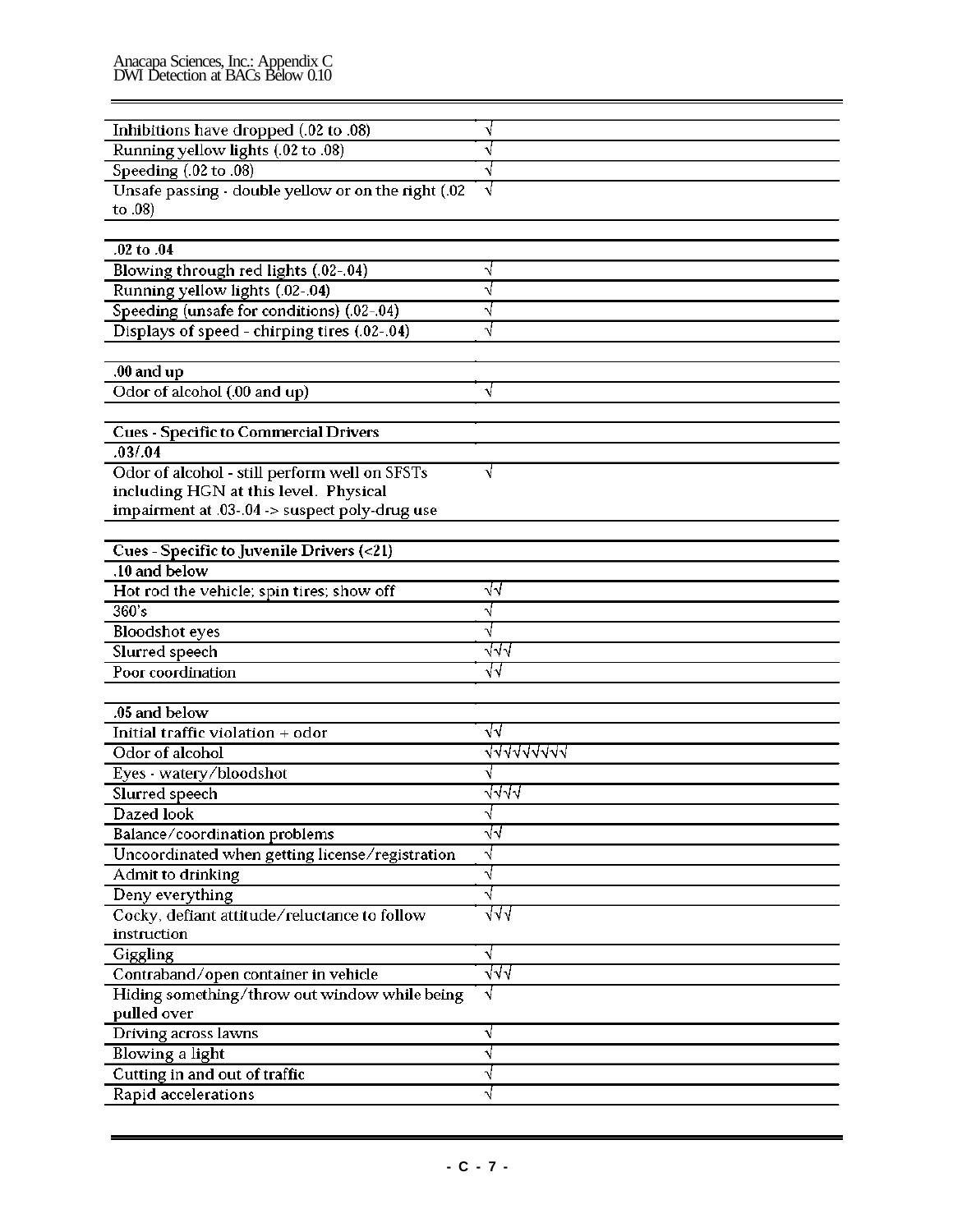| traction) in front of officer<br>√√√√<br>Speeding<br>√<br>Under speed<br>√<br>The 20 Anacapa cues<br>√<br>Wide turns<br>√<br>No lights<br>.04 and above<br>Unlawful riding - out window, too many in front<br>√<br>seat, yelling at passing traffic, talking to someone<br>in the car next to them (.04 and above)<br>√<br>No seatbelt (.04 and above)<br>.04<br>Detection is more difficult - "act like kids"/not<br>√<br>serious (.04)<br><b>General Comments</b><br>Not so much operation of the vehicle as the<br>√<br>driver's behavior once stopped<br>Higher BACs (above .10) tend to follow the letter<br>√<br>of the law in their driving (slow, always signal)<br>Wide turns - above .08 only<br>√<br>√<br>Conditions are the same, just not as severe<br>Steps from low BAC<br>1st judgment, then<br>2nd information-processing, then<br>3rd loss of fine muscle coordination<br>√<br>Impaired ability to attend to more than one thing<br>at a time/divided attention problems<br>√<br>Divided attention impairment is the best<br>indicator<br>Not necessarily what a person does, but the way<br>√<br>they do it - unimpaired = smooth movements, vs.<br>hyper or balance<br>.10 and below believe themselves to be invincible.<br>√<br>₩<br>Depends on tolerance - only those w/low tolerance<br>have alcohol related behaviors at low BACs<br>√<br>Individual differences and tolerances play a key<br>role<br>√√√<br>Really aren't a lot of cues at low BACs<br>₩<br>Can't identify difference between <.08 and >.10<br>(behaviors are the same)<br>No cues at BACs below .07<br>V<br>√<br>Only 40% show objective signs at .10<br>1111111111111111<br>HGN is best SFST for low BAC<br>HGN doesn't help much at lower BAC<br>٧<br>√<br>HGN is the greatest tool the officer has for drugs | Exhibition of speed (squealing tires, loosing | √ |
|------------------------------------------------------------------------------------------------------------------------------------------------------------------------------------------------------------------------------------------------------------------------------------------------------------------------------------------------------------------------------------------------------------------------------------------------------------------------------------------------------------------------------------------------------------------------------------------------------------------------------------------------------------------------------------------------------------------------------------------------------------------------------------------------------------------------------------------------------------------------------------------------------------------------------------------------------------------------------------------------------------------------------------------------------------------------------------------------------------------------------------------------------------------------------------------------------------------------------------------------------------------------------------------------------------------------------------------------------------------------------------------------------------------------------------------------------------------------------------------------------------------------------------------------------------------------------------------------------------------------------------------------------------------------------------------------------------------------------------------------------------------------------------------------------------|-----------------------------------------------|---|
|                                                                                                                                                                                                                                                                                                                                                                                                                                                                                                                                                                                                                                                                                                                                                                                                                                                                                                                                                                                                                                                                                                                                                                                                                                                                                                                                                                                                                                                                                                                                                                                                                                                                                                                                                                                                            |                                               |   |
|                                                                                                                                                                                                                                                                                                                                                                                                                                                                                                                                                                                                                                                                                                                                                                                                                                                                                                                                                                                                                                                                                                                                                                                                                                                                                                                                                                                                                                                                                                                                                                                                                                                                                                                                                                                                            |                                               |   |
|                                                                                                                                                                                                                                                                                                                                                                                                                                                                                                                                                                                                                                                                                                                                                                                                                                                                                                                                                                                                                                                                                                                                                                                                                                                                                                                                                                                                                                                                                                                                                                                                                                                                                                                                                                                                            |                                               |   |
|                                                                                                                                                                                                                                                                                                                                                                                                                                                                                                                                                                                                                                                                                                                                                                                                                                                                                                                                                                                                                                                                                                                                                                                                                                                                                                                                                                                                                                                                                                                                                                                                                                                                                                                                                                                                            |                                               |   |
|                                                                                                                                                                                                                                                                                                                                                                                                                                                                                                                                                                                                                                                                                                                                                                                                                                                                                                                                                                                                                                                                                                                                                                                                                                                                                                                                                                                                                                                                                                                                                                                                                                                                                                                                                                                                            |                                               |   |
|                                                                                                                                                                                                                                                                                                                                                                                                                                                                                                                                                                                                                                                                                                                                                                                                                                                                                                                                                                                                                                                                                                                                                                                                                                                                                                                                                                                                                                                                                                                                                                                                                                                                                                                                                                                                            |                                               |   |
|                                                                                                                                                                                                                                                                                                                                                                                                                                                                                                                                                                                                                                                                                                                                                                                                                                                                                                                                                                                                                                                                                                                                                                                                                                                                                                                                                                                                                                                                                                                                                                                                                                                                                                                                                                                                            |                                               |   |
|                                                                                                                                                                                                                                                                                                                                                                                                                                                                                                                                                                                                                                                                                                                                                                                                                                                                                                                                                                                                                                                                                                                                                                                                                                                                                                                                                                                                                                                                                                                                                                                                                                                                                                                                                                                                            |                                               |   |
|                                                                                                                                                                                                                                                                                                                                                                                                                                                                                                                                                                                                                                                                                                                                                                                                                                                                                                                                                                                                                                                                                                                                                                                                                                                                                                                                                                                                                                                                                                                                                                                                                                                                                                                                                                                                            |                                               |   |
|                                                                                                                                                                                                                                                                                                                                                                                                                                                                                                                                                                                                                                                                                                                                                                                                                                                                                                                                                                                                                                                                                                                                                                                                                                                                                                                                                                                                                                                                                                                                                                                                                                                                                                                                                                                                            |                                               |   |
|                                                                                                                                                                                                                                                                                                                                                                                                                                                                                                                                                                                                                                                                                                                                                                                                                                                                                                                                                                                                                                                                                                                                                                                                                                                                                                                                                                                                                                                                                                                                                                                                                                                                                                                                                                                                            |                                               |   |
|                                                                                                                                                                                                                                                                                                                                                                                                                                                                                                                                                                                                                                                                                                                                                                                                                                                                                                                                                                                                                                                                                                                                                                                                                                                                                                                                                                                                                                                                                                                                                                                                                                                                                                                                                                                                            |                                               |   |
|                                                                                                                                                                                                                                                                                                                                                                                                                                                                                                                                                                                                                                                                                                                                                                                                                                                                                                                                                                                                                                                                                                                                                                                                                                                                                                                                                                                                                                                                                                                                                                                                                                                                                                                                                                                                            |                                               |   |
|                                                                                                                                                                                                                                                                                                                                                                                                                                                                                                                                                                                                                                                                                                                                                                                                                                                                                                                                                                                                                                                                                                                                                                                                                                                                                                                                                                                                                                                                                                                                                                                                                                                                                                                                                                                                            |                                               |   |
|                                                                                                                                                                                                                                                                                                                                                                                                                                                                                                                                                                                                                                                                                                                                                                                                                                                                                                                                                                                                                                                                                                                                                                                                                                                                                                                                                                                                                                                                                                                                                                                                                                                                                                                                                                                                            |                                               |   |
|                                                                                                                                                                                                                                                                                                                                                                                                                                                                                                                                                                                                                                                                                                                                                                                                                                                                                                                                                                                                                                                                                                                                                                                                                                                                                                                                                                                                                                                                                                                                                                                                                                                                                                                                                                                                            |                                               |   |
|                                                                                                                                                                                                                                                                                                                                                                                                                                                                                                                                                                                                                                                                                                                                                                                                                                                                                                                                                                                                                                                                                                                                                                                                                                                                                                                                                                                                                                                                                                                                                                                                                                                                                                                                                                                                            |                                               |   |
|                                                                                                                                                                                                                                                                                                                                                                                                                                                                                                                                                                                                                                                                                                                                                                                                                                                                                                                                                                                                                                                                                                                                                                                                                                                                                                                                                                                                                                                                                                                                                                                                                                                                                                                                                                                                            |                                               |   |
|                                                                                                                                                                                                                                                                                                                                                                                                                                                                                                                                                                                                                                                                                                                                                                                                                                                                                                                                                                                                                                                                                                                                                                                                                                                                                                                                                                                                                                                                                                                                                                                                                                                                                                                                                                                                            |                                               |   |
|                                                                                                                                                                                                                                                                                                                                                                                                                                                                                                                                                                                                                                                                                                                                                                                                                                                                                                                                                                                                                                                                                                                                                                                                                                                                                                                                                                                                                                                                                                                                                                                                                                                                                                                                                                                                            |                                               |   |
|                                                                                                                                                                                                                                                                                                                                                                                                                                                                                                                                                                                                                                                                                                                                                                                                                                                                                                                                                                                                                                                                                                                                                                                                                                                                                                                                                                                                                                                                                                                                                                                                                                                                                                                                                                                                            |                                               |   |
|                                                                                                                                                                                                                                                                                                                                                                                                                                                                                                                                                                                                                                                                                                                                                                                                                                                                                                                                                                                                                                                                                                                                                                                                                                                                                                                                                                                                                                                                                                                                                                                                                                                                                                                                                                                                            |                                               |   |
|                                                                                                                                                                                                                                                                                                                                                                                                                                                                                                                                                                                                                                                                                                                                                                                                                                                                                                                                                                                                                                                                                                                                                                                                                                                                                                                                                                                                                                                                                                                                                                                                                                                                                                                                                                                                            |                                               |   |
|                                                                                                                                                                                                                                                                                                                                                                                                                                                                                                                                                                                                                                                                                                                                                                                                                                                                                                                                                                                                                                                                                                                                                                                                                                                                                                                                                                                                                                                                                                                                                                                                                                                                                                                                                                                                            |                                               |   |
|                                                                                                                                                                                                                                                                                                                                                                                                                                                                                                                                                                                                                                                                                                                                                                                                                                                                                                                                                                                                                                                                                                                                                                                                                                                                                                                                                                                                                                                                                                                                                                                                                                                                                                                                                                                                            |                                               |   |
|                                                                                                                                                                                                                                                                                                                                                                                                                                                                                                                                                                                                                                                                                                                                                                                                                                                                                                                                                                                                                                                                                                                                                                                                                                                                                                                                                                                                                                                                                                                                                                                                                                                                                                                                                                                                            |                                               |   |
|                                                                                                                                                                                                                                                                                                                                                                                                                                                                                                                                                                                                                                                                                                                                                                                                                                                                                                                                                                                                                                                                                                                                                                                                                                                                                                                                                                                                                                                                                                                                                                                                                                                                                                                                                                                                            |                                               |   |
|                                                                                                                                                                                                                                                                                                                                                                                                                                                                                                                                                                                                                                                                                                                                                                                                                                                                                                                                                                                                                                                                                                                                                                                                                                                                                                                                                                                                                                                                                                                                                                                                                                                                                                                                                                                                            |                                               |   |
|                                                                                                                                                                                                                                                                                                                                                                                                                                                                                                                                                                                                                                                                                                                                                                                                                                                                                                                                                                                                                                                                                                                                                                                                                                                                                                                                                                                                                                                                                                                                                                                                                                                                                                                                                                                                            |                                               |   |
|                                                                                                                                                                                                                                                                                                                                                                                                                                                                                                                                                                                                                                                                                                                                                                                                                                                                                                                                                                                                                                                                                                                                                                                                                                                                                                                                                                                                                                                                                                                                                                                                                                                                                                                                                                                                            |                                               |   |
|                                                                                                                                                                                                                                                                                                                                                                                                                                                                                                                                                                                                                                                                                                                                                                                                                                                                                                                                                                                                                                                                                                                                                                                                                                                                                                                                                                                                                                                                                                                                                                                                                                                                                                                                                                                                            |                                               |   |
|                                                                                                                                                                                                                                                                                                                                                                                                                                                                                                                                                                                                                                                                                                                                                                                                                                                                                                                                                                                                                                                                                                                                                                                                                                                                                                                                                                                                                                                                                                                                                                                                                                                                                                                                                                                                            |                                               |   |
|                                                                                                                                                                                                                                                                                                                                                                                                                                                                                                                                                                                                                                                                                                                                                                                                                                                                                                                                                                                                                                                                                                                                                                                                                                                                                                                                                                                                                                                                                                                                                                                                                                                                                                                                                                                                            |                                               |   |
|                                                                                                                                                                                                                                                                                                                                                                                                                                                                                                                                                                                                                                                                                                                                                                                                                                                                                                                                                                                                                                                                                                                                                                                                                                                                                                                                                                                                                                                                                                                                                                                                                                                                                                                                                                                                            |                                               |   |
|                                                                                                                                                                                                                                                                                                                                                                                                                                                                                                                                                                                                                                                                                                                                                                                                                                                                                                                                                                                                                                                                                                                                                                                                                                                                                                                                                                                                                                                                                                                                                                                                                                                                                                                                                                                                            |                                               |   |
|                                                                                                                                                                                                                                                                                                                                                                                                                                                                                                                                                                                                                                                                                                                                                                                                                                                                                                                                                                                                                                                                                                                                                                                                                                                                                                                                                                                                                                                                                                                                                                                                                                                                                                                                                                                                            |                                               |   |
|                                                                                                                                                                                                                                                                                                                                                                                                                                                                                                                                                                                                                                                                                                                                                                                                                                                                                                                                                                                                                                                                                                                                                                                                                                                                                                                                                                                                                                                                                                                                                                                                                                                                                                                                                                                                            |                                               |   |
|                                                                                                                                                                                                                                                                                                                                                                                                                                                                                                                                                                                                                                                                                                                                                                                                                                                                                                                                                                                                                                                                                                                                                                                                                                                                                                                                                                                                                                                                                                                                                                                                                                                                                                                                                                                                            |                                               |   |
|                                                                                                                                                                                                                                                                                                                                                                                                                                                                                                                                                                                                                                                                                                                                                                                                                                                                                                                                                                                                                                                                                                                                                                                                                                                                                                                                                                                                                                                                                                                                                                                                                                                                                                                                                                                                            |                                               |   |
|                                                                                                                                                                                                                                                                                                                                                                                                                                                                                                                                                                                                                                                                                                                                                                                                                                                                                                                                                                                                                                                                                                                                                                                                                                                                                                                                                                                                                                                                                                                                                                                                                                                                                                                                                                                                            |                                               |   |
|                                                                                                                                                                                                                                                                                                                                                                                                                                                                                                                                                                                                                                                                                                                                                                                                                                                                                                                                                                                                                                                                                                                                                                                                                                                                                                                                                                                                                                                                                                                                                                                                                                                                                                                                                                                                            |                                               |   |
|                                                                                                                                                                                                                                                                                                                                                                                                                                                                                                                                                                                                                                                                                                                                                                                                                                                                                                                                                                                                                                                                                                                                                                                                                                                                                                                                                                                                                                                                                                                                                                                                                                                                                                                                                                                                            |                                               |   |
|                                                                                                                                                                                                                                                                                                                                                                                                                                                                                                                                                                                                                                                                                                                                                                                                                                                                                                                                                                                                                                                                                                                                                                                                                                                                                                                                                                                                                                                                                                                                                                                                                                                                                                                                                                                                            |                                               |   |
|                                                                                                                                                                                                                                                                                                                                                                                                                                                                                                                                                                                                                                                                                                                                                                                                                                                                                                                                                                                                                                                                                                                                                                                                                                                                                                                                                                                                                                                                                                                                                                                                                                                                                                                                                                                                            |                                               |   |
|                                                                                                                                                                                                                                                                                                                                                                                                                                                                                                                                                                                                                                                                                                                                                                                                                                                                                                                                                                                                                                                                                                                                                                                                                                                                                                                                                                                                                                                                                                                                                                                                                                                                                                                                                                                                            |                                               |   |
|                                                                                                                                                                                                                                                                                                                                                                                                                                                                                                                                                                                                                                                                                                                                                                                                                                                                                                                                                                                                                                                                                                                                                                                                                                                                                                                                                                                                                                                                                                                                                                                                                                                                                                                                                                                                            |                                               |   |
|                                                                                                                                                                                                                                                                                                                                                                                                                                                                                                                                                                                                                                                                                                                                                                                                                                                                                                                                                                                                                                                                                                                                                                                                                                                                                                                                                                                                                                                                                                                                                                                                                                                                                                                                                                                                            |                                               |   |
|                                                                                                                                                                                                                                                                                                                                                                                                                                                                                                                                                                                                                                                                                                                                                                                                                                                                                                                                                                                                                                                                                                                                                                                                                                                                                                                                                                                                                                                                                                                                                                                                                                                                                                                                                                                                            | and alcohol                                   |   |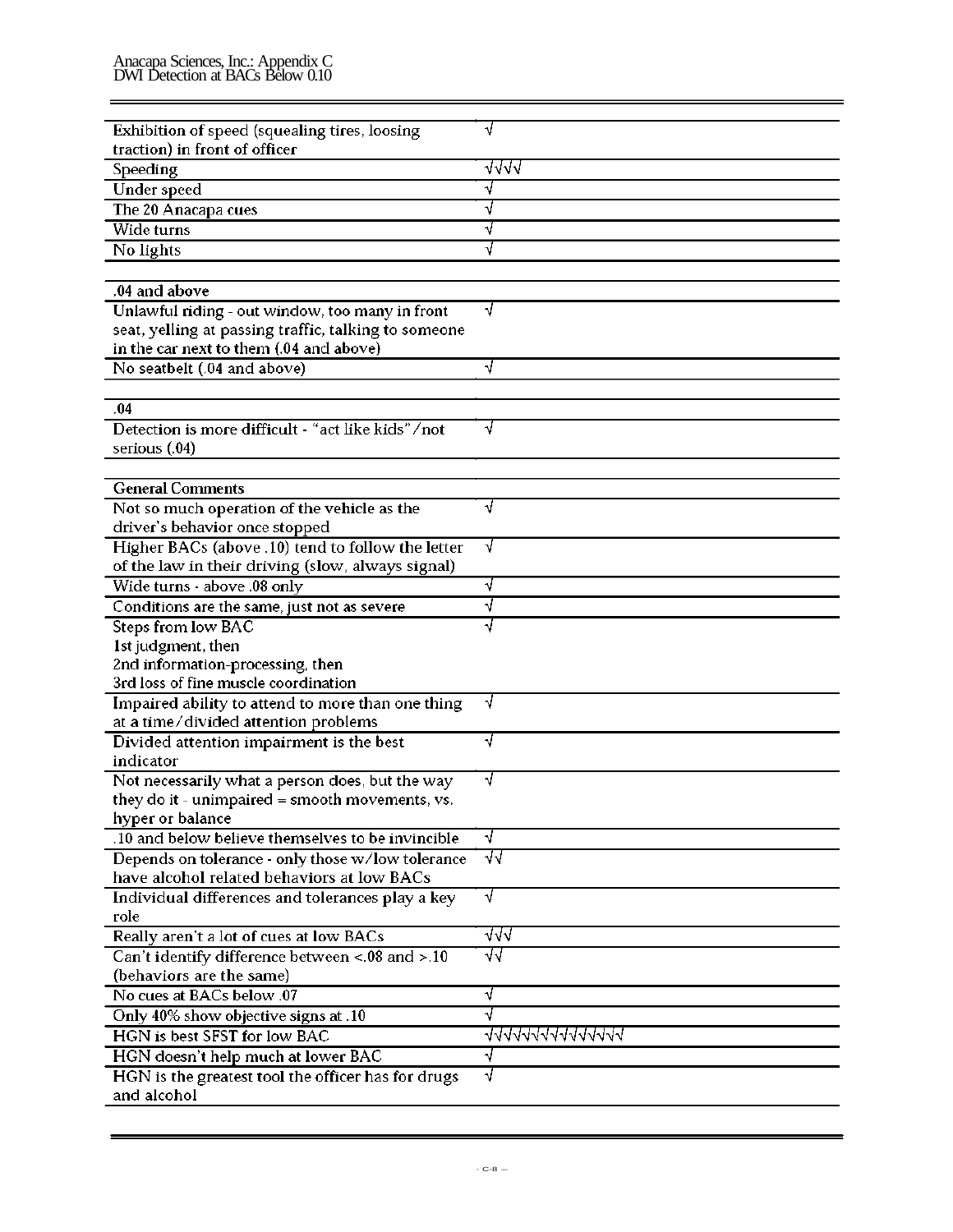| SFSTs not effective for low BACs - unless person                          | √                    |
|---------------------------------------------------------------------------|----------------------|
| has low tolerance                                                         |                      |
| SFSTs still there                                                         | Λ                    |
| Passes the test but has trouble focusing                                  |                      |
| attention/does not pass the test well                                     |                      |
| At low BAC alcohol = stimulant, so people are in a                        | N.                   |
| hurry/quick to do things                                                  |                      |
| Cocky attitude                                                            | √                    |
| Tend to get very brave/emboldened                                         | √√                   |
| Picking up a prostitute - illegal turns, cutting                          |                      |
| across all lanes, face wrong way in traffic                               |                      |
| Inhibitions have dropped                                                  | V                    |
| More likely to commit traffic violations because                          | √                    |
| although euphoric, don't believe alcohol is                               |                      |
| affecting them                                                            |                      |
| Significant impairment at low/below .07 BAC -                             | √√√                  |
| probably also on other drugs, young, new or                               |                      |
| infrequent drinker                                                        |                      |
| Those w/low BACs are usually also on another                              | ₩                    |
| drug (marijuana, cocaine and other stimulants,                            |                      |
| depressants, meta-amphetamines, prescription                              |                      |
| medication)                                                               |                      |
| Alcohol + narcotic -> slower speed                                        | V                    |
| Alcohol + stimulant -> more aggressive                                    |                      |
| Officer uses own judgment/experience with the 20                          | √                    |
| cues                                                                      |                      |
| Officers only use SFSTs + trained in using video                          | √                    |
| cameras                                                                   |                      |
| Recruits taught NHTSA guidelines, SFSTs - no                              | V                    |
| instruction geared towards detection of low level<br><b>BAC</b> operators |                      |
|                                                                           |                      |
| <b>Juvenile - Other Comments</b>                                          |                      |
| Aggressive driving/chance taking/risky                                    | 1111                 |
| Overdriving their skill level                                             |                      |
| Severely impaired at low BAC (like an adult                               | <u>1111111111111</u> |
| w/high BAC-sloppy)                                                        |                      |
| Haven't had time to develop tolerance - at lower                          | √                    |
| BACs look worse than they are                                             |                      |
| Bravado                                                                   | V                    |
| Invincible/"cock-sure"                                                    | ₩                    |
| Poor job on divided attention task (SFST)                                 | √                    |
|                                                                           |                      |
| Several teens in the car                                                  |                      |
| Accident                                                                  |                      |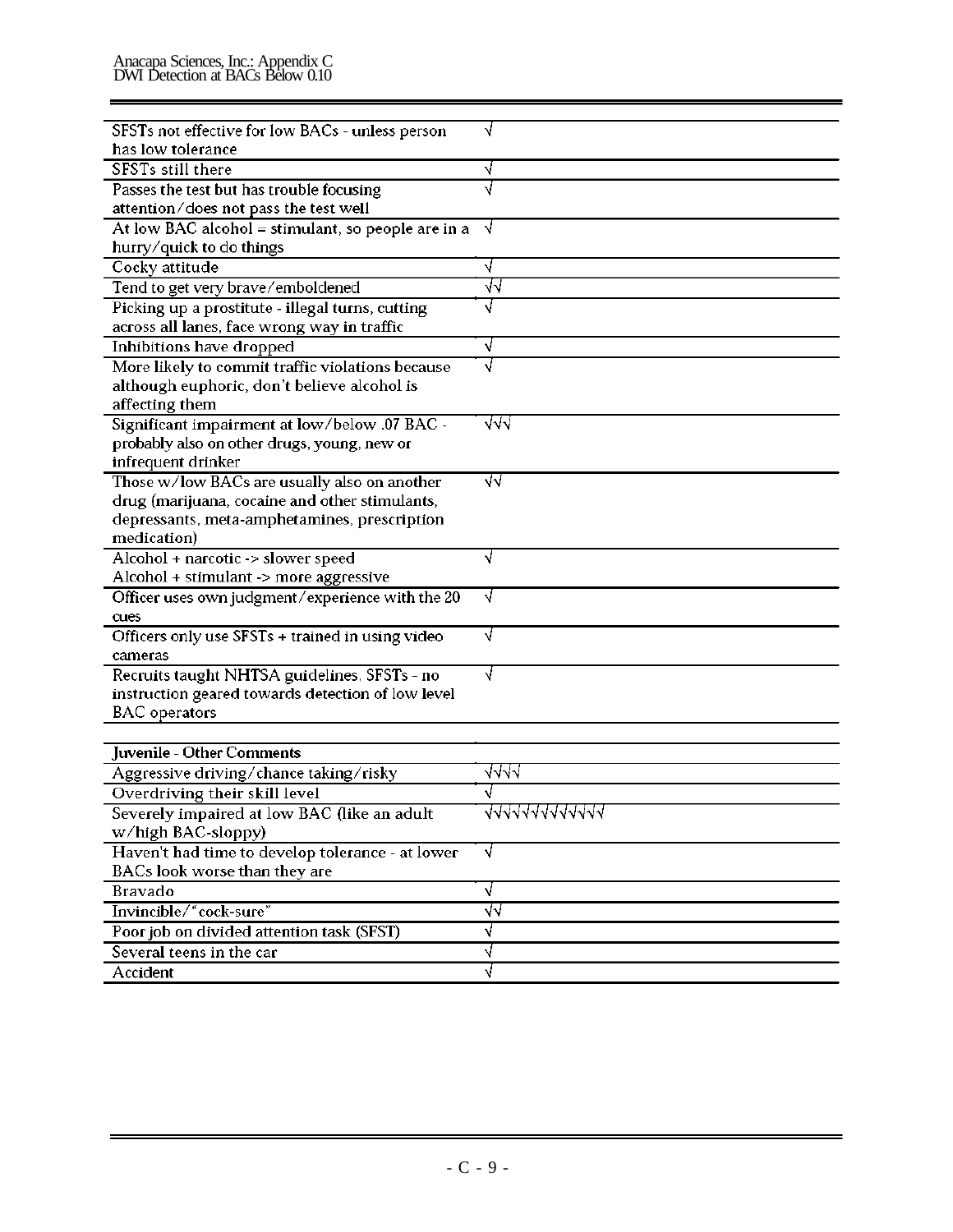Anacapa Sciences, Inc.: Appendix C DWI Detection at BACs Below 0.10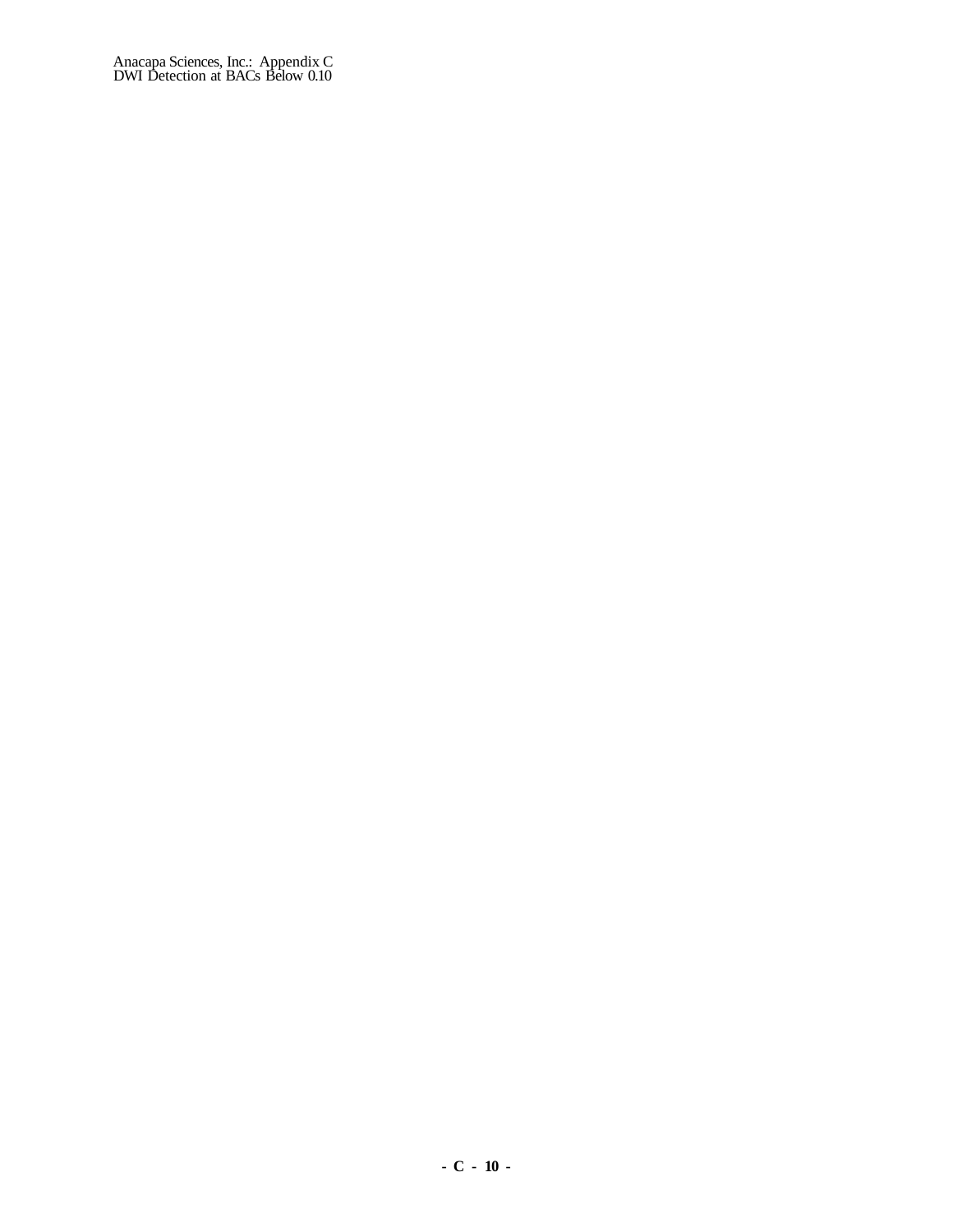### SUMMARY OF DWI ARREST REPORT DATA BASE

| <b>BAC Range</b> | Number of Cases |
|------------------|-----------------|
| $.01 - .03$      | 10              |
| .04-.07          | 307             |
| $.08 +$          | 585             |
|                  |                 |

The following tables present the frequency of cues reported in the 902 DWI arrest reports in three BAC categories (0.01-0.03; 0.04-0.07; and, >0.08). The decimal value in the cells adjacent to the frequency is the proportion of all arrest reports in that BAC category in which that particular cue was reported.

| 2 WEAVING CUES |                                                      |             |             |          |
|----------------|------------------------------------------------------|-------------|-------------|----------|
| No.            | Cue                                                  | $.01 - .03$ | $.04 - .07$ | $.08+$   |
| 2.1.           | Weaving within a lane (includes touching lane lines) | 1/0.10      | 31/111      | 104/.178 |
| 2.2.           | Weaving across lane lines                            | 1/0.10      | 36/117      | 101/172  |
| 2.3.           | Weaving across center divider line                   | 1/0.10      | 16/052      | 30/.051  |
| 2.4.           | Weaving (unspecified)                                | 2/0.20      | 14/.046     | 14/.024  |

|      | 3. STRADDLING CUES                                                                |             |             |         |  |
|------|-----------------------------------------------------------------------------------|-------------|-------------|---------|--|
| No.  | Cue                                                                               | $.01 - .03$ | $.04 - .07$ | $.08+$  |  |
| 3.1. | Straddling centerline                                                             | $\left($    | 4/0.013     | 4/007   |  |
| 3.2. | Straddling lane lines                                                             | $\theta$    | 58/.189     | 42/.072 |  |
| 3.3. | Driving left of center (wheels on line, but not across<br>or just left of center) | 1/0.10      | 2/0.007     | 21/.036 |  |

| <b>4. SPEEDING CUES</b> |                                                                                 |          |          |          |
|-------------------------|---------------------------------------------------------------------------------|----------|----------|----------|
| No.                     | Cue                                                                             | .01-.03  | .04-.07  | $.08+$   |
| 4.1.                    | Speed                                                                           |          |          |          |
| 4.2.                    | Speed limit                                                                     |          |          |          |
| 4.3.                    | Speed over limit                                                                |          |          |          |
| 4.4.                    | Speed under limit                                                               |          |          |          |
| 4.5.                    | Speeding                                                                        | 3/30     | 44/.143  | 172/.294 |
| 4.6.                    | Speeding (approaching signal)                                                   | $\Omega$ | $\Omega$ | 1/002    |
| 4.7.                    | Slow Speed (unspecified)                                                        | $\Omega$ | 6/0.020  | 29/.050  |
| 4.8.                    | Varying speed                                                                   | 1/0.10   | 2/0.007  | 16/.027  |
| 4.9.                    | Drag racing                                                                     | 1/0.10   | 1/0.003  | 1/002    |
| 4.10.                   | Speeding past or away from police vehicle (failure to<br>notice police vehicle) | $\Omega$ | 5/0.016  | 29/.050  |
| 4.11.                   | Speeding for conditions (including unsafe speed)                                | $\theta$ | 1/0.003  | 3/0.005  |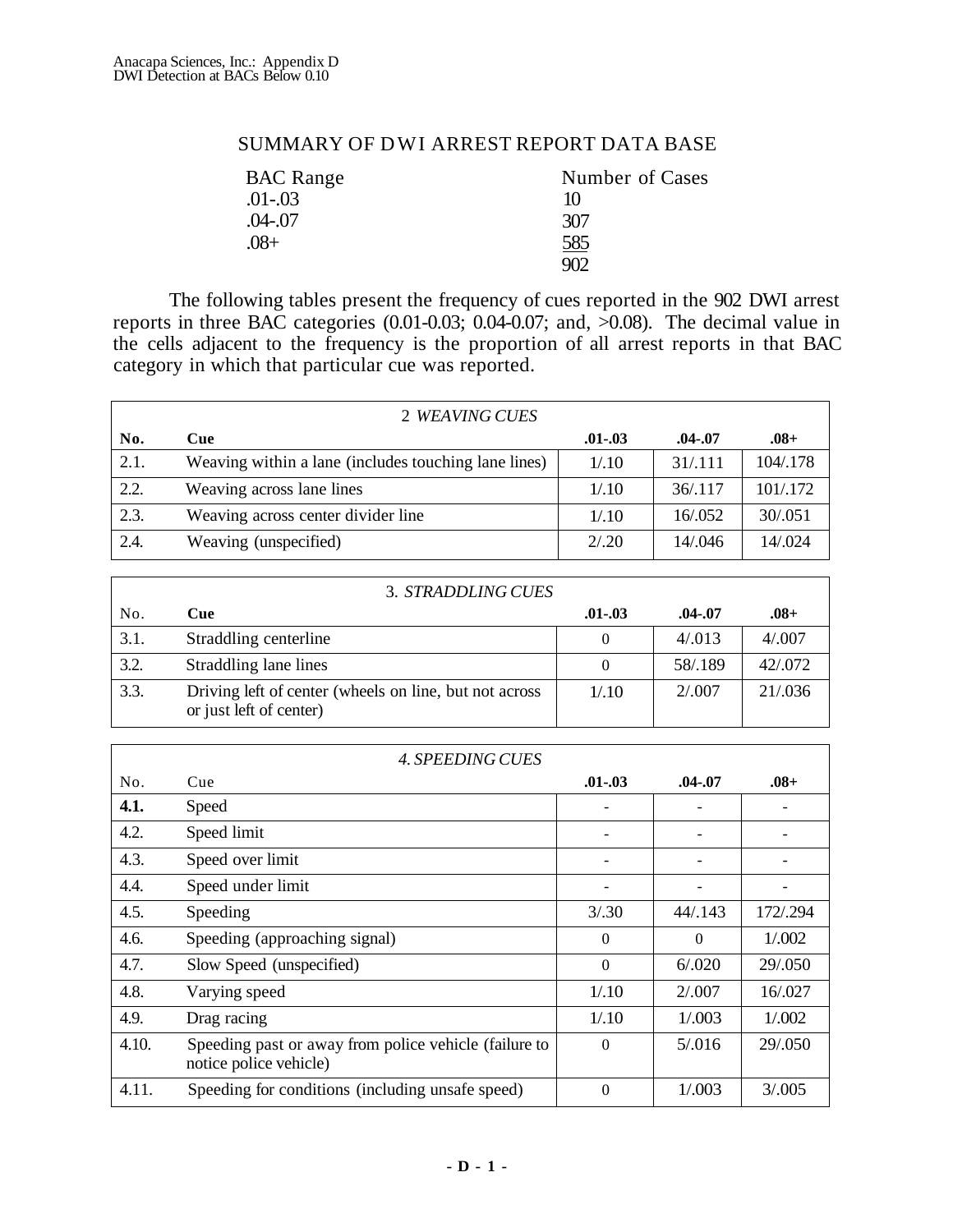|      | 5. ACCELERATING CUES                |             |             |          |  |
|------|-------------------------------------|-------------|-------------|----------|--|
| No.  | Cue                                 | $.01 - .03$ | $.04 - .07$ | $.08+$   |  |
| 5.1. | Accelerating rapidly forward        | $\theta$    | 10/033      | 24/.041  |  |
| 5.2. | Accelerating rapidly backward       |             |             | $\theta$ |  |
| 5.3. | Accelerating for no apparent reason |             |             | 3/0.005  |  |
| 5.4. | Stalling while accelerating         |             |             |          |  |

|      | <b>6. DECELERATING CUES</b>         |             |         |         |  |
|------|-------------------------------------|-------------|---------|---------|--|
| No.  | Cue                                 | $.01 - .03$ | .04-.07 | $.08+$  |  |
| 6.1. | Decelerating rapidly                |             | 1/0.003 | 7/0.012 |  |
| 6.2. | Decelerating slowly                 |             |         | 1/0.002 |  |
| 6.3. | Decelerating for no apparent reason |             |         | 3/0.005 |  |

|      | 7. RESPONDING TO LIGHTS/SIGNS CUES                            |             |             |         |  |
|------|---------------------------------------------------------------|-------------|-------------|---------|--|
| No.  | Cue                                                           | $.01 - .03$ | $.04 - .07$ | $.08+$  |  |
| 7.1. | Failing to stop for red light                                 | 1/0.10      | 3/0.010     | 13/.022 |  |
| 7.2. | Failing to slow for caution sign                              | 0           | $\Omega$    | 1/002   |  |
| 7.3. | Failing to stop for stop sign                                 | 0           | 6/0.020     | 29/.050 |  |
| 7.4. | Failing to proceed after stopping $@$ sign/slow to<br>proceed | 0           | 0           | 2/0.003 |  |

| 8. OPERATING VEHICLE EQUIPMENT CUES |                                                                                              |             |           |          |
|-------------------------------------|----------------------------------------------------------------------------------------------|-------------|-----------|----------|
| No.                                 | Cue                                                                                          | $.01 - .03$ | $.04-.07$ | $.08+$   |
| 8.1.                                | Driving without headlights (includes tail lights if<br>from rear)                            | $\Omega$    | 6/0.020   | 2/.038   |
| 8.2.                                | Failing to dim high-beams                                                                    | $\Omega$    | 8/0.026   | 7/0.012  |
| 8.3.                                | Driving with vehicle defect                                                                  | $\Omega$    | 23/.075   | 55/.094  |
| 8.4.                                | Leaving vehicle with lights on/engine on                                                     | $\Omega$    | $\Omega$  | 1/002    |
| 8.5.                                | Blowing horn for no reason                                                                   | $\Omega$    | $\Omega$  | $\theta$ |
| 8.6.                                | Racing engine                                                                                | $\Omega$    | $\Omega$  | $\theta$ |
| 8.7.                                | Shifting to wrong gear when turning off engine.                                              | $\Omega$    | $\Omega$  | 1/002    |
| 8.8.                                | No, obscured, or stolen plate or expired registration                                        | 1/0.10      | 13/042    | 26/.044  |
| 8.9.                                | Driving w/ flashers on                                                                       | $\Omega$    | $\Omega$  | 3/0.005  |
| 8.10.                               | Vehicle code violation (includes a modification made<br>by the owner that violates the code) | $\Omega$    | 1/0.003   | 3/0.005  |
| 8.11.                               | Driving w/ wipers on in dry weather                                                          | $\Omega$    | $\Omega$  | 1/002    |
| 8.12.                               | Driving $w / cab$ (interior) light on                                                        | $\Omega$    | 1/0.003   | 1/002    |
| 8.13                                | Poor shifting/grinding gears                                                                 | $\Omega$    | $\Omega$  | 1/002    |
| 8.14                                | <b>Stalling</b>                                                                              | $\Omega$    | $\Omega$  | 1/002    |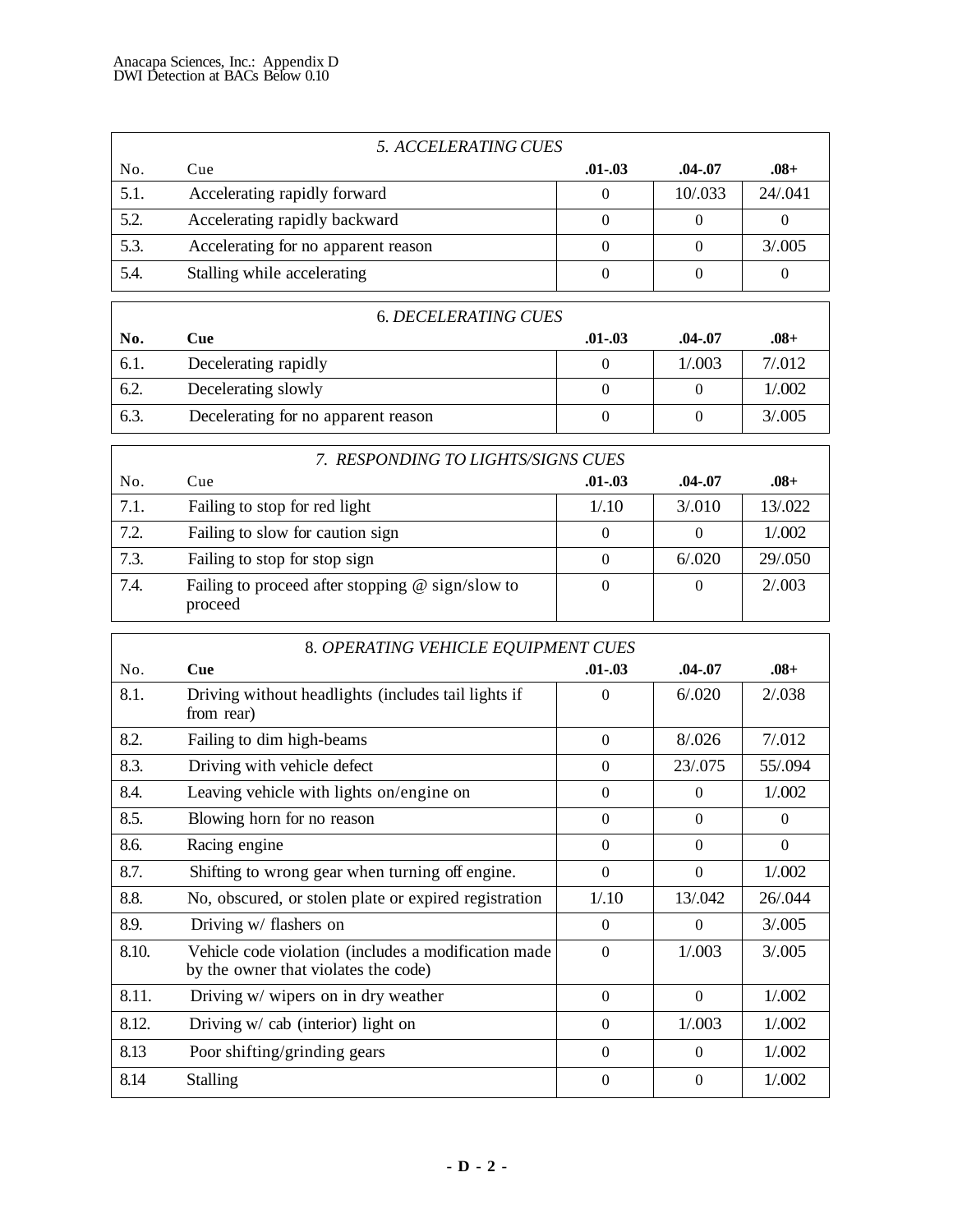#### Anacapa Sciences, Inc.: Appendix D DWI Detection at BACs Below 0.10

 $\overline{\phantom{a}}$ 

|      | 9. DRIFTING CUES       |             |             |         |
|------|------------------------|-------------|-------------|---------|
| No.  | Cue                    | $.01 - .03$ | $.04 - .07$ | $.08 +$ |
| 9.1. | Drifting during turn   | 0           |             | 6/0.010 |
| 9.2. | Drifting during curve  |             | 1/0.003     | 13/.022 |
| 9.3. | Drifting (unspecified) | 1/10        | 2/0.007     | 36/.061 |

| <b>10. DRIVING CUES</b> |                                          |             |             |          |  |
|-------------------------|------------------------------------------|-------------|-------------|----------|--|
| No.                     | Cue                                      | $.01 - .03$ | $.04 - .07$ | $.08+$   |  |
| 10.1.                   | Following too closely                    | $\theta$    | 3/0.010     | 18/.031  |  |
| 10.2.                   | Driving wrong way on one-way street      | $\Omega$    | 6/0.020     | 1/002    |  |
| 10.3.                   | Driving on median                        | $\Omega$    | 1/0.003     | 3/0.005  |  |
| 10.4.                   | Driving in opposing lanes                | 1/0.10      | 4/0.013     | 10/.017  |  |
| 10.5.                   | Driving off roadway                      | $\theta$    | $\Omega$    | 4/007    |  |
| 10.6.                   | Driving on shoulder                      | $\theta$    | 5/0.016     | 5/0.009  |  |
| 10.7.                   | Driving over curb                        | $\Omega$    | 1/0.003     | 2/0.003  |  |
| 10.8.                   | Driving in parking lane                  | $\theta$    | 1/0.003     | $\Omega$ |  |
| 10.9.                   | Driving on other than designated roadway | $\theta$    | $\Omega$    | 1/002    |  |
| 10.10.                  | Driving straight from turn only lane     | $\theta$    | 2/.007      | 4/007    |  |
| 10.11.                  | Driving vehicle erratically              | $\theta$    | $\Omega$    | 3/0.005  |  |
| 10.12.                  | Driving with excessive caution           | $\Omega$    | 1/0.003     | $\Omega$ |  |
| 10.13.                  | Forcing other vehicles off road          | $\theta$    | $\Omega$    | $\Omega$ |  |
| 10.14.                  | Losing control                           | $\Omega$    | $\Omega$    | 2/.003   |  |
| 10.15.                  | Reckless driving                         | $\Omega$    | 5/0.016     | 5/0.009  |  |
| 10.16.                  | Driving $w/$ a flat tire                 | $\Omega$    | $\Omega$    | 2/0.003  |  |
| 10.17                   | Driving w/out seatbelt                   | $\theta$    | 6/0.020     | 36/.061  |  |

| 11. TURNING CUES |                                  |           |           |         |  |
|------------------|----------------------------------|-----------|-----------|---------|--|
| No.              | Cue                              | $.01-.03$ | $.04-.07$ | $.08+$  |  |
| 11.0.            | Turning (wide turn)              | 1/0.10    | 14/.046   | 20/.034 |  |
| 11.1.            | Turning left illegally           | $\Omega$  | 1/0.003   | 1/002   |  |
| 11.2.            | Turning U illegally              | $\Omega$  | 7/0.023   | 8/0.014 |  |
| 11.3.            | Turning illegally on red light   | $\Omega$  | 1/0.003   | 3/0.005 |  |
| 11.4.            | Turning improperly (unspecified) | $\Omega$  | 2/0.007   | 2/.003  |  |
| 11.5.            | Turning from wrong lane          | $\Omega$  | 1/0.003   | 2/0.003 |  |
| 11.6.            | Turning into oncoming traffic    | $\Omega$  | 2/0.007   | 2/.003  |  |
| 11.7.            | Turning with excessive speed     | $\Omega$  | 2/0.007   | 5/0.009 |  |
| 11.8.            | Turning erratically/jerkily      | $\Omega$  | 1/0.003   | 4/0.007 |  |
| 11.9.            | Turning abruptly/sharply         | $\Omega$  | 1/0.003   | 13/.022 |  |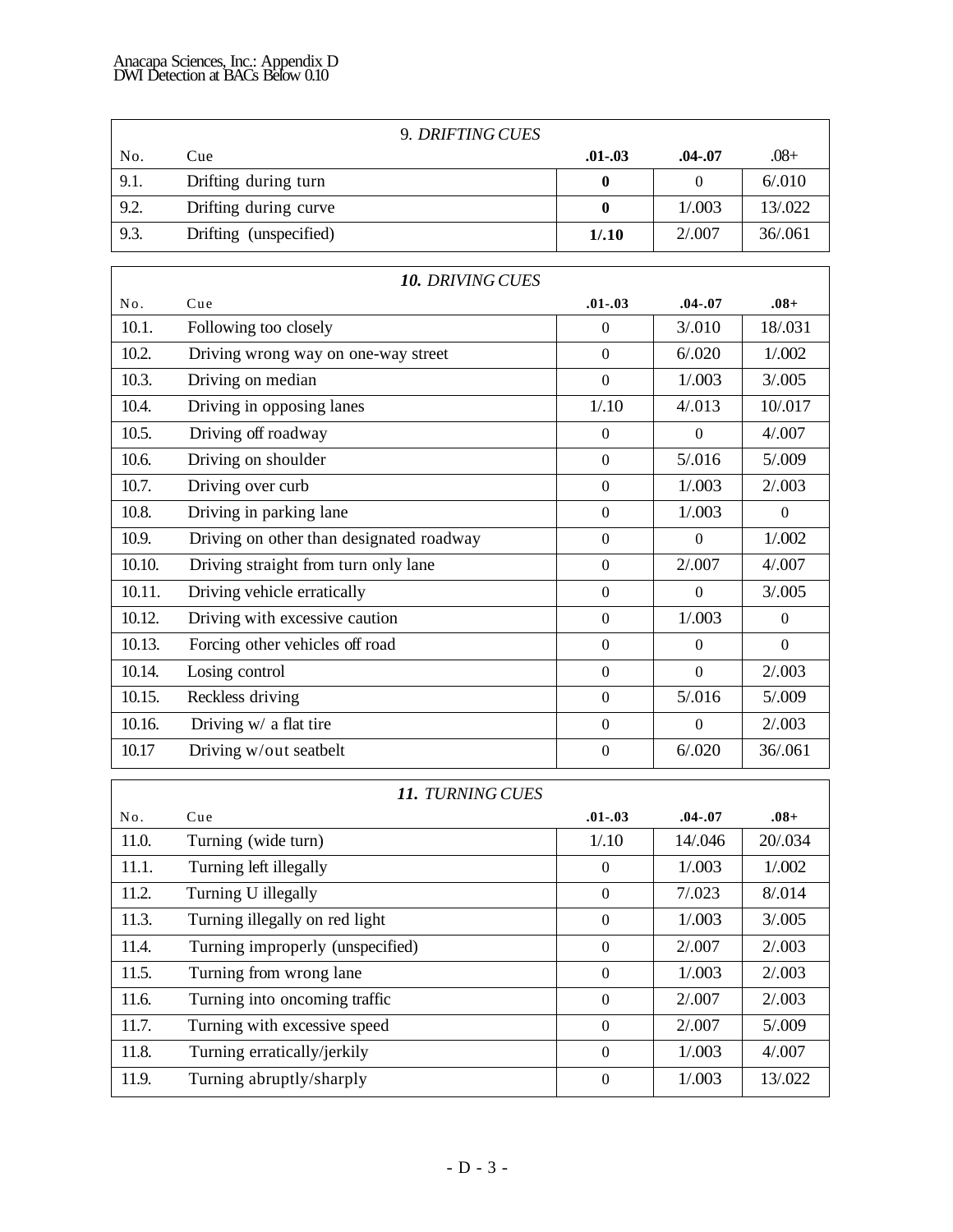| 11. TURNING CUES (Continued) |                                          |  |         |         |
|------------------------------|------------------------------------------|--|---------|---------|
|                              |                                          |  |         |         |
| 11.10.                       | Turning slowly                           |  |         |         |
| 11.11.                       | Turning across corner/cutting the corner |  | 2/0.007 | 3/0.005 |
| 11.12.                       | Turning over curb                        |  | 2/0.007 | 2/0.003 |
| 11.13.                       | Turning into wrong lane                  |  | 1/0.003 | 5/0.009 |

| <b>12. ALMOST STRIKING CUES</b> |                                           |             |             |         |
|---------------------------------|-------------------------------------------|-------------|-------------|---------|
| No.                             | Cue                                       | $.01 - .03$ | $.04 - .07$ | $.08+$  |
| 12.1.                           | Almost striking police vehicle            | $\Omega$    | 2/0.007     | 8/.014  |
| 12.2.                           | Almost striking another moving vehicle    | $\Omega$    | 2/0.007     | 13/.022 |
| 12.3.                           | Almost striking parked vehicle            | $\Omega$    | 9/030       | 2/0.003 |
| 12.4.                           | Almost striking oncoming vehicle          | $\Omega$    | 1/0.003     | 2/0.003 |
|                                 | 12.5. Almost striking curb /sidewalk      | $\Omega$    | 3/0.010     | 6/0.010 |
| 12.6.                           | Almost striking sign/object/wall/building | $\Omega$    | 0           | 3/0.005 |
| 12.7.                           | Almost striking median/guardrail          | $\Omega$    | 1/0.003     | 4/007   |

| 13. SWERVING CUES |                             |              |             |         |  |
|-------------------|-----------------------------|--------------|-------------|---------|--|
| No.               | Cue                         | $.01 - .03$  | $.04 - .07$ | $.08 +$ |  |
| 13.1.             | Swerving across lanes       | $\theta$     | 1/0.003     | 7/0.012 |  |
| 13.2.             | Swerving back and forth     | $\Omega$     | 1/0.003     | 9/0.015 |  |
| 13.3.             | Swerving back to lane       | $\Omega$     | 4/0.013     | 40/.068 |  |
| 13.4.             | Swerving onto shoulder      | $\Omega$     | 1/0.003     | 1/002   |  |
| 13.5.             | Swerving toward curb        | $\Omega$     | 1/0.003     | 1/002   |  |
| 13.6.             | Swerving to avoid collision | $\Omega$     | 1/0.003     | 6/0.010 |  |
| 13.7.             | Swerving (unspecified)      | $\Omega$     | 1/0.003     | 6/0.010 |  |
| 13.8.             | Swerving across centerline  | $\mathbf{0}$ | $\Omega$    | 3/0.005 |  |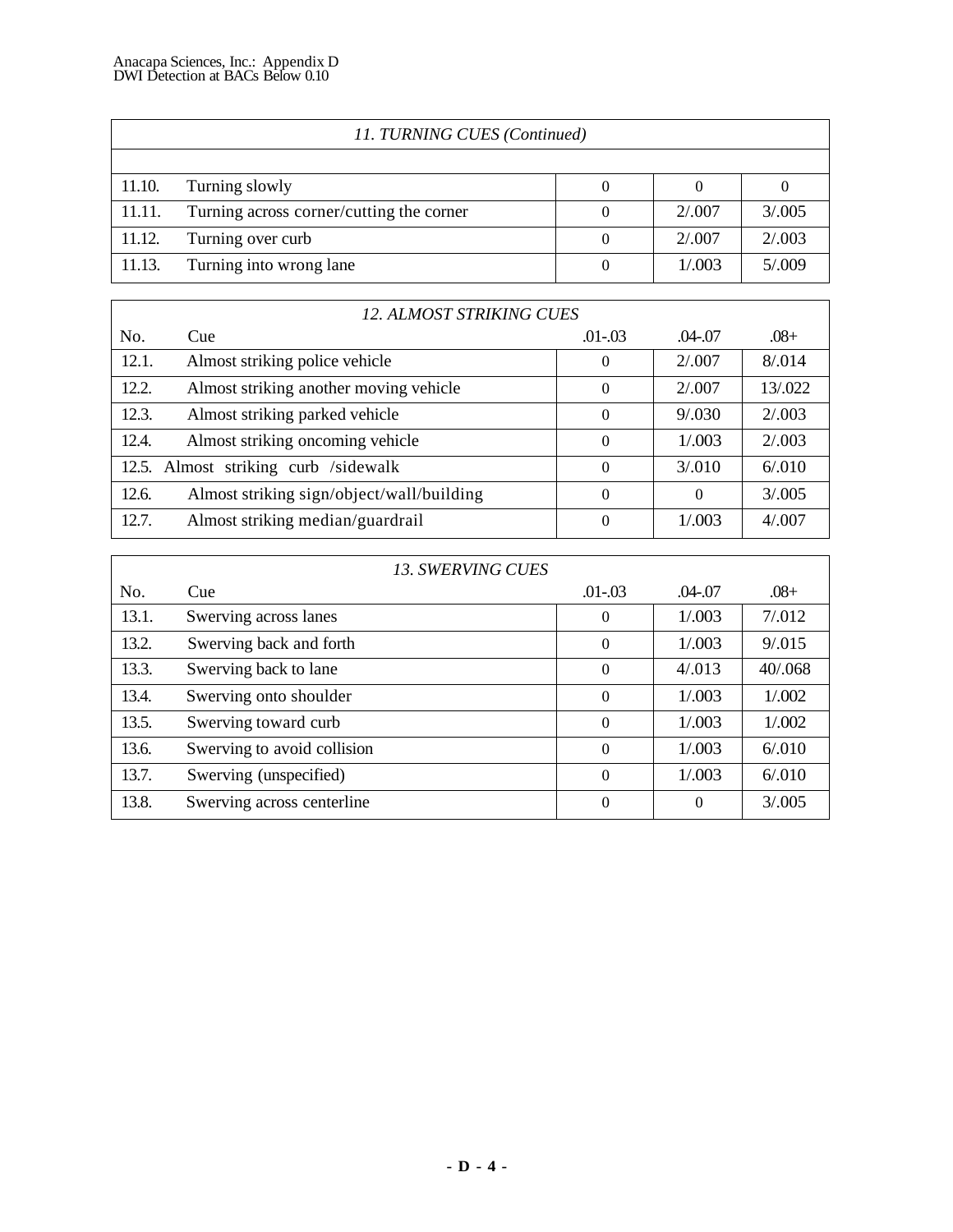| <b>14. STOPPING CUES</b> |                                                  |             |             |          |
|--------------------------|--------------------------------------------------|-------------|-------------|----------|
| No.                      | Cue                                              | $.01 - .03$ | $.04 - .07$ | $.08+$   |
| 14.1.                    | Stopping in Traffic Lane                         | $\Omega$    | 8/0.026     | 9/0.015  |
| 14.2.                    | Stopping beyond limit line                       | $\Omega$    | 1/0.003     | 3/0.005  |
| 14.3.                    | Stopping in intersection                         | $\Omega$    | 4/0.013     | 3/0.005  |
| 14.4.                    | Stopping and continuing to roll                  | $\Omega$    | $\Omega$    | 2/0.003  |
| 14.5.                    | Stopping for green light                         | $\Omega$    | 1/0.003     | 1/002    |
| 14.6.                    | Stopping for flashing yellow traffic signal      | $\Omega$    | $\Omega$    | $\Omega$ |
| 14.7.                    | Stopping suddenly                                | $\theta$    | 2/0.007     | 8/0.014  |
| 14.8.                    | Stopping too far from curb                       | $\Omega$    | 3/0.010     | 3/0.005  |
| 14.9.                    | Stopping for no apparent reason                  | $\Omega$    | $\Omega$    | 2/0.003  |
| 14.10.                   | Stopping suddenly for police signals             | $\theta$    | 3/0.010     | 4/0.007  |
| 14.11.                   | Stopping short of intersection                   | $\Omega$    | 1/0.003     | 3/0.005  |
| 14.12.                   | Stopping vehicle with difficulty                 | $\Omega$    | $\Omega$    | $\Omega$ |
| 14.13.                   | Stopping on shoulder, gore point, or off roadway | $\Omega$    | 2/.007      | 5/0.009  |
| 14.14.                   | Stopping in prohibited zone                      | $\Omega$    | 1/0.003     | $\Omega$ |
| 14.15.                   | Stopping "jerkily                                | $\Omega$    | $\Omega$    | 1/002    |
| 14.16.                   | Skidding to a stop                               | $\Omega$    | 1/0.003     | 7/0.012  |
|                          | 14.17. Stopping $\&$ falling asleep /passing out | $\Omega$    | $\Omega$    | 4/007    |
| 14.18.                   | Stopping on sidewalk                             | $\Omega$    | 1/0.003     | $\Omega$ |
| 14.19.                   | Stopping at an angle                             | $\Omega$    | 1/0.003     | $\theta$ |

|       |                        | 15. STEERING CUES |           |         |         |
|-------|------------------------|-------------------|-----------|---------|---------|
| No.   | 'ue                    |                   | $.01-.03$ | .04-.07 | .08+    |
| 15.1. | Steering motions jerky |                   |           |         | 5/0.009 |

| <b>16. BACKING (REVERSING) CUES</b> |                                  |           |             |         |  |
|-------------------------------------|----------------------------------|-----------|-------------|---------|--|
| No.                                 | Cue                              | $.01-.03$ | $.04 - .07$ | $.08+$  |  |
| 16.1.                               | Backing on roadway               |           | 3/0.010     | 2/0.003 |  |
| 16.2.                               | Backing improperly (unspecified) |           |             |         |  |
| 16.3.                               | Backing into traffic             |           |             |         |  |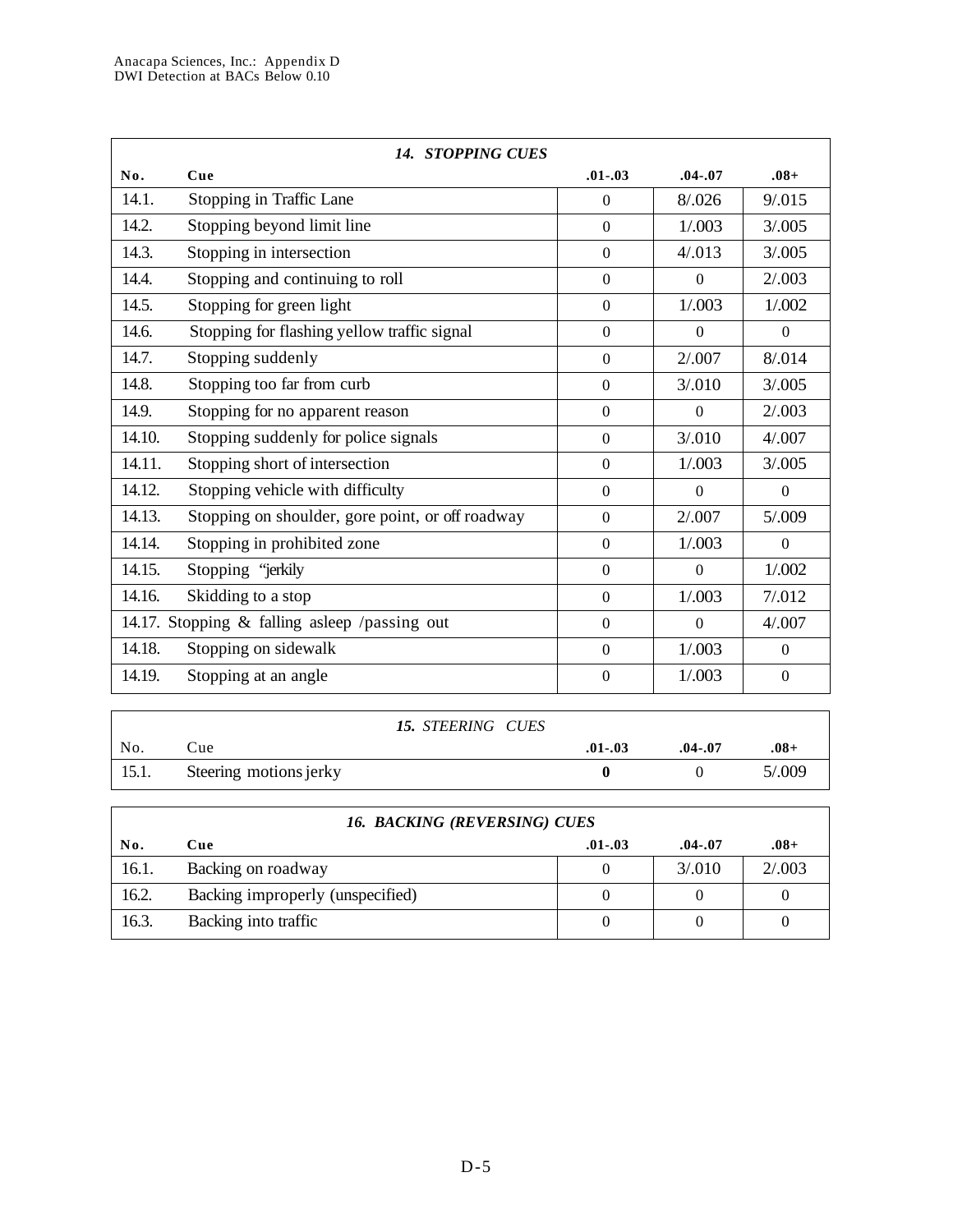| 17. PARKING CUES |                                                                          |                  |                |          |  |
|------------------|--------------------------------------------------------------------------|------------------|----------------|----------|--|
| No.              | Cue                                                                      | $.01 - .03$      | $.04 - .07$    | $.08+$   |  |
| 17.1.            | Parking with no apparent reason                                          | $\Omega$         | $\Omega$       | $\Omega$ |  |
| 17.2.            | Failing to pull to front of stall                                        | $\theta$         | $\Omega$       | 1/002    |  |
| 17.3.            | Parking at an angle                                                      | $\Omega$         | $\Omega$       | 1/002    |  |
| 17.4.            | Parking in no parking zone/in front of driveway                          | $\Omega$         | 1/0.003        | 2/.003   |  |
| 17.5.            | Double parking                                                           | $\theta$         | 1/0.003        | $\Omega$ |  |
| 17.6             | Parking taking 2 spaces                                                  | $\Omega$         | $\Omega$       | 1/002    |  |
|                  | <b>18. BRAKING CUES</b>                                                  |                  |                |          |  |
| No.              | Cue                                                                      | $.01 - .03$      | $.04 - .07$    | $.08+$   |  |
| 18.1.            | Braking erratically                                                      | $\bf{0}$         | $\Omega$       | 3/0.005  |  |
| 18.2.            | Braking with no apparent reason                                          | $\mathbf{0}$     | $\Omega$       | 4/0.007  |  |
|                  | <b>19. SIGNALING CUES</b>                                                |                  |                |          |  |
| No.              | Cue                                                                      | $.01 - .03$      | $.04-.07$      | $.08+$   |  |
| 19.1.            | Signaling inconsistent with driving act                                  | 1/0.10           | 1/0.003        | 2/.003   |  |
| 19.2.            | Signaling constantly/remains on after                                    | $\theta$         | $\Omega$       | 3/0.005  |  |
| 19.3.            | Failing to signal turn or lane change or parking                         | $\Omega$         | 8/0.026        | 23/.039  |  |
|                  | 20. CHANGING LANES CUES                                                  |                  |                |          |  |
| No.              | Cue                                                                      | $.01 - .03$      | $.04 - .07$    | $.08+$   |  |
| 20.1.            | Changing lanes abruptly                                                  | $\Omega$         | 4/0.013        | 11/.019  |  |
| 20.2.            | Changing lanes within intersection                                       | $\Omega$         | $\Omega$       | $\Omega$ |  |
| 20.3.            | Unsafe lane change                                                       | $\theta$         | 3/0.010        | 6/0.010  |  |
| 20.4.            | Frequent lane changes                                                    | $\Omega$         | 5/0.016        | 8/0.014  |  |
| 20.5             | Changing lanes in front of another vehicle causing<br>them to brake/slow | $\Omega$         | $\Omega$       | 3/0.005  |  |
| 20.6             | Changing more than one lane at a time                                    | $\boldsymbol{0}$ | 2/.007         | 4/007    |  |
|                  | 21. PASSING CUES                                                         |                  |                |          |  |
| No.              | Cue                                                                      | $.01 - .03$      | $.04 - .07$    | $.08+$   |  |
| 21.1             | Passing on right                                                         | $\boldsymbol{0}$ | 1/0.003        | 8/.014   |  |
| 21.2.            | Passing, then changing lanes in front (i.e., cutting<br>off)             | $\mathbf{0}$     | 2/.007         | 8/.014   |  |
| 21.3             | Passing over double yellow line                                          | $\boldsymbol{0}$ | $\overline{0}$ | 2/.003   |  |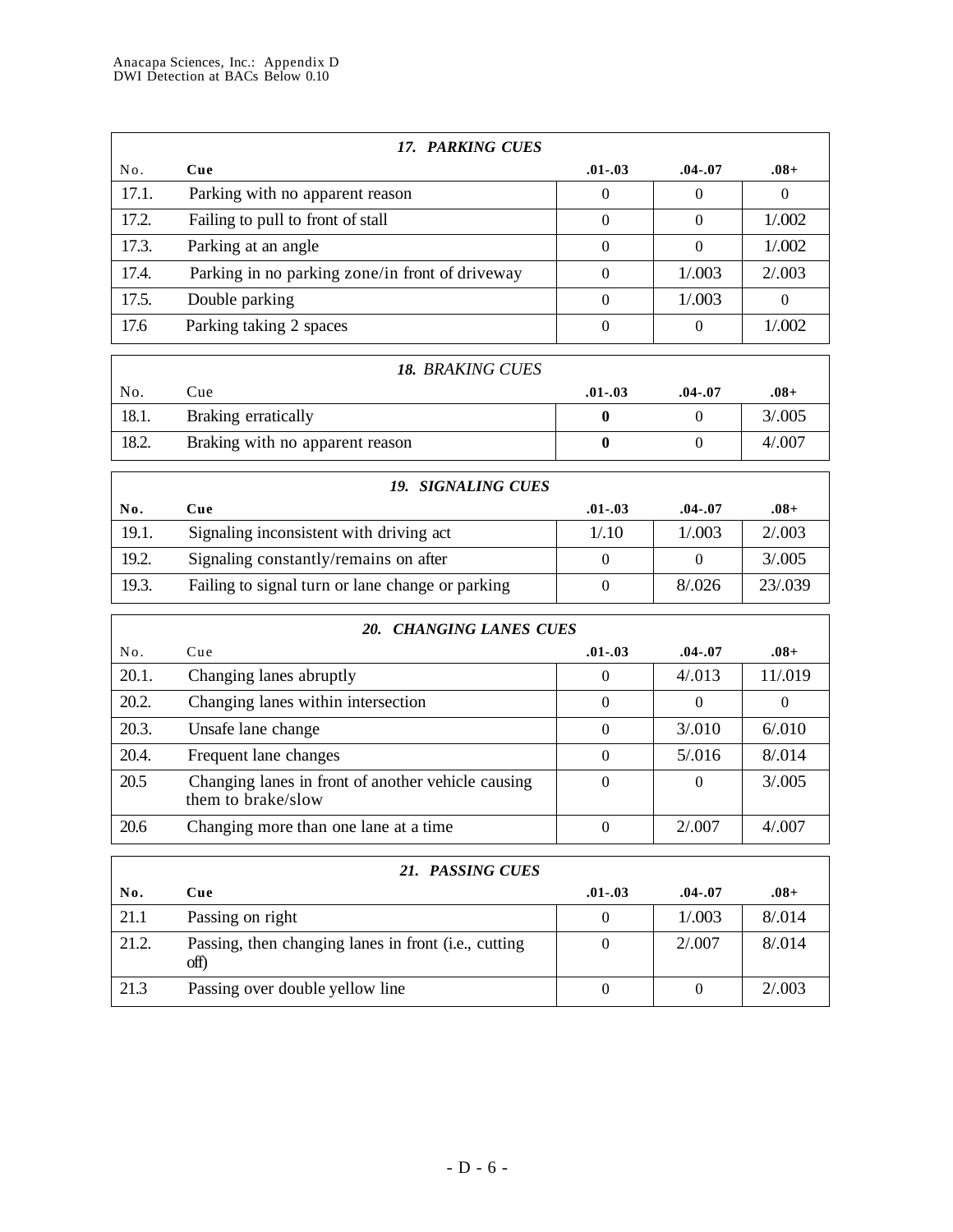| <i><b>22. PUSHING VEHICLE</b></i> |                                           |      |                 |  |
|-----------------------------------|-------------------------------------------|------|-----------------|--|
| No.                               | $CUES_{01}$<br>.04-<br>∴ue                |      |                 |  |
| 22.1.                             | Pushing stopped vehicle into intersection | 0.03 | $\mathbf{a}$ .U |  |
| 22.2.                             | Pushing disabled vehicle                  |      |                 |  |

| 23. STRIKING CUES |                                      |           |           |         |  |
|-------------------|--------------------------------------|-----------|-----------|---------|--|
| No.               | Cue                                  | $.01-.03$ | $.04-.07$ | $.08+$  |  |
| 23.1.             | Striking another moving vehicle      | 0         | 0         | 1/002   |  |
| 23.2.             | Striking parked vehicle              | $\theta$  | 0         | 4/007   |  |
| 23.3.             | Striking curb                        | 0         | 4/0.013   | 5/0.009 |  |
| 23.4.             | Striking signal/wall/building/object | $\theta$  | 0         | 5/0.009 |  |
| 23.5.             | Striking median                      | $\theta$  | 0         | 1/002   |  |

| 24. DRIVER RESPONSE TIME CUES |                                                |           |          |         |  |
|-------------------------------|------------------------------------------------|-----------|----------|---------|--|
| No.                           | Cue                                            | $.01-.03$ | .04-.07  | $.08+$  |  |
| 24.1.                         | Slow to respond to police signals              |           | 22/.072  | 74/.126 |  |
| 24.2.                         | Slow to respond to change in traffic signal    |           |          | 1/0.002 |  |
| 24.3.                         | Failing to respond to change in traffic signal |           | 4/0.013  |         |  |
| 24.4.                         | Failing to respond to police signals           |           | $\theta$ | 7/0.012 |  |

| 25. YIELDING CUES |                                                              |           |           |          |  |
|-------------------|--------------------------------------------------------------|-----------|-----------|----------|--|
| No.               | Cue                                                          | $.01-.03$ | $.04-.07$ | $.08+$   |  |
| 25.1.             | Failing to yield during lane change                          | $\theta$  | 1/0.003   | 2/0.003  |  |
| 25.2.             | Failing to yield ROW (unspecified)                           | $\theta$  | 1/0.003   | $\theta$ |  |
| 25.3.             | Failing to yield ROW at intersection                         | $\Omega$  | 0         | $\theta$ |  |
| 25.4.             | Failing to yield ROW to oncoming traffic                     | 0         | 1/0.003   | $\theta$ |  |
| 25.5.             | Failing to yield ROW to pedestrians                          | $\Omega$  | 1/0.003   | $\Omega$ |  |
| 25.6.             | Failing to yield ROW when exiting a<br>driveway /parking lot | 1/0.10    | 1/0.003   | 1/002    |  |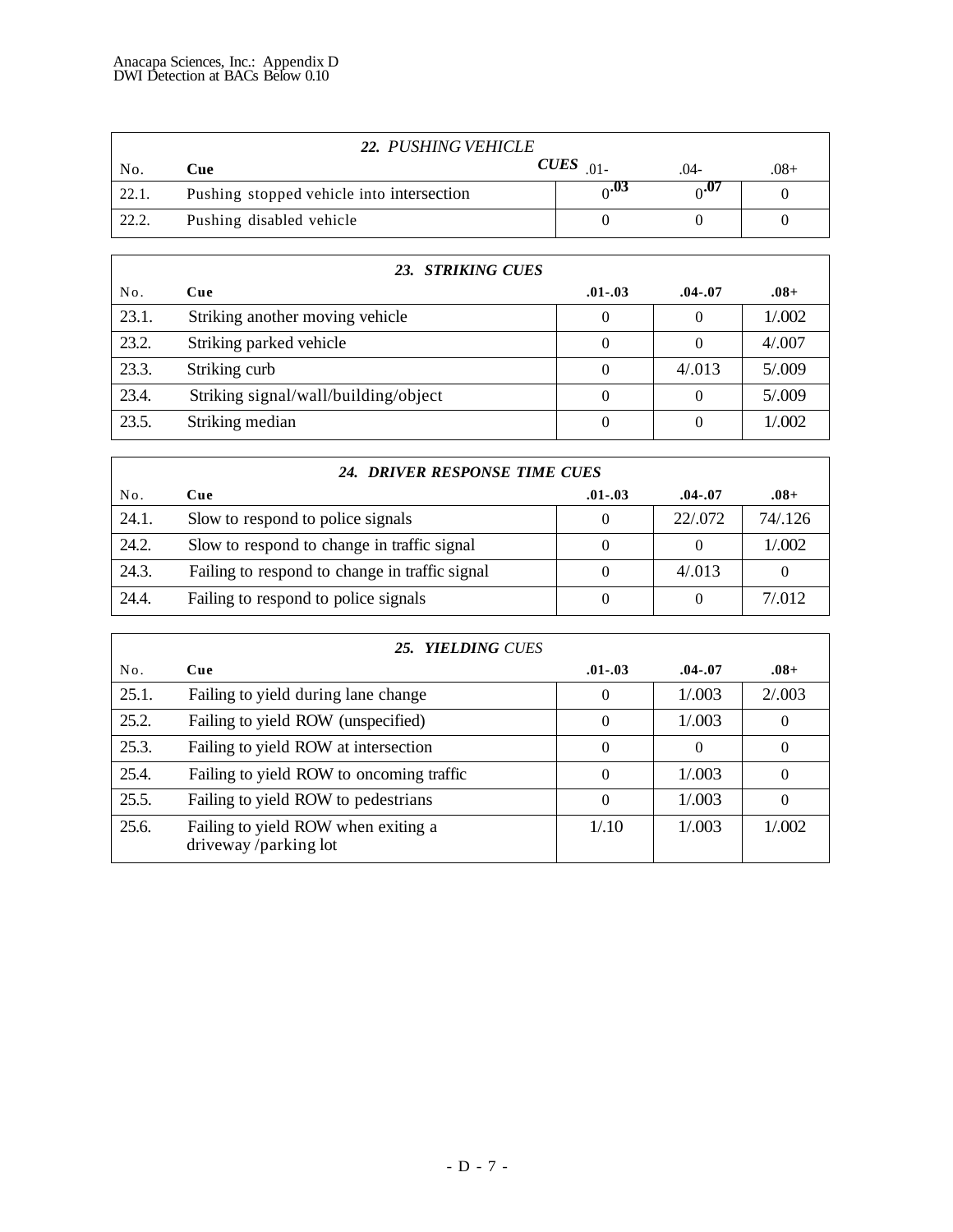| 26. BEHAVIOR WITH POLICE CUES |                                                               |             |           |          |  |
|-------------------------------|---------------------------------------------------------------|-------------|-----------|----------|--|
| No.                           | Cue                                                           | $.01 - .03$ | $.04-.07$ | $.08+$   |  |
| 26.1.                         | Failing to heed police directions                             | $\Omega$    | 1/0.003   | 8/0.014  |  |
| 26.2.                         | Attempting to evade police.                                   | $\Omega$    | 2/0.007   | 11/.019  |  |
| 26.3.                         | Waving at police                                              | $\Omega$    | 0         | 1/002    |  |
| 26.4.                         | Gesturing obscenely to police                                 | $\Omega$    | $\Omega$  | $\Omega$ |  |
| 26.5.                         | Blowing horn at police                                        | $\Omega$    | 0         | $\Omega$ |  |
| 26.6                          | Drives up to officer                                          | $\Omega$    | 1/0.003   | 3/0.005  |  |
| 26.7                          | Stopping inappropriately in response to police                | 1/0.10      | 0         | 23/.039  |  |
| 26.8                          | Tries to wave officer on                                      | $\Omega$    | $\Omega$  | 1/002    |  |
| 26.9                          | Stopping/parking before officer initiates<br>enforcement stop | $\theta$    | $\Omega$  | 2/0.003  |  |

|       | <i>27. DRINKING CUES</i>                                                                                                            |             |             |         |
|-------|-------------------------------------------------------------------------------------------------------------------------------------|-------------|-------------|---------|
| No.   | Cue                                                                                                                                 | $.01 - .03$ | $.04 - .07$ | $.08+$  |
| 27.1. | Appearing to be drunk                                                                                                               | $\Omega$    |             | 3/0.005 |
| 27.2. | Drinking in vehicle                                                                                                                 | 1/0.10      |             | 2/0.003 |
| 27.3  | Observed drinking prior to driving or cited for no<br>DL prior to driving (officer knew motorist was not<br>supposed to be driving) |             | $\theta$    | 2/0.003 |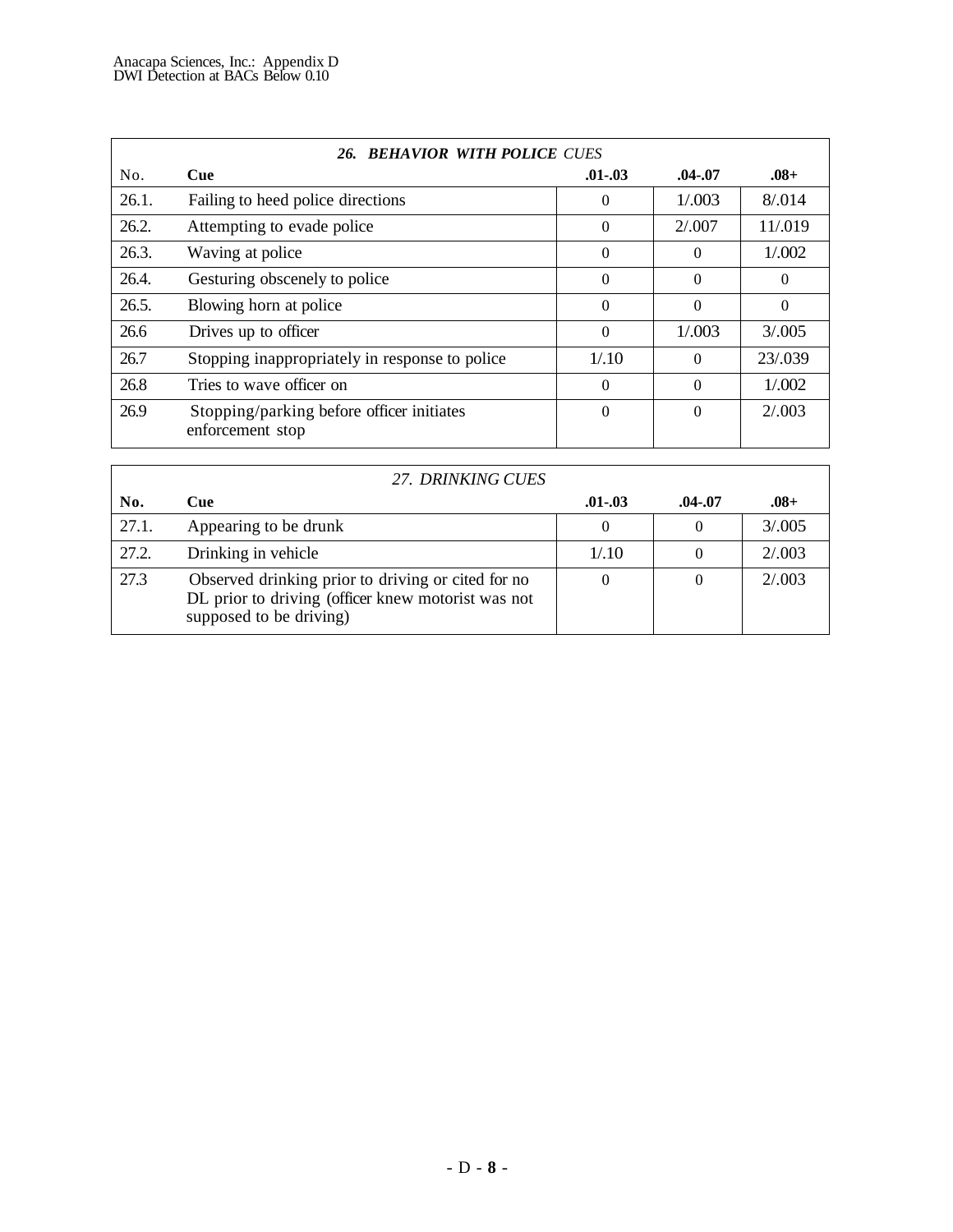| 28. OTHER CUES |                                                                                                                                            |             |             |                |  |
|----------------|--------------------------------------------------------------------------------------------------------------------------------------------|-------------|-------------|----------------|--|
| No.            | Cue                                                                                                                                        | $.01 - .03$ | $.04 - .07$ | $.08+$         |  |
| 28.1.          | Impeding traffic                                                                                                                           | $\Omega$    | 3/0.010     | 7/0.012        |  |
| 28.2.          | Changing places w/passenger                                                                                                                | $\Omega$    | 1/0.003     | 1/002          |  |
| 28.3.          | Passenger safety violation (hanging out window,<br>riding in open bed area)                                                                | $\theta$    | 2/0.007     | 9/0.015        |  |
| 28.4.          | Difficulty maintaining seated position.                                                                                                    | $\Omega$    | 2/0.007     | 2/0.003        |  |
| 28.5.          | Loud music from stereo                                                                                                                     | $\Omega$    | 1/0.003     | 1/002          |  |
| 28.6.          | Child restraint violation                                                                                                                  | $\Omega$    | 2/0.007     | $\Omega$       |  |
| 28.7.          | Talking to other car.                                                                                                                      | $\Omega$    | 1/0.003     | 1/002          |  |
| 28.8.          | Throwing something out vehicle.                                                                                                            | $\Omega$    | 2/.007      | 4/007          |  |
| 28.9.          | Sitting in parked car                                                                                                                      | $\Omega$    | $\theta$    | $\overline{0}$ |  |
| 28.10.         | Aborting entry to freeway on/off ramps ("gore<br>points")                                                                                  | $\theta$    | 1/0.003     | 2/0.003        |  |
| 28.11.         | Driver parked with headlights on at night                                                                                                  | $\Omega$    | $\Omega$    | 2/0.003        |  |
| 28.12.         | Urinating at roadside                                                                                                                      | $\Omega$    | $\Omega$    | 4/0.007        |  |
| 28.13.         | Suspicious activity (e.g. furtive movements, parked<br>behind closed business, running to a porta-potty,<br>something out of the ordinary) | $\Omega$    | $\Omega$    | 10/.017        |  |
| 28.14.         | Inappropriate horn sounding                                                                                                                | $\theta$    | $\theta$    | 1/002          |  |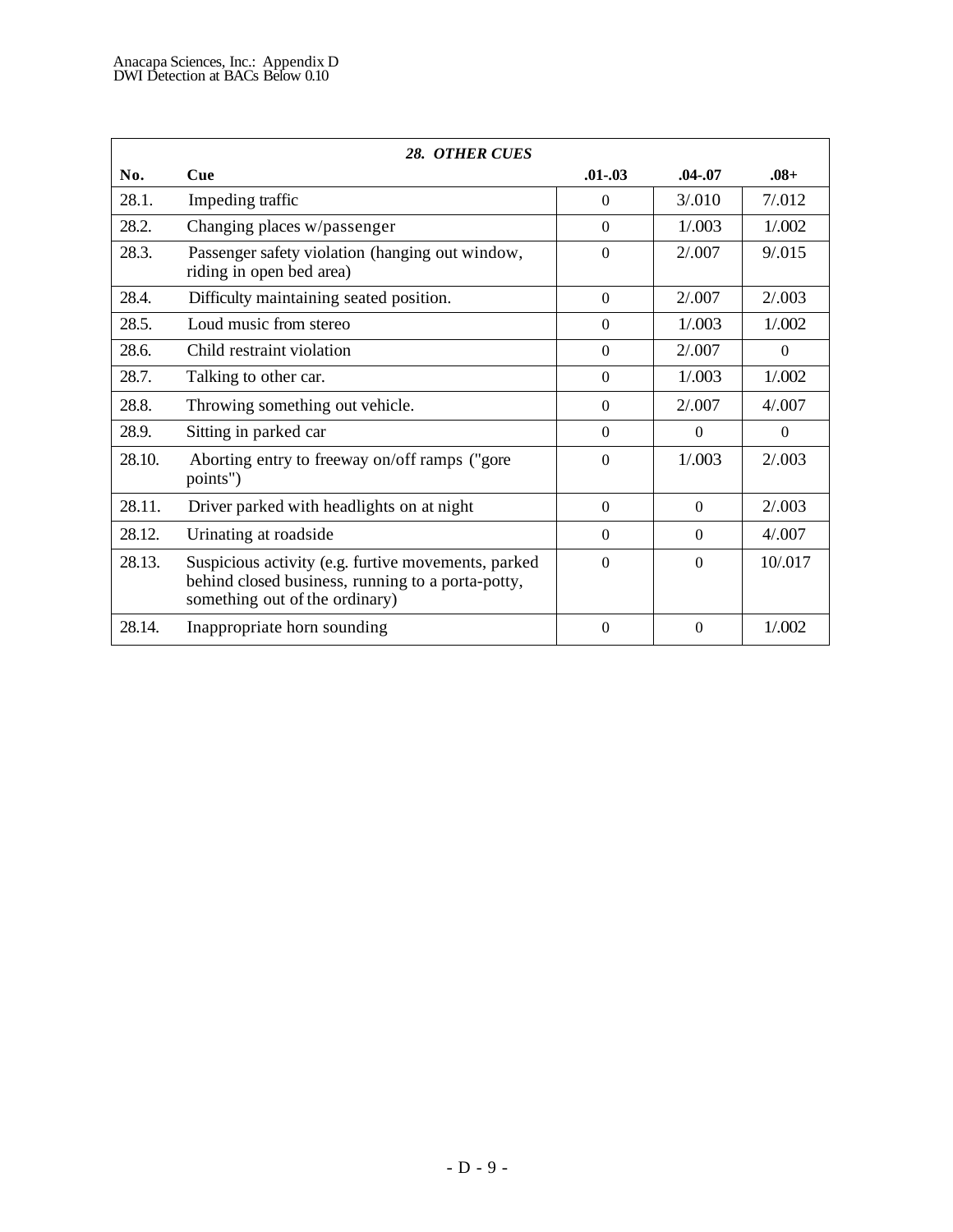|        | 29. POST STOP CUES                                                                              |                  |                  |          |  |  |
|--------|-------------------------------------------------------------------------------------------------|------------------|------------------|----------|--|--|
| No.    | <b>Cue</b>                                                                                      | $.01 - .03$      | .04-.07          | $.08 +$  |  |  |
| 29.1.  | Swaying                                                                                         | $\Omega$         | 17/.055          | 24/.041  |  |  |
| 29.2.  | Leaning on vehicle or object                                                                    | $\overline{0}$   | 6/0.010          | 8/0.014  |  |  |
| 29.3.  | Fumbling with DL/registration (includes dropping,<br>not realizing that they are looking at it) | 1/0.10           | 6/0.010          | 19/.032  |  |  |
| 29.4.  | Lights cigarette/smoking                                                                        | $\boldsymbol{0}$ | 1/0.003          | 5/0.009  |  |  |
| 29.5.  | Aggressive (includes verbal)                                                                    | $\boldsymbol{0}$ | 1/0.003          | 3/0.005  |  |  |
| 29.6.  | Argumentative                                                                                   | $\mathbf{0}$     | 4/0.013          | 9/0.015  |  |  |
| 29.7.  | Repeating questions/things                                                                      | $\Omega$         | 4/0.013          | 3/0.005  |  |  |
| 29.8.  | Cooperative/apologetic/polite                                                                   | $\boldsymbol{0}$ | $\Omega$         | 4/007    |  |  |
| 29.9.  | Chews gum/candy                                                                                 | $\boldsymbol{0}$ | 1/0.003          | 3/0.005  |  |  |
| 29.10. | Odor of alcohol from vehicle                                                                    | $\overline{0}$   | 27/.088          | 169/.288 |  |  |
| 29.11. | Talkative                                                                                       | $\boldsymbol{0}$ | 3/0.010          | 3/0.005  |  |  |
| 29.12. | Odor of alcohol on breath/facial area/person                                                    | 9/0.90           | 218/.710         | 469/.800 |  |  |
| 29.13. | Claims to have forgotten personal info.                                                         | $\Omega$         | $\boldsymbol{0}$ | 4/007    |  |  |
| 29.14. | Changing story/answers                                                                          | $\overline{0}$   | 5/0.016          | 15/.026  |  |  |
| 29.15. | Glassy eyes/watery/glazed                                                                       | 6/0.60           | 120/.391         | 352/.601 |  |  |
| 29.16. | Provides incorrect information                                                                  | 1/0.10           | 3/0.010          | 4/007    |  |  |
| 29.17. | Not having drivers<br>license/revoked/suspended/expired                                         | 2/.20            | 33/.108          | 127/.217 |  |  |
| 29.18. | Light-hearted/humorous/jovial/laughing                                                          | 1/0.10           | $\mathbf{0}$     | 3/0.005  |  |  |
| 29.19. | Face flushed                                                                                    | $\Omega$         | 7/123            | 17/.029  |  |  |
| 29.20. | <b>Bloodshot</b> eyes                                                                           | 7/0.70           | 159/.518         | 408/.696 |  |  |
| 29.21. | Open container                                                                                  | 2/0.20           | 15/.049          | 42/.072  |  |  |
| 29.22. | Drugs (cannabis)                                                                                | $\mathbf{0}$     | 2/.007           | 5/0.009  |  |  |
| 29.23. | Drugs (cocaine)                                                                                 | $\boldsymbol{0}$ | 1/0.003          | 2/0.003  |  |  |
| 29.24. | Drugs (methamphetamine)                                                                         | $\boldsymbol{0}$ | 2/.007           | 1/002    |  |  |
| 29.25. | Slow, deliberate movements                                                                      | 3/0.30           | 5/0.016          | 15/.026  |  |  |
| 29.26. | Slurred speech                                                                                  | 3/0.30           | 61/.199          | 196/.335 |  |  |
| 29.27. | No vehicle registration/expired                                                                 | 1/0.10           | 4/0.013          | 12/.021  |  |  |
| 29.28. | Unsteady or balance problems                                                                    | 1/0.10           | 46/.150          | 108/.184 |  |  |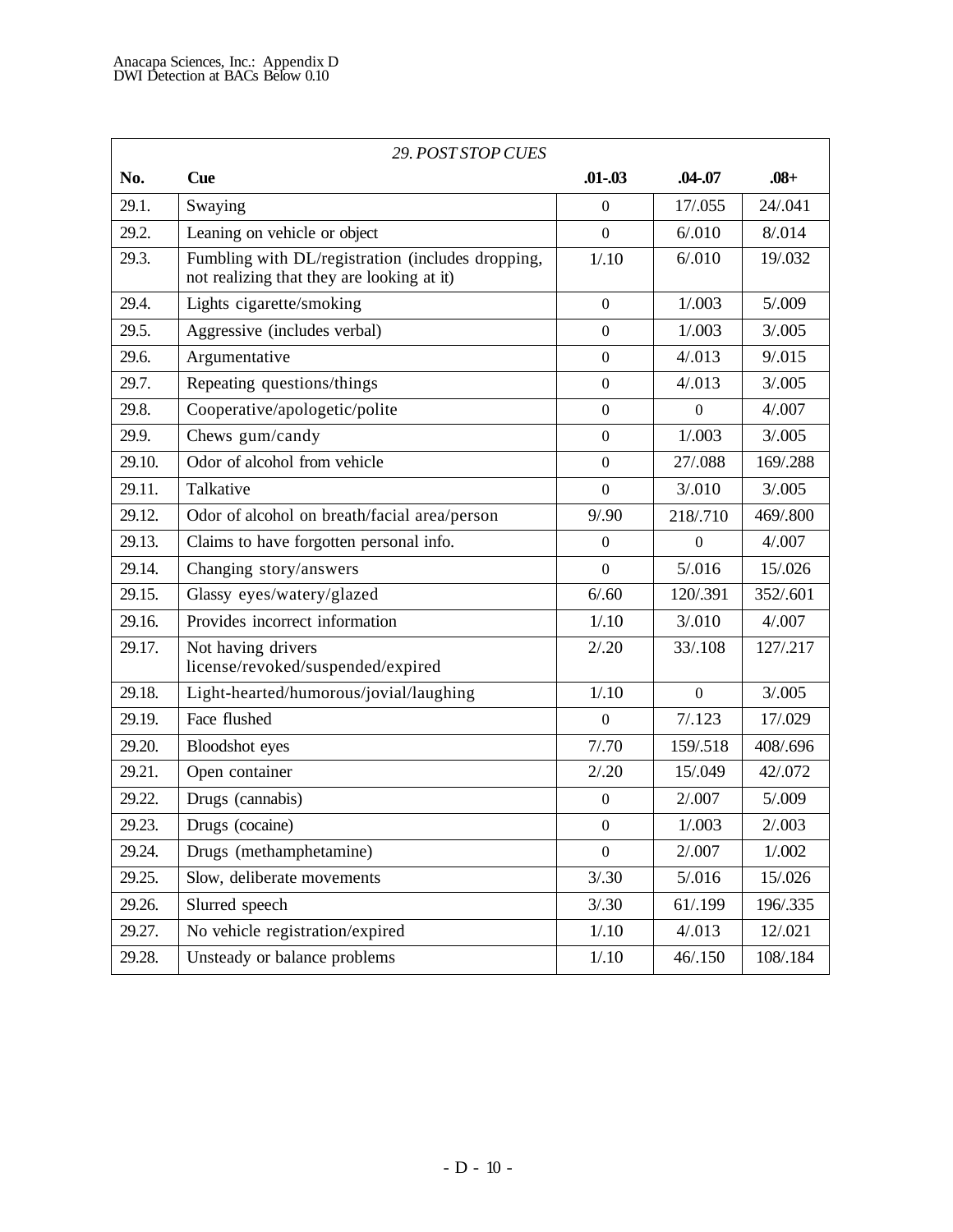|        | 29. POST STOP CUES (continued)                                      |                  |                  |                |  |  |
|--------|---------------------------------------------------------------------|------------------|------------------|----------------|--|--|
| No.    | Cue                                                                 | $.01 - .03$      | $.04 - .07$      | $.08+$         |  |  |
| 29.29. | Refuse to comply w/ officer request                                 | $\Omega$         | 3/0.010          | 2/0.003        |  |  |
| 29.30. | Exit vehicle quickly/any attempt to get out                         | 1/0.10           | 11/.036          | 28/.048        |  |  |
| 29.31. | Using coarse language                                               | $\Omega$         | 3/0.010          | $\Omega$       |  |  |
| 29.32. | Attempts to depart scene on foot.                                   | $\overline{0}$   | 2/0.007          | 2/0.003        |  |  |
| 29.33. | Difficulty exiting vehicle                                          | $\overline{0}$   | 1/0.003          | 14/.024        |  |  |
| 29.34. | Sleepy                                                              | $\overline{0}$   | 2/0.007          | $\overline{0}$ |  |  |
| 29.35. | Confused                                                            | $\theta$         | 2/0.007          | 9/0.015        |  |  |
| 29.36. | Thick fingered                                                      | 1/0.10           | $\overline{0}$   | 4/007          |  |  |
| 29.37. | Slow to respond to officer request/officer has to<br>repeat request | $\Omega$         | 2/0.007          | 11/.019        |  |  |
| 29.38. | Agitated/nervous/in a hurry (incomplete sentences,<br>mumbling)     | $\overline{0}$   | 2/0.007          | 13/.022        |  |  |
| 29.39  | Urinating                                                           | $\overline{0}$   | $\mathbf{0}$     | 1/002          |  |  |
| 29.40. | Difficulty with motor vehicle controls                              | $\overline{0}$   | 1/0.003          | 2/.003         |  |  |
| 29.41. | Vehicle rolls                                                       | $\overline{0}$   | 1/0.003          | 2/.003         |  |  |
| 29.42. | Droopy eyelids/eyes                                                 | 1/0.10           | $\overline{0}$   | 6/0.010        |  |  |
| 29.43. | Closed container alcohol                                            | $\theta$         | 1/0.003          | $\Omega$       |  |  |
| 29.44. | Driver not wearing seatbelt                                         | $\Omega$         | 2/.007           | 6/0.010        |  |  |
| 29.45. | Child safety restraint violation                                    | $\overline{0}$   | $\boldsymbol{0}$ | 1/002          |  |  |
| 29.46. | Fixed stare                                                         | $\Omega$         | $\Omega$         | 1/002          |  |  |
| 29.47. | Furtive movements in vehicle                                        | $\Omega$         | $\Omega$         | 2/0.003        |  |  |
| 29.48. | Inattentive to officer                                              | $\Omega$         | $\overline{0}$   | 1/002          |  |  |
| 29.49. | Uncooperative                                                       | $\boldsymbol{0}$ | $\boldsymbol{0}$ | 1/002          |  |  |
| 29.50. | Open zipper/disheveled clothing                                     | $\mathbf{0}$     | $\overline{0}$   | 4/007          |  |  |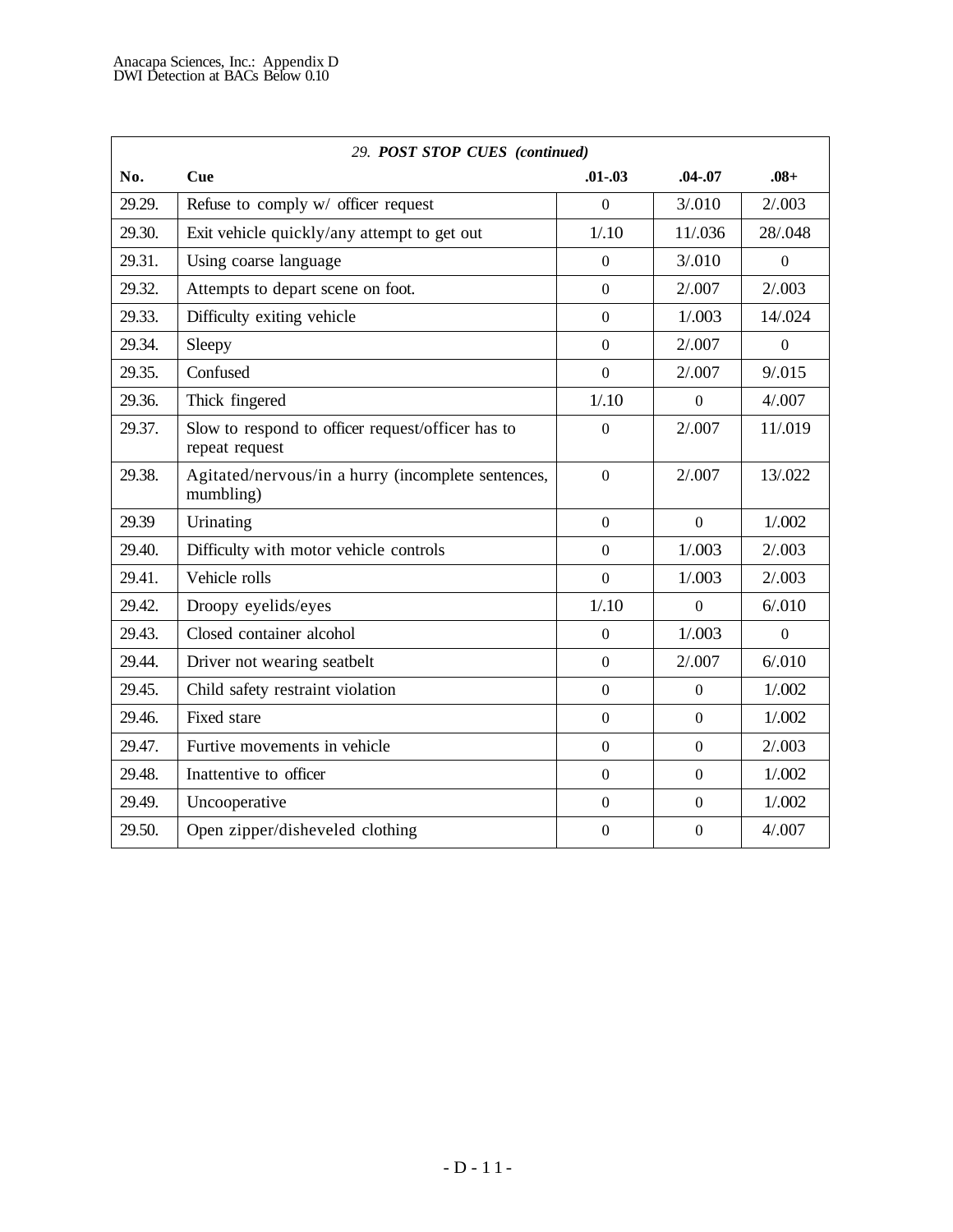Anacapa Sciences, Inc.: Appendix D DWI Detection at BACs Below 0.10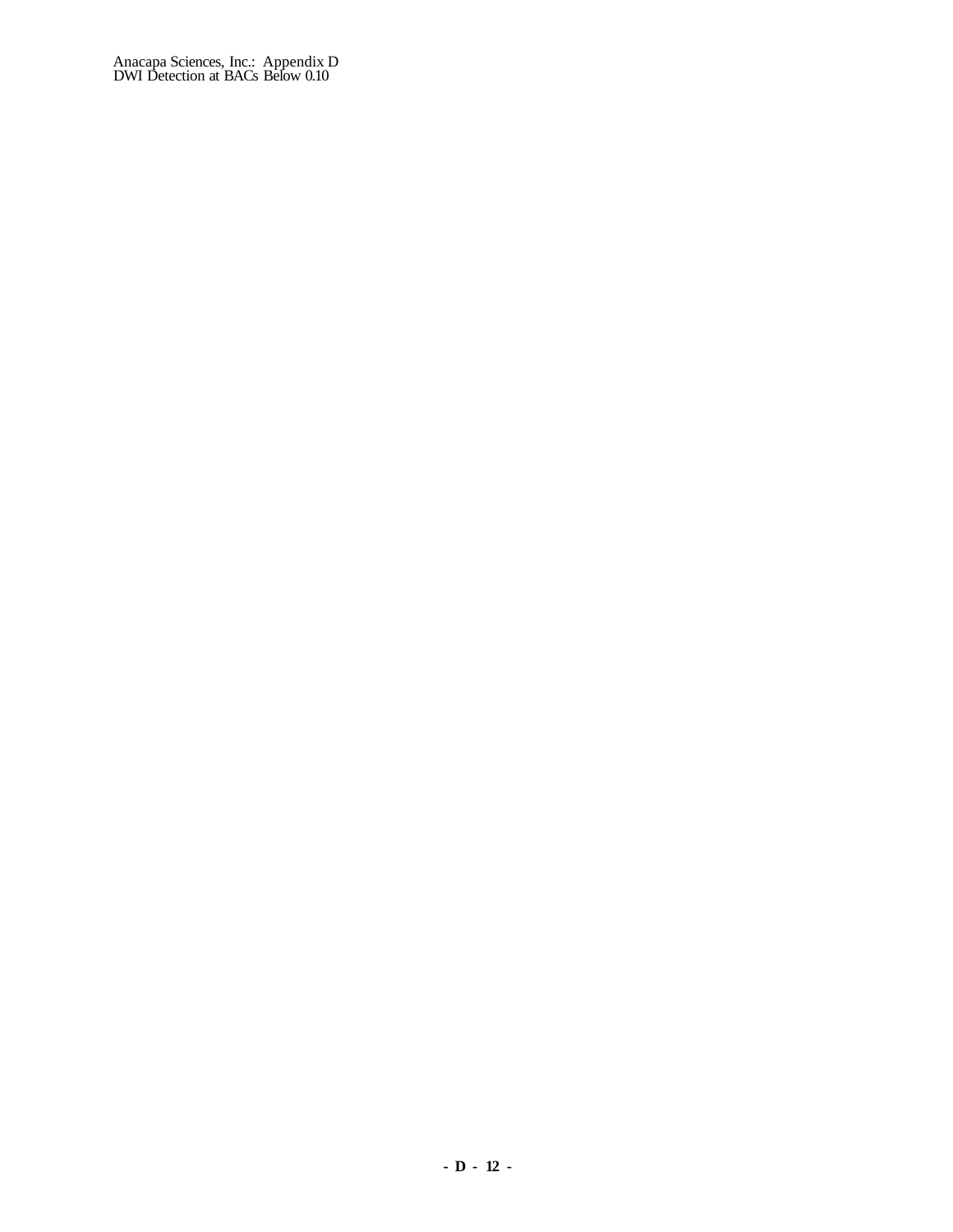# **RESULTS OF THE RIDE -ALONG FIELD STUDY AND RATIONALES FOR COMBINING SIMILAR CUES**

The following is a detailed presentation of the Task 5 ride-along study data, including the rationales for why some cues were recommended to be combined for the preliminary field study.

In the tables below, the number in brackets following each cue statement is the total number of observations of that behavior during the ride-along field study. The numbers in the cells to the right of the cue statements indicate the number of observations of the cue associated with the indicated BAC category, and the cumulative proportion of the cue for BACs at that level and above. For example, Cue 2.1 was observed a total of 108 times; 40 of the cases were associated with BACs greater than 0.08 (40/.37); 9 of the cases were associated with BACs from 0.04 through 0.07 (9+40=49, or .45 of the total); and, 22 of the cases were associated with BACs from 0.01 through 0.03 (22+49=71, or .66 of the total number of observations of weaving within a lane).

The first step in the process of identifying cues for the preliminary field study was to identify the cues with proportions at the 0.08+ BAC level of .25 or greater. The next step was to review all cues (including those with proportions less than .25) that might be combined with similar cues. This is a rational, rather than a statistical process. Each decision is described individually in the following pages, beginning with the category of Weaving Cues.

|      | <i>WEAVING CUES</i>                                             |         |        |         |  |  |
|------|-----------------------------------------------------------------|---------|--------|---------|--|--|
| No.  | Cue                                                             | $.01 +$ | $.04+$ | -08.    |  |  |
| 2.1. | Weaving within a lane (includes touching lane lines)<br>$[108]$ | 22/.66  | 9/0.45 | 40/0.37 |  |  |
| 2.2. | Weaving across lane lines [57]                                  | 8/0.68  | 3/0.54 | 28/.49  |  |  |
| 2.3. | Weaving across center divider line [23]                         | 4/0.74  | 21.57  | 11/.48  |  |  |

**Cue 2.1,** *Weaving within a lane* **was recommended unchanged. Cues 2.2 and 2.3 have been combined to form the single cue,** *Weaving across lane lines.* **Combining these two similar cues results in 80 total observations (57+23) and proportions of observations at the three BAC levels of .70, .55, and .49, respectively.**

|      | 3. STRADDLING CUES                   |         |        |        |
|------|--------------------------------------|---------|--------|--------|
| No.  | Cue                                  | $.01 +$ | .04+   | $.08+$ |
| 3.1. | <b>Straddling centerline [25]</b>    | 5/0.56  | 1/36   | 8/0.32 |
| 3.2. | <b>Straddling lane lines</b> [48]    | 4/0.52  | 5/0.49 | 16/33  |
| 3.3. | Driving left or right of center [26] | 6/0.69  | 3/0.46 | 9/0.35 |

**Cues 3.1 and 3.2 were combined to form the single cue** Straddling *lane or center* divider *line* (n **of** 73). **Cue** 3.3, Driving *left or right of center* **was recommended unchanged.**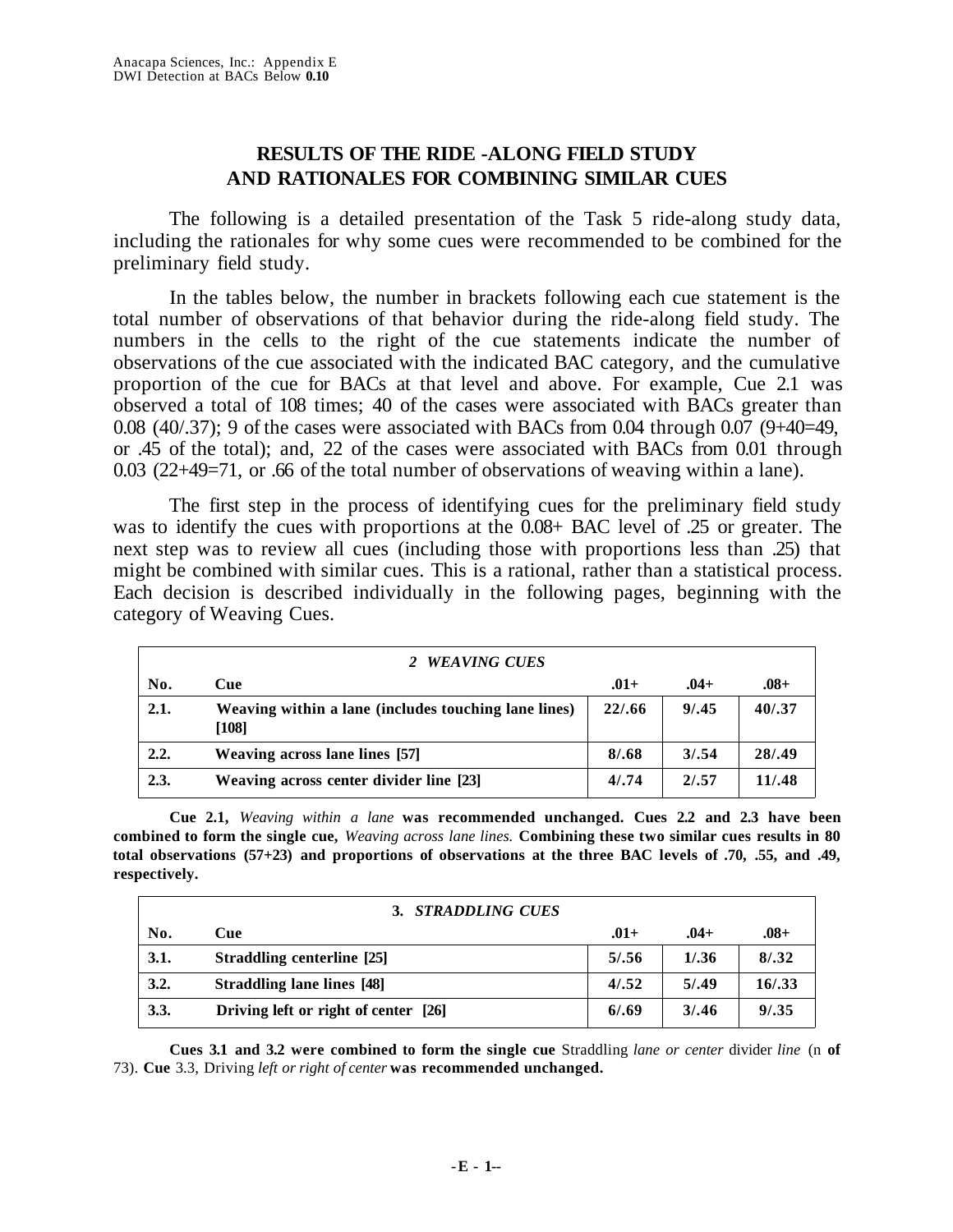| 4. SPEED CUES |                                                                                      |          |          |          |  |
|---------------|--------------------------------------------------------------------------------------|----------|----------|----------|--|
| No.           | Cue                                                                                  | $.01+$   | $.04+$   | $.08+$   |  |
| 4.1.          | Speeding [88]                                                                        | 11/.50   | 7/38     | 26/0.30  |  |
| 4.2.          | Speed over limit                                                                     |          |          |          |  |
| 4.4.          | Slow speed [29]                                                                      | 7/0.59   | 3/0.35   | 7/0.24   |  |
| 4.5.          | Speed under limit                                                                    |          |          |          |  |
| 4.8.          | Varying speed [29]                                                                   | 8/0.59   | 1/31     | 8/0.28   |  |
| 4.9.          | Drag racing [0]                                                                      | $\Omega$ | $\Omega$ | $\theta$ |  |
| 4.10.         | Speeding past or away from police vehicle (failure to<br>notice police vehicle) [18] | 5/0.44   | 1/17     | 2/11     |  |
| 4.11.         | Speeding for conditions (including unsafe speed) [12]                                | 1/67     | 1/0.58   | 6/0.50   |  |

Cues 4.1 and 4.11 were combined to form the single cue Speeding *more than 10 mph over limit or unsafe for conditions* (n=100). *Slow* speed was recommended unchanged, despite the cue's failure to reach the .25 selection criterion; this cue had an associated probability of 50 percent on the previous DWI detection guide. Cue 4.8, *Varying* speed also was recommended unchanged. None of the other cues in this category was recommended for inclusion on the preliminary field study data collection form.

|      | 5. ACCELERATING CUES                     |        |        |        |
|------|------------------------------------------|--------|--------|--------|
| No.  | Cue                                      | $.01+$ | .04+   | .08+   |
| 5.1. | Accelerating rapidly forward [27]        | 4/0.48 | 1/33   | 8/0.30 |
| 5.3. | Accelerating for no apparent reason [10] | 4/.50  | 0/0.10 | 1/0.10 |

Cues 5.1 and 5.3 were combined to form the single cue, *Accelerating rapidly or for no apparent reason* (n=37). It was recommended that Cue 5.3 be retained by combining with Cue 5.1 due to the relatively high proportion of observations of that behavior associated with the lowest BAC category. This cue was moved to the Speed category on the list of recommended cues.

| 7. RESPONDING TO LIGHTS/SIGNS CUES |                                    |        |        |        |
|------------------------------------|------------------------------------|--------|--------|--------|
| No.                                | Cue                                | $.01+$ | $.04+$ | .08+   |
| 7.1.                               | Failing to stop for red light [12] | 1/0.50 | 1/42   | 4/0.33 |
| 7.3.                               | Failing to stop for stop sign [5]  | 1/60   | 0/0.40 | 2/0.40 |

 $(n=17)$ . Cues 7.1 and 7.3 was combined to form the single cue, Failure *to stop for a stop sign or red light*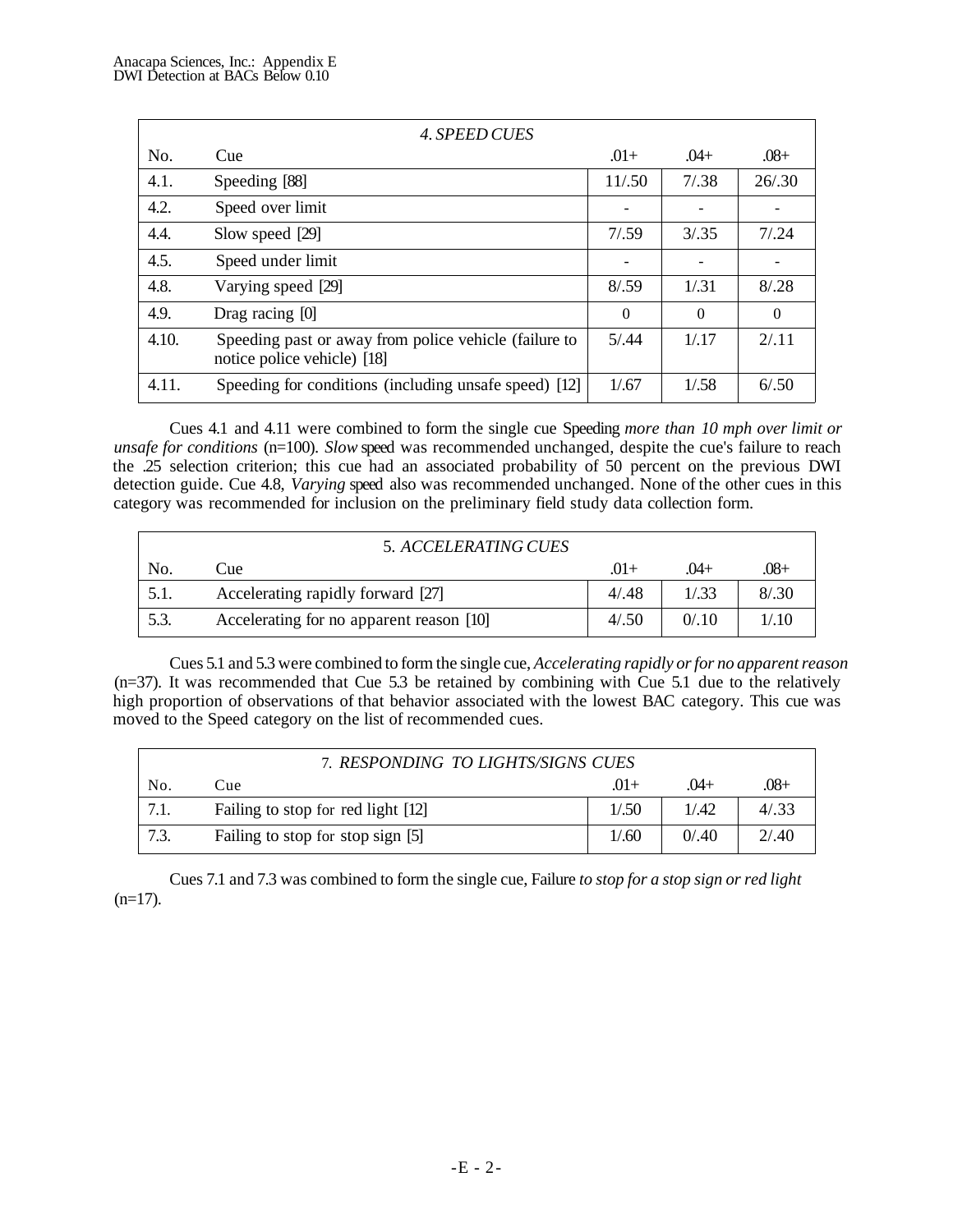| <b>8. OPERATING VEHICLE EQUIPMENT CUES</b> |                                                                                                  |        |        |         |
|--------------------------------------------|--------------------------------------------------------------------------------------------------|--------|--------|---------|
| No.                                        | Cue                                                                                              | $.01+$ | $.04+$ | $.08+$  |
| 8.1.                                       | Driving without headlights (includes tail lights if<br>from rear) $[32]$                         | 5/0.56 | 3/0.41 | 10/0.31 |
| 8.2.                                       | Failing to dim high-beams [7]                                                                    | 4/0.57 | 0/0    | 0/0     |
| 8.3.                                       | Driving with vehicle defect [32]                                                                 | 8/0.41 | 0/0.16 | 5/16    |
| 8.8.                                       | No, obscured, or stolen plate or expired registration<br>$[11]$                                  | 2/0.55 | 0/0.36 | 4/0.36  |
| 8.10.                                      | Vehicle code violation (includes a modification made<br>by the owner that violates the code) [2] | 0/0.50 | 0/0.50 | 1/0.50  |
| 8.13                                       | Poor shifting/grinding gears/stalling [2]                                                        | 1/1.00 | 0/0.50 | 1/50    |

Cues 8.1, *Driving without headligts at night,* 8.8 *No, obscured, or stolen plate or expired registration,* **and** 8.13 Poor *shifting/grinding gears/stalling* were recommended unchanged; Cue 8.13 was recommended despite the small number of observations because, 1) this behavior was mentioned by expert officers during interviews, 2) it is a cue that might be useful for detecting impaired commercial operators, and 3) it is consistent with the psychophysical degredation of performance associated with alcohol. None of the other cues in this category was recommended for the preliminary field study.

|      | 9. DRIFTING CUES             |        |      |        |
|------|------------------------------|--------|------|--------|
| No.  | Cue                          | $.01+$ | .04+ | $08+$  |
| 9.2. | Drifting during 5 curve [15] | 3/0.67 | 1/47 | 6/0.40 |

Cue 9.2 was recommended unchanged.

| <b>10. DRIVING CUES</b> |                                           |        |        |         |  |
|-------------------------|-------------------------------------------|--------|--------|---------|--|
| No.                     | Cue                                       | $.01+$ | $.04+$ | $.08+$  |  |
| 10.1.                   | Following too closely [10]                | 1/70   | 0/0.60 | 6/0.60  |  |
| 10.2.                   | Driving wrong way on one-way street [1]   | 1/1.0  | 0/0    | 0/0     |  |
| 10.4.                   | Driving in opposing lanes [10]            | 1/1.0  | 2/0.90 | 7/0.70  |  |
| 10.9.                   | Driving on other than designated road [3] | 0/1.0  | 1/1.0  | 2/.67   |  |
| 10.10.                  | Driving straight from turn only lane [2]  | 0/0.50 | 0/0.50 | 1/0.50  |  |
| 10.15.                  | Reckless driving [5]                      | 0/0.80 | 1/0.80 | 3/0.60  |  |
| 10.17                   | Driving $w/$ out seatbelt [26]            | 5/0.73 | 4/0.54 | 10/0.39 |  |

Cues 10.1 *Following too closely* **and 10.9** *Driving on other than designated roadway* were recommended unchanged. Cues 10.2 and 10.4 were combined to form the single cue, *Driving in opposing lanes or wrong way on one-way street* (n=1 1). Cue 10.17 was combined with Cue 28.6, to form the single cue, *Driving without seatbelt or with child restraint violation* (n=31). Cue 10.10 was eliminated due to its low incidence, and Cue 10.15 was eliminated because it does not describe a specific driving act.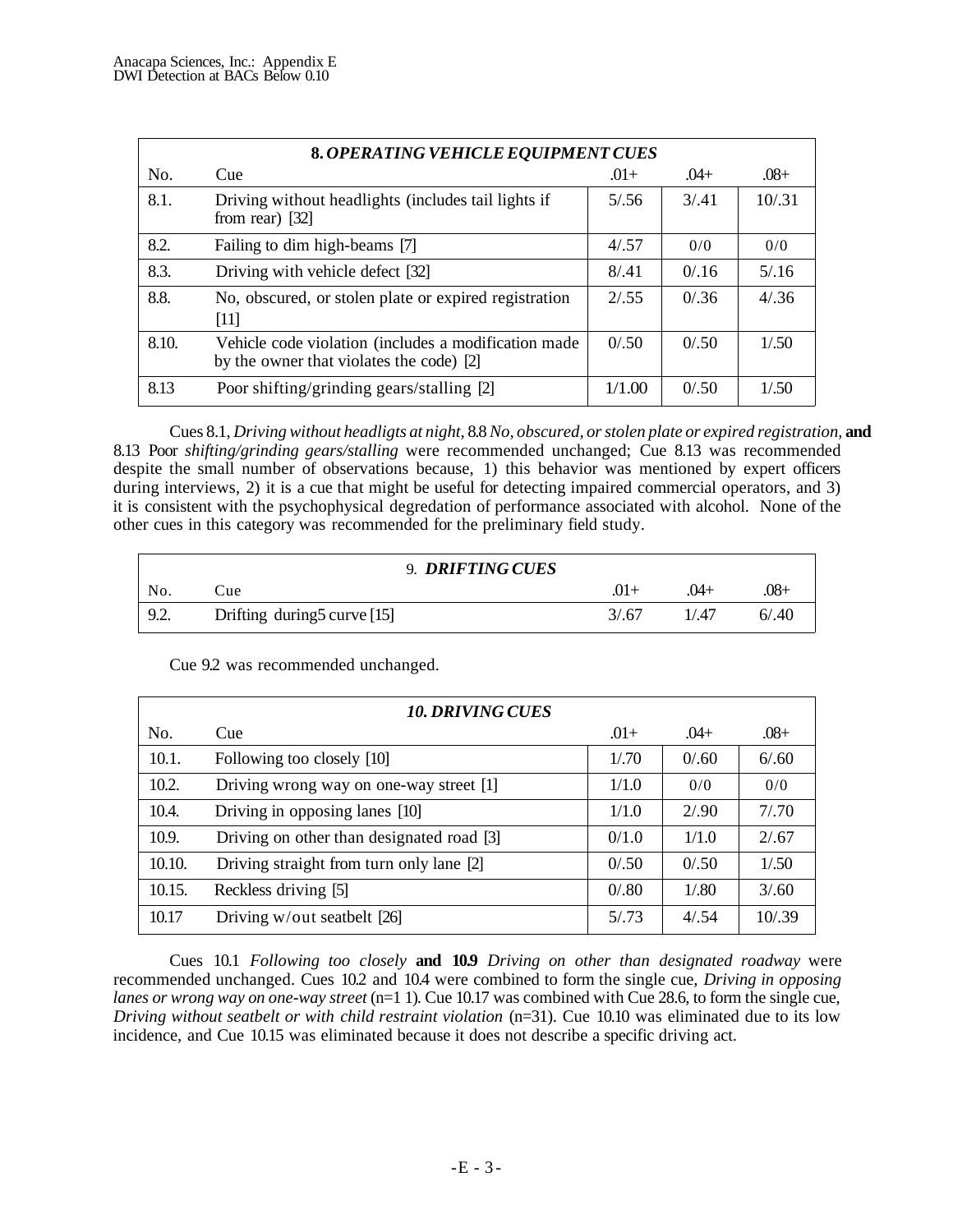|       | <b>11. TURNING CUES</b>                           |        |        |       |  |
|-------|---------------------------------------------------|--------|--------|-------|--|
| No.   | Cue                                               | $.01+$ | $.04+$ | .08+  |  |
| 11.0. | Turning wide (drifting during turn) [62]          | 7/0.53 | 3/0.42 | 23/37 |  |
| 11.1. | Illegal turn [23]                                 | 3/0.70 | 2/0.57 | 11/48 |  |
| 11.7. | Improper turn (too fast, jerky, sharp, etc.) [51] | 9/0.55 | 3/0.37 | 16/31 |  |

All three of the turning cues were recommended unchanged.

| <b>12. ALMOST STRIKING CUES</b> |                              |        |        |         |  |
|---------------------------------|------------------------------|--------|--------|---------|--|
| No.                             | Cue                          | $.01+$ | $.04+$ | .08+    |  |
| 12.1.                           | Almost striking vehicle [17] | 2/.82  | 2/71   | 10/0.59 |  |
| 12.5.                           | Almost striking object [8]   | 0/0.63 | 0/0.63 | 5/0.63  |  |

 $(n=25)$ . Cues 12.1 and 12.5 were combined to form the single cue, *Almost striking* a *vehicle or other object*

|       |              | 13. SWERVING CUES |       |       |        |
|-------|--------------|-------------------|-------|-------|--------|
| No.   | Cue          |                   | .01+  | .04+  | $.08+$ |
| 13.1. | Swerving [2] |                   | 0/1.0 | 0/1.0 | 2/1.0  |

Cue 13.1 was recommended unchanged despite the small number of observations; this behavior was found to be among the most discriminating in the previous Anacapa DWI detection studies.

|        | <b>14. STOPPING CUES</b>                                      |         |         |         |  |
|--------|---------------------------------------------------------------|---------|---------|---------|--|
| No.    | Cue                                                           | $.01 +$ | $.04 +$ | $.08+$  |  |
| 14.1.  | Stopping in traffic lane [13]                                 | 4/.62   | 0/0.31  | 4/0.31  |  |
| 14.2.  | Stopping beyond limit line [11]                               | 2/0.36  | 0/0.18  | 2/18    |  |
| 14.3.  | Stopping in intersection [4]                                  | 0/0     | 1/0.15  | 2/.50   |  |
| 14.5.  | Stopping for green, flashing yellow, or yellow light<br>$[3]$ | 0/0     | 0/0     | 0/0     |  |
| 14.7.  | Stopping suddenly [12]                                        | 2/0.42  | 1/25    | 2/17    |  |
| 14.8.  | Stopping too far from curb [24]                               | 6/0.67  | 0/0.42  | 10/0.42 |  |
| 14.9.  | Stopping for no apparent reason [7]                           | 0/0.71  | 1/0.71  | 4/.57   |  |
| 14.10. | Stopping suddenly for police signals [8]                      | 1/13    | 0/0.38  | 3/0.38  |  |
| 14.11. | Stopping short of intersection [2]                            | 2/1.0   | 0/0     | 0/0     |  |
| 14.13. | Stopping on shoulder or off roadway [4]                       | 0/0.25  | 0/0.25  | 1/25    |  |
| 14.15. | Stopping irregularly (e.g., jerky stop) [10]                  | 1/0.70  | 0/0.60  | 6/0.60  |  |
| 14.16. | Skidding to a stop [1]                                        | 0/0     | 0/0     | 0/0     |  |
|        | 14.17. Stopping & falling asleep /passing out [1]             | 0/1.0   | 0/1.0   | 1/1.0   |  |
| 14.18. | Stopping on sidewalk [3]                                      | 0/1.0   | 1/1.0   | 2/.67   |  |
| 14.19. | Stopping at an angle [11]                                     | 1/0.73  | 0/0.64  | 7/0.64  |  |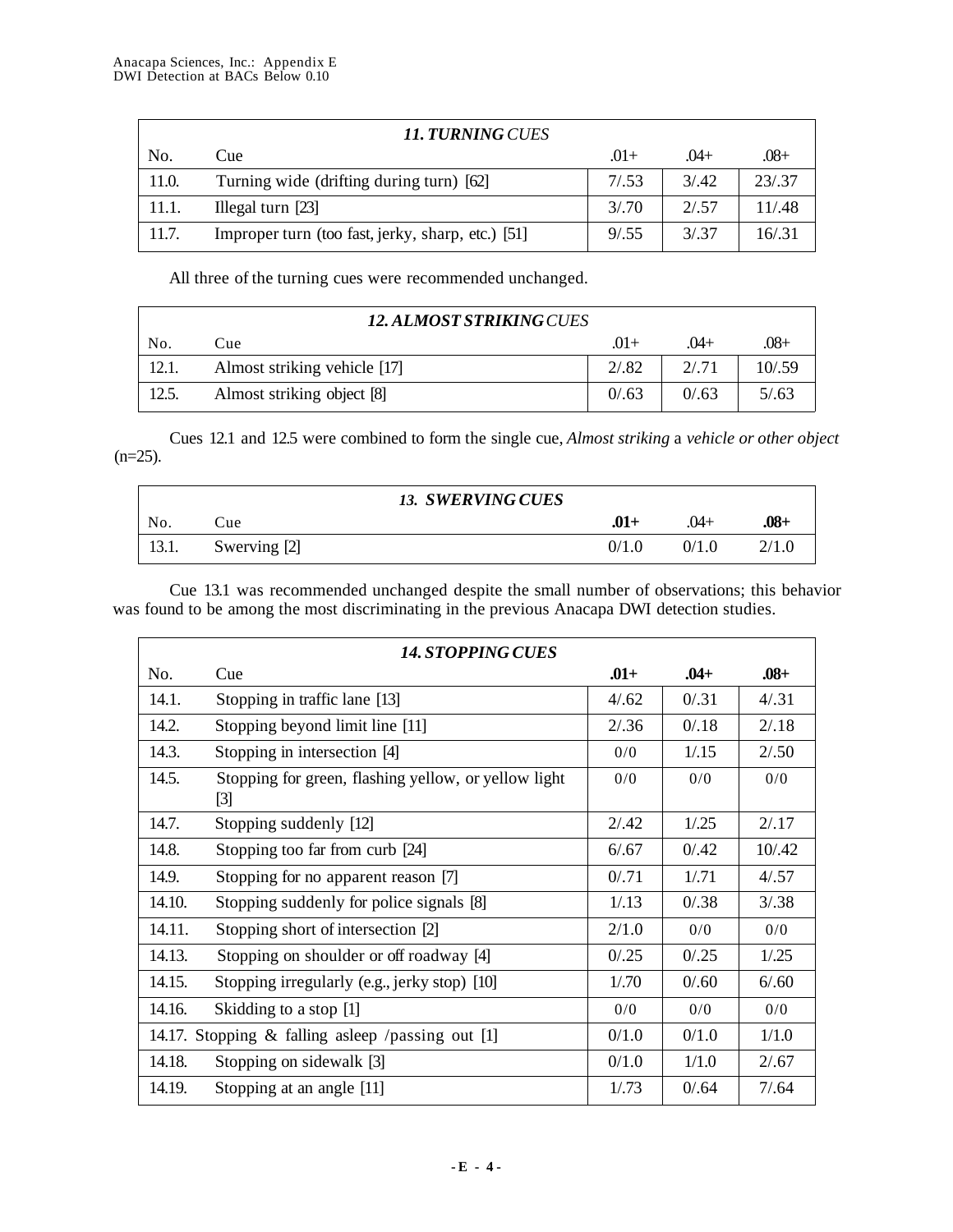Cues 14.1, 14.9, and 14.17 were combined to form the single cue, *Stopping in lane or for no apparent reason* (n=21). Cues 14.3, 14.8, 14.15, 14.18, and 14.19 were combined to form the single cue, *Stopping problems* (n=52). None of the other stopping cues was recommended for the preliminary field study. Cue 14.10 is better described by an officer response cue, and Cue 14.13 is believed to be unclear as well as infrequent.

|       | <i><b>15. STEERING CUES</b></i>               |       |        |        |
|-------|-----------------------------------------------|-------|--------|--------|
| No.   | Cue                                           | .01+  | .04+   | $.08+$ |
| 15.1. | Irregular steering motions (e.g., jerky) [10] | 2/.80 | 0/0.60 | 6/0.60 |

Cue 15.1 was recommended unchanged.

|       | 16. BACKING (REVERSING) CUES |        |      |        |  |
|-------|------------------------------|--------|------|--------|--|
| No.   | Uue -                        | $.01+$ | .04+ | -08.   |  |
| 16.2. | Backing improperly [7]       | 0/71   | 0/71 | 5/0.71 |  |

Cue 16.2 was recommended unchanged.

|      | <b>17. PARKING CUES</b> |         |        |        |
|------|-------------------------|---------|--------|--------|
| No.  | Cue                     | $.01 +$ | .04+   | .08+   |
| 17.2 | Parking improperly [24] | 0/0.58  | 0/0.58 | 14/.58 |

This cue was not recommended because it is believed that Stopping problems is more relevant as a DWI-detection cue, and better describes the behaviors in question.

|       | <b>18. BRAKING CUES</b>             |        |      |      |
|-------|-------------------------------------|--------|------|------|
| No.   | Cue                                 | $.01+$ | .04+ | .08+ |
| 18.1. | Braking erratically [0]             | 0/0    | 0/0  | 0/0  |
| 18.2. | Braking with no apparent reason [0] | 0/0    | 0/0  | 0/0  |

Neither braking cue is recommended for the preliminary field study.

|       | <i><b>19. SIGNALING CUES</b></i>                      |         |        |        |  |
|-------|-------------------------------------------------------|---------|--------|--------|--|
| No.   | Cue                                                   | $.01 +$ | .04+   | .08+   |  |
| 19.1. | Signaling inconsistent with driving act [9]           | 2/33    | 0/0.11 | 1/11   |  |
| 19.3. | Failing to signal turn or lane change or parking [30] | 6/0.60  | 4/0.40 | 8/0.27 |  |

Cues 19.1 and 19.3 were combined to form the single cue, Failure *to signal turn or lane change, or signaling inconsistent with driving act* **(n=39).**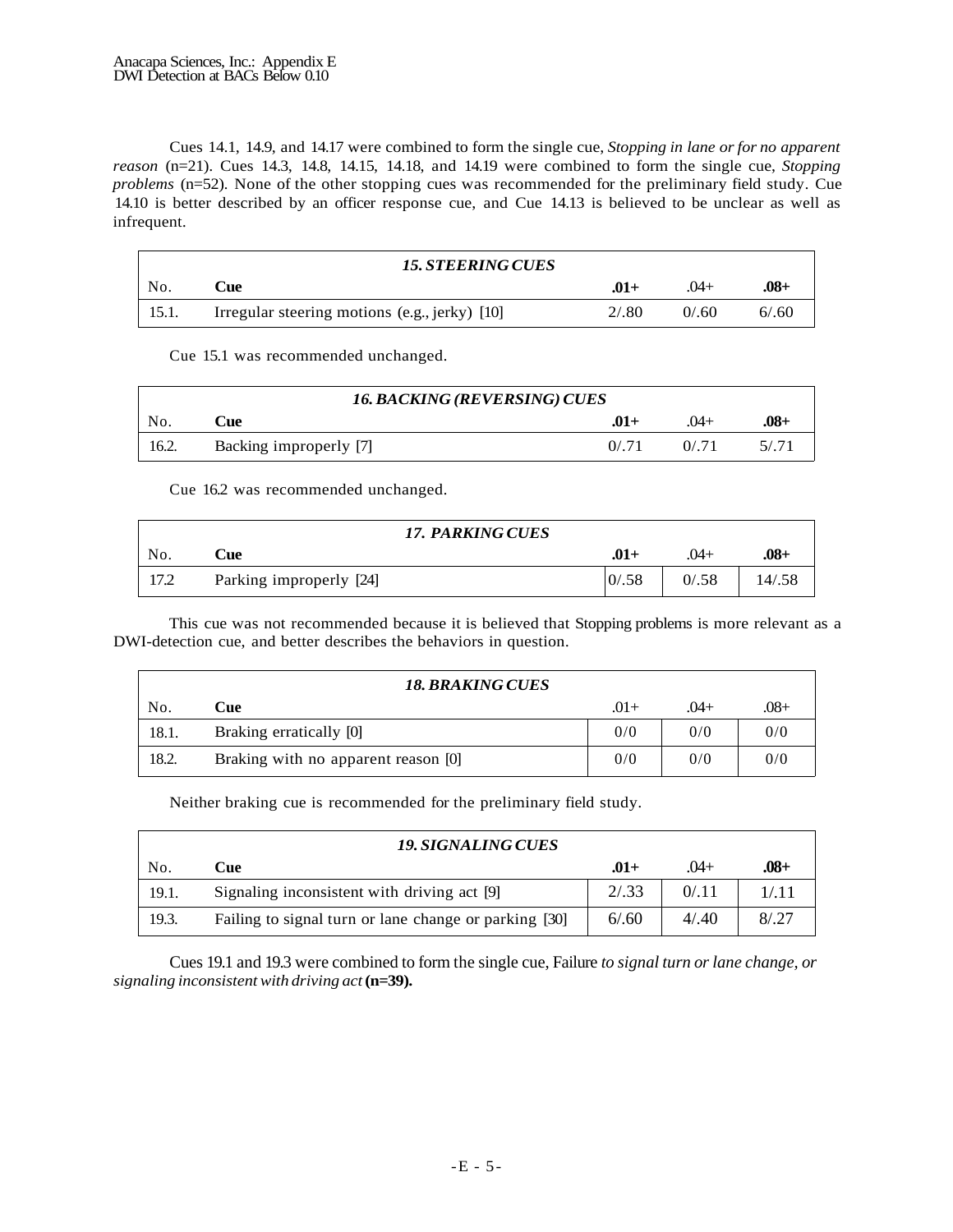| <b>20. CHANGING LANES CUES</b> |                                                                              |         |        |         |  |
|--------------------------------|------------------------------------------------------------------------------|---------|--------|---------|--|
| No.                            | Cue                                                                          | $.01 +$ | $.04+$ | $.08 +$ |  |
| 20.1.                          | Changing lanes abruptly [15]                                                 | 2/0.67  | 2/0.53 | 6/0.40  |  |
| 20.3.                          | Unsafe lane change [18]                                                      | 4/0.56  | 1/33   | 5/0.28  |  |
| 20.4.                          | Frequent lane changes [3]                                                    | 0/0.33  | 0/0.33 | 1/33    |  |
| 20.5                           | Changing lanes in front of another vehicle causing<br>them to brake/slow [8] | 1/1.0   | 2/0.88 | 5/0.63  |  |
| 20.6                           | Changing more than one lane at a time [5]                                    | 1/60    | 1/40   | 1/20    |  |

Cues 20.1, 20.3, 20.4, 20.5, and 20.6 were combined to form the single cue, *Improper or unsafe lane change* (n=49).

|       | 21. PASSING CUES                                               |         |        |      |  |  |
|-------|----------------------------------------------------------------|---------|--------|------|--|--|
| No.   | Cue                                                            | $.01 +$ | $.04+$ | -08. |  |  |
| 21.1  | Passing on right [0]                                           | 0/0     | 0/0    | 0/0  |  |  |
| 21.2. | Passing, then changing lanes in front (i.e., cutting off)<br>Ш | 1/1.0   | 0/0    | 0/0  |  |  |
| 21.3  | Passing over double yellow line [0]                            | 0/0     | 0/0    | 0/0  |  |  |

None of the passing cues was recommended for the preliminary field study.

|       | <b>23. STRIKING CUES</b>     |        |        |        |
|-------|------------------------------|--------|--------|--------|
| No.   | Cue                          | .01+   | $.04+$ | .08+   |
| 23.1. | Striking another vehicle [0] | 0/0    | 0/0    | 0/0    |
| 23.3. | Striking object [18]         | 0/0.61 | 6/0.61 | 5/0.28 |

Neither striking cue was recommended for the preliminary field study because we had specifically excluded crashes as a possible behavioral cue (the objective is to detect DWIs before they crash).

| 24. DRIVER RESPONSE TIME CUES |                                                 |         |         |       |  |
|-------------------------------|-------------------------------------------------|---------|---------|-------|--|
| No.                           | Cue                                             | $.01 +$ | $(14 +$ | .08+  |  |
| 24.1.                         | Slow to respond to police signals [72]          | 13/0.75 | 6/0.57  | 35/49 |  |
| 24.2.                         | Slow to respond to change in traffic signal [7] | 0/14    | 0/14    | 1/14  |  |

**Cue 24.1,** *Slow to respond to police signals,* was **combined with** Cue **26.1,** *Failing to heed police directions,* to **form the single cue,** *Slow or failure to respond to police signals* (n=39). **Cue 24.2,** *Slow to respond to change in traffic signal,* which received a probability of .40 in the original DWI detection study, was considered to be similar to failing to respond to police signals.

|                    | 25. YIELDING CUES                        |        |         |       |
|--------------------|------------------------------------------|--------|---------|-------|
| No.                | Cue.                                     | .01+   | $(14 +$ | -80.  |
| $\frac{1}{25.2}$ . | Failing to yield <b>right</b> of way [6] | 0/0.33 | 0/0.33  | 2/333 |

Cue 25.2 was recommended unchanged, but moved to the Driving Cues category in the list of recommended cues.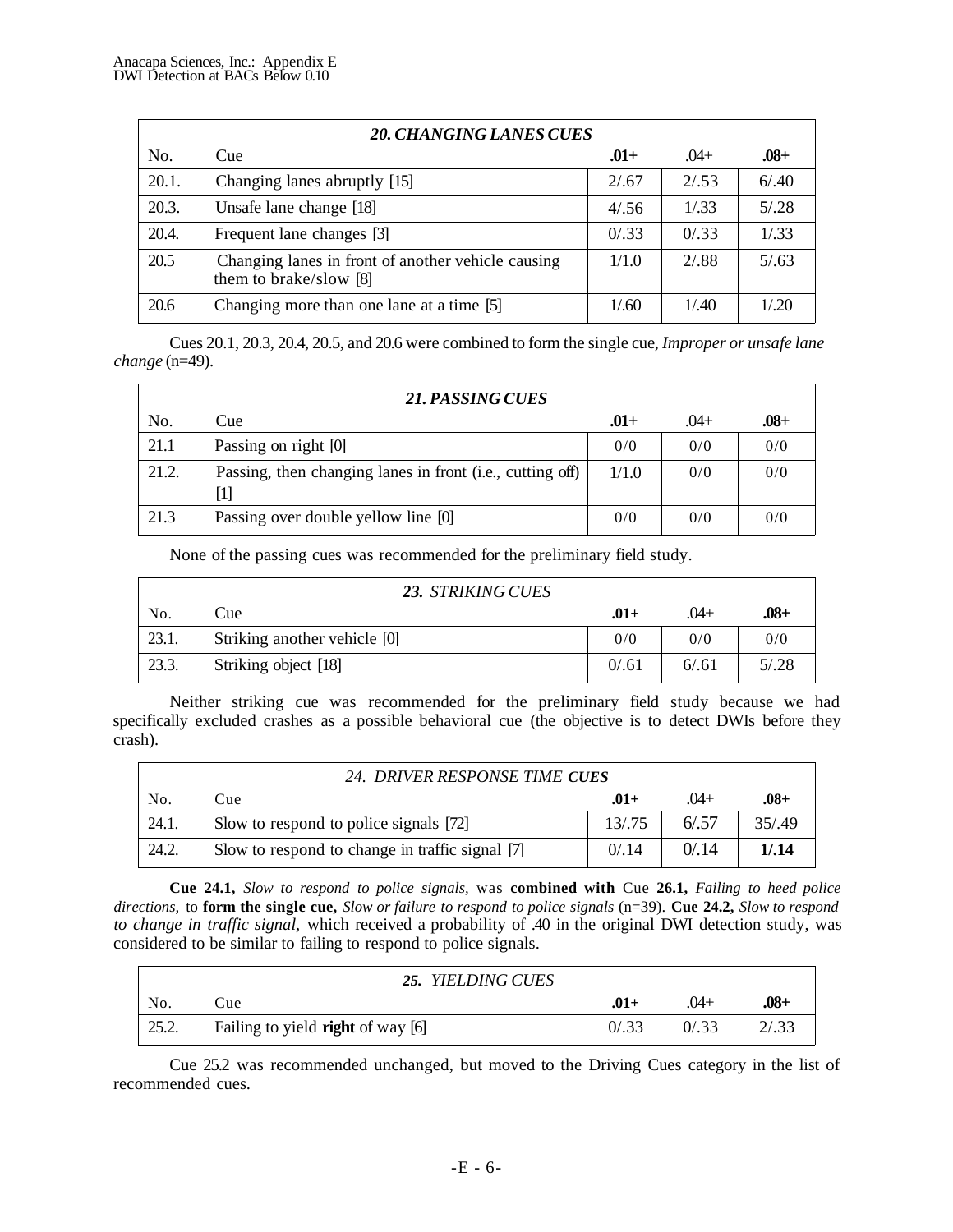| 26. BEHAVIOR WITH POLICE CUES |                                                                    |        |        |        |  |
|-------------------------------|--------------------------------------------------------------------|--------|--------|--------|--|
| No.                           | Cue                                                                | $.01+$ | $.04+$ | $.08+$ |  |
| 26.1.                         | Failing to heed police directions [22]                             | 1/0.68 | 2/0.64 | 12/.55 |  |
| 26.2.                         | Attempting to evade police [6]                                     | 0/0.67 | 1/67   | 3/0.50 |  |
| 26.3.                         | Contacting or gesturing at officer [1]                             | 0/1.0  | 0/1.0  | 1/1.0  |  |
| 26.7                          | Stopping inappropriately in response to officer [8]                | 2/0.88 | 1/63   | 4/0.50 |  |
| 26.8                          | Tries to wave officer on [0]                                       | 0/0    | 0/0    | 0/0    |  |
| 26.9                          | Stopping/parking before officer initiates<br>enforcement stop [13] | 0/0.69 | 1/69   | 8/0.62 |  |

Cue 26.1 was combined with Cue 24.1, as described above. Cues 26.7 and 26.9 were combined to form the single cue, *Stopping inappropriately in response to officer* (n=21). Cue 26.3, *Contacting or gesturing at officer* will be combined later with other cues to form a cue labeled Unusual *behavior.*

|       | <b>27. DRINKING CUES</b>                                                                                                                |        |       |         |  |  |  |
|-------|-----------------------------------------------------------------------------------------------------------------------------------------|--------|-------|---------|--|--|--|
| No.   | Cue                                                                                                                                     | $.01+$ | .04+  | .08+    |  |  |  |
| 27.1. | Appearing to be drunk [78]                                                                                                              | 5/0.94 | 5/.87 | 63/0.81 |  |  |  |
| 27.2. | Drinking in vehicle [14]                                                                                                                | 2/0.93 | 1/79  | 10/0.71 |  |  |  |
| 27.3  | Observed drinking prior to driving or cited for no DL<br>prior to driving (officer knew motorist was not<br>supposed to be driving) [0] | 0/0    | 0/0   | 0/0     |  |  |  |

Cues 27.1 and 27.2 were recommended unchanged. Cue 27.3 was not recommended for the preliminary field study because only obvious information is conveyed.

|        | <b>28. OTHER CUES</b>                                                                    |        |        |        |  |  |  |
|--------|------------------------------------------------------------------------------------------|--------|--------|--------|--|--|--|
| No.    | Cue                                                                                      | $.01+$ | $.04+$ | $.08+$ |  |  |  |
| 28.1.  | Impeding traffic [6]                                                                     | 3/0.50 | 0/0    | 0/0    |  |  |  |
| 28.2.  | Changing places w/passenger [0]                                                          | 0/0    | 0/0    | 0/0    |  |  |  |
| 28.3.  | Passenger safety violation (hanging out window,<br>riding in open bed area) [1]          | 0/0    | 0/0    | 0/0    |  |  |  |
| 28.4.  | Difficulty maintaining seated position [0]                                               | 0/0    | 0/0    | 0/0    |  |  |  |
| 28.6.  | Child restraint violation [5]                                                            | 0/0.40 | 0/0.40 | 2/0.40 |  |  |  |
| 28.7.  | Talking to other car [1]                                                                 | 0/0    | 0/0    | 0/0    |  |  |  |
| 28.8.  | Throwing something out vehicle [3]                                                       |        | 0/0.67 | 2/0.67 |  |  |  |
| 28.10. | Aborting entry to freeway on/off ramps [0]                                               | 0/0    | 0/0    | 0/0    |  |  |  |
| 28.11. | Driver parked with headlights on at night [3]                                            | 0/1.0  | 1/1.0  | 2/0.67 |  |  |  |
| 28.12. | Urinating at roadside [2]                                                                | 0/0.50 | 0/0.50 | 1/0.50 |  |  |  |
| 28.13. | Suspicious activity (e.g. furtive movements, parked<br>behind closed business, etc.) [6] | 1/50   | 1/33   | 1/17   |  |  |  |

Cues 28.8, 28.11, 28.12, and 26.3 were combined to form the single cue, Unusual *behavior.* Cue 28.6 was combined earlier with Cue 10.17. No other cues in this category were recommended for the preliminary field study.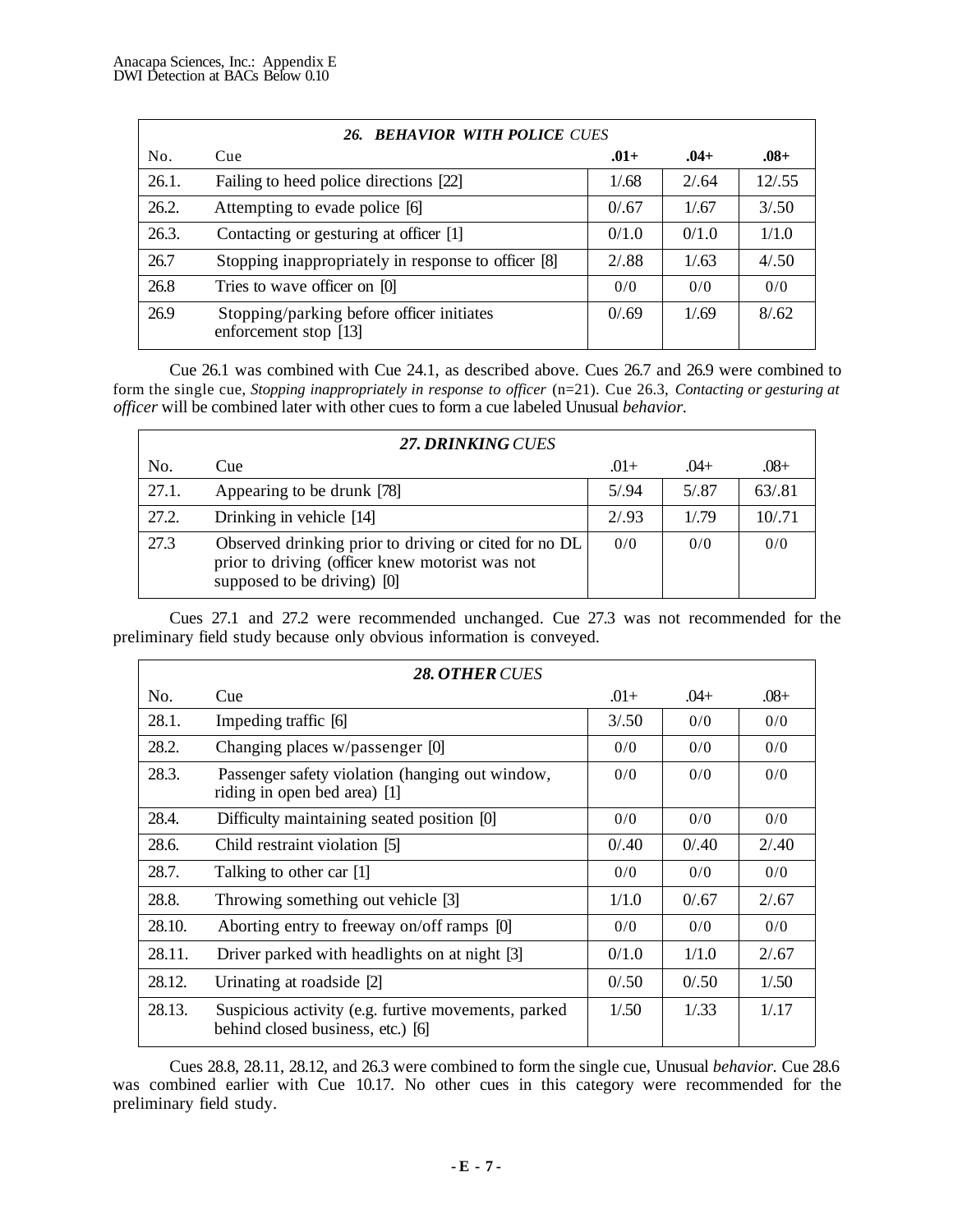| <b>29. POST STOP CUES</b> |                                                                                            |         |         |         |  |
|---------------------------|--------------------------------------------------------------------------------------------|---------|---------|---------|--|
| No.                       | Cue                                                                                        | $.01+$  | $.04+$  | $.08 +$ |  |
| 29.1.                     | Swaying [70]                                                                               | 0/0.89  | 5/0.89  | 57/.81  |  |
| 29.2.                     | Leaning on vehicle or object [31]                                                          | 5/0.84  | 1/0.68  | 20/0.65 |  |
| 29.3.                     | Fumbling with DL/registration (includes dropping,<br>not realizing that they have it) [47] | 6/0.74  | 4/0.62  | 25/0.53 |  |
| 29.5.                     | Aggressive (includes verbal) [10]                                                          | 0/0.60  | 1/60    | 5/.50   |  |
| 29.6.                     | Argumentative [27]                                                                         | 5/0.56  | 1/37    | 9/0.33  |  |
| 29.7.                     | Repeating questions/things [27]                                                            | 2/0.74  | 0/0.67  | 18/.67  |  |
| 29.8.                     | Cooperative/apologetic/polite [116]                                                        | 25/0.60 | 4/0.39  | 41/.35  |  |
| 29.9.                     | Chews gum/candy [32]                                                                       | 3/0.72  | 5/.63   | 15/.47  |  |
| 29.10.                    | Odor of alcohol from vehicle [60]                                                          | 5/0.92  | 5/0.83  | 45/0.75 |  |
| 29.11.                    | Talkative [29]                                                                             | 2/0.72  | 1/0.66  | 18/.62  |  |
| 29.12.                    | Odor of alcohol on breath/facial area/person [141]                                         |         | 16/0.85 | 104/.74 |  |
| 29.13.                    | Claims to have forgotten personal information [13]                                         | 0/0.77  | 0/0.77  | 10/.77  |  |
| 29.14.                    | Changing story/answers [12]                                                                | 0/0.83  | 0/0.83  | 10/.83  |  |
| 29.15.                    | Glassy eyes/watery/glazed [99]                                                             | 7/0.90  | 9/0.83  | 73/.74  |  |
| 29.16.                    | Provides incorrect information [8]                                                         | 0/0.63  | 0/0.63  | 5/0.63  |  |
| 29.17.                    | Not having drivers<br>license/revoked/suspended/expired [118]                              | 12/0.60 | 9/0.50  | 50/0.42 |  |
| 29.18.                    | Light-hearted/humorous/jovial/laughing [13]                                                | 2/0.77  | 0/0.62  | 8/.62   |  |
| 29.19.                    | Face flushed [30]                                                                          | 0/0.93  | 3/0.93  | 25/0.83 |  |
| 29.20.                    | Bloodshot eyes [104]                                                                       | 4/0.88  | 10/.84  | 77/0.74 |  |
| 29.21.                    | Open container [25]                                                                        | 2/0.92  | 3/0.84  | 18/.72  |  |
| 29.25.                    | Slow, deliberate movements [40]                                                            | 1/0.68  | 2/.65   | 24/0.60 |  |
| 29.26.                    | Slurred speech [61]                                                                        | 0/0.92  | 2/0.92  | 54/.89  |  |
| 29.27.                    | No vehicle registration/expired [36]                                                       | 5/0.67  | 2/.53   | 17/0.47 |  |
| 29.28.                    | Unsteady or balance problems [75]                                                          | 0/0.91  | 7/0.91  | 61/.81  |  |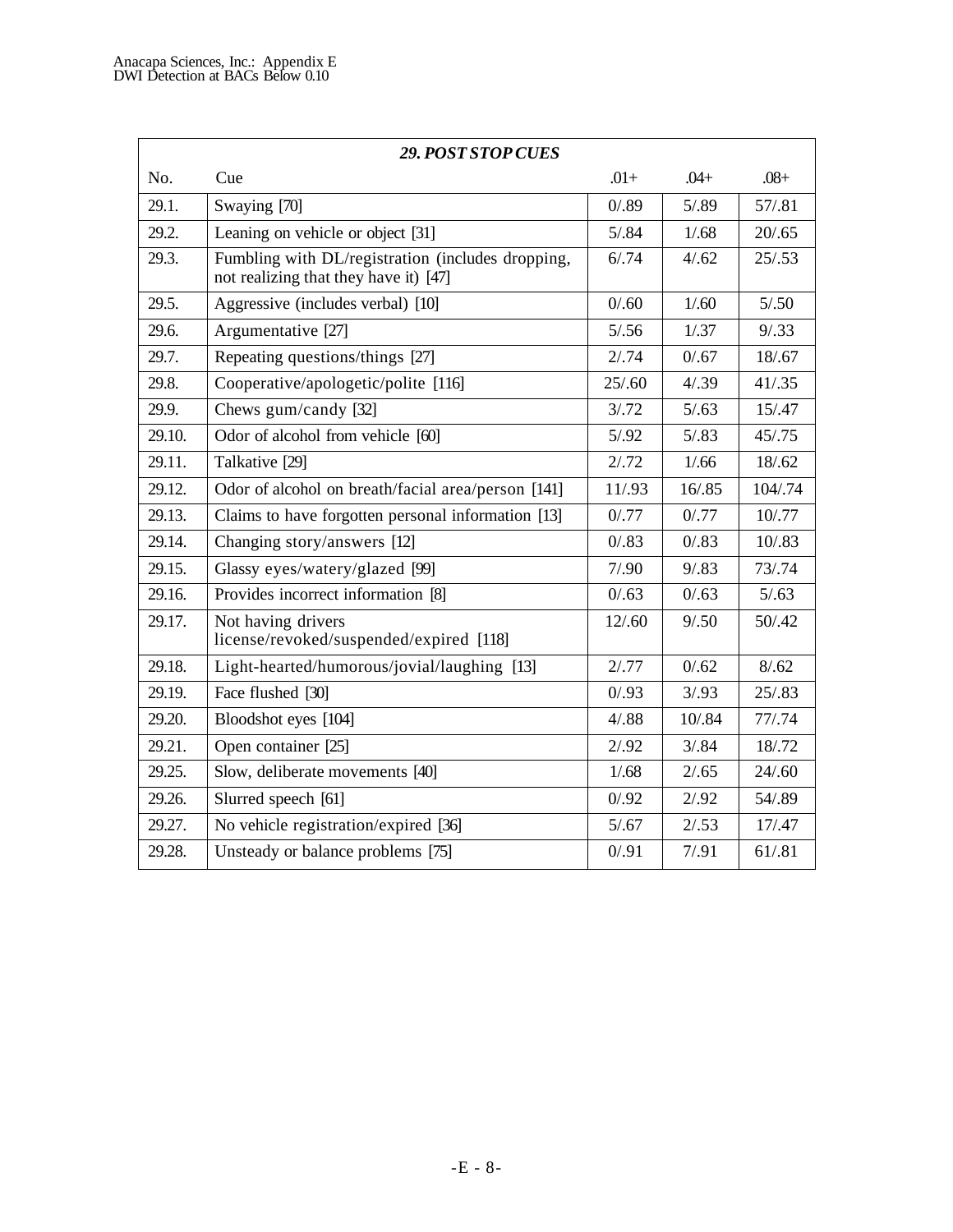| 29. POST STOP CUES (continued) |                                                                          |         |        |         |  |
|--------------------------------|--------------------------------------------------------------------------|---------|--------|---------|--|
| No.                            | Cue                                                                      | $.01+$  | $.04+$ | $.08 +$ |  |
| 29.29.                         | Refuse to comply $w/$ officer request [17]                               | 0/0.65  | 1/0.65 | 10/.59  |  |
| 29.30.                         | Exits or attempts to exit vehicle quickly [12]                           | 2/.58   | 1/42   | 4/0.33  |  |
| 29.31.                         | Using coarse language [2]                                                | 0/1.0   | 0/1.0  | 2/1.0   |  |
| 29.32.                         | Attempts to depart scene on foot [0]                                     | 0/0     | 0/0    | 0/0     |  |
| 29.33.                         | Difficulty exiting vehicle [19]                                          | 2/0.89  | 0/0.79 | 15/.79  |  |
| 29.34.                         | Sleepy [6]                                                               | 0/0.83  | 1/0.83 | 4/.67   |  |
| 29.35.                         | Confused [20]                                                            | 1/0.75  | 2/0.70 | 12/0.60 |  |
| 29.37.                         | Slow to respond to officer request/officer has to<br>repeat request [59] | 5/0.86  | 4/0.78 | 42/71   |  |
| 29.38.                         | Agitated/nervous/in a hurry (incomplete sentences,<br>mumbling $[6]$     | 0/0.83  | 0/0.83 | 5/0.83  |  |
| 29.40.                         | Difficulty with motor vehicle controls [7]                               | 1/0.57  | 0/0.43 | 3/0.43  |  |
| 29.42.                         | Droopy eyelids/eyes [26]                                                 | 1/0.85  | 2/0.81 | 19/.73  |  |
| 29.44.                         | Driver not wearing seatbelt [77]                                         | 14/0.65 | 6/0.47 | 30/0.39 |  |
| 29.45.                         | Child safety restraint violation [5]                                     | 0/0.40  | 0/0.40 | 2/0.40  |  |
| 29.47.                         | Furtive movements in vehicle [0]                                         | 0/0     | 0/0    | 0/0     |  |
| 29.48.                         | Inattentive to officer [16]                                              | 1/0.69  | 1/0.63 | 9/0.56  |  |
| 29.49.                         | Uncooperative [18]                                                       | 0/0.61  | 0/0.61 | 11/.61  |  |
| 29.50.                         | Disheveled appearance [14]                                               | 1/0.71  | 0/0.64 | 9/0.64  |  |

Data concerning 41 post-stop behaviors were collected during the ride-along field study. The results show a consistently sharp increase in the incidence of all of the post-stop cues at the 0.08 BAC level. Although the results are interesting, little utility might be derived from the knowledge that approximately equal proportions of drivers are argumentative and cooperative in all three BAC categories, or that there is a 93 percent chance that a motorist has had something to drink if alcohol can be detected on his or her breath (and a 74 percent likelihood that the driver's BAC is 0.08 or above). In the first instance, the information is contradictory,but in the second it quantifies what to many officers is obvious.

Several officers who were interviewed during the study mentioned that when they describe a motorist's post-stop behaviors in court they are often challenged by defense attorneys because information about post-stop cues usually is not included in DWI training. An officer's extensive field experience, and a driver's obvious signs of impairment, can be excluded from consideration because training based on empirical data about post-stop cues is lacking. For this reason, ten behaviors were recommended for inclusion in the preliminary field study, as described below.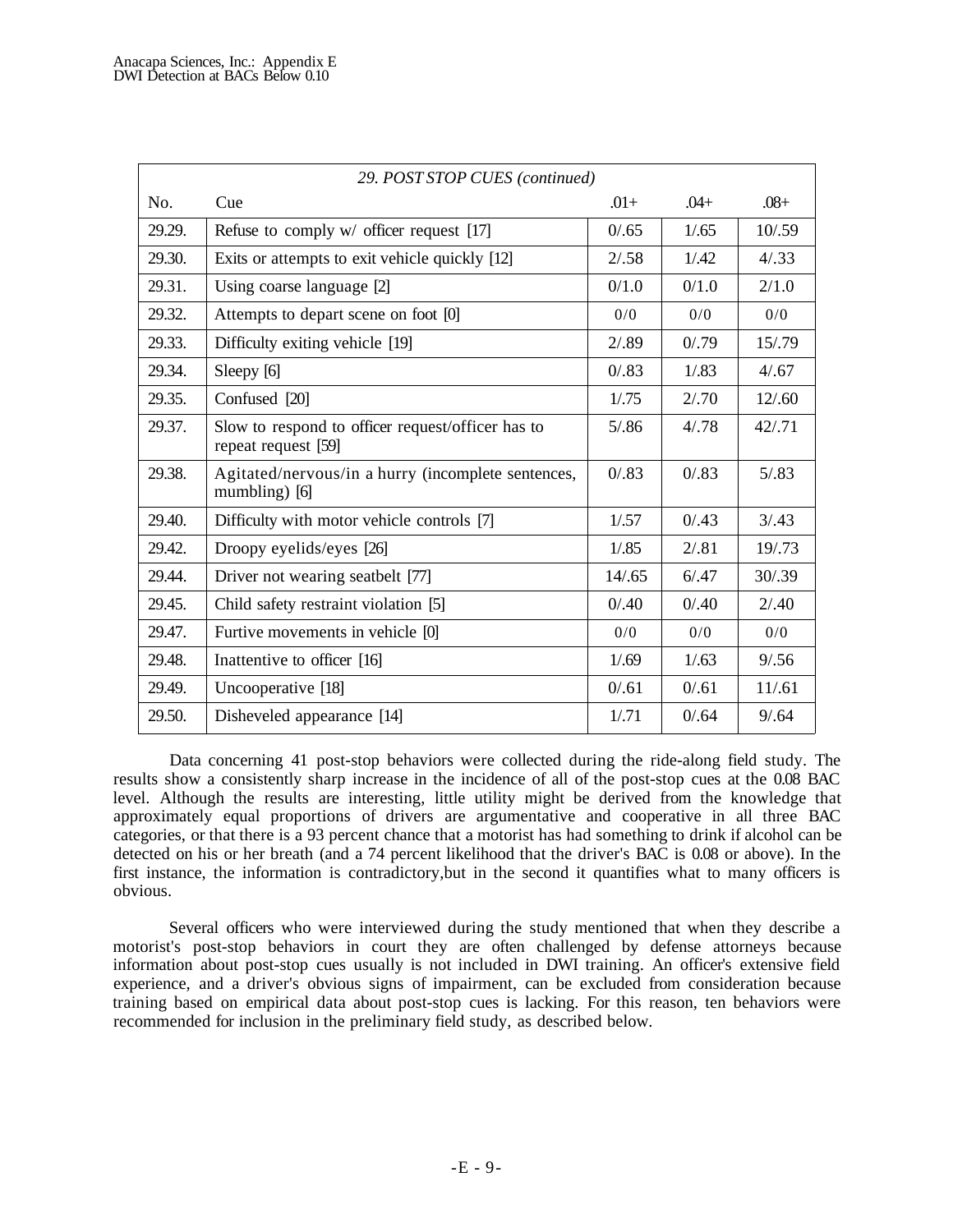#### **Eight post-stop cues were recommended unchanged:**

**Cue** 29.2, *Leaning on vehicle or object*

**Cue** 29.3, *Fumbling with DL/registration (includes dropping, not realizing that they have it)*

**Cue** 29.7, Repeating questions/comments

**Cue 29.12,** Odor *of alcohol on breath/facial area/person*

**Cue** 29.26, *Slurred speech*

**Cue** 29.33, *Difficulty exiting vehicle*

**Cue** 29.37, *Slow to respond to officer request/officer has to repeat request*

**Cue 29.40,** *Difficulty with motor vehicle controls*

**In addition, Cues 29.1 and 29.28 were combined to form the single cue** *Swaying, unsteady or balance problems.* **And, Cues 29.13, 29.14, and 29.16 were combined to form the single cue** Provides *incorrect information or claims to have forgotten personal information, or changes story or answers.*

**None of the other post-stop cues was recommended for the preliminary field study for a variety of reasons. For example, the behaviors that relate to attitude provide conflicting guidance--as many drivers are argumentative as are cooperative. Further, a cheerful attitude should not be a cause for suspicion of impairment; the implications of reasoning otherwise are chilling. Also, cues that simply state the obvious appear to be of little possible utility to officers (e.g., open container). In this regard, we included the odor of alcohol from the driver (but not from a vehicle), not because it might be useful to officers to know the obvious, but to provide the basis for including the cue in formal training, which then will permit officers to include the cue in their expert testimony.**

**Finally, some cues were eliminated because they might be indicators more of social class than of alcohol impairment. For example, officers informed us that a flushed or red face might be an indication of a high BAC in some people. However, the cue also is characteristic of agricultural, oil field, and other outside work. Similarly, bloodshot eyes, while associated with alcohol consumption, also is a trait of many shift workers and people who must work more than one job, as well as those afflicted by allergies. A disheveled appearance similarly is open to subjective interpretation. We attempted to limit the recommendations to clear and objective post-stop behaviors.**

| <b>BAC</b> Distribution | <b>Number of Cases</b> |
|-------------------------|------------------------|
| zero                    | 144                    |
| $0.01 - 0.03$           | 58                     |
| $0.04 - 0.07$           | 29                     |
| $0.08 +$                | <b>120</b>             |
| <b>Refused</b>          | 14                     |
| <b>Total</b>            | 365                    |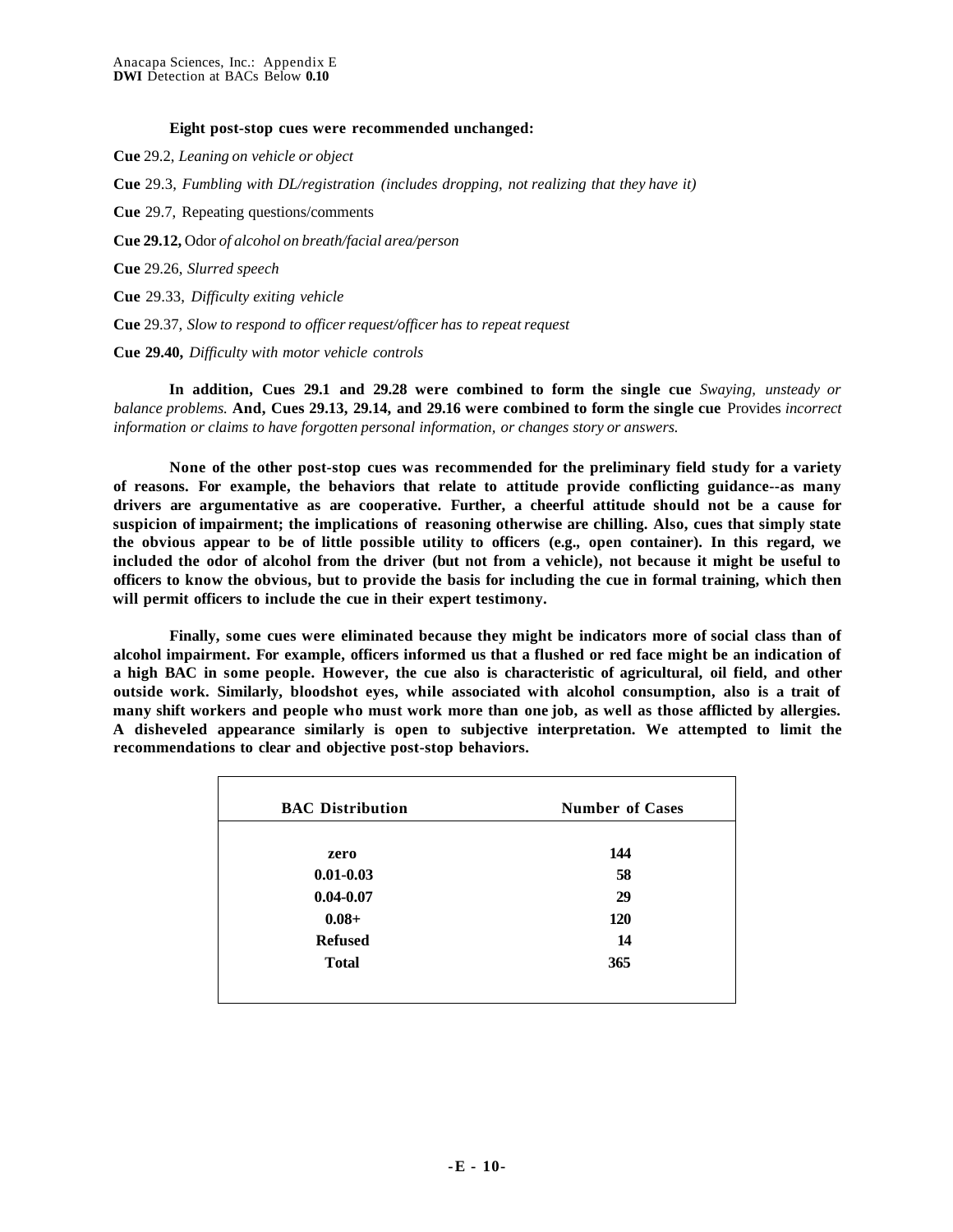# PRELIMINARY FIELD STUDY SUMMARY OF RESULTS

Officers from five law enforcement agencies participated in the preliminary field study by completing a data collection form following each traffic enforcement stop, regardless of the disposition of the stop (i.e., warning, citation, or DWI arrest). Officers checked boxes on the forms to indicate which pre- and post-stop cues were observed. Officers also obtained the BACs of all drivers who exhibited objective signs of having consumed alcohol, even if no arrest were to be made. The field study was conducted during February and March of 1995. A total of 5,091 completed forms was received; the following table lists the numbers of completed data collection forms contributed to the field study by the participating agencies. The numbers of motorists stopped who were found to have BACs greater than zero, greater than 0.05, and greater than 0.08 are also presented in the table.

The following pages present a series of 44 tables. Each table presents the results of the field study for a different cue. The tables are listed in the order of the cues on the data collection form. The tables list the cues as they appeared on the form and show the total number of enforcement stops in which the cue was observed by officers during the field study. This value, denoted as "N" in the tables, is provided for "All Hours" and for the nighttime hours of "1700-0700" (5:00PM - 7:00AM). Also presented in the tables are the numbers ("n") and proportions ("p") of all observations of a specific cue that were found in association with the three BAC levels. Please note that the three levels are cumulative; that is, the 0.05+ level includes all cases with BACs greater than 0.05 (including those greater than 0.08), and 0.01+ level includes all cases in which motorists were found to have BACs greater than zero.

|                                  | <b>Total Number of</b> |          | <b>Number of Cases by BAC</b> |          |
|----------------------------------|------------------------|----------|-------------------------------|----------|
| Law Enforcement Agency           | of Stops (forms)       | $0.01 +$ | $0.05+$                       | $0.08 +$ |
| <b>Ontario Police Department</b> | 2,933                  | 46       | 44                            | 43       |
| <b>Modesto Police Department</b> | 672                    | 19       | 19                            | 18       |
| Utah Highway Patrol              | 694                    | 74       | 46                            | 35       |
| Santa Barbara Police Department  | 604                    | 15       | 15                            | 15       |
| San Bernardino Police Department | 188                    | 15       | 14                            | 14       |
| Totals                           | 5.091                  | 169      | 138                           | 125      |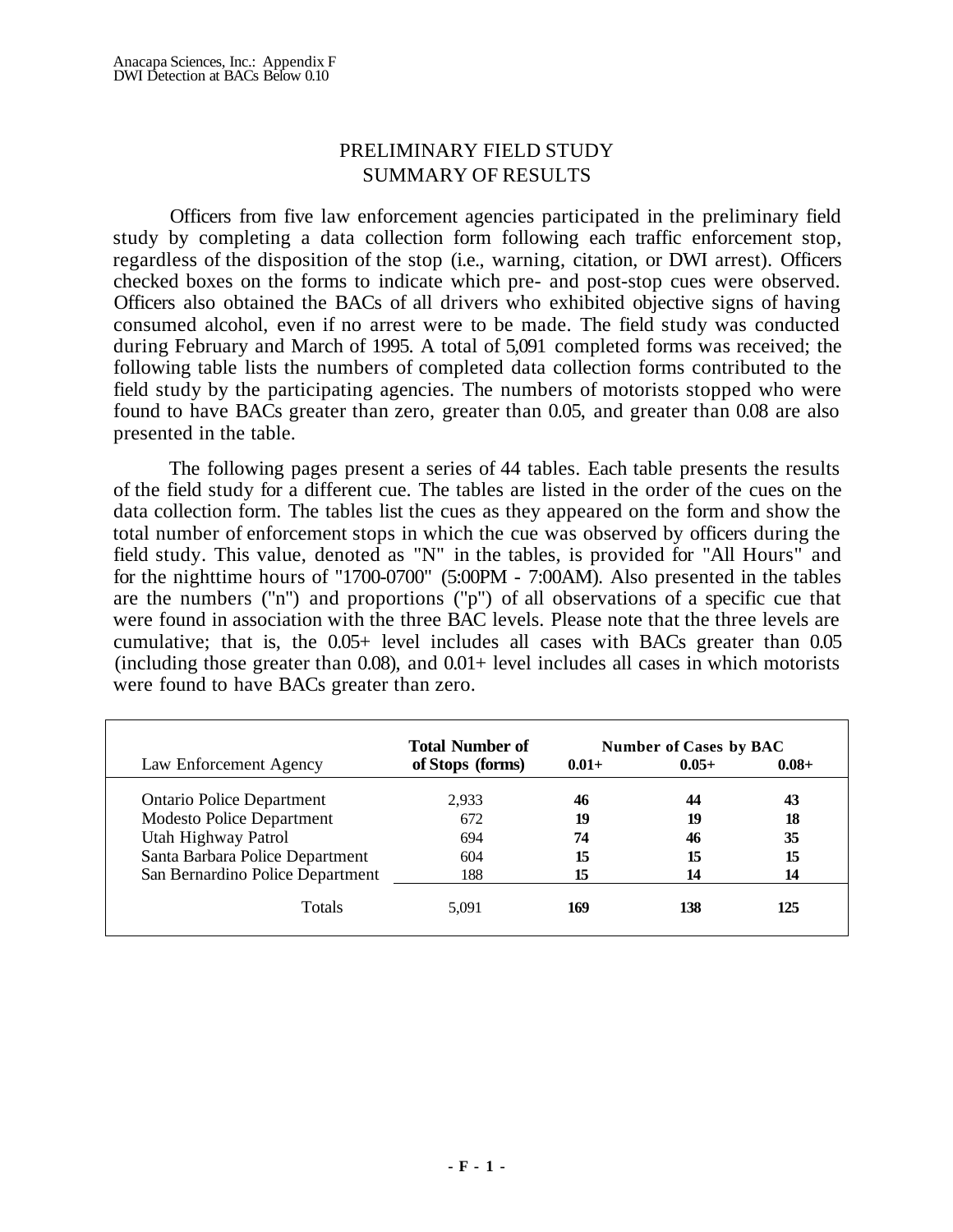### 01 Weaving

| All Hours: $N=71$ |          |          |          | 1700-0700 Hours: N=63 |             |            |
|-------------------|----------|----------|----------|-----------------------|-------------|------------|
|                   | $0.08 +$ | $0.05+$  | $0.01 +$ | $0.08 +$              | $0.05+$     | $0.01 +$   |
| n                 | 30       | 32<br>45 | 34       | 30<br>.48             | 32<br>. J . | 34<br>. 54 |

# 02 Weaving Across Lane Lines

|   | All Hours: $N=67$ |          |           |           | 1700-0700 Hours: N=49 |           |  |  |
|---|-------------------|----------|-----------|-----------|-----------------------|-----------|--|--|
|   | $0.08+$           | $0.05+$  | $0.01 +$  | $0.08 +$  | $0.05+$               | $0.01 +$  |  |  |
| n | 29<br>.43         | 31<br>46 | 34<br>-51 | 29<br>.59 | эι<br>.63             | 34<br>.69 |  |  |

## 03 Straddling Lane Line

|        | All Hours: $N=35$ |          |           |         | 1700-0700 Hours: N=29 |           |  |
|--------|-------------------|----------|-----------|---------|-----------------------|-----------|--|
|        | $0.08 +$          | $0.05+$  | $0.01 +$  | $0.08+$ | $0.05+$               | $0.01+$   |  |
| n<br>D | 14<br>.34         | 16<br>34 | 14<br>.40 | .41     | 12<br>41              | 14<br>-48 |  |

## 04 Driving Left of Center

|          | All Hours: N=31 |         | 1700-0700 Hours: $N=21$ |         |          |
|----------|-----------------|---------|-------------------------|---------|----------|
| $0.08 +$ | $0.05+$         | $0.01+$ | $0.08 +$                | $0.05+$ | $0.01 +$ |
| .03      | .03             | .03     | .05                     | .05     | .05      |

### 05 Speeding

|   | All Hours: $N=1,582$ |         |         | 1700-0700 Hours: N=434 |         |          |
|---|----------------------|---------|---------|------------------------|---------|----------|
|   | $0.08 +$             | $0.05+$ | $0.01+$ | $0.08 +$               | $0.05+$ | $0.01 +$ |
| n | 31                   | 35      | 43      | 28                     | 32      | 40       |
| D | .02                  | 02      | 03      | .06                    | 07      | .09      |

### 06 Slow Speed

|   |          | All Hours: $N=74$ |          | 1700-0700 Hours: N=52 |           |          |
|---|----------|-------------------|----------|-----------------------|-----------|----------|
|   | $0.08 +$ | $0.05+$           | $0.01 +$ | $0.08 +$              | $0.05+$   | $0.01 +$ |
| n | . 15     | L5<br>.20         | .20      |                       | IЭ<br>.29 |          |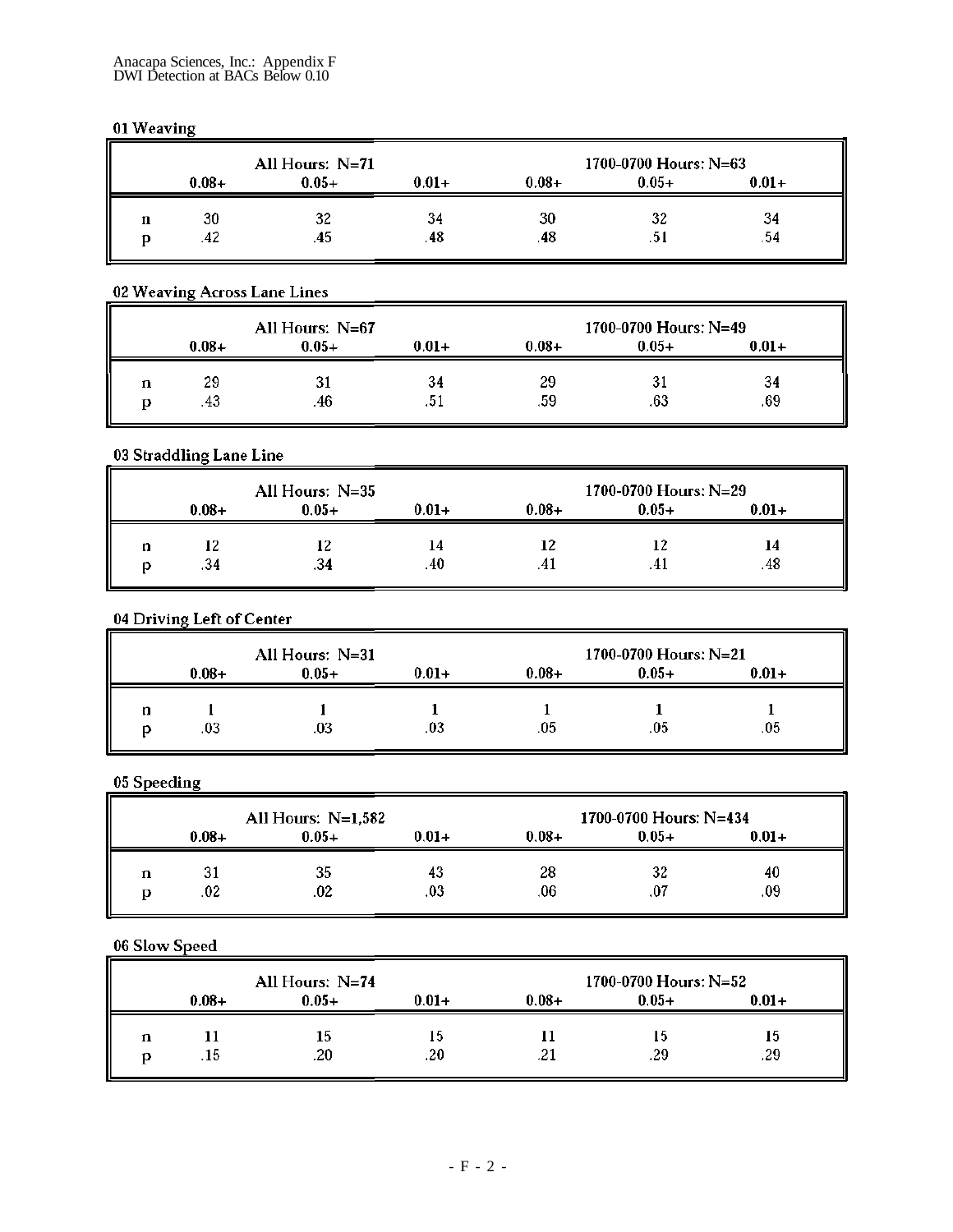### 07 Accelerating for No Reason

|             | All Hours: $N=33$ |         |          |           | 1700-0700 Hours: N=25 |           |  |
|-------------|-------------------|---------|----------|-----------|-----------------------|-----------|--|
|             | $0.08+$           | $0.05+$ | $0.01 +$ | $0.08 +$  | $0.05+$               | $0.01+$   |  |
| ║<br>n<br>I | . 15              | .15     | . 15     | ΙU<br>.25 | 13<br>.25             | 13<br>.25 |  |

### 08 Varying Speed

|   |          | All Hours: $N=24$ |          | 1700-0700 Hours: $N=19$ |         |         |
|---|----------|-------------------|----------|-------------------------|---------|---------|
|   | $0.08 +$ | $0.05+$           | $0.01 +$ | $0.08 +$                | $0.05+$ | $0.01+$ |
| n | .29      | .29               | .29      | .37                     |         | ٠       |

### 09 Failure to Stop for Stop Sign or Red Light

|   |           | All Hours: N=482 |          | 1700-0700 Hours: N=201 |           |           |
|---|-----------|------------------|----------|------------------------|-----------|-----------|
|   | $0.08 +$  | $0.05+$          | $0.01 +$ | $0.08 +$               | $0.05+$   | $0.01+$   |
| n | 13<br>.03 | 03               | Iб<br>03 | .06                    | 13<br>.07 | Ľ5<br>.08 |

### 10 Driving Without Headlights at Night

|             | All Hours: $N=162$ |         |          |          | 1700-0700 Hours: N=156 |            |  |
|-------------|--------------------|---------|----------|----------|------------------------|------------|--|
|             | $0.08 +$           | $0.05+$ | $0.01 +$ | $0.08 +$ | $0.05+$                | $0.01 +$   |  |
| ║<br>n<br>I | .06                | .06     | 06       | .08      | 13<br>.08              | ל 1<br>.10 |  |

# 11 No, Obscured or Stolen Plate, or Expired Registration

| II      | All Hours: N=630 |           |           | 1700-0700 Hours: N=314 |           |         |
|---------|------------------|-----------|-----------|------------------------|-----------|---------|
|         | $0.08 +$         | $0.05+$   | $0.01+$   | $0.08 +$               | $0.05+$   | $0.01+$ |
| n<br>II | .UI              | 10<br>.02 | 16<br>.03 | .03                    | 10<br>.03 | .04     |

### 12 Poor Shifting, Grinding Gears, or Stalling

| All Hours: $N=7$ |         |          |          | 1700-0700 Hours: N=4 |         |  |
|------------------|---------|----------|----------|----------------------|---------|--|
| $0.08+$          | $0.05+$ | $0.01 +$ | $0.08 +$ | $0.05+$              | $0.01+$ |  |
|                  |         |          |          |                      |         |  |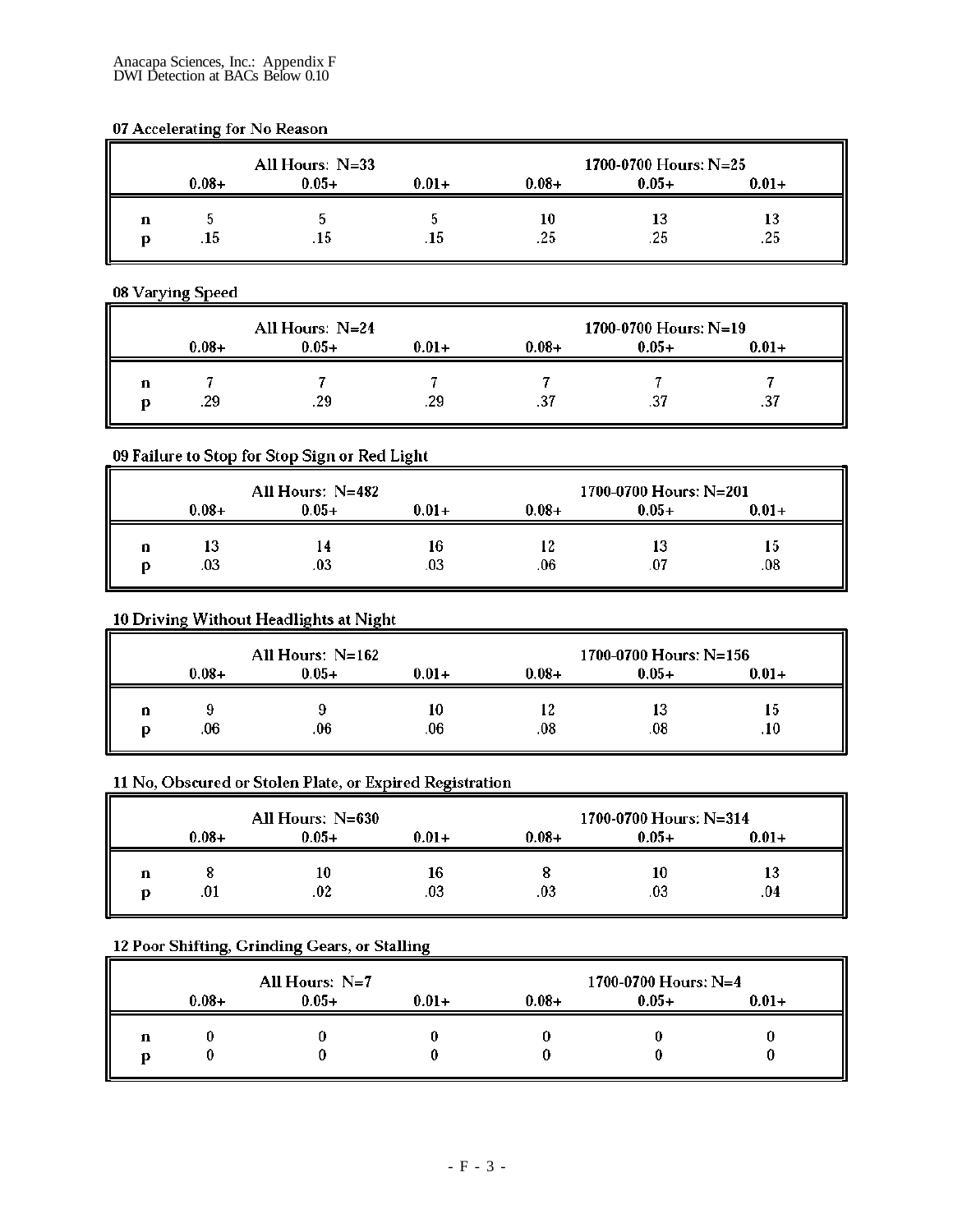### 13 Drifting During a Curve

| I | All Hours: $N=5$ |         |          |          | 1700-0700 Hours: $N=4$ |         |  |
|---|------------------|---------|----------|----------|------------------------|---------|--|
|   | $0.08 +$         | $0.05+$ | $0.01 +$ | $0.08 +$ | $0.05+$                | $0.01+$ |  |
| n | .40              | .40     | .40      | .50      | .50                    | .50     |  |

## 14 Following Too Closely

|   |         | All Hours: $N=26$ |          | 1700-0700 Hours: $N=11$ |         |          |
|---|---------|-------------------|----------|-------------------------|---------|----------|
|   | $0.08+$ | $0.05+$           | $0.01 +$ | $0.08 +$                | $0.05+$ | $0.01 +$ |
| n |         |                   | .08      |                         |         | .18      |

### 15 Driving in Opposing Lanes or Wrong Way on a One-Way Street

|   |          | All Hours: $N=30$ |          | 1700-0700 Hours: N=13 |         |         |
|---|----------|-------------------|----------|-----------------------|---------|---------|
|   | $0.08 +$ | $0.05+$           | $0.01 +$ | $0.08 +$              | $0.05+$ | $0.01+$ |
| n | .17      |                   | .20      | .39                   | .39     | 46      |

### 16 Driving on Other than the Designated Roadway

|          | All Hours: $N=14$ |         | 1700-0700 Hours: $N=9$ |         |         |
|----------|-------------------|---------|------------------------|---------|---------|
| $0.08 +$ | $0.05+$           | $0.01+$ | $0.08 +$               | $0.05+$ | $0.01+$ |
| .21      | .                 | . د ،   | .33                    | .33     | .33     |

# 17 Driving Without Seatbelt or Child Restraint Violations

| ║           | All Hours: $N=601$ |         |          | 1700-0700 Hours: N=158 |         |          |
|-------------|--------------------|---------|----------|------------------------|---------|----------|
|             | $0.08 +$           | $0.05+$ | $0.01 +$ | $0.08 +$               | $0.05+$ | $0.01 +$ |
| ║<br>n<br>n | .01                | .01     |          | .03                    | .03     | .04      |

# 18 Failure to Yield Right of Way

|   | All Hours: $N=108$ |         |          |          | 1700-0700 Hours: N=34 |          |  |
|---|--------------------|---------|----------|----------|-----------------------|----------|--|
|   | $0.08+$            | $0.05+$ | $0.01 +$ | $0.08 +$ | $0.05+$               | $0.01 +$ |  |
| n | .02                | .02     | 04       | .06      | .06                   |          |  |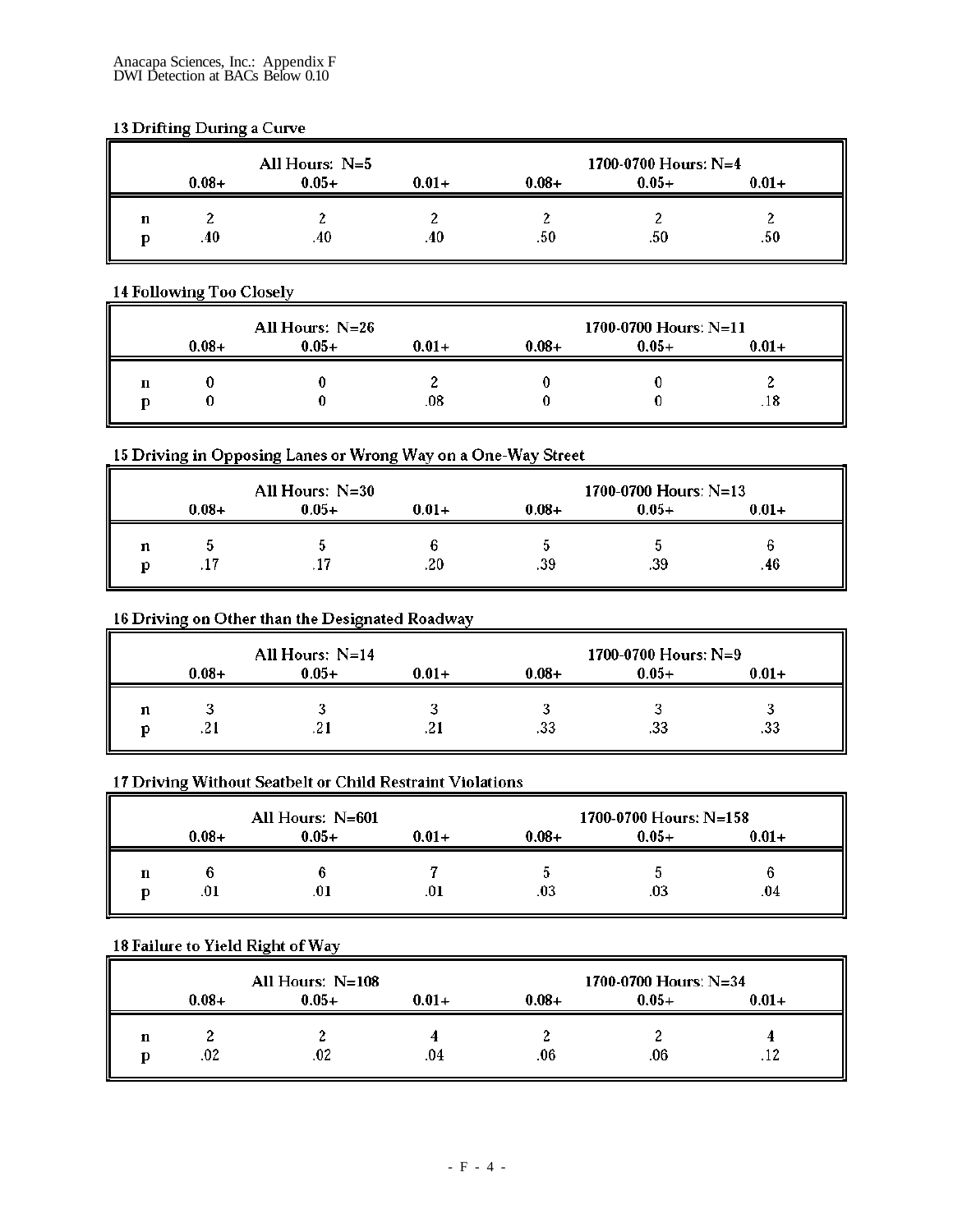| All Hours: $N=17$ |          |         |         | 1700-0700 Hours: N=15 |         |          |
|-------------------|----------|---------|---------|-----------------------|---------|----------|
| I                 | $0.08 +$ | $0.05+$ | $0.01+$ | $0.08 +$              | $0.05+$ | $0.01 +$ |
| n                 |          |         | .53     | .53                   | .53     | .60      |

### 19 Turning with a Wide Radius (Drifting During a Turn)

### 20 Illegal Turn

|        |         | All Hours: $N=206$ |          | 1700-0700 Hours: $N=100$ |         |          |
|--------|---------|--------------------|----------|--------------------------|---------|----------|
|        | $0.08+$ | $0.05+$            | $0.01 +$ | $0.08 +$                 | $0.05+$ | $0.01 +$ |
| n<br>D | .U.     |                    |          | .02                      | .02     |          |

### 21 Improper Turn (too fast, jerky, sharp, etc.)

| All Hours: N=44 |          |         |         | 1700-0700 Hours: N=24 |         |         |
|-----------------|----------|---------|---------|-----------------------|---------|---------|
|                 | $0.08 +$ | $0.05+$ | $0.01+$ | $0.08 +$              | $0.05+$ | $0.01+$ |
| ║<br>n<br>D     | .18      | .18     |         | .25                   | .25     | .29     |

### 22 Almost Striking a Vehicle or Other Object

| ║           |          | All Hours: $N=16$ |          | 1700-0700 Hours: N=13 |         |         |
|-------------|----------|-------------------|----------|-----------------------|---------|---------|
|             | $0.08 +$ | $0.05+$           | $0.01 +$ | $0.08 +$              | $0.05+$ | $0.01+$ |
| ║<br>n<br>n | .50      | .50               | .50      | 62                    | 62      |         |

# 23 Swerving

|        | All Hours: $N=12$ |         |          | 1700-0700 Hours: N=11 |         |          |
|--------|-------------------|---------|----------|-----------------------|---------|----------|
|        | $0.08 +$          | $0.05+$ | $0.01 +$ | $0.08+$               | $0.05+$ | $0.01 +$ |
| n<br>n | .33               | .33     | .33      | .36                   | .36     | .36      |

### 24 Stopping In Lane for No Apparent Reason

|        |          | All Hours: $N=24$ |          | 1700-0700 Hours: N=20 |         |         |
|--------|----------|-------------------|----------|-----------------------|---------|---------|
|        | $0.08 +$ | $0.05+$           | $0.01 +$ | $0.08+$               | $0.05+$ | $0.01+$ |
| n<br>n | .46      | .46               | .46      | .55                   | .55     | .55     |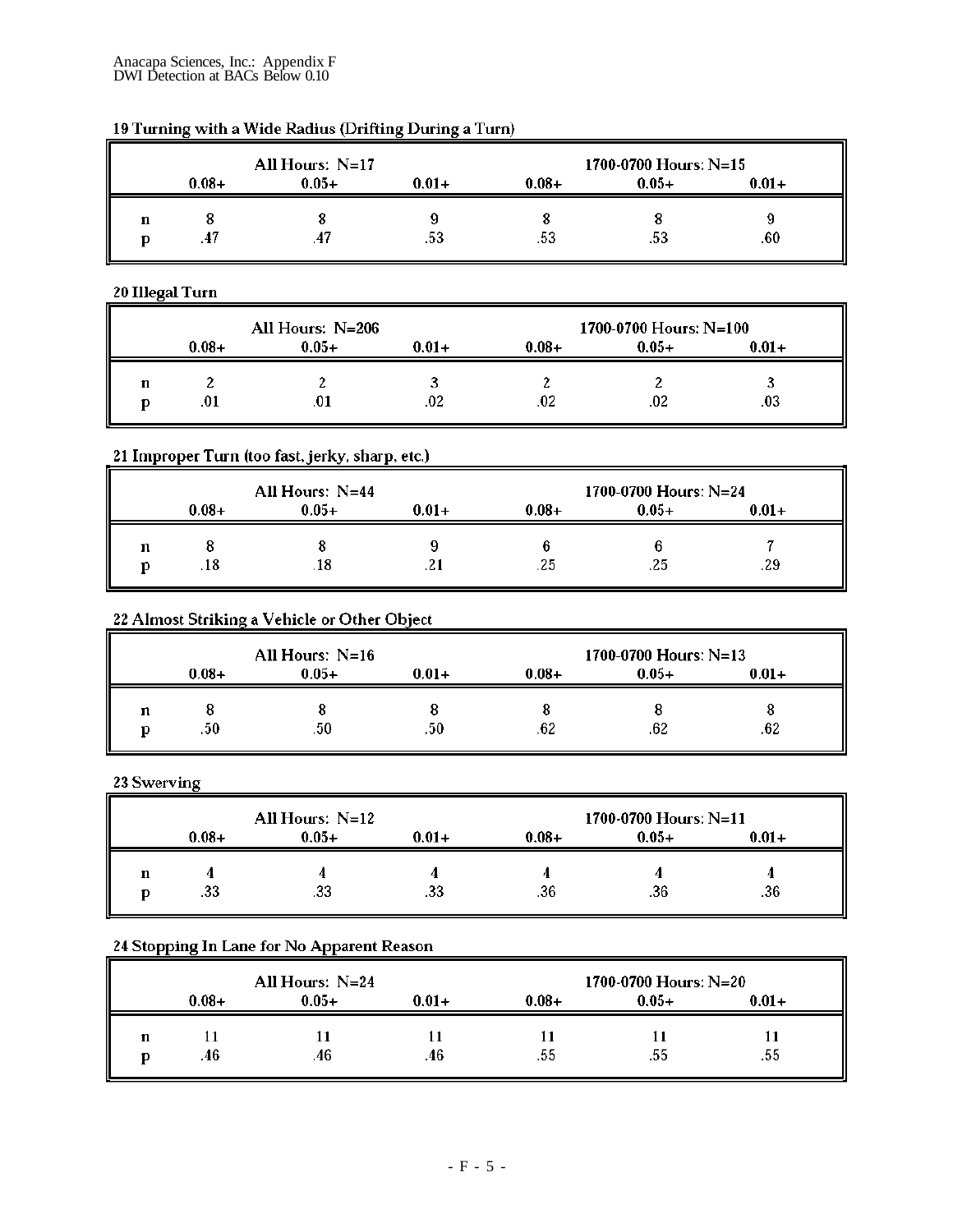| ║      | All Hours: $N=50$ |         |          |          | 1700-0700 Hours: $N=12$ |          |  |
|--------|-------------------|---------|----------|----------|-------------------------|----------|--|
|        | $0.08 +$          | $0.05+$ | $0.01 +$ | $0.08 +$ | $0.05+$                 | $0.01 +$ |  |
| n<br>D | .10               | 10      |          | 42       | 44                      |          |  |

### 25 Stopping Problems (intersection, sidewalk, too far from curb, etc.)

### 26 Irregular Steering Motions

|         | All Hours: $N=12$ |         | 1700-0700 Hours: N=10 |         |          |
|---------|-------------------|---------|-----------------------|---------|----------|
| $0.08+$ | $0.05+$           | $0.01+$ | $0.08 +$              | $0.05+$ | $0.01 +$ |
| 08      | .08               |         | .10                   | .10     | .20      |

### 27 Backing Improperly

|        |          | All Hours: $N=5$ |          | 1700-0700 Hours: $N=4$ |         |          |
|--------|----------|------------------|----------|------------------------|---------|----------|
|        | $0.08 +$ | $0.05+$          | $0.01 +$ | $0.08 +$               | $0.05+$ | $0.01 +$ |
| n<br>n | .20      | .20              | .20      | .25                    | .25     | .25      |

### 28 Failure to Signal a Turn or Lane Change or Signal Inconsistent with Actions

| All Hours: $N=55$ |         |          | 1700-0700 Hours: N=38 |         |         |
|-------------------|---------|----------|-----------------------|---------|---------|
| $0.08 +$          | $0.05+$ | $0.01 +$ | $0.08 +$              | $0.05+$ | $0.01+$ |
| Δ<br>.04          | 04      | 04       | .05                   | .05     | .05     |

### 29 Improper or Unsafe Lane Change (abrupt, frequent, cutting-off, etc.)

|   | All Hours: $N=25$ |         |          | 1700-0700 Hours: $N=11$ |         |         |
|---|-------------------|---------|----------|-------------------------|---------|---------|
|   | $0.08 +$          | $0.05+$ | $0.01 +$ | $0.08 +$                | $0.05+$ | $0.01+$ |
| n | .04               | .04     | .04      | .09                     | .09     | .09     |

### 30 Slow or Failure to Respond to Officer's Signals

|   |            | All Hours: $N=31$ |          | 1700-0700 Hours: N=17 |           |          |
|---|------------|-------------------|----------|-----------------------|-----------|----------|
|   | $0.08 +$   | $0.05+$           | $0.01 +$ | $0.08 +$              | $0.05+$   | $0.01 +$ |
| n | w<br>$-14$ | 13                | .52      | 10<br>.59             | 10<br>.59 |          |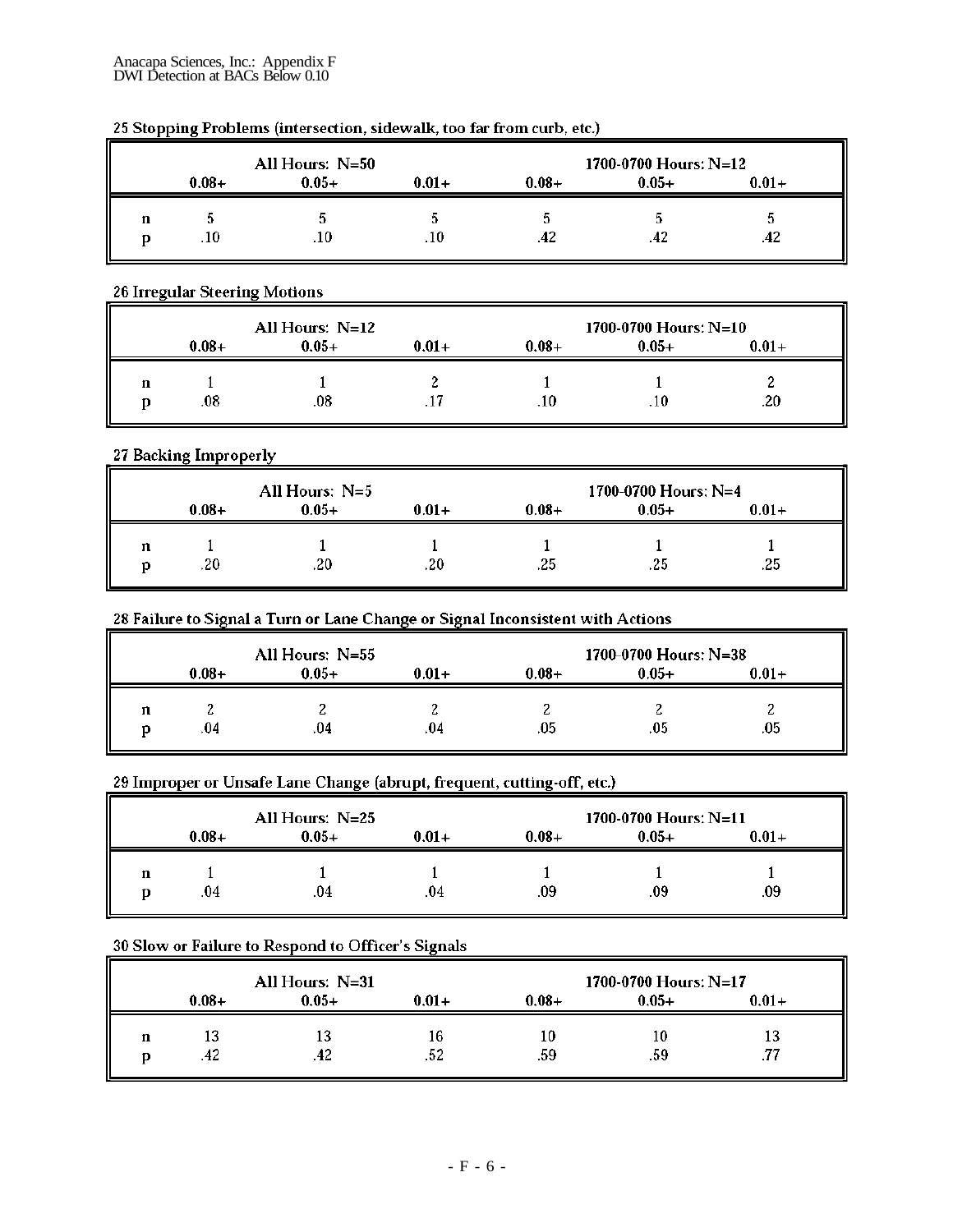|        |          | All Hours: $N=12$ |          | 1700-0700 Hours: N=8 |         |          |
|--------|----------|-------------------|----------|----------------------|---------|----------|
|        | $0.08 +$ | $0.05+$           | $0.01 +$ | $0.08 +$             | $0.05+$ | $0.01 +$ |
| ║<br>n | . 11     |                   |          | .25                  | .25     | .25      |

### 31 Stopping Inappropriately in Response to Officer

### 32 Appearing to Be Drunk

| I           |           | All Hours: $N=16$ |           | 1700-0700 Hours: N=14 |           |           |
|-------------|-----------|-------------------|-----------|-----------------------|-----------|-----------|
|             | $0.08 +$  | $0.05+$           | $0.01 +$  | $0.08 +$              | $0.05+$   | $0.01 +$  |
| ║<br>n<br>n | 15<br>.94 | 15<br>.94         | Iэ<br>.94 | ΙN<br>.93             | 13<br>.93 | 13<br>.93 |

### 33 Drinkling in Vehicle

|   |          | All Hours: $N=23$ |         | 1700-0700 Hours: N=19 |         |         |
|---|----------|-------------------|---------|-----------------------|---------|---------|
|   | $0.08 +$ | $0.05+$           | $0.01+$ | $0.08 +$              | $0.05+$ | $0.01+$ |
| n | .22      | .30               | .48     | .26                   | .37     | .58     |

### 34 Unusual Behavior

| All Hours: $N=13$ |          |         |         | 1700-0700 Hours: N=8 |         |         |
|-------------------|----------|---------|---------|----------------------|---------|---------|
|                   | $0.08 +$ | $0.05+$ | $0.01+$ | $0.08 +$             | $0.05+$ | $0.01+$ |
| n                 | .15      | . 15    | .23     | .25                  | .25     | .38     |

### **Post Stop Cues**

### 36 Difficulty with Motor Vehicle Controls

|        | All Hours: $N=15$ |          |         | 1700-0700 Hours: N=14 |         |         |
|--------|-------------------|----------|---------|-----------------------|---------|---------|
|        | $0.08 +$          | $0.05+$  | $0.01+$ | $0.08 +$              | $0.05+$ | $0.01+$ |
| n<br>D | 15<br>1.0         | 15<br>.0 | 15      | 1.0                   | 14      | 14      |

### 37 Difficulty Exiting Vehicle

|   |           | All Hours: $N=30$ |          | 1700-0700 Hours: $N=26$ |           |          |
|---|-----------|-------------------|----------|-------------------------|-----------|----------|
|   | $0.08 +$  | $0.05+$           | $0.01 +$ | $0.08 +$                | $0.05+$   | $0.01 +$ |
| n | 28<br>.93 | 28<br>.93         | 30       | 24<br>.92               | 24<br>.92 | 26       |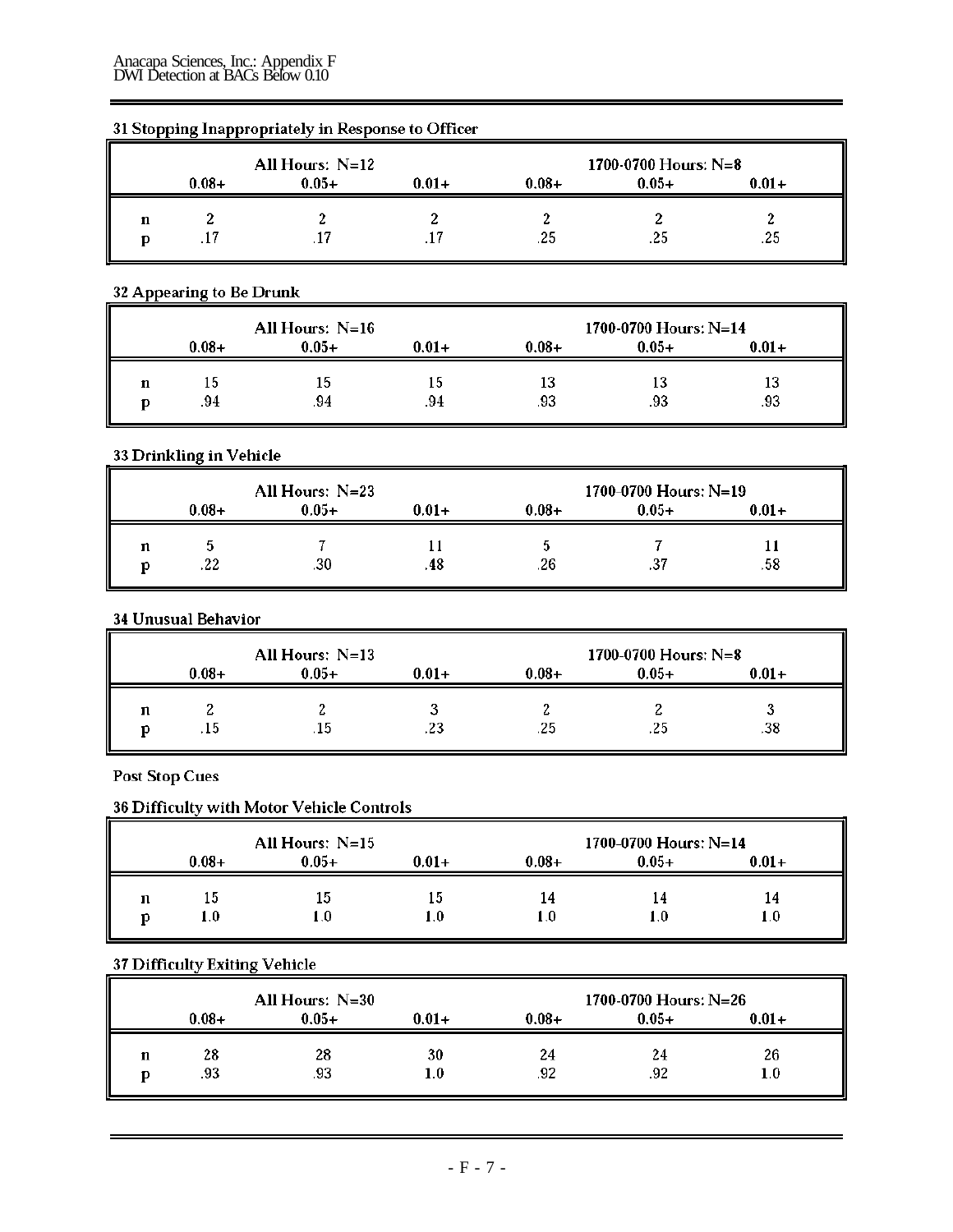| I           |           | All Hours: $N=32$ |           | 1700-0700 Hours: N=30 |           |         |
|-------------|-----------|-------------------|-----------|-----------------------|-----------|---------|
|             | $0.08 +$  | $0.05+$           | $0.01 +$  | $0.08 +$              | $0.05+$   | $0.01+$ |
| ║<br>n<br>D | 28<br>.88 | 28<br>.88         | 30<br>.94 | 26<br>.87             | 26<br>.87 | 26      |

### 38 Fumbling with Driver's License or Registration

### 39 Repeating Questions or Comments

| I<br>All Hours: $N=42$ |           |           |           | 1700-0700 Hours: N=37 |           |         |
|------------------------|-----------|-----------|-----------|-----------------------|-----------|---------|
|                        | $0.08 +$  | $0.05+$   | $0.01 +$  | $0.08 +$              | $0.05+$   | $0.01+$ |
| ║<br>n<br>n            | 36<br>.86 | 36<br>.86 | 39<br>.93 | 32<br>.87             | 32<br>.87 | 37      |

## 40 Swaying, Unsteady, or Balance Problems

| All Hours: $N=78$ |           |           |           | 1700-0700 Hours: N=67 |           |           |
|-------------------|-----------|-----------|-----------|-----------------------|-----------|-----------|
|                   | $0.08 +$  | $0.05+$   | $0.01 +$  | $0.08 +$              | $0.05+$   | $0.01 +$  |
| ║<br>n            | 66<br>.85 | 70<br>.90 | 75<br>.96 | 55<br>.82             | 59<br>.88 | 64<br>.95 |

### 41 Leaning on Vehicle or Object

| I<br>All Hours: $N=17$ |           |           |          | 1700-0700 Hours: $N=13$ |         |          |
|------------------------|-----------|-----------|----------|-------------------------|---------|----------|
|                        | $0.08 +$  | $0.05+$   | $0.01 +$ | $0.08+$                 | $0.05+$ | $0.01 +$ |
| n<br>n                 | 14<br>.82 | 15<br>.88 | L.O      | 10<br>77                | .85     |          |

# 42 Odor of Alcohol from Driver

| All Hours: N=127 |                                |           |            | 1700-0700 Hours: $N=112$ |           |           |
|------------------|--------------------------------|-----------|------------|--------------------------|-----------|-----------|
|                  | $0.05+$<br>$0.08 +$<br>$0.01+$ |           |            | $0.08 +$                 | $0.05+$   | $0.01+$   |
| n<br>D.          | 86<br>.68                      | 92<br>.72 | 114<br>.90 | 75<br>.67                | 81<br>.72 | 99<br>.88 |

### 43 Slurred Speech

| I<br>All Hours: $N=70$ |                                 |           |           | 1700-0700 Hours: N=60 |           |           |
|------------------------|---------------------------------|-----------|-----------|-----------------------|-----------|-----------|
|                        | $0.05+$<br>$0.01 +$<br>$0.08 +$ |           |           | $0.08 +$              | $0.05+$   | $0.01+$   |
| n                      | 64<br>.91                       | 65<br>.93 | 68<br>.97 | 54<br>.90             | ჂჂ<br>.92 | 58<br>.97 |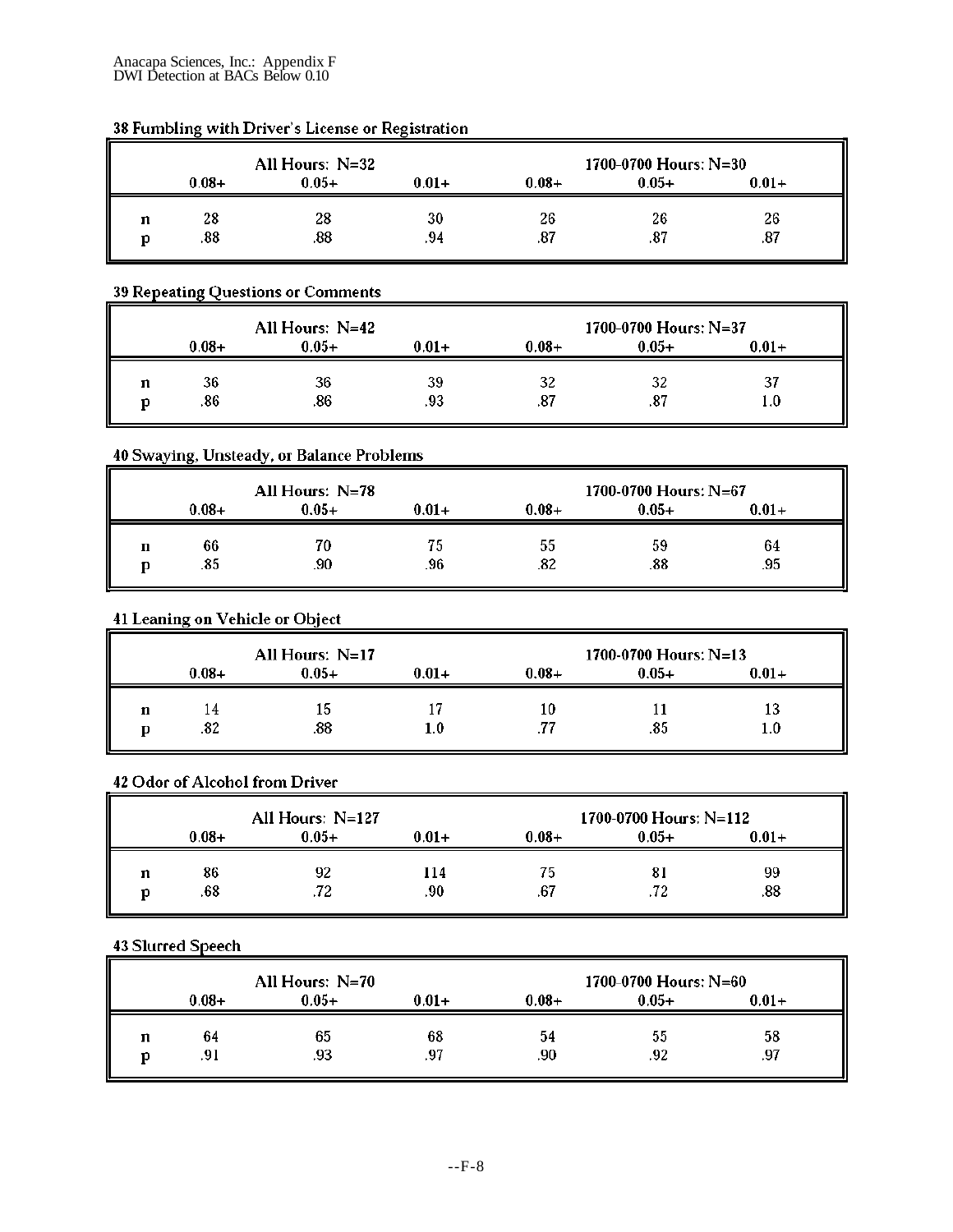| All Hours: $N=53$ |           |           |         | 1700-0700 Hours: $N=45$ |           |           |
|-------------------|-----------|-----------|---------|-------------------------|-----------|-----------|
|                   | $0.08 +$  | $0.05+$   | $0.01+$ | $0.08 +$                | $0.05+$   | $0.01 +$  |
| n<br>n            | 44<br>.83 | 44<br>.83 | 46      | 37<br>.82               | 37<br>.82 | 39<br>.87 |

### 44 Slow to Respond to Officer/Officer Must Repeat Questions

### 45 Provides Incorrect Information, Changes Answers or Story

|        | All Hours: $N=19$ |          |          |          | 1700-0700 Hours: $N=15$ |           |  |
|--------|-------------------|----------|----------|----------|-------------------------|-----------|--|
|        | $0.08 +$          | $0.05+$  | $0.01+$  | $0.08 +$ | $0.05+$                 | $0.01+$   |  |
| n<br>D | 12<br>.63         | 13<br>68 | 16<br>84 | .60      | 10<br>.67               | 13<br>.87 |  |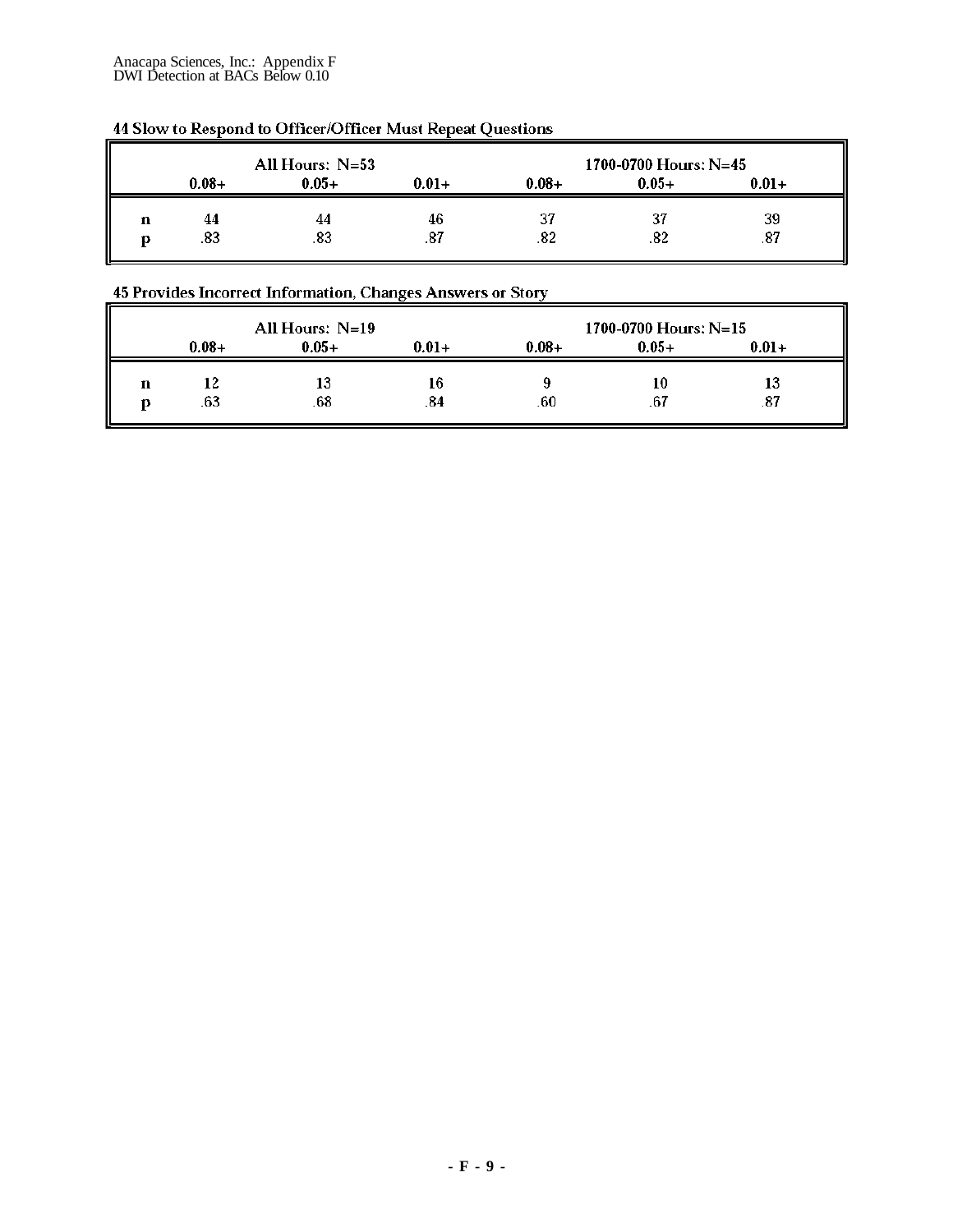Anacapa Sciences, Inc.: Appendix F DWI Detection at BACs Below 0.10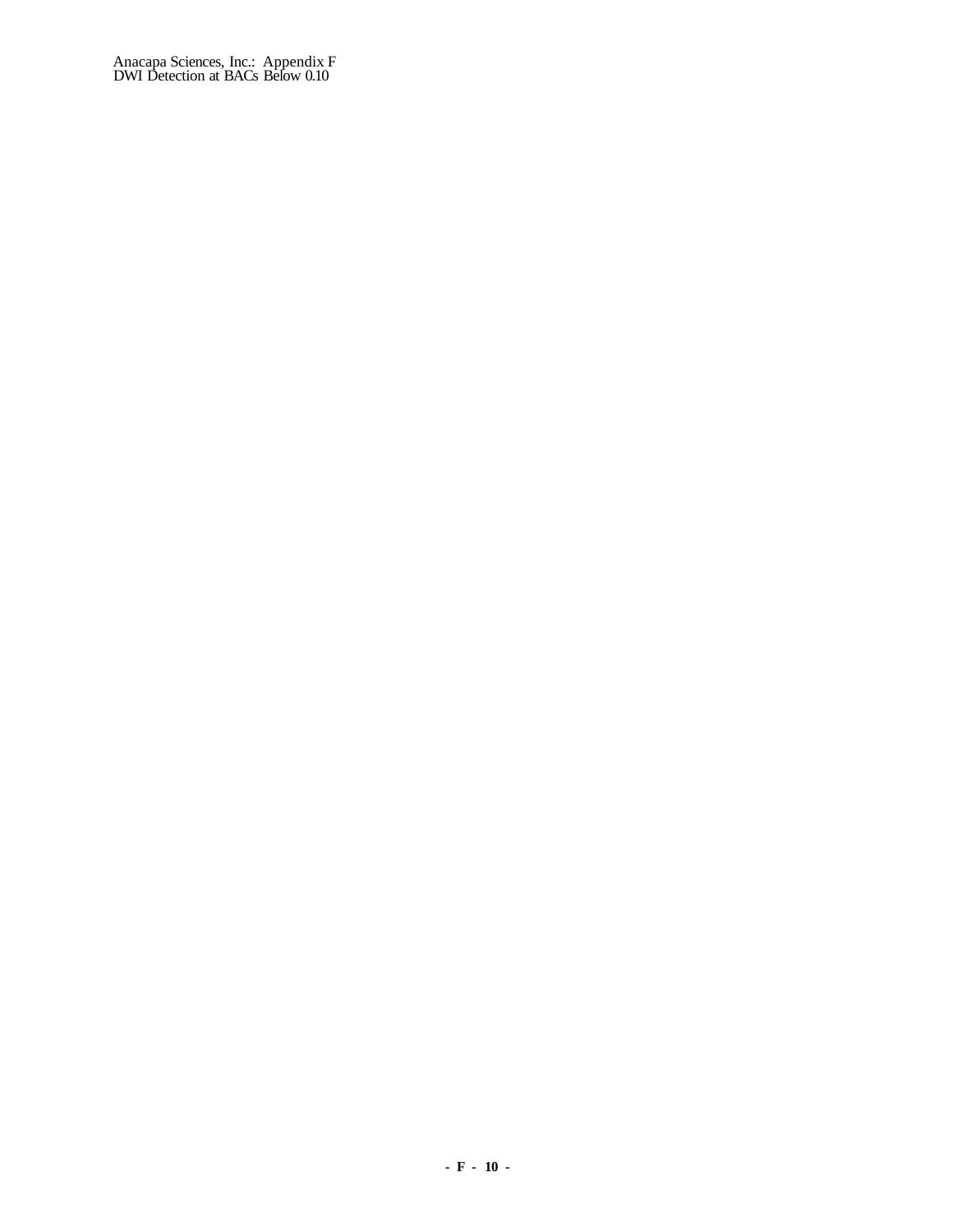## CONFIDENCE INTERVALS FOR PROBABILITIES DERIVED FROM THE VALIDATION STUDY DATA *.05 CONFIDENCE LEVEL*

| Nighttime Hours/ .05 Confidence Level           |           |      | Confidence | Lower | Upper |
|-------------------------------------------------|-----------|------|------------|-------|-------|
| <b>DRIVING CUES</b>                             | ${\bf P}$ | N    | Interval   | Limit | Limit |
| Weaving                                         | 0.52      | 347  | 0.053      | 0.467 | 0.573 |
| Weaving across lane lines                       | 0.54      | 334  | 0.053      | 0.487 | 0.593 |
| Straddling lane line                            | 0.61      | 89   | 0.101      | 0.509 | 0.711 |
| Driving left or right of center                 | 0.48      | 87   | 0.105      | 0.375 | 0.585 |
| Speeding $(10+mph)$                             | 0.09      | 1800 | 0.013      | 0.077 | 0.103 |
| Slow speed                                      | 0.48      | 88   | 0.104      | 0.376 | 0.584 |
| Acceleation for no reason                       | 0.70      | 53   | 0.123      | 0.577 | 0.823 |
| Varying speed                                   | 0.49      | 57   | 0.130      | 0.360 | 0.620 |
| Failure to stop for sign or light               | $0.07\,$  | 522  | 0.022      | 0.048 | 0.092 |
| Driving without headlights at night             | 0.14      | 173  | 0.052      | 0.088 | 0.192 |
| No, obscured or stolen plate/reg                | $0.08\,$  | 216  | 0.036      | 0.044 | 0.116 |
| Poor shifting, grinding gears, stalling         | $0.40\,$  | 10   | 0.304      | 0.096 | 0.704 |
| Drifting during a curve                         | 0.51      | 37   | 0.161      | 0.349 | 0.671 |
| Following too closely                           | 0.37      | 54   | 0.129      | 0.241 | 0.499 |
| Driving in opposing lanes/wrong way             | 0.54      | 46   | 0.144      | 0.396 | 0.684 |
| Driving on other than roadway                   | 0.80      | 35   | 0.133      | 0.667 | 0.933 |
| Driving without safety restraint                | 0.18      | 174  | 0.057      | 0.123 | 0.237 |
| Failure to yield right of way                   | 0.23      | 44   | 0.124      | 0.106 | 0.354 |
| Turning with a wide radius                      | 0.68      | 60   | 0.118      | 0.562 | 0.798 |
| Illegal turn                                    | 0.19      | 57   | 0.102      | 0.088 | 0.292 |
| Improper turn                                   | 0.50      | 50   | 0.139      | 0.361 | 0.639 |
| Combination Illegal or improper turn            | 0.34      | 107  | 0.090      | 0.250 | 0.430 |
| Almost striking a vehicle or object             | 0.79      | 61   | 0.102      | 0.688 | 0.892 |
| Swerving                                        | 0.78      | 55   | 0.109      | 0.671 | 0.889 |
| Stopping for no apparent reason                 | 0.55      | 42   | 0.150      | 0.400 | 0.700 |
| Stopping problems                               | 0.69      | 42   | 0.140      | 0.550 | 0.830 |
| Irregular steering motions                      | 0.64      | 28   | 0.178      | 0.462 | 0.818 |
| Backing improperly                              | 0.56      | 9    | 0.324      | 0.236 | 0.884 |
| Failure to signal turn or lane change           | $0.18\,$  | 132  | 0.066      | 0.114 | 0.246 |
| Improper or unsafe lane change                  | 0.35      | 37   | 0.154      | 0.196 | 0.504 |
| Slow or failure to respond to signal or officer | 0.65      | 77   | 0.107      | 0.543 | 0.757 |
| Stopping inappropriately in response            | 0.69      | 51   | 0.127      | 0.563 | 0.817 |
| Appearing to be drunk                           | 0.90      | 92   | 0.061      | 0.839 | 0.961 |
| Drinking in vehicle                             | 0.73      | 48   | 0.126      | 0.604 | 0.856 |
| Unusual behavior                                | 0.48      | 23   | 0.204      | 0.276 | 0.684 |
| (Other) Defective equipment                     | 0.03      | 747  | 0.012      | 0.018 | 0.042 |
| (other) Tags (registration, etc.)               | 0.04      | 223  | 0.026      | 0.014 | 0.066 |
| (Other) Failure to dim headlights               | 0.16      | 61   | 0.092      | 0.068 | 0.252 |
| (Other) Involved in crash                       | 0.83      | 52   | 0.102      | 0.728 | 0.932 |